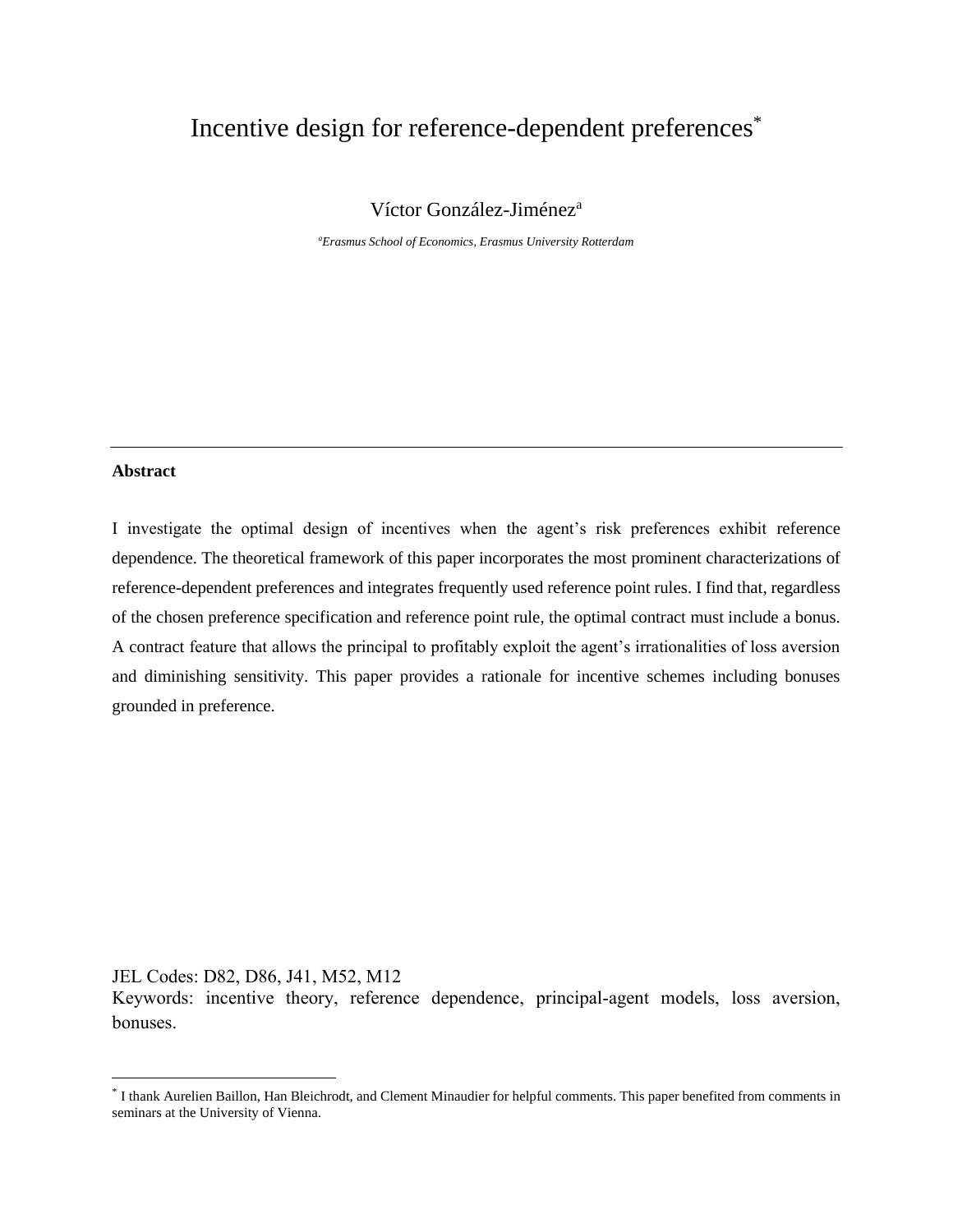## **1. Introduction**

Abundant empirical evidence shows that individuals evaluate outcomes of risky alternatives relative to a reference point (Tversky and Kahneman, 1992, Abdellaoui et al., 2007, Von Gaudecker et al. 2011, Vieider et al. 2015, Baillon et al. 2020). Decision-making based on these evaluations generates major irrationalities, i.e. deviations from expected utility, that explain relevant economic phenomena. For example, the regularity that individuals are risk averse for lotteries with small stakes while not being absurdly risk averse for lotteries featuring large stakes  $(Rabin, 2000).$ <sup>1</sup>

That risk preference is central to incentive design is manifested in the solution to the moral hazard problem. Accordingly, optimal contracts emerge from a tradeoff faced by the principal between providing full insurance to the agent and eliciting high effort levels (Mirrlees 1976, Holmström, 1979). This property of optimal contracts conveys a powerful, yet relatively unexplored, implication. Abandoning expected utility to adopt *descriptively valid* theories of risk generates contracts that can more effectively motivate individuals in practice and that might more closely resemble the compensation practices used by organizations.

This paper incorporates reference-dependent preferences in the optimal design of incentives. Its main result is that a contract with a bonus emerges as a solution. Throughout, I refer to a bonus as a discrete jump in the agent's compensation triggered when a production threshold is met (Park 1995, Kim 1997, Oyer, 2000). According to Worldatwork (2018), 90% of American enterprises use incentive schemes that include a bonus. I provide a foundation to this widespread practice grounded in preference. Importantly, the optimality of bonuses emerges regardless of the theory of risk used to model reference dependent preferences and irrespective of the rule used to define reference points.

A bonus contract is optimal because it allows the principal to profitably exploit the agent's irrationalities. If low levels of output realize, the contract pays transfers that locate the agent in the

<sup>&</sup>lt;sup>1</sup> For an extensive list of papers using reference dependence to explain economic phenomena the reader is referred to footnote 1 in Baillon et al. (2020).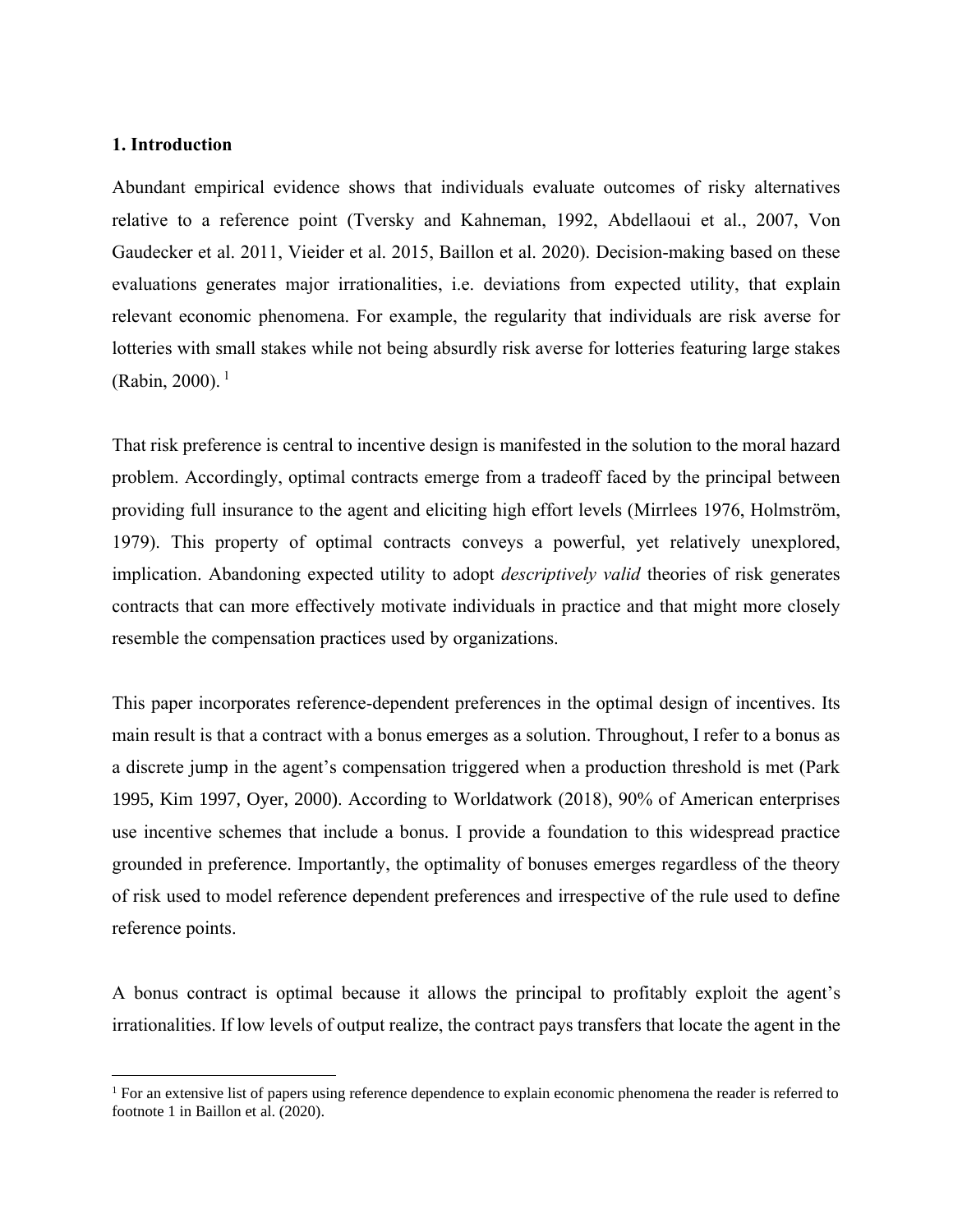domain of losses. When facing this prospect of losses, the agent is motivated to exert high effort by virtue of *loss aversion*. That is, to avoid these losses high effort will be exerted. In addition, the risk seeking attitudes from *diminishing sensitivity* imply that the risk exposure inflicted by these low transfers is tolerated by the agent. The magnitude of the bonus ensures that the agent is eventually transitioned from the domain of losses to the domain of gains. Moreover, the output level after which the bonus is awarded is chosen so that, on expectation, the losses included in the contract are offset. In this way, a contract paying low amounts at low but potentially likely performance realizations and paying a sizable bonus at high but potentially unlikely performance realizations is not only accepted by the agent but also motivates him by taking advantage of his irrationalities.

While I am not the first to incorporate reference-dependence in a principal-agent framework, existing studies differ in the way risk attitude is characterized as well as in the assumed reference point (De Meza and Webb, 2007, Dittmann et al., 2010, Herweg et al., 2010, Corgnet et al., 2018). These disagreements have led to diverse solutions and interpretations. For example, two starkly different payment modalities such as stochastic contracts—in which the principal turns a blindeye to the agent's performance signals—and option-like contracts—in which the contract is performance-insensitive at high performance levels—are currently acknowledged solutions to the principal problem when the agent is loss averse (De Meza and Webb, 2007, Herweg et al., 2010).

The theoretical framework in this paper unifies the most prominent approaches to modeling reference-dependent preferences. The focus is on models of reference dependence with axiomatic foundations, namely prospect theory (Tversky and Kahneman, 1992), disappointment models with prior (Bell, 1985, Loomes and Sugden, 1986, Gul, 1991), and disappointment models without prior (Delquié and Cillo, 2006, Kőszegi and Rabin, 2006, 2007). The model also adopts the most prominent reference point rules, such as the status quo, max-min, goals as reference points, expectations-based reference points, and the outcomes of the contract as the reference point. To the best of my knowledge, this is the first paper to consider such a general framework. Allowing me not only to reconcile previous findings, but also to generalize them. Moreover, the proposed framework also generates novel and relevant results. For example, that a bonus contract can be first-best optimal under reference dependence, that loss aversion and diminishing sensitivity are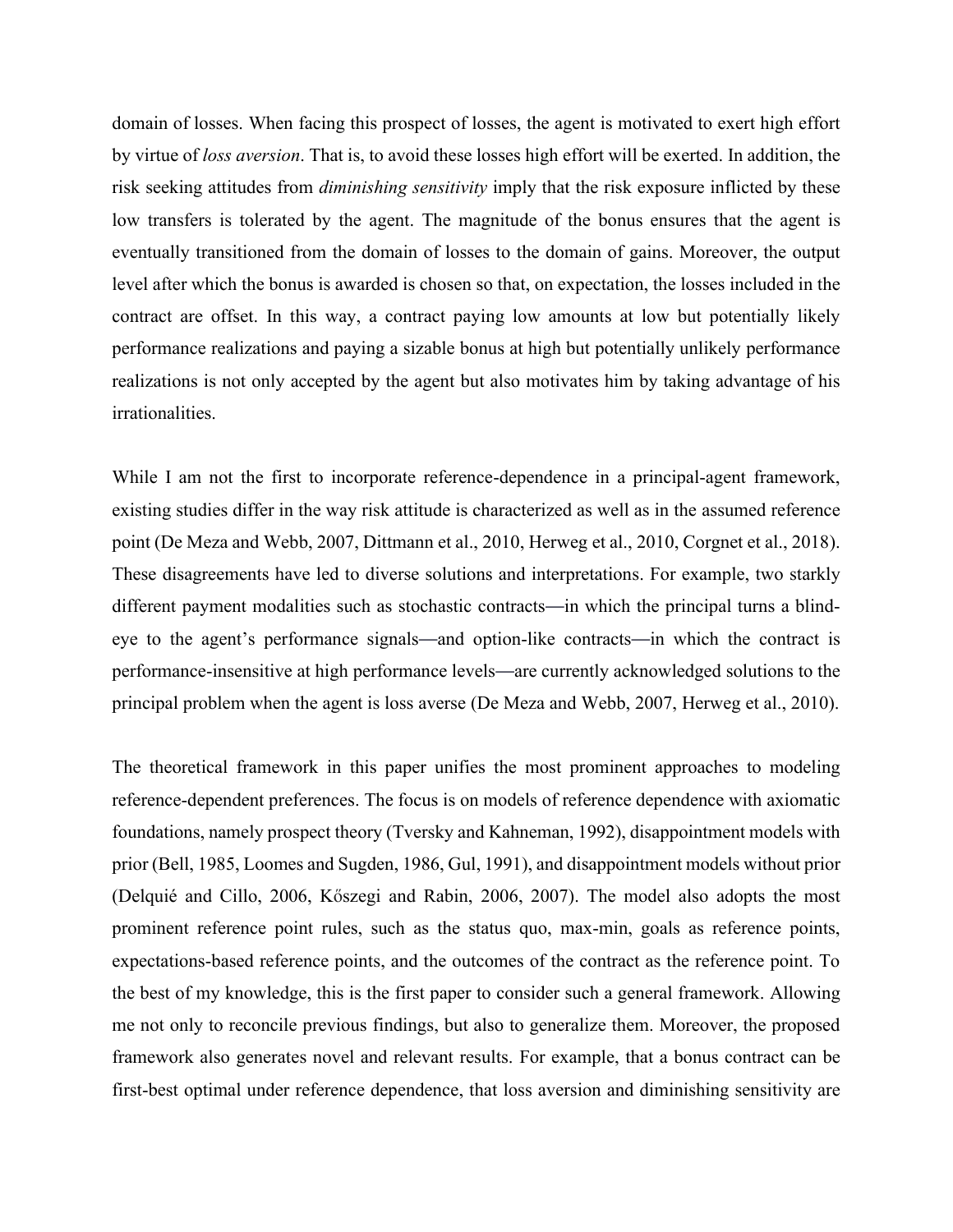each necessary but not sufficient conditions for the emergence of a bonus, and that it can be optimal not only to offer a bonus but to award it when a production goal is just met.

This paper contributes to previous literature in several ways. First, it provides a justification for bonuses that contrasts the standard explanation of limited liability (Park 1995, Kim 1997, Oyer, 2000). A prominent disadvantage of attributing the optimality of bonus contracts to limited liability is that such result is irreconcilable with the regularity of individuals being predominantly risk averse. In fact, introducing risk aversion to the slightest degree in those frameworks leads to solutions without bonuses (Jewitt et al., 2008). This study pursues a completely different approach. It characterizes risk preference with descriptive theories of risk, so the agent suffers from the wellestablished irrationalities of loss aversion and diminishing sensitivity, to subsequently find that bonuses are second-best optimal and can be first-best optimal.

Second, this is the first theoretical study to employ a general specification of reference dependence. The specification is taken from Baillon et al. (2020) and is applied to the principal-agent framework. Adopting that specification leads to solutions with properties that were deemed as desirable by previous studies. For instance, discontinuities in the pay schedule (De Meza and Webb, 2007, Dittmann et al., 2010, Herweg et al., 2010) and performance-pay for high performance levels (De Meza and Webb, 2007, Dittmann et al., 2010). Moreover, the model is flexible as it includes other important results in the literature as special cases. For example, that stochastic contracts are optimal under severe loss aversion (Herweg et al., 2010, Corgnet et al., 2019).

The generality of the present framework, its capacity to incorporate properties that were deemed desirable by previous studies, and its flexibility imply that its results can be extrapolated to other settings in which incentive design is crucial. For instance, insurance markets, corporate finance, and agricultural economics. Besides, this paper shows that practitioners can apply a general framework to model of reference dependence without having to worry about the generality of their findings due to their chosen preference specification and/or reference point rule.

## **2. General Setup**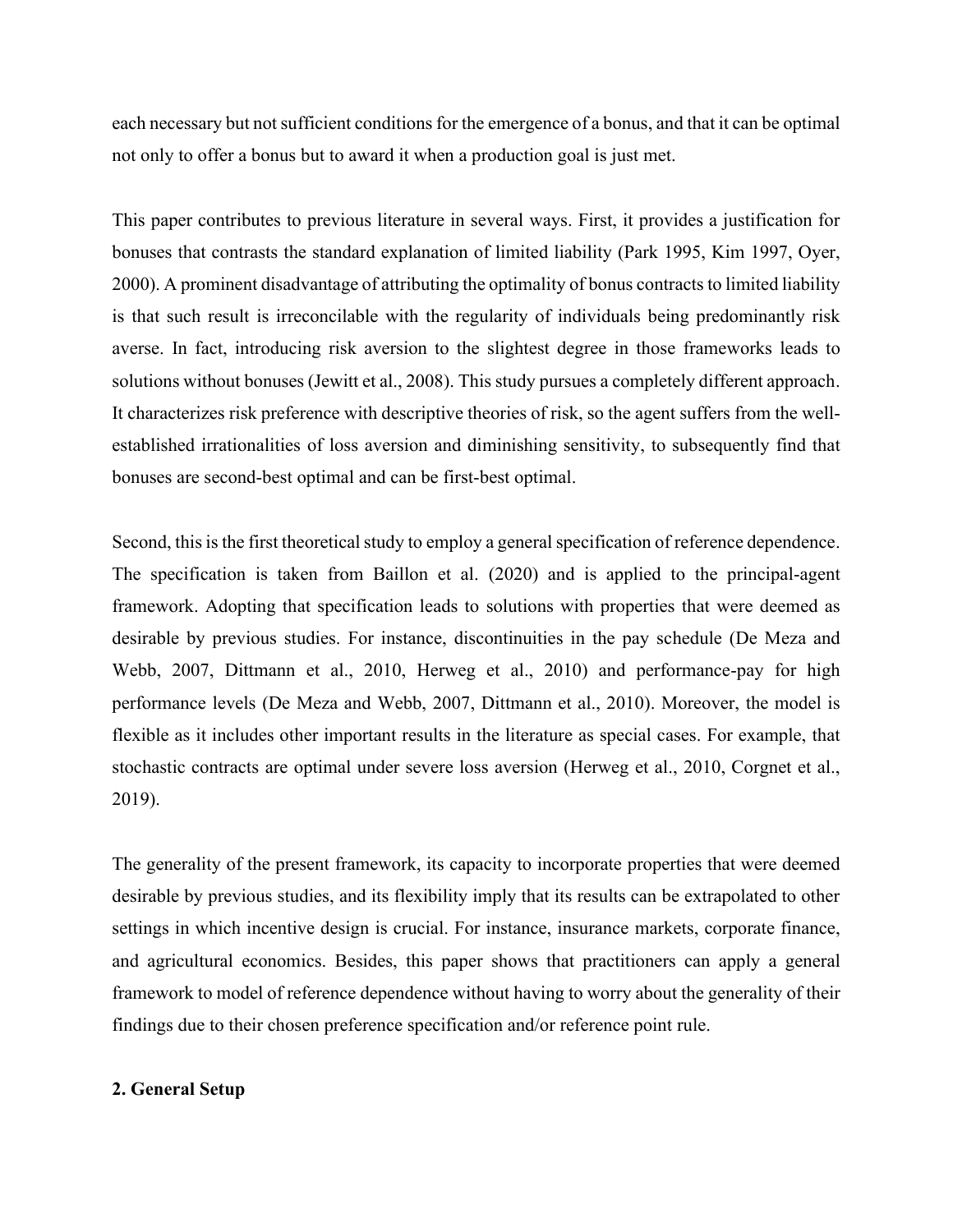Consider a principal (she) hiring an agent (he) to produce output on a task.<sup>2</sup> Production output  $y$ is a random variable that may take any value in the interval  $[y, \overline{y}]$ , where  $y \ge 0$ . The agent's action consists of choosing an effort  $e \in \{e_L, e_H\}$ . For simplicity, it is assumed that only high effort is costly to the agent.

**Assumption 1 (A1).** 
$$
c(e) = \begin{cases} c & \text{if } e_H, \\ 0 & \text{if } e_L. \end{cases}
$$
 Where  $c > 0$ .

Furthermore, it is assumed that both agent and principal know that output is distributed according to the cumulative density function  $F(y|e)$ , which admits a probability density function  $f(y|e)$ . Importantly, output and effort relate according to the monotone likelihood ratio property.

**Assumption 2 (A2).** 
$$
\frac{\partial}{\partial y} \left( \frac{f(y|e_L)}{f(y|e_H)} \right) < 0 \ \forall \ y \in [\underline{y}, \overline{y}].
$$

The implications of Assumption 2 are well-known: higher performance levels are more likely to be drawn from a probability density function conditional on high effort rather than from a probability density function conditional on lower effort.

To incentivize high effort, the principal offers the agent a take-it-or-leave-it contract including a transfer  $w(y) \ge 0$ . The agent can accept the contract and subsequently choose a level of effort e, or, alternatively, reject the contract and obtain his reservation utility  $\overline{U} \geq 0$ .<sup>3</sup> When the contract is accepted, payments are made according to  $w(y)$  after the realization  $y$  is known.

I assume that the principal is risk neutral. Intuitively, she is assumed to be able to pool multiple risks. Specifically, her objective function is:

$$
\int_{\underline{y}}^{\overline{y}} (S(y) - w(y)) f(y|e) dy, \tag{1}
$$

where  $S'(y) > 0$  and  $S''(y) < 0$ .

 $<sup>2</sup>$  The usage of female pronouns to refer to the principal and male pronouns to refer to the agent is standard in the</sup> field of incentive theory. I follow that convention.

<sup>&</sup>lt;sup>3</sup> Since  $\overline{U} \ge 0$ , that  $w(y)$  is nonnegative does not necessarily imply an absence of punishments as, according to Assumption 1,  $c > 0$ . Therefore, by setting a small enough  $w(y)$  the principal can punish the agent by making him worse off than his outside option utility level.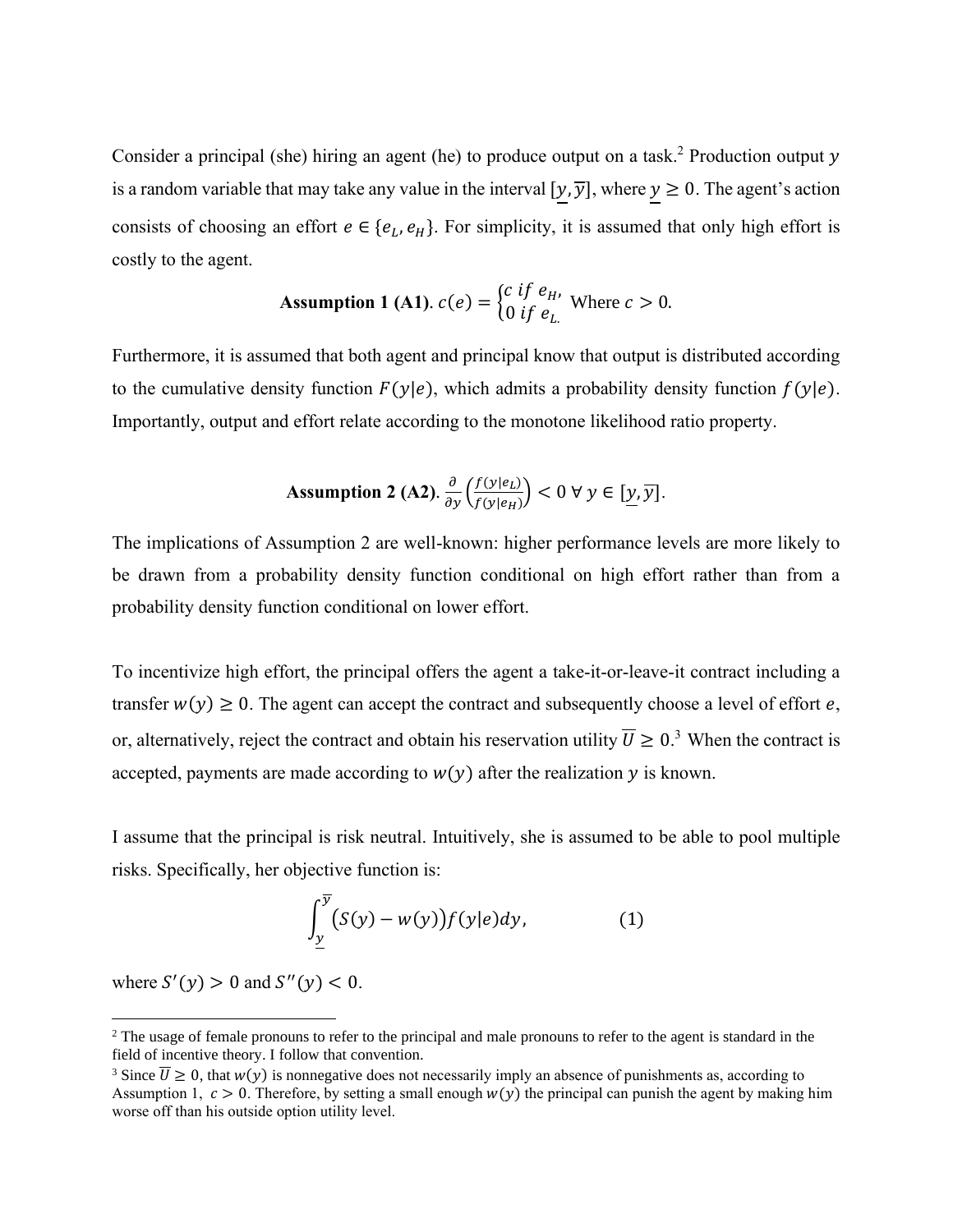The agent's preferences and how they dictate the way in which  $w(y)$  enters the agent's utility is the main investigation of this paper. There are two ways in which transfers enter the agent's utility. First, they are evaluated in an absolute way. The following assumption formalizes that proposal.

**Assumption 3 (A3)**. *The agent's consumption utility is a*  $C^2$  *function*  $u: \mathbb{R}^+ \to \mathbb{R}^+$  *with*  $u(0) =$ 0,  $u' > 0$ ,  $u'' < 0$ , and differentiable inverse  $h = u^{-1}$ .

Assumption 3 posits that the agent's consumption utility exhibits diminishing returns to transfers. Within the framework of expected utility theory this property implies risk aversion.

Second, it also assumed that the agent exhibits reference-dependent preferences. The way in which reference dependence is modeled is by assuming that the consumption utility level generated by a transfer being contrasted to that generated by a reference point,  $r > 0$ . Transfers generating consumption utility above that generated by the reference point are classified by the agent as *gains* while transfers generating consumption utility below that level are classified as *losses*. Where, as it will be formalized below, gains and losses generate different risk preferences. The following assumption provides a formal account of the agent's value function, the utility component introducing reference dependence.

**Assumption 4 (A4)**. *The agent's value function is the piece-wise function:* 

$$
V(w,r) = \begin{cases} v(u(w(y)) - u(r)) & \text{if } w(y) \ge r, \\ -\lambda v(u(r) - u(w(y))) & \text{if } r < w(y). \end{cases}
$$

*Where*  $\lambda > 1$  *and*  $v: \mathbb{R}^+ \to \mathbb{R}^+$  *is*  $C^2$  *and exhibits* 

*i*)  $v(0) = 0$ ; *ii*)  $v' > 0$ ; *iii*)  $v'' < 0$ ; *iv*) differentiable inverse  $f: = v^{-1}$ .

There are two sources of risk attitude emerging from the value function described by Assumption 4. First, the curvature of v is concave if  $w(y) \ge r$ , i.e. the domain of gains, but convex if  $w(y)$  <  $r$ , the domain of losses. Shapes generating risk aversion and risk seeking in gains and losses,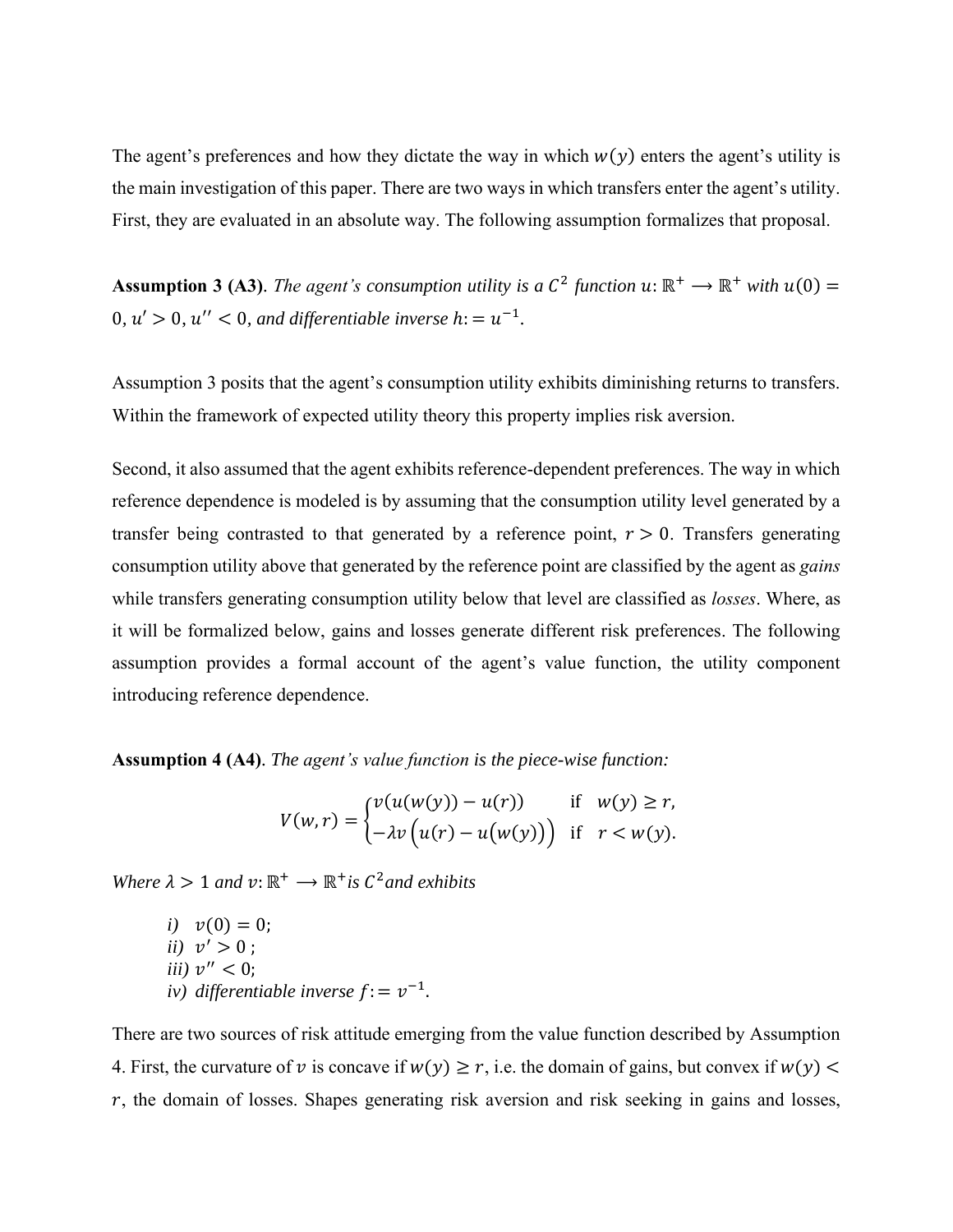respectively. A property known as *diminishing sensitivity*. In the principal-agent framework this property implies that the agent is willing to accept contracts that expose him to large degrees of risk while located in the domain of losses but requires contracts that protect him from risk while located in the domain of gains.

Second, the constant restriction  $\lambda > 1$  implies that the agent is loss averse. That is because losses loom larger than equally sized gains. Loss aversion implies that the agent will reject contracts that expose him to losses and that do not properly compensate him for such exposure.

The agent's reference point,  $r$ , is assumed to be exogenous.<sup>4</sup> This assumption is consistent with the status quo or current welfare position as reference point (Kahneman and Tversky, 1979). In subsequent sections, I relax that assumption to gain robustness and generalizability. An implication of  $r$  being exogenous is that regardless of how high or low the incentives included in the contract are, they do not affect the agent's reference point and thus what constitutes a gain or a loss for him.

All in all, the utility of an agent with reference-dependent preferences is characterized by

$$
U(e, w(y), r) = \phi \int_{\frac{y}{2}}^{\frac{y}{2}} u(w(y)) f(y|e) dy
$$
  
+  $\eta \int_{\frac{y}{2}}^{\frac{y}{2}} (\theta_{\parallel} v(u(w(y)) - u(r)) - \lambda (1 - \theta_{\parallel}) v(u(r) - u(w(y))) f(y|e) dy$   
-  $c(e).$  (2)

The utility function in Eq. (2) consists of three expressions. The first one represents the agent's absolute evaluation of transfers. I refer to this expression as *expected consumption utility*. The parameter accompanying this expression,  $\phi \in \{0,1\}$ , determines whether the agent's preferences exhibit expected consumption utility,  $\phi = 1$ , or not,  $\phi = 0$ . As it will be explained later, some theories of risk with reference dependence require expected consumption utility. The second expression in Eq. (2) contains the value function described by Assumption 4. The parameter  $\eta \ge$ 0 captures the weight given to the contrasting outcomesrelative to the reference point in the agent's

<sup>4</sup> In initial formulations of prospect theory, the *status quo* or the current welfare position of the decision-maker when making a choice was assumed to be the reference point (Kahneman and Tversky, 1979).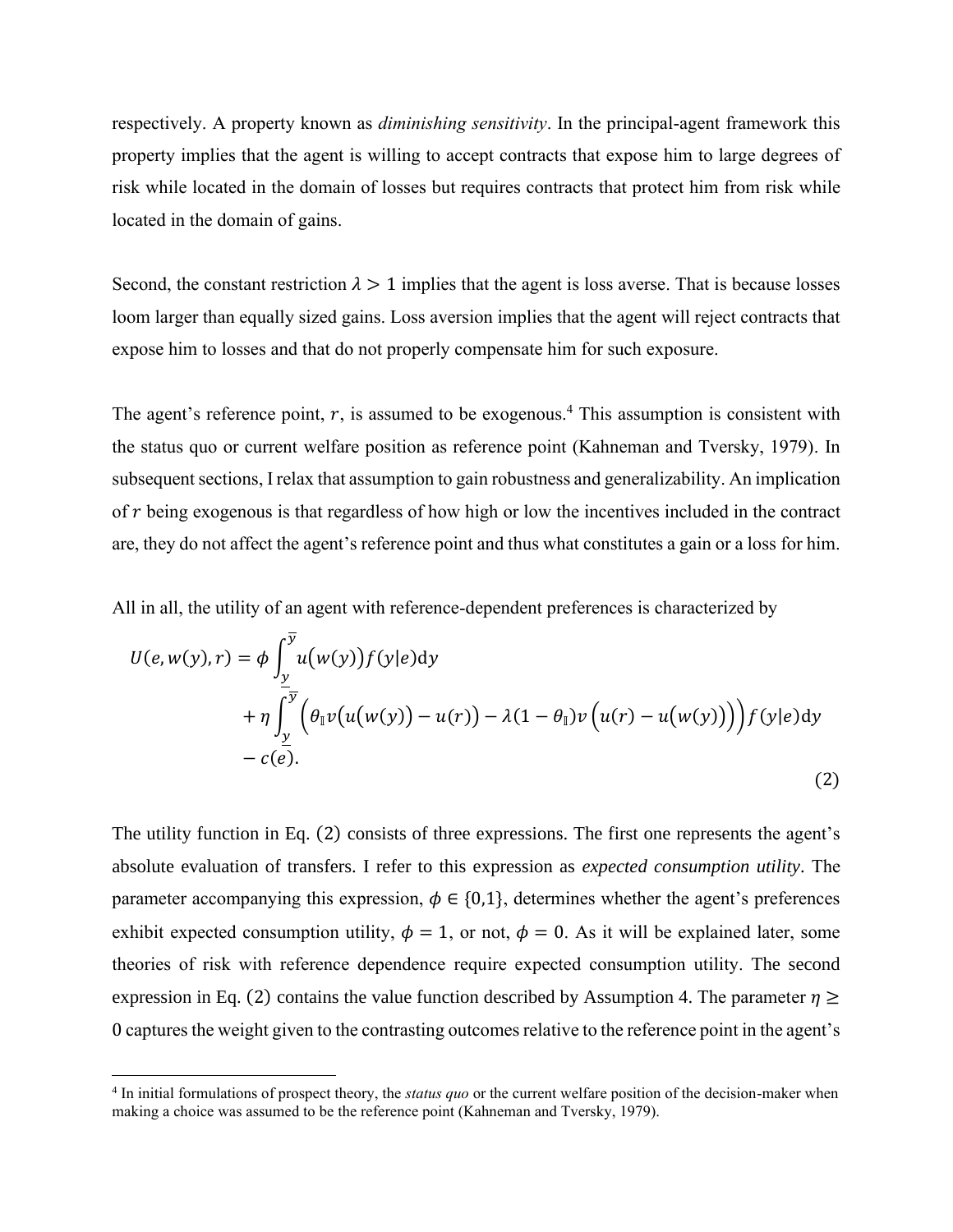utility. When  $\eta = 0$  the agent does not evaluate outcomes relative to a reference point. Moreover, the indicator function  $\theta_{\parallel}$  takes value  $\theta_{\parallel} = 1$  if the agent is in the domain of gains,  $w(y) \ge r$ , and becomes  $\theta_{\parallel} = 0$  otherwise. Finally, the last expression in that equation captures the cost of effort.

This general representation of reference-dependent preferences is based on that of Baillon et al. (2020). However, in my model the contrasting of outcomes relative to the reference point is not linear,  $w(y) - r$ , but instead depends on the comparative level of utility that these two wealth levels generate,  $u(w(y)) - u(r)$ . This way of modeling reference dependence gives me sufficient flexibility to derive previous results in the literature. In addition, this property also enables me to show that the main result of the paper, a contract with a bonus, does not necessitate diminishing sensitivity.<sup>5</sup>

The shape of  $U(e, w(y), r)$  is crucial to our analysis of incentives. Due to the conjunction of Assumption 3 and Assumption 4, utility can take two shapes: concave and S-shaped. The following definition formalizes the latter shape. Moreover, Lemma 1 provides a sufficient condition, in terms of the curvatures of the value function,  $\nu$ , and consumption utility,  $u$ , for  $U(e, w(y), r)$  to be Sshaped.

**Definition.**  $U(e, w(\tilde{y}), r)$  is *S-shaped if is convex in*  $w(\tilde{y}) < r$  *and concave in*  $w(\tilde{y}) \geq r$ *, where*  $\tilde{y} \in [y, \overline{y}]$  is an output realization.

**Lemma 1.**  $U(e, w(\tilde{y}), r)$  is *S-shaped if and only if*  $-\frac{u''(w(\tilde{y}))}{u'(w(\tilde{y}))}$  $\frac{u''(w(\tilde{y}))}{u'(w(\tilde{y}))} \leq -\frac{u'(w(\tilde{y}))(\lambda\eta v''(u(r)-u(w(\tilde{y}))))}{(\phi+\lambda\eta v'(u(r)-u(w(\tilde{y}))))}$  $(\phi + \lambda \eta v'(u(r)-u(w(\tilde{y})))$ *holds for any*  $\tilde{y} \in [y, \overline{y}]$  *such that*  $w(\tilde{y}) < r$ .

When the risk seeking implied by diminishing sensitivity in losses is stronger than the risk aversion implied by  $u$ , the agent's utility is S-shaped. Such an agent is risk seeking in the domain of losses while being risk averse in the domain of gains. Lemma 1 will be useful to show how the solution to the principal's problem changes with the agent's utility shape.

<sup>5</sup> As pointed out by Köbberling and Wakker (2005) consumption utility from Assumption 3 reflects the normative component of utility. Hence, a purely descriptive model would therefore attribute all utility curvature to diminishing sensitivity by letting  $u' = 1$ , as done by Baillon et al. (2020).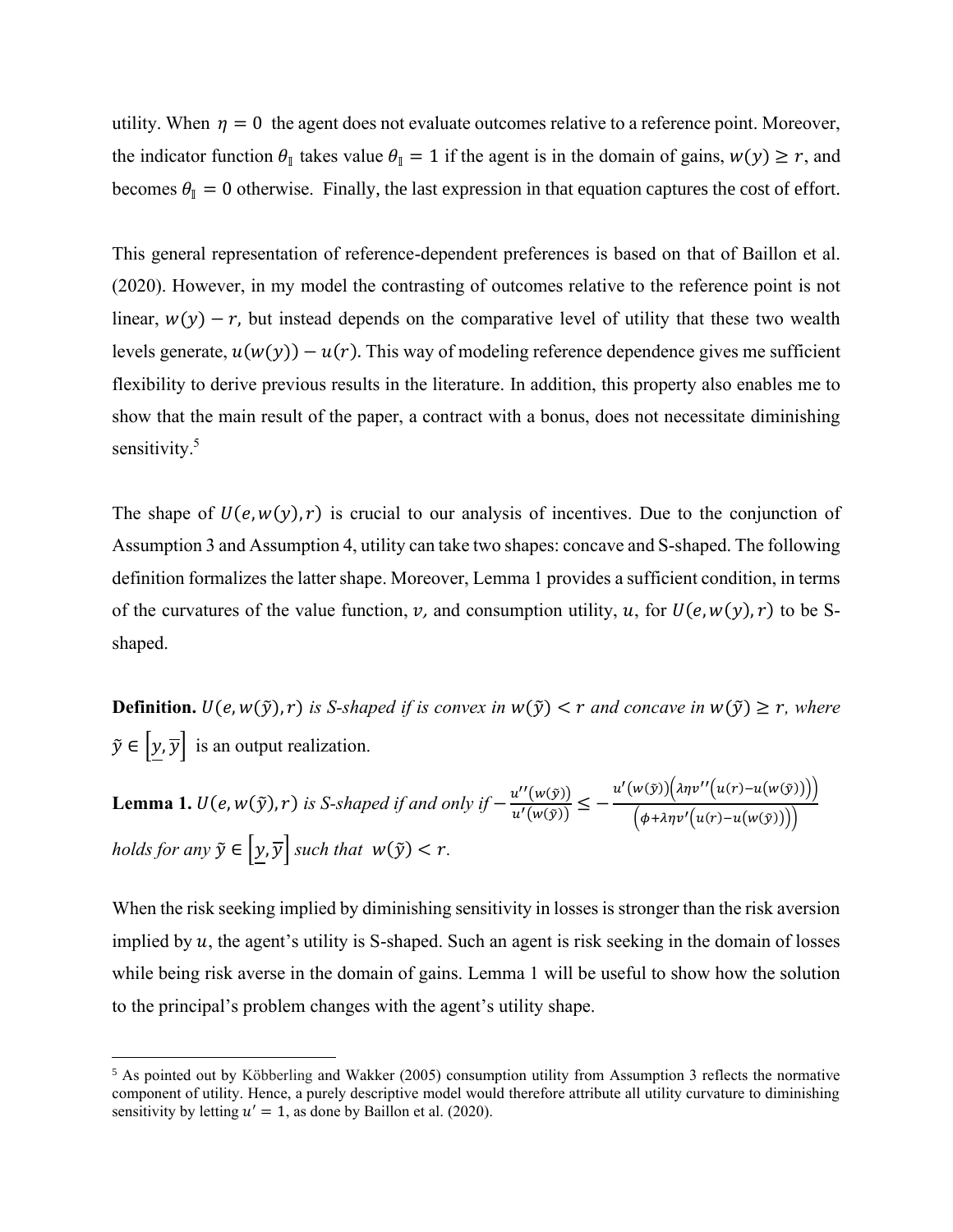### **3. General solution**

The principal needs to implement a contract that is both accepted by the agent and that incentivizes him to exert high effort. Formally, her program is:

$$
\max_{\{w(y)\}} \int_{\underline{y}}^{\overline{y}} (S(y) - w(y)) f(y|e_H) dy
$$

Subject to

$$
\text{PC:} \qquad U(e_H, w(y), r) \ge \overline{U},\tag{3}
$$

IC: 
$$
U(e_H, w(y), r) \ge U(e_L, w(y), r)
$$
.

The solution to the maximization problem in (3) is presented in Theorem 1. The most relevant property of that solution is that it is second-best optimal and can be first-best optimal to offer a contract with a bonus. The proofs of the main results of the paper are relegated to Appendix A.

**Theorem 1.** Under A1- A4, there exist unique output levels  $\hat{y}_s$ ,  $\hat{y}_f \in (y, \overline{y})$  such that the secondbest optimal contract,  $w_s^*(y)$ , awards a bonus at  $y = \hat{y}_s$  and either

- *i.* pays the lowest possible transfer in  $y < \hat{y}_s$  and increases in y in  $y > \hat{y}_s$  if  $U(e, w_s^*(\tilde{y}), r)$ *is S-shaped, or*
- *ii. increases in y in both*  $y < \hat{y}_s$  *and*  $y > \hat{y}_s$  *if*  $U(e, w_s^*(\tilde{y}), r)$  *is concave.*

In turn, the first-best optimal contract,  $w_f^*(y)$ , either

- *iii. pays the lowest possible transfer in*  $y < \hat{y}_f$ , *awards a bonus at*  $y = \hat{y}_f$ , *and pays a higher constant transfer in y >*  $\hat{y}_f$  *if*  $U(e, w_f^*(\tilde{y}), r)$  *is S-shaped, or*
- *iv.* pays the higher-than-the-lowest constant transfer for all y if  $U(e, w_f^*(\tilde{y}), r)$  is concave.

The bonus included in the second-best contract allows the principal to exploit the agent's irrationalities to extract output. That is because in the segment in which the bonus is not awarded,  $y < \hat{y}_s$ , the contract pays transfers that locate the agent in the domain of losses. When facing this prospect, the loss averse agent is motivated to exert high effort to avoid incurring in these losses.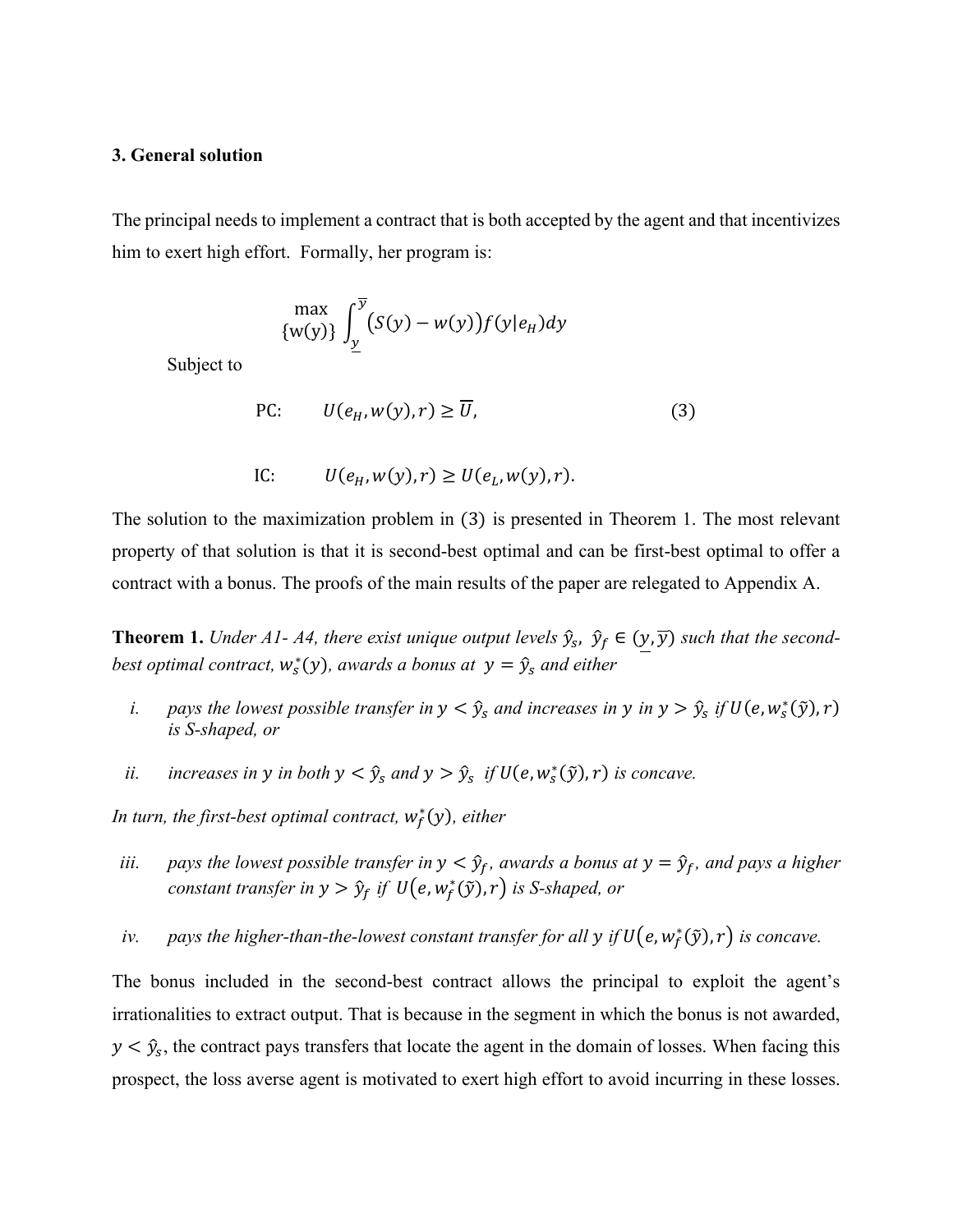This motivating effect takes place even though exceptionally low financial incentives are given. Furthermore, the risk seeking from diminishing sensitivity ensures that the risk exposure inflicted by low payments is tolerated. However, the principal is aware that a contract consisting exclusively of losses would be rejected. That is why she offers a bonus designed to locate the agent in the domain of gains for all output levels  $y \geq \hat{y}_s$ . To make the agent indifferent between accepting or not the contract, the output level after which the bonus is awarded,  $\hat{y}_s$ , is such that, on expectation, the exposure to losses is offset.

That a bonus contract is optimal regardless of whether  $U$  is concave or S-shaped, implies that a strong degree of diminishing sensitivity is not necessary to obtain this contract shape. In fact, the intuition given in the previous paragraph elucidates that a bonus is optimal when the agent suffers either from loss aversion or diminishing sensitivity, regardless of their degree.

Theorem 1 also presents the first-best optimal contract. A lump-sum bonus provides full insurance when  $U$  is S-shaped. That is because the agent is risk seeking in losses and thus willing to be fully exposed to risk at the low end-of the output space,  $y < \hat{y}_f$ . These risk seeking attitudes make a strategy of offering low payments affordable for the principal. Loss aversion in turn implies that to ensure that the contract is accepted, it must also offer transfers that locate the agent in gains and that offset the losses of the contracts. This is achieved with a bonus. Instead, when  $U(e, w, r)$  is concave the excessive risk exposure from low payments is not tolerated, due to risk aversion, and full insurance is attained with a constant transfer that locates the agent in the domain of gains.

To better understand the incentives imparted by the second-best contract from Theorem 1, its shape is compared to that of the first-best contract. The following corollary describes that comparison.

**Corollary 1** *(Rewards and Punishments). Punishments are imparted in both domains because the* second-best optimal contract,  $w_s^*(y)$ , from Theorem 1,

- *i*) *exhibits*  $\hat{y}_e > \hat{y}_s \ge \hat{y}_f$  *if*  $U(e, w_s^*(\tilde{y}), r)$  *is S-shaped*;
- *ii*) *exhibits*  $\hat{y}_e > \hat{y}_s$  *if*  $U(e, w_s^*(\tilde{y}), r)$  *is concave.*

*Where*  $\hat{y}_e$  *is a unique output level satisfying*  $w_s^*(\hat{y}_e) = w_f^*(\hat{y}_e) > 0$ .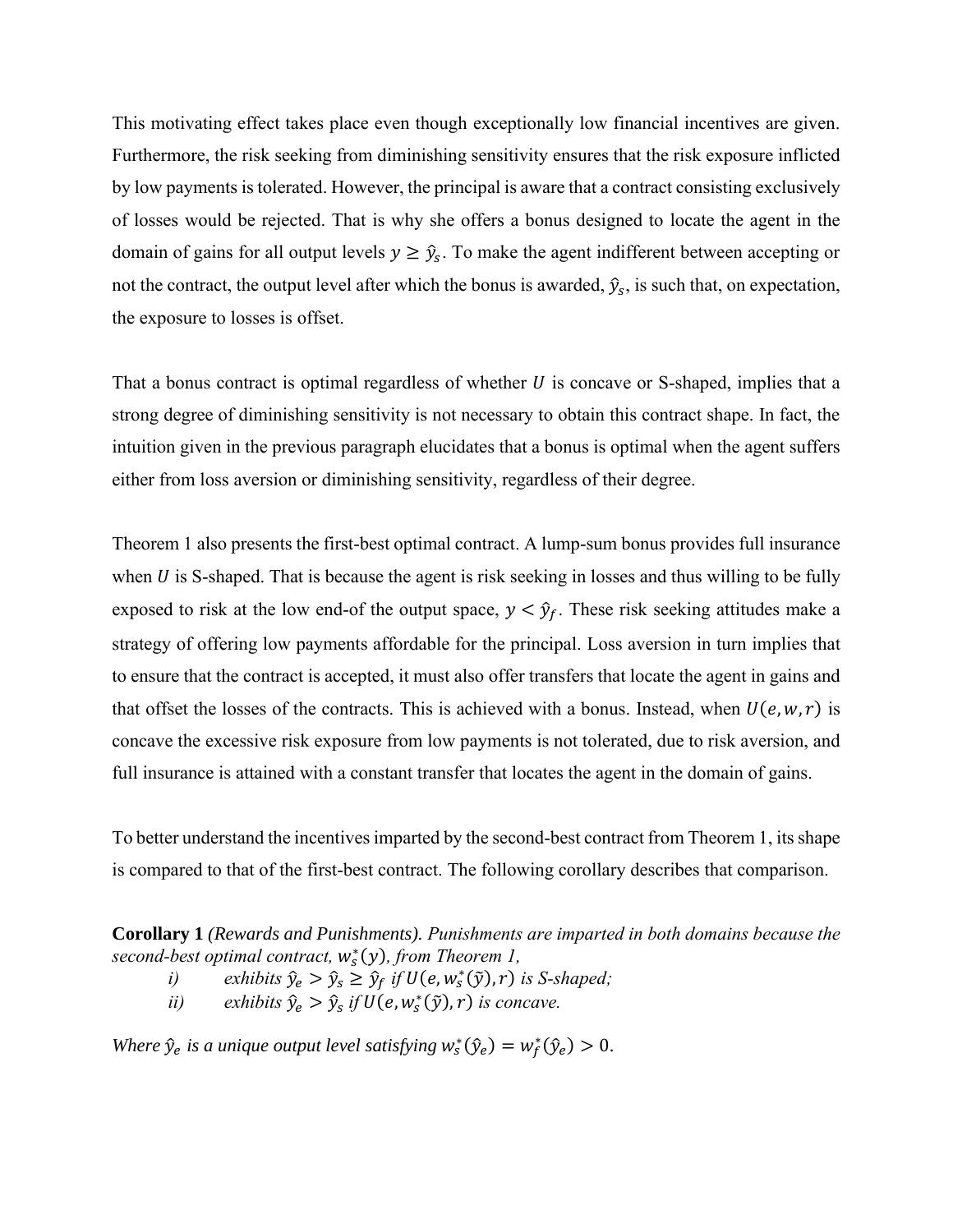The second-best contract from Theorem 1 elicits high effort by imparting punishments in losses and gains. The following explanation focuses on the more interesting case in which  $U(e, w_s^*(\tilde{y}), r)$ is S-shaped for any  $\tilde{y} \in [\underline{y}, \overline{y}]$ . In the segment  $y < \hat{y}_f$ , both first- and second-best contracts pay the lowest possible transfer, locating the agent in the domain of losses. Thus,  $w_s^*(y)$  does not impart punishments for low performance but ensures that the agent is motivated by virtue of loss aversion. Intuitively, the agent exerts high effort to avoid incurring in losses. Moreover, the bonus feature of both contracts and the fact that  $\hat{y}_s \geq \hat{y}_f$  generate sizeable punishments in  $y \in (\hat{y}_f, \hat{y}_s)$ . Therefore, the second-best contract includes when the agent's irrationalities become, on their own, insufficient for eliciting high effort. Finally, that the transfers of the second-best contract increase in performance in  $y > \hat{y}_s$ , generates incentives in the domain of gains in a standard way: punishments are given for low performance and rewards are given for high performance.<sup>6</sup>

The following corollary presents comparative statics that further the understanding of the influence of reference dependence on the optimal implementation of incentives. These comparative statics are invoked in the next subsections to provide intuition. Their focus is on the more complete case of moral hazard.

## **Corollary 2** (Comparative statics).

- *i*) *Higher*  $r$  *yields*  $a$   $w_s^*(y)$  *with*  $a$  *larger bonus. The bonus is awarded at a higher*  $\hat{y}_s$  *if*  $U(e, w_f^*(\tilde{y}), r)$  is S-shaped or at a lower  $\hat{y}_s$  if  $U(e, w_f^*(\tilde{y}), r)$  is concave.
- *ii*) Higher  $\lambda$  yields a  $w_s^*(y)$  with a bonus awarded at a lower  $\hat{y}_s$ .

A higher reference point implies that bonus needs to become larger to ensure that the agent is transitioned from the domain of losses to the domain of gains. This prospect of higher bonuses enables the principal to expose the agent to losses for a larger segment of output if he tolerates such risk exposure. Therefore, for sufficiently strong diminishing sensitivity, the threshold at which the bonus is awarded,  $\hat{y}_s$ , becomes higher. If the agent cannot tolerate that risk exposure,

<sup>&</sup>lt;sup>6</sup> Corollary 1(ii) follows a similar yet simpler explanation. In that case,  $w_f^*$  locates the agent in gains everywhere. So, for any  $y < y_s$ , contract  $w_s^*$  imparts punishments in the domain of losses. Moreover, that  $\tilde{y} > \hat{y}_s$  implies that  $w_s^*$ punishments are also imparted in the domain of gains.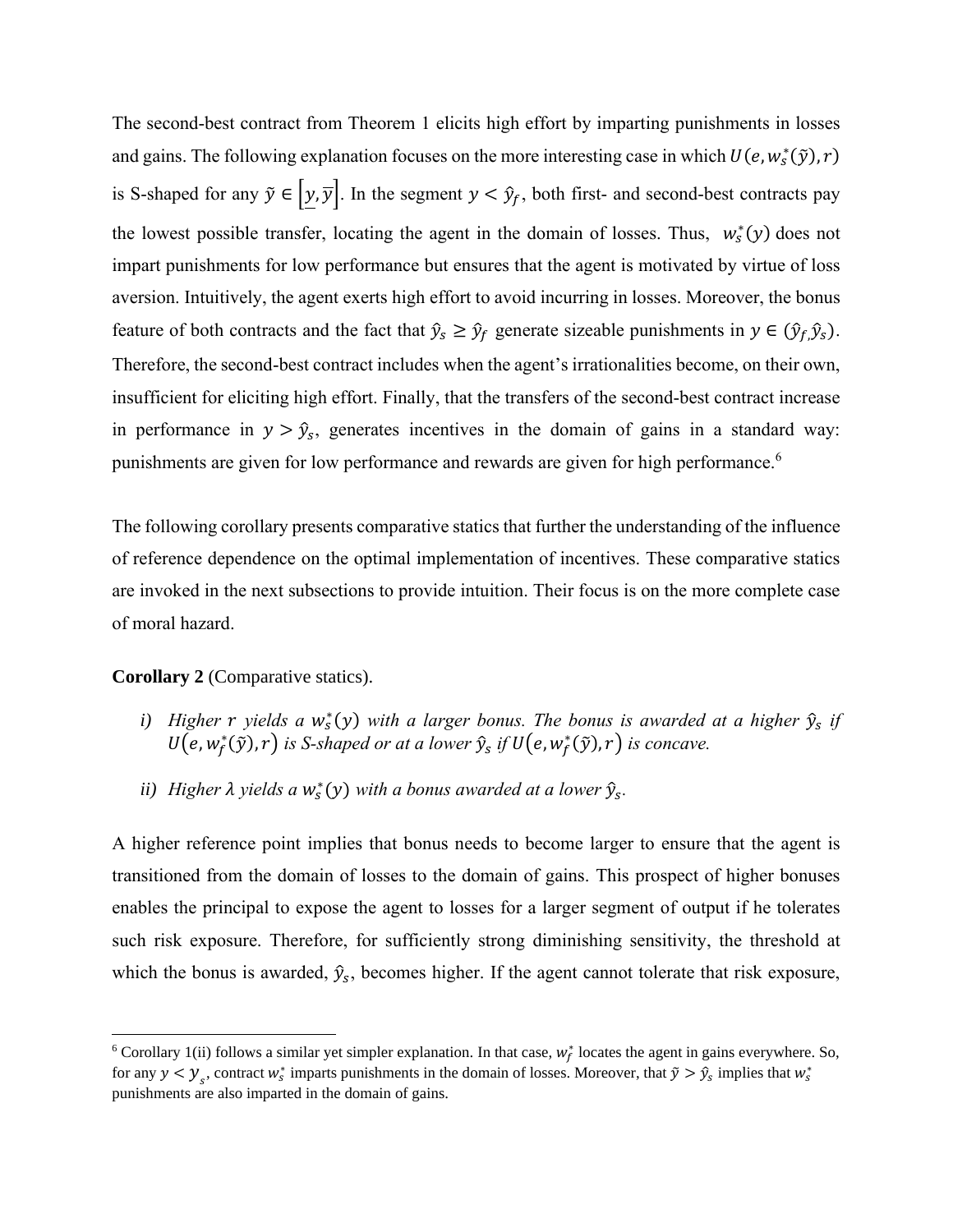the bonus is instead given at a lower  $\hat{y}_s$ .<sup>7</sup> Moreover, a higher level of loss aversion implies that the agent experiences more disutility when exposed to losses. To keep the contract attractive to the agent, the bonus will be awarded at lower output levels.

### **4. Old and New Results**

In this section, I show that Theorem 1 can be easily adapted to explain previous findings. Moreover, I demonstrate that the importance of Theorem 1 is not only restricted to explain previous findings but also to provide new insights that fill existing gaps in the literature.

## **4.1 Standard Preferences**

Consider first the more traditional framework in which the evaluation of potential transfers is not performed relative to a reference point. That is a setting in which  $\eta = 0$  is applied to Eq. (2). In that case, Theorem 1 yields the standard results from incentive theory.

**Corollary 3.** *Under A1-A4,*  $\phi = 1$ , and  $\eta = 0$ .

- *i.* **(Borch, 1962).** *The first-best contract,*  $w_f^*$ , pays a constant transfer  $w_f^* = h' \left( \frac{1}{\mu} \right)$  $\frac{1}{\mu}$ *where*  $\mu > 0$  *is a constant.*
- *ii.* **(Holmström, 1979).** *The second-best contract*  $w_s^*(y)$  *is everywhere increasing in y and satisfies*  $w_s^*(y) = h' \left( \frac{1}{\sqrt{1 - \frac{y_s^2}{a_s}}} \right)$  $\mu + \gamma \Big(1 - \frac{f(y|e_L)}{f(y|e_L)}\Big)$  $\frac{f(y|e_L)}{f(y|e_H)}$ *where*  $\gamma > 0$ ,  $\mu > 0$  *are constants.*

Without reference-dependent preferences, it is second-best optimal to offer a contract that is everywhere increasing in performance. Moreover, it is first-best optimal to pay fixed that fully insures the risk averse agent from risk.

### **4.2 Prospect Theory Preferences**

 $7$  In this case a higher reference point leads to a larger segment of losses, due to the agent's low tolerance to risk it is more cost-effective for the principal to offer the bonus at a lower output levels rather than further raising the size of the bonus.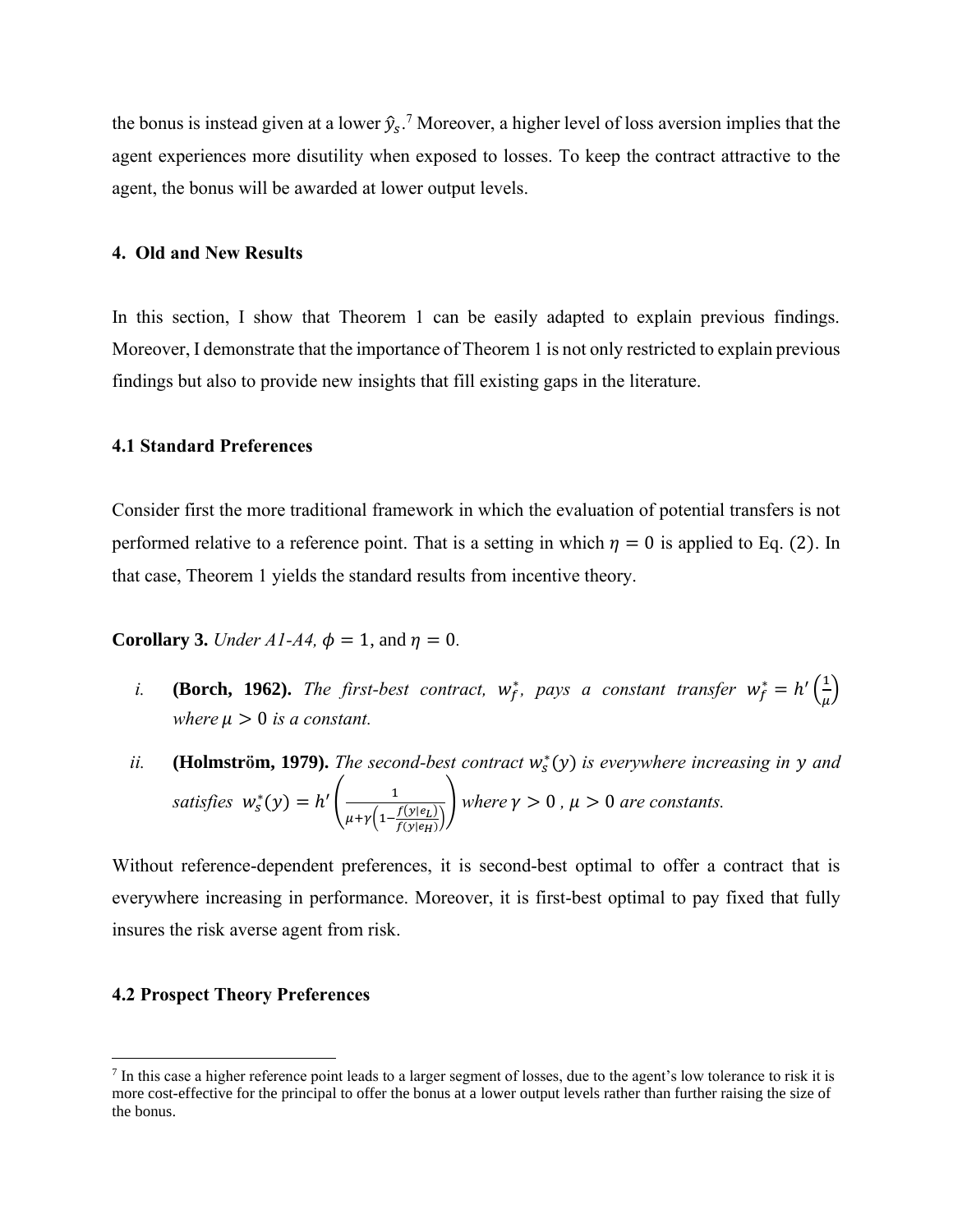Next, I consider reference-dependent preferences within the framework of prospect theory (Tversky and Kahneman, 1992).<sup>8</sup> According to that theory, the agent evaluates outcomes exclusively using the value function from Assumption 4. Therefore, the preferences in Eq. (2) are modified by means of the restrictions  $\phi = 0$ ,  $\eta = 1$ , and  $u' = 1$ .<sup>9</sup>

The following corollary presents the results from Theorem 1 when the agent exhibits prospect theory preferences. Throughout,  $\gamma > 0$ ,  $\mu > 0$  are constants corresponding to the Lagrangian multipliers of the incentive and participation constraints, respectively.

**Corollary 4.** *Under A1-A4*,  $\phi = 0$ ,  $\eta = 1$  and  $u' = 1$ , *there exist unique output levels*  $\hat{y}_{pf}$ ,  $\hat{y}_{ps} \in$  $(y, \overline{y})$  *such that:* 

- *i*) The first-best contract,  $w_f^*(y)$ , pays the lowest possible transfer if  $y < \hat{y}_{pf}$ , awards *a bonus at*  $y = \hat{y}_{pf}$ , and pays the constant transfer  $w_f^*(y) = r + f'(\frac{1}{y})$  $\frac{1}{\mu}$ ) if y >  $\hat{y}_{\textit{pf}}$ .
- *ii*) **(Dittmann et al., 2010)** *The second-best contract, w*<sup>\*</sup>(y), *pays the lowest possible transfer if*  $y < \hat{y}_{ps}$ , exhibits a bonus at  $y = \hat{y}_{ps}$ , and increases in y according to *the schedule*  $w_s^*(y) = r + f'$   $\left( \frac{1}{\sqrt{1 - \frac{f}{y_s}}}\right)$  $\frac{1}{\mu+\gamma\left(1-\frac{f(y|\mathcal{C}_L)}{f(y|\mathcal{C}_H)}\right)}$  *if*  $y > \hat{y}_{ps}$ .

Under prospect theory, the second-best contract in Theorem 1 collapses to the solution found by (Dittmann et al., 2010). That is, the contract offers the lowest possible pay when low output levels realize, i.e. lower than  $\hat{y}_{ps}$ , followed by a bonus and a segment in which pay increases with performance.<sup>10</sup>

<sup>8</sup> An axiomatization of prospect theory for risk is provided by Chateauneuf and Wakker (1999).

<sup>&</sup>lt;sup>9</sup> Such characterization of prospect theory abstracts from probability weighting. The main goal of this paper is to study how reference dependence, on its own, affects the optimal design of incentives. The reader interested in the contract design when the agents exhibit probability weighting is referred to González-Jiménez and Castillo (2021).  $10$  In fact, the result of Corollary 4 generalizes that of Dittmann et al. (2010) in that it does not assume a functional form for  $\nu$  and does not assume a specific reference point  $r$ .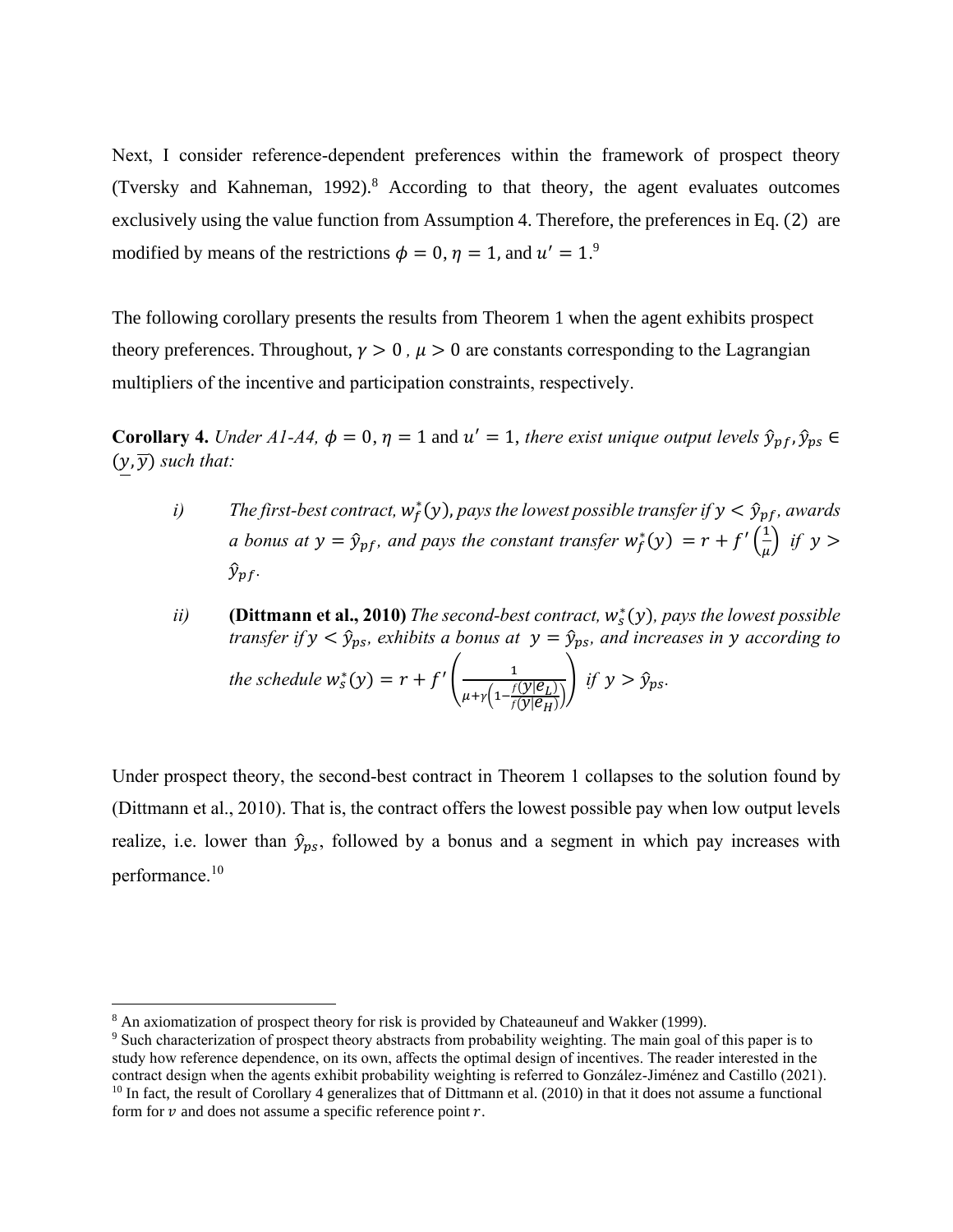The results go beyond this finding. They also show that the first-best contract is a lump-sum bonus. Hence, the optimality of bonuses does not require a setting of moral hazard and emerge in a situation in which full insurance must be provided to the agent. Also, that the first-best contract is available provides a full understanding of the incentives imparted by the second-best contract to elicit high effort when the agent has prospect theory preferences. Corollary 1 (i) and the explanation laid out thereafter provide that description.

De Meza and Webb (2007) study an agent with loss aversion and "downward risk loving". However, their representation of preference starkly differs from that considered in Eq. (2) and prospect theory. In their model, loss aversion can be non-linear and the evaluation of outcomes relative to a reference point only apply to losses. To the best of my knowledge no axiomatized theory of risk provides that preference representation. Empirical evidence also suggests loss aversion to be constant (Abdellaoui et al., 2008, Abdellaoui et al., 2016). In Appendix B, I show how the model needs to be adapted to obtain the results in De Meza and Webb (2007).

## **4.3 Prospect Theory Preferences with Endogenous Reference Points**

So far,  $r$  has been assumed to be exogenous. In this section, I show how the results from Theorem 1 can be easily adapted to account for endogenous reference points. Throughout, the focus is on reference point rules consistent with prospect theory and, for brevity of exposition, on the moral hazard case.

## **Salience Rules**

I first consider salience-based reference points. That is rules resulting from unconscious comparisons made by the agent between outcomes or probabilities in the contract. The first rule is the *max-min* (Hershey and Schoemaker, 1985). Accordingly, the agent is cautious; he takes as reference point the maximum value from a set consisting of the minimum possible outcome of each alternative. As an example, suppose that an agent is given two contracts  $w_1$ : = (0.5: 200, 0.5: 0) and  $w_2$ : = 100. The set consisting of the minimum possible outcomes of each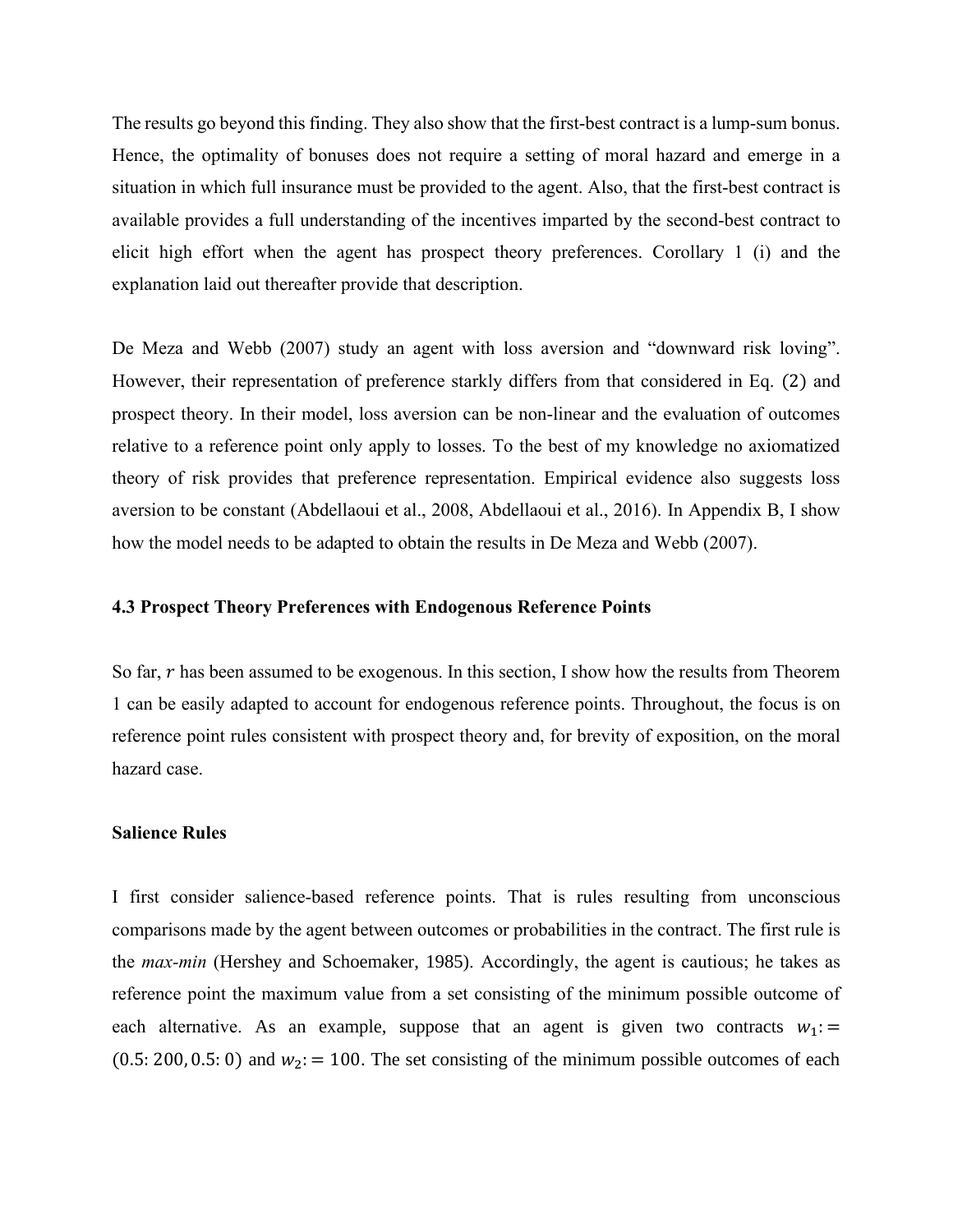alternative is {0,100}, so the agent's reference point is 100. According to Baillon et al. (2020) the max-min rule is broadly used by individuals when making risky decisions.

The following corollary presents the solution to the moral hazard problem under the max-min rule. The resulting contract resembles that of Corollary 4 (ii). Moreover, it turns out that the agent's reference point is the first-best contract presented in Corollary 4 (ii).

**Corollary 5.** *Under A1-A4,*  $\phi = 0$ ,  $\eta = 1$ ,  $u' = 1$  and *the max-min rule, the agent's reference point is*  $r = w_f^*(y)$ , the first-best optimal contract from Corollary 4 (i). Moreover, there exists a unique output level  $\hat{y}_u \in (y, \overline{y})$  such that the second-best optimal contract,  $w_s^*(y)$ , pays the lowest *possible transfer if*  $y < \hat{y}_u$ , *awards a bonus at*  $y = \hat{y}_u$ , *and increases in performance if*  $y > \hat{y}_u$ .

The agent makes two choices: accepting or not the contract and exerting high or low effort. There exist thus four candidates for reference point, corresponding to the consequences implied by each possible choice. The utility level implied by the first-best contract from Corollary 4 (i),  $w_f^*(y)$ , is  $\overline{U}$ , the welfare level obtained when the contract is rejected. Notice that that utility level is higher than that implied by the minimum amount given to the agent by the second-best contract. Otherwise, that contract would not motivate the agent to exert high effort by means punishments. Therefore, under the max-min rule, the reference point is  $r = w_f^*(y)$ .

Anticipating that reference point, the principal offers a contract to the agent with a shape comparable to the contracts in Theorem 1 (ii) and Corollary 4 (ii). As a contract with those incentives profitably exploit the irrationalities of the prospect theory agent to ensure motivation and participation. The differences between the contract in Corollary 5 and that in Corollary 4 (ii) have to do with the fact that the agent's reference point  $w_f^*(y)$  may not need to coincide with his status quo. Consequently, the size of the bonus and the output level after which the bonus is awarded can differ across those contracts.

Two additional salience-based reference points are considered: the *min-max* rule and the  $w(y)$  at *max P* (Baillon et al., 2020). The first rule implies that individuals are bold; they take as the reference point the minimum value of a set consisting of the maximum outcome of each alternative. Using the previous example, in which  $w_1$  and  $w_2$  are given to the agent, this rule implies that 100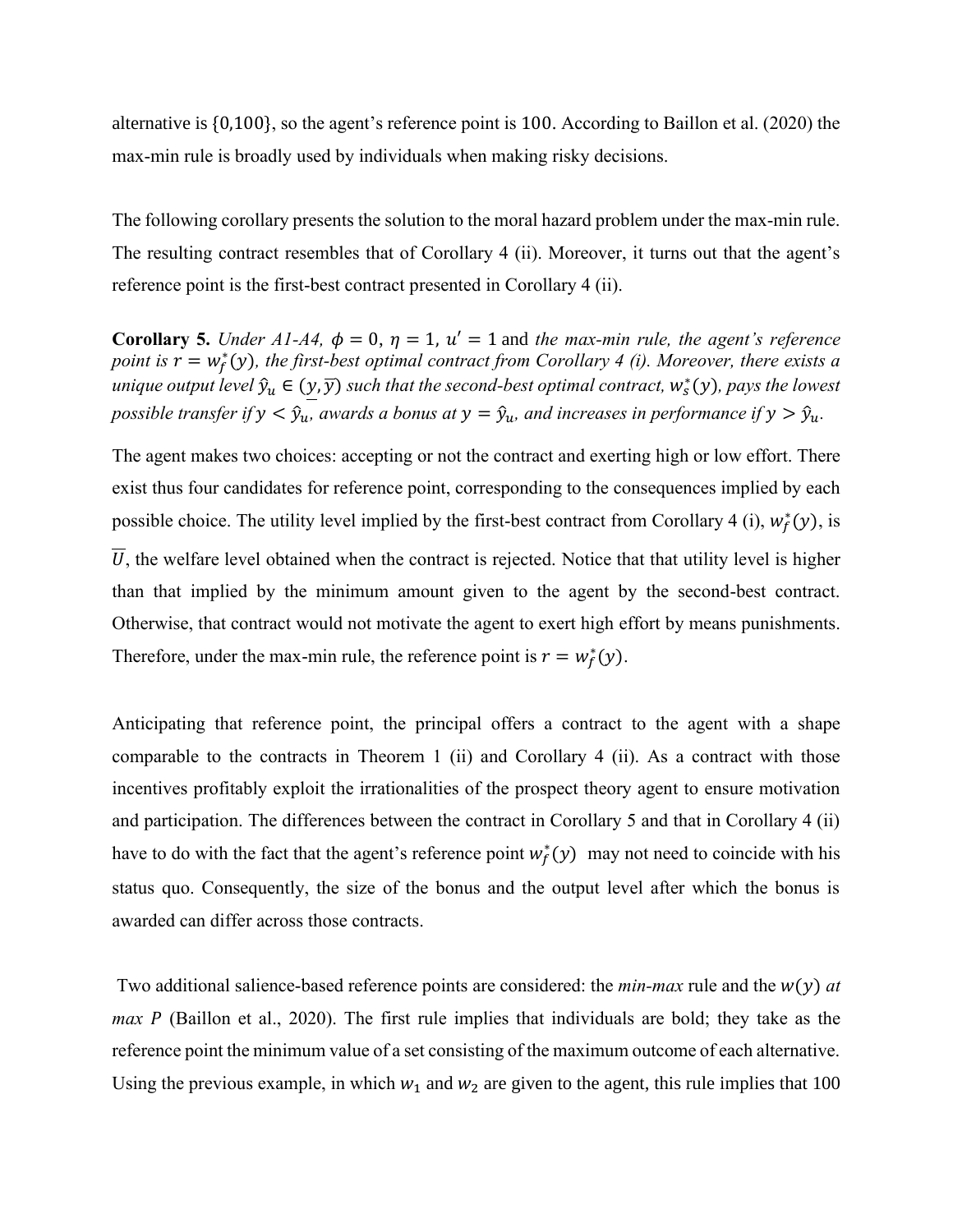is the reference point. The second rule states that the output level realizing with the highest probability is becomes the agent's reference point. Using again the previous example, the agent's reference point is 100.

The solutions under these reference points are described by Corollary B.1. and Corollary B.2. in Appendix B. The results therein confirm the previous intuition, these rules do not change the shape of the optimal contract, which happens to be similar to that of Corollary 4, but might change the size of the bonus and the output level after which it is awarded.

## **Goals as Reference Points**

There is abundant evidence showing that individuals incorporate goals as reference points (Heath et al., 1999, Larrick et al., 2009, Allen et al., 2017). For example, higher performance in cognitive and/or physical tasks is achieved when a high rather than a low goal is set (Heath et al., 1999). A result explained by a loss aversion from missing the goal—an aversion to experience psychological losses from missing the goal which motivates higher effort exertion—and a diminishing sensitivity around the goal—the willingness to exert more effort as the goal is approached as well as the willingness to exert less effort as they move away from the goal.<sup>11</sup>

In this section, I assume that the agent incorporates a production goal chosen by the principal as reference point. Let that goal be  $g \in [y, \overline{y}]$ . Importantly, a production goal may not need to coincide with the principal's nor the agent's expectations.<sup>12</sup> This difference makes goals consistent with prospect theory but not necessarily with other theories of risk with reference-dependence. This claim will become evident in the next section.

The agent's preferences when the goal is taken as the reference point are given by

<sup>&</sup>lt;sup>11</sup> This rationale also explains why consumers save more energy and water when a savings goal is set (Harding and Hsiaw, 2014, Tiefenbeck et al., 2018) and why college students exhibit better performance when setting a task-based goal (Clark et al., 2020).<sup>11</sup>

 $12$  Intuitively, an expectation is fully governed by probabilities associated to possible outcomes, while a goal can encompass an ambition and hope component.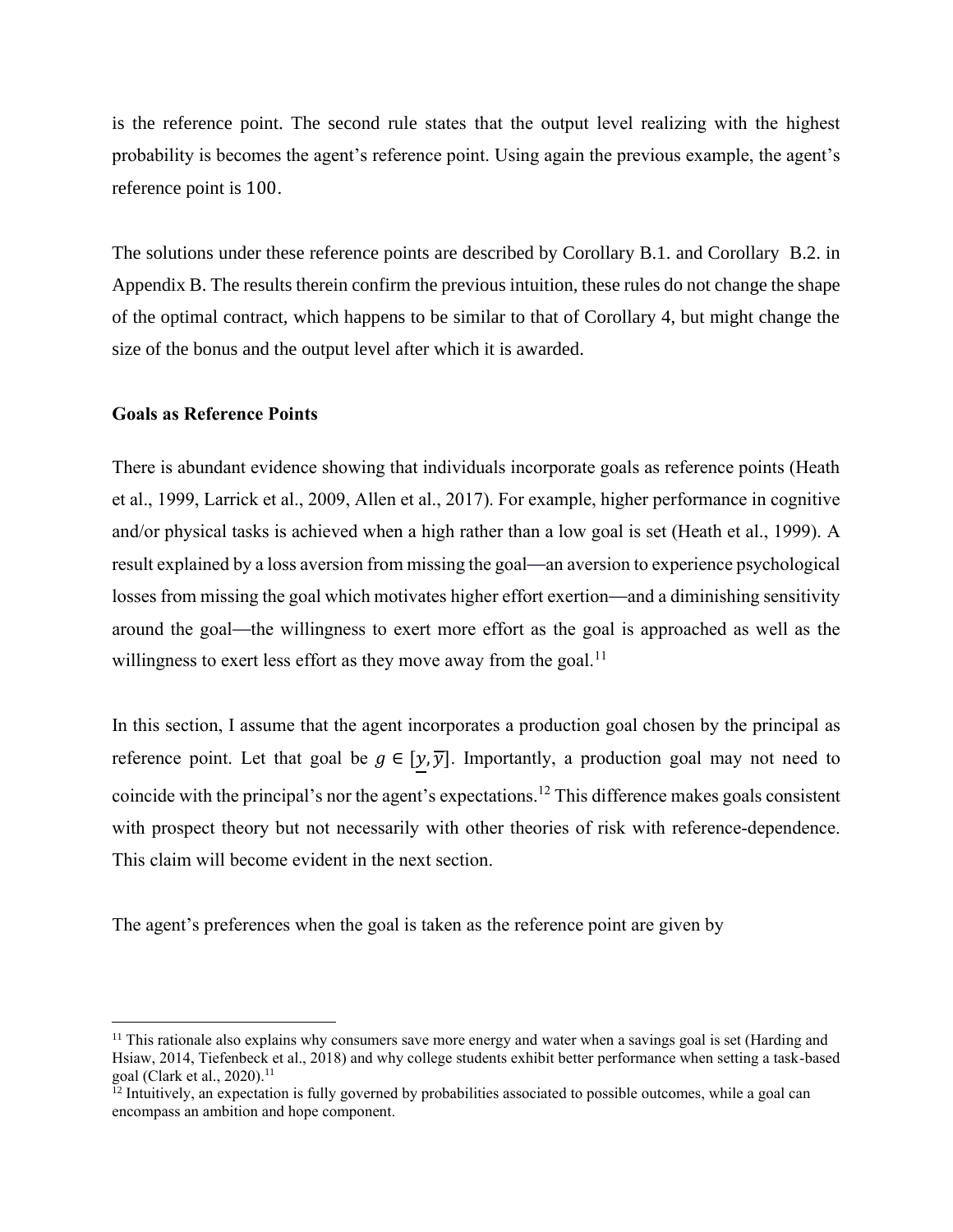$$
U(e, w(y), g) = \int_{g}^{\overline{y}} v(w(y) - w(g)) f(y|e) dy - \lambda \int_{\underline{y}}^{g} v(w(g) - w(y)) f(y|e) dy - c(e). \quad (4)
$$

Equation (4) shows that the goal divides the agent's *output space* into gains and losses, and that such division affects how the transfers in the contract are evaluated. Specifically, any transfer of the contract is contrasted to the payment given when the goal is just met,  $w(g)$ . Thus, while the agent's reference point is  $g$ , that output level enters his objective function in the form of the monetary payment. This way of modeling goals as reference points maintains the unit of the utility domain consistent.

In this setting, the principal's problem is dual. She needs to choose the production goal,  $q$ , and determine how performance around that goal must be incentivized,  $w(g)$ . Hence, her proposal consists of a tuple  $(w(y), g)$  offered before the agent exerts effort on the delegated task. The steps followed in Theorem 1 along with additional assumptions and elaborations provide a solution to this problem.

**Proposition 1.** *Under A1-A4*,  $\phi = 0$ ,  $\eta = 1$ ,  $u' = 1$ ,  $\lim_{x\to 0} v'(x) = +\infty$ , and  $r = w(g)$ , the principal *offers the tuple*  $(w_s^*(y), g^*)$  *where:* 

- *i*)  $w_s^*(y)$  pays the lowest possible transfer in  $y < g^*$ , awards a bonus that increases in  $g^*$  $at y = g^*$ , and increases in performance in  $y > g^*$ ;
- *ii*)  $g^*$  satisfies  $\mathbb{E}(w_s^*(y)) w_s^*(g^*) = \epsilon$ , for arbitrarily small  $\epsilon > 0$ .

Under an additional assumption on the agent's value function, namely the Inada condition, the principal sets a challenging but, on expectation, attainable production goal and accompanies it with contract that awards a bonus when the production goal is met. This result captures the widespread practice in organizations of paying bonuses when an individual goal is achieved. According to Worldatwork (2018) more than 75% of American firms award bonuses in such a way when compensating employees.

Proposition 1 is the first to characterize optimal contracts in a setting of moral hazard when production goals are taken by the agent as reference points. Corgnet et al. (2018) also characterize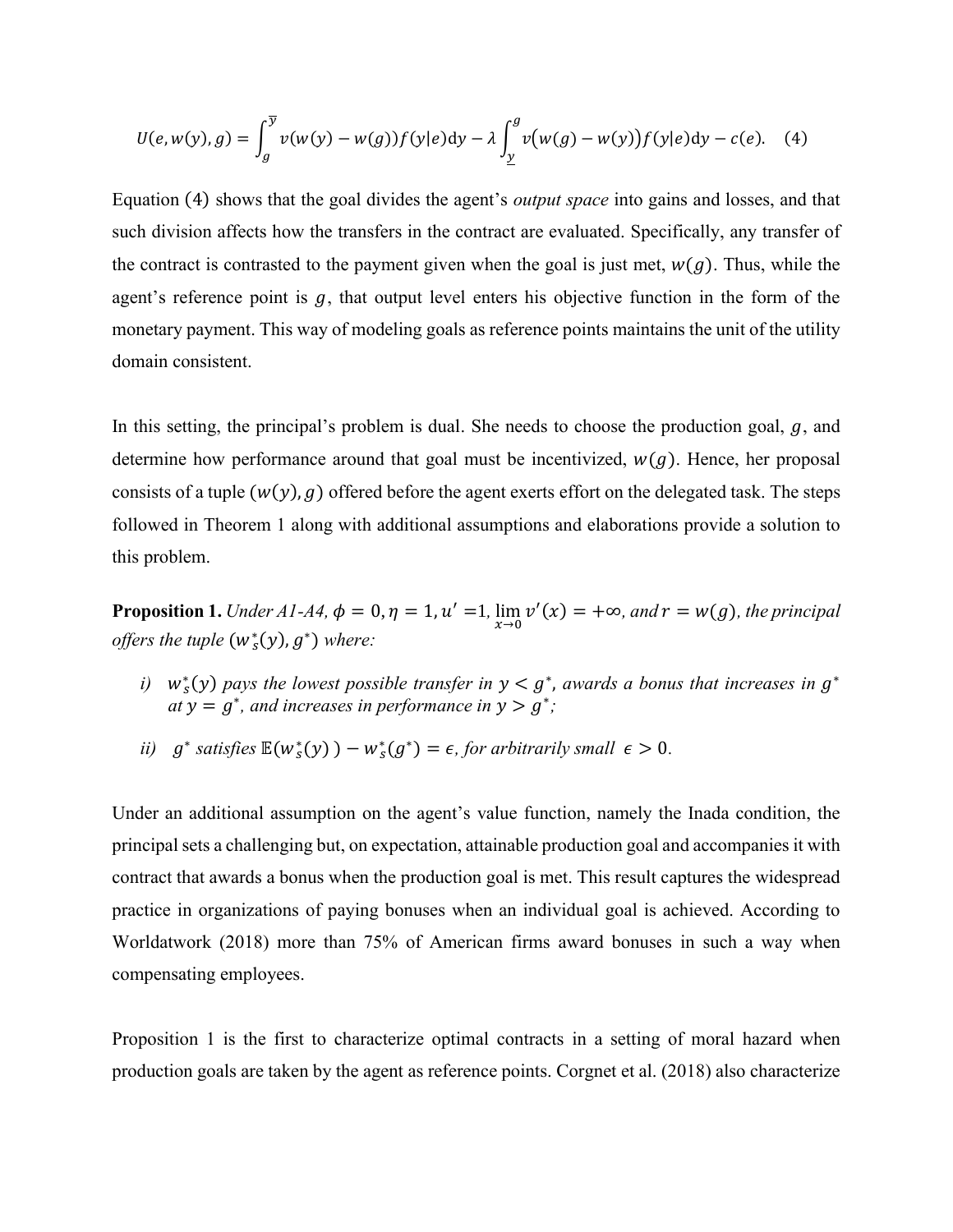a second-best optimal contract when the agent adopts the principal's goal as reference point but restrict their investigation to linear contracts. Proposition 1 contradicts this assumption.

In addition, the present framework differs from existing models of goal setting in Economics in several ways. First, I consider a setting in which achieving the goal is uncertain for the decision maker (Wu et al., 2008, Gomez-Minambres, 2012, Corgnet et al., 2015, Dalton et al., 2016, Dalton et al., 2016b, Brookins et al., 2017). Second, I model the agent's preferences using cumulative prospect theory. In line with early representations of goals as reference points (Heath et al., 1999, Wu et al., 2008), but contrasting most approaches in the literature in which the agent's preference is modeled using disappointment models (Koch and Nafziger, 2011, 2016, Gomez-Minambres, 2012, Corgnet et al., 2015, Corgnet et al., 2018). Third, the scale of the utility domain is kept constant.

### **4.4 Disappointment Aversion**

A considerable bulk of the literature is sympathetic with the intuitive idea that the expected value of an alternative should gain the status of reference point (Abeler et al., 2011, Terzi et al. 2015, Sprenger, 2015, Gneezy et al. 2017). This reference point rule is however not compatible with prospect theory. To see how, consider an agent with preferences described by Eq. (2) with the restrictions  $\phi = 0$ ,  $\eta = 1$  and  $u' = 1$ , who is offered a fixed wage contract  $w_k = k$ , and who adopts the expectation of a contract as reference point rule. The utility of that agent is  $U(e, w_k, \mathbb{E}(w_k)) =$ 0 for any  $k > 0$ . An absurd implication.

The merit of disappointment models is to include expectations, as well as other priors that the agent might form, as reference points without incurring this problem. They do so while maintaining the descriptively relevant phenomena of loss aversion and diminishing sensitivity.<sup>13</sup> This is mainly achieved by requiring expected consumption utility,  $\phi = 1$  is applied.

<sup>&</sup>lt;sup>13</sup> In the jargon of disappointment models, the agent experiences *disappointment* when the contract specifies a payment that is worse than his prior. While *elation* is experienced when the payment specified by the contract is better than his prior. The agent is thus disappointment averse. To keep a consistent terminology throughout the paper, I refer to the elation and disappointment outcomes as gains and losses, respectively.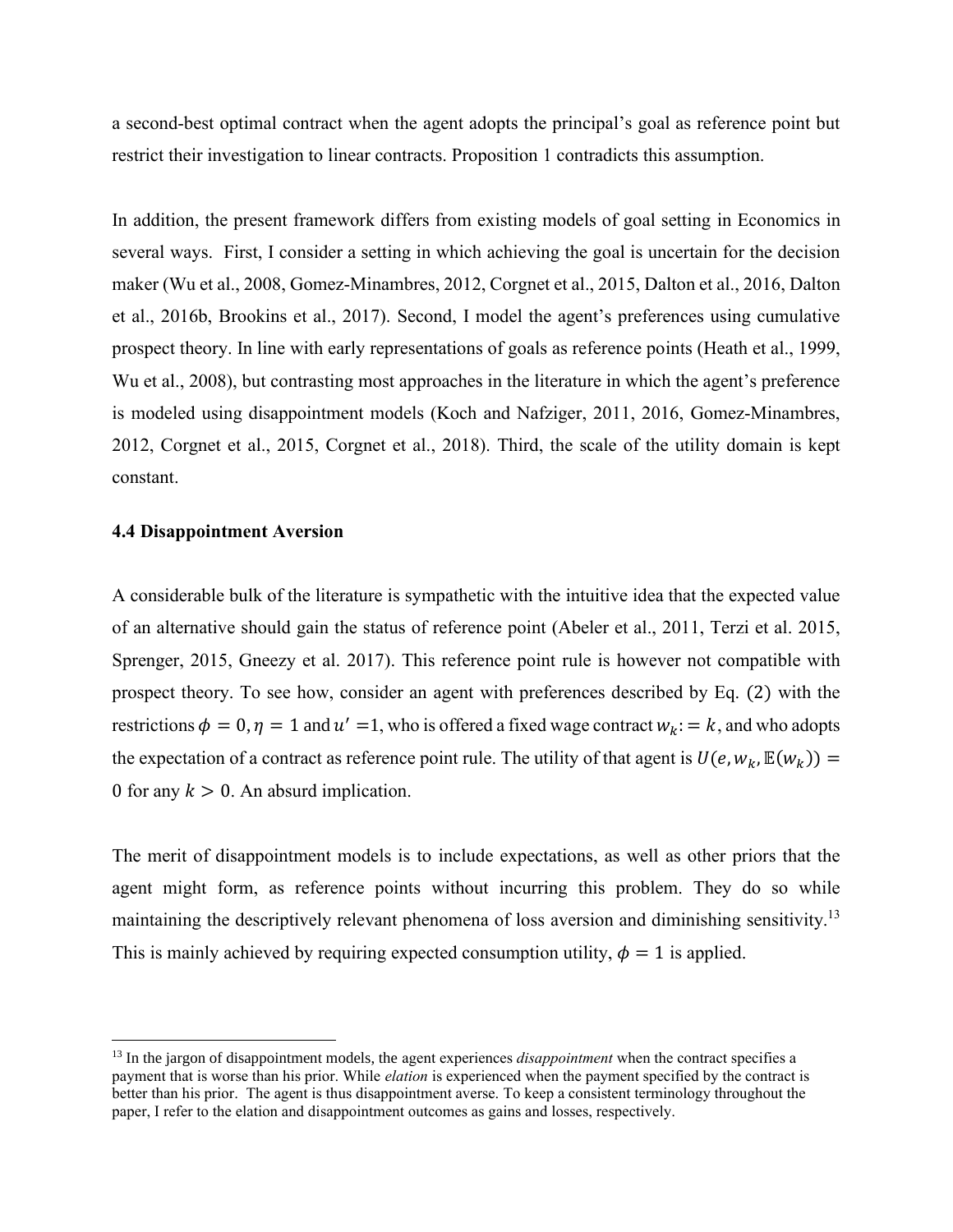Existing disappointment models differ in the prior adopted as reference point. In Bell (1985), the expected value of a risky alternative is the reference point while in Loomes and Sugden ( 1986) is the expected consumption utility of a risky alternative. The following Corollary shows how Theorem 1 can be adapted to provide the solution to the principal's problem when the agent exhibits preferences as in Bell (1985) or Loomes and Sugden (1986).

**Corollary 6.** Let  $\overline{\overline{w}}$ : =  $\int_y^{\overline{y}} w(y) f(y|e) dy$ . *Under A1-A4*,  $\phi = 1$ , and  $r = \overline{w}$  there exist unique *output levels*  $\hat{y}_{mf}$ ,  $\hat{y}_{ms} \in (y, \overline{y})$  such that the second-best optimal contract,  $w_s^*(y)$ , awards a bonus *at*  $y = \hat{y}_{ms}$ *, and either* 

*i)* pays the lowest possible transfer in 
$$
y < \hat{y}_{ms}
$$
 and increases in  $y$  according to  $w_s^*(y) = \overline{w} + f' \left( \frac{1}{\eta} \left( \frac{1}{\mu + \gamma \left( 1 - \frac{f(y|e_L)}{f(y|e_H)} \right)} - 1 \right) \right)$  in  $y > \hat{y}_{ms}$  if  $u' = 1$ , or  
*ii)* increases in  $y$  according to  $w_s^*(y) = h' \left( \frac{1}{(1 + \eta \lambda) \left( \mu + \gamma \left( 1 - \frac{f(y|e_L)}{f(y|e_H)} \right) \right)} \right)$  in  $y < \hat{y}_{ms}$  and  
according to  $w_s^*(y) = h' \left( \frac{1}{(1 + \eta) \left( \mu + \gamma \left( 1 - \frac{f(y|e_L)}{f(y|e_H)} \right) \right)} \right)$  in  $y > \hat{y}_{ms}$  if  $v' = 1$ .

*In turn, the first-best optimal contract,*  $w_f^*(y)$ *, either* 

*iii)* pays the lowest possible transfer in  $y < \hat{y}_{mf}$ , exhibits a bonus at  $y = \hat{y}_{mf}$ , and pays the *constant transfer*  $w_f^*(y) = \overline{w} + f'\left(\frac{1}{n}\right)$  $rac{1}{\eta} igg( \frac{1}{\mu} \bigg)$  $\left(\frac{1}{\mu}-1\right)$  *in*  $y > \hat{y}_{mf}$  if  $u' = 1$ , or *iv*) pays the constant transfer  $w_f^* = h' \left( \frac{1}{(1 + h)H} \right)$  $\frac{1}{(1+\eta)\mu}$  *for all y if*  $v' = 1$ *.* 

When  $u' = 1$ , the model of Bell (1985) is relevant: the evaluation of outcomes is performed relative to the expected vale of the contract. Instead, when  $v' = 1$ , the model of Loomes and Sugden (1986) becomes relevant: outcomes of the contract are evaluated relative to the expected consumption utility. The corollary shows that in both cases a contract with a bonus incentivizes the agent to exert high effort in a moral hazard setting. This result is not trivial, it shows that the optimality of a bonus contract is guaranteed with diminishing sensitivity (Corollary 6 (i)) or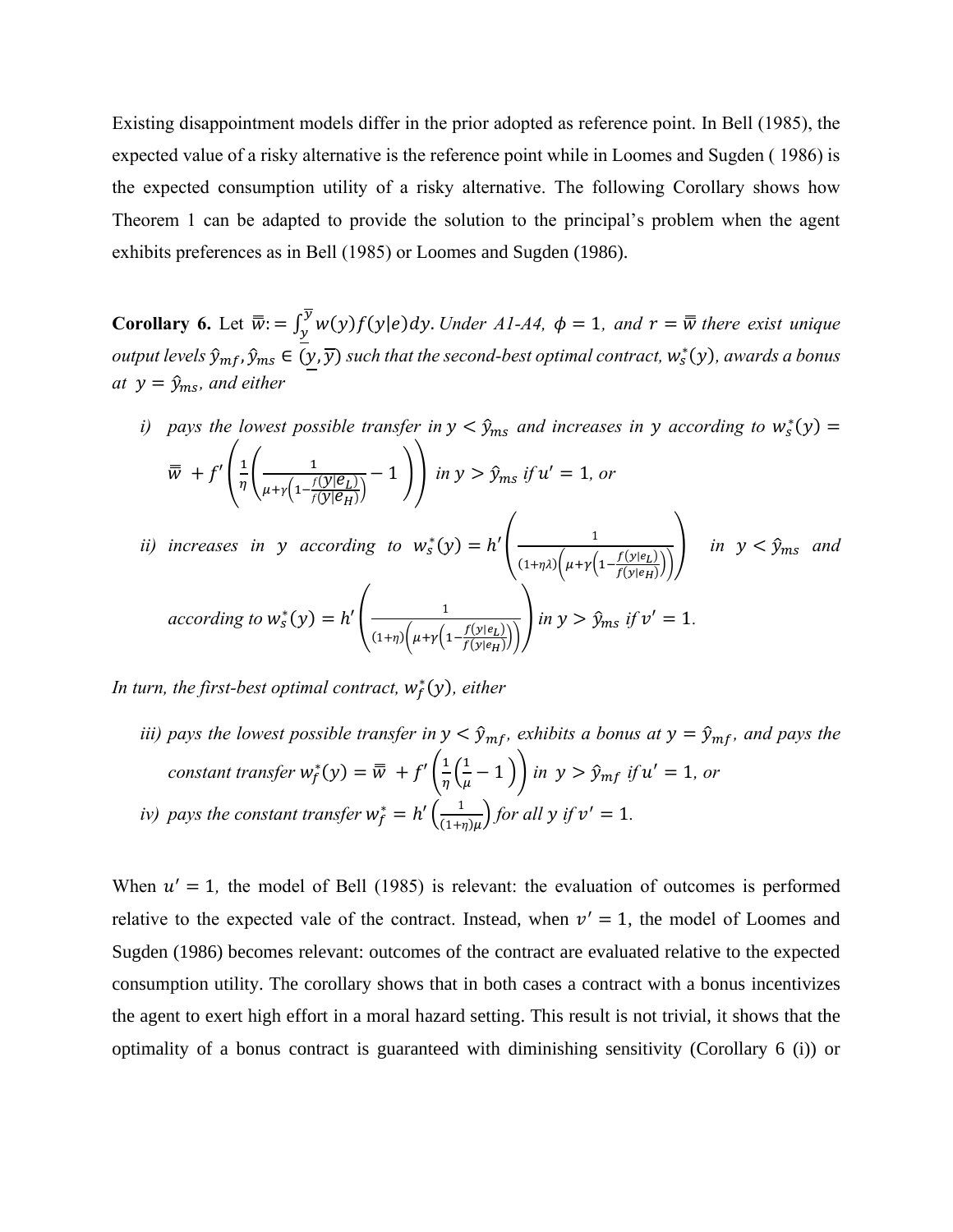without it (Corollary 6 (ii)). It thus highlights the crucial role of loss aversion in the emergence of bonuses as optimal solutions.

There are two significant differences between the contracts presented in Corollary 6 and Corollary 4. First, the second-best contract in Corollary 6 (ii) is everywhere increasing, except at the bonus. This is a direct consequence of U being concave, an implausible assumption under prospect theory. Second, even if  $U$  is S-shaped, as in Corollary 6 (i), the fact that the reference point is endogenous entails that slight contract modifications generate changes in the size of the bonus and the point after which it is awarded. One such modification of the contract with respect to the case in which the agent has prospect theory preferences is the inclusion of expected consumption utility,  $\phi = 1$ . Therefore, while the shapes of the contracts in Corollary 6 (ii) and Corollary 4 are similar, the bonus size and its location in the output are distinct.

Corollary 6 is, to the best of my knowledge, the first in the literature to provide a solution to the principal's problem when the agent exhibits expectations-based reference points. A rule that has received considerable attention in behavioral economics.

Appendix B presents the optimal solution to the contracting problem when the agent exhibits Gul (1991)'s disappointment model. According to those preferences, the reference point is the agent's certainty equivalent of a risky alternative. The solution therein shows that contracts similar to those presented Corollary 6 emerge as solutions. While Meza and Webb (2007) were the first to provide a solution to the principal problem under Gul (1991)'s preferences, their preference representation suffers from the problems discussed in Section 4.2.

#### **4.5 Disappointment Aversion with the Contract as Reference Point**

To conclude this section, I assume that the agent exhibits preferences as in the disappointment model of Delquié and Cillo (2006) and Kőszegi and Rabin (2006, 2007)'s choice acclimating equilibria. This is arguably the most used model in economics to capture reference dependence. It starkly differs from previous models because the reference point is assumed to be stochastic.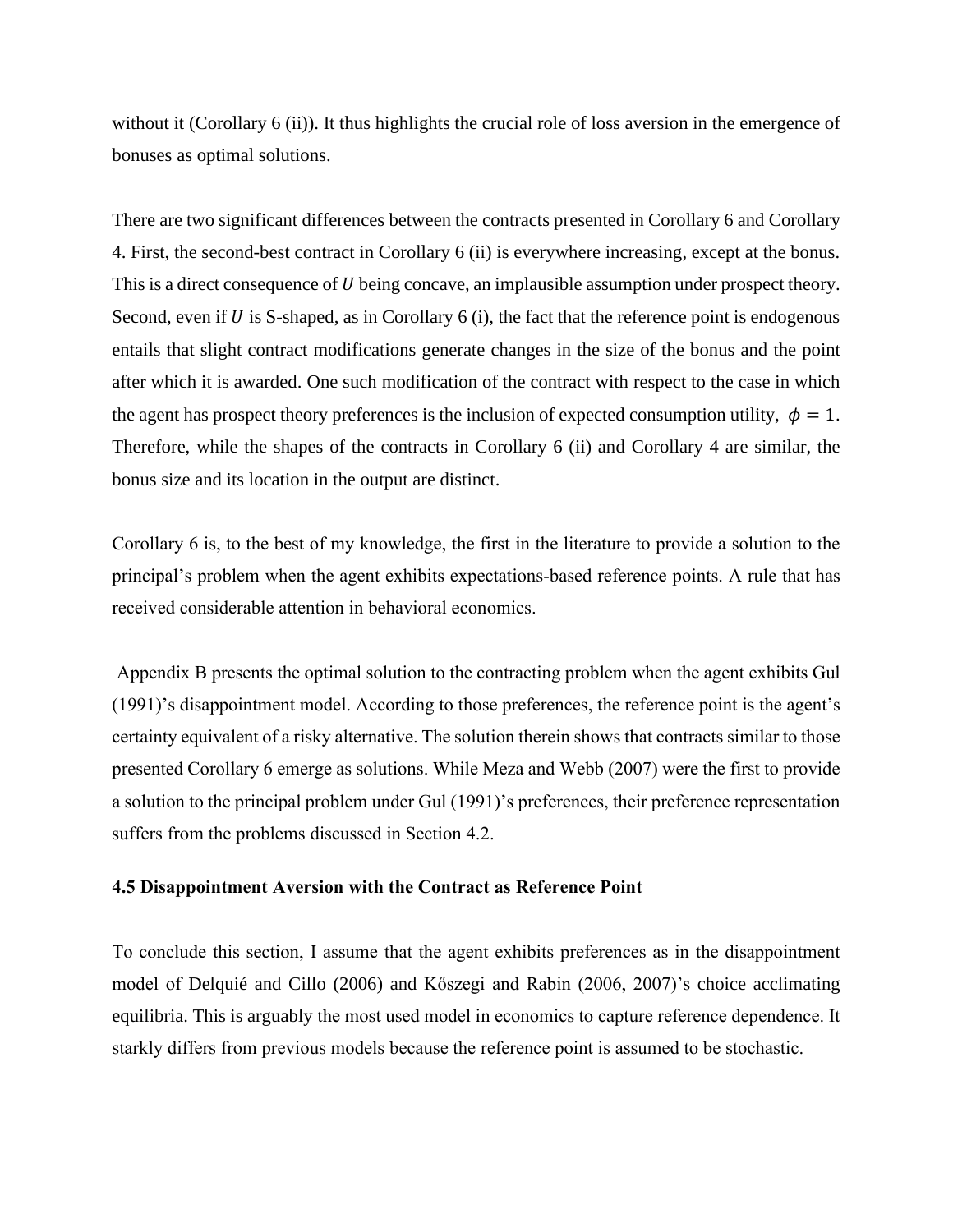To exemplify this rule, suppose that the worker gets  $w_3$ : = (0.5: 200,0.5: 100). First, let  $r = 200$ . Obtaining 100 feels like a loss that realizes with 25% probability, obtained from 0.5 ∗ 0.5, while obtaining 200 is a neutral outcome that also realizes with 25% probability. Let now  $r = 100$ . Obtaining 200 feels like a gain realizing with 25% chance and obtaining 100 is a neutral outcome. Therefore, under the considered rule  $w_3$  is reframed as a 25% chance to win 100, a 25% chance to loss 100, and a 50% chance to obtain a neutral outcome.

The agent's risk preference when each possible outcome of the contract is taken as the reference point is given by

$$
U(e, w(y), w(\tilde{y}))
$$
  
=  $\int_{y}^{\overline{y}} u(w(y)) f(y|e) dy$   
+  $\eta \int_{\tilde{y}}^{\overline{y}} \int_{\underline{y}}^{\overline{y}} v(u(w(y)) - u(w(\tilde{y}))) f(\tilde{y}|e) f(y|e) d\tilde{y} dy$   
-  $\eta \lambda \int_{\underline{y}}^{\tilde{y}} \int_{\underline{y}}^{\overline{y}} v(u(w(\tilde{y})) - u(w(y))) f(y|e) f(\tilde{y}|e) d\tilde{y} dy - c(e),$  (5)

for every  $\tilde{\tilde{y}} \in [y, \overline{y}].$ 

The following proposition presents the solution to the principal's problem when the agent's preferences are characterized by Eq. (5). The procedure to solve the problem implements steps from Theorem 1 plus additional elaborations. The resulting optimal contract can acutely differ from those presented in Theorem 1. Primarily because it can be first-best and second-best optimal to offer a stochastic contract.

**Proposition 2.** *Under A1-A4,*  $\phi = 1$ *, and each outcome of the contract as the reference point, there exists a unique level*  $\hat{y}_{ds} \in (y, \overline{y})$  *such that the second-best optimal contract either* 

*i) plays the lottery* 
$$
L_s^* = (p_s^*(b_s): b_s, 1 - p_s^*(b_s): 0)
$$
 *with*  $b_s > 0$  *and*  $p_s^*(b_s) := \frac{1}{2} + \frac{u(b_s)}{2\eta(v(u(b_s)) - \lambda v(-u(b_s)))}$  *in*  $y < \overline{y}$  *and*  $b_s$  *in*  $y = \overline{y}$  *if*  $U$  *is*  $S$ -*shaped, or*

*ii*) *awards a bonus in*  $y = \hat{y}_{ds}$  *<i>and increases in performance elsewhere if U is concave*  $\alpha$ *and*  $-1 \leq v'(0)(1 - \lambda)$ *, or*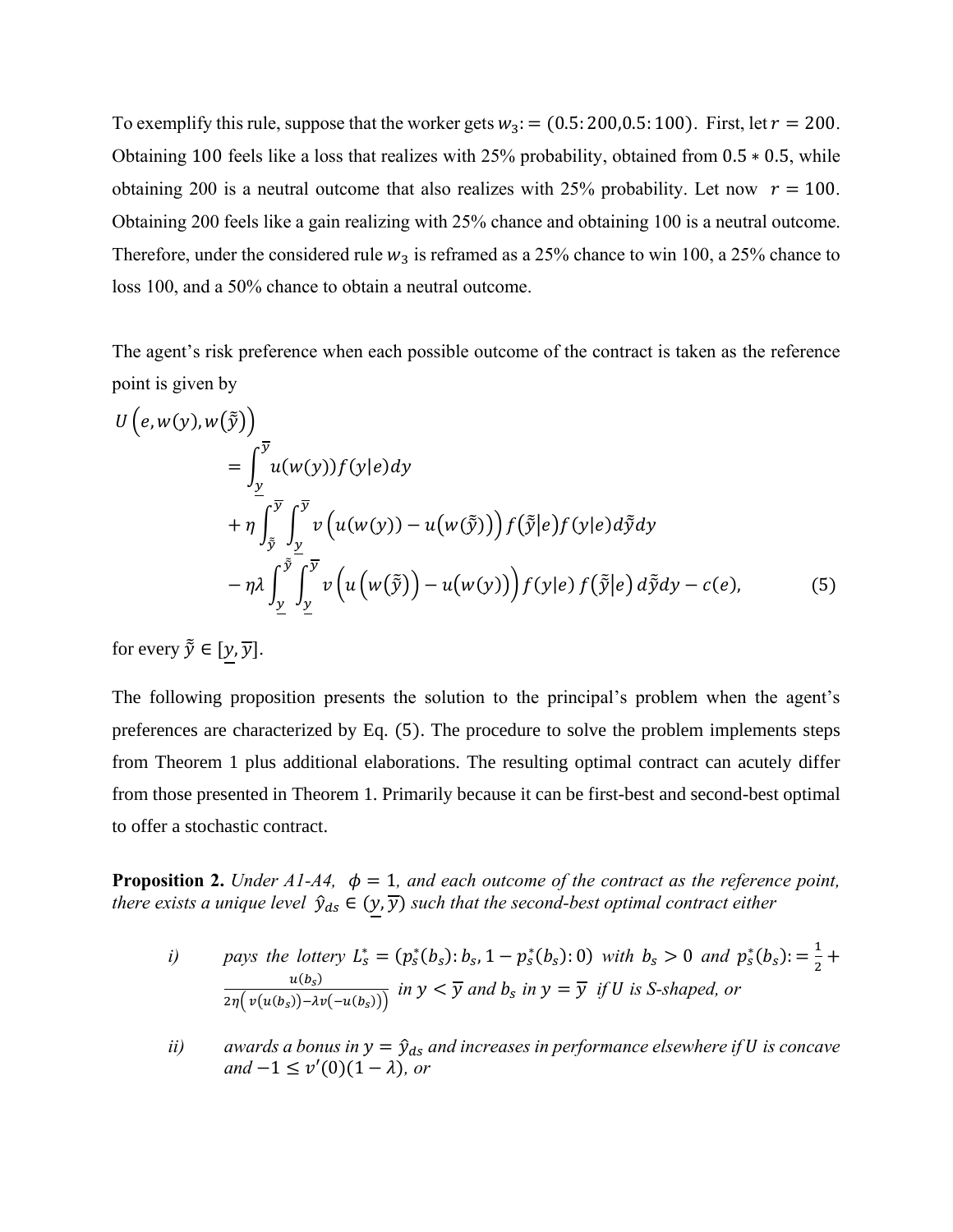*iii*) pays the lottery  $L_s^* = (p: w_s, 1 - p: 0)$  where  $w_s^*$  is the contract described in part *ii)* and  $p \in (0,1)$  *if U is concave* and  $-1 > v'(0)(1 - \lambda)$ *.* 

*In turn, the first-best optimal contract either*

*iv) plays the lottery* 
$$
L_f^* = (p_f^*(\overline{y}) : b_f, 1 - p_f^*(\overline{y}) : 0)
$$
 *with*  $b_f > 0$  *and*  $p_s^*(: b_f) := \frac{1}{2} + \frac{u(b_f)}{2\eta(v(u(b_f)) - \lambda v(-u(b_f)))}$  *in*  $y < \overline{y}$  *and*  $b_f$  *in*  $y = \overline{y}$  *if*  $U$  *is*  $S$ -shaped, *or*

- *v*) *pays a positive constant transfer if U is concave and*  $-1 \le v'(0)(1 \lambda)$ *, or*
- *vi*) *pays the lottery*  $L_f^* = (p: w_f, 1 p: 0)$  *where*  $w_f^*$  *is the contract described in part v*) and  $p \in (0,1)$  *if U is concave and*  $-1 > v'(0)(1 - \lambda)$ *.*

A stochastic contract can be optimal because it guarantees participation and motivation. Suppose that  $w = 0$  is paid for output levels  $y < \overline{y}$ . Under the considered reference point rule, this strategy, followed by the principal in the solution in Theorem 1 (i), now leads to larger disutility. That is because  $w = 0$  is eventually taken as the reference point, so for any  $r > w > 0$ , then  $-\lambda v(u(-w)) > -\lambda v(u(r) - u(w))$ . To avoid this pronounced exposure to losses, that could lead the agent to reject the contract, the principal offers instead a stochastic payment  $L_s^*$  that includes a non-zero probability to locate the agent in the domain of gains.

Furthermore, the stochastic contract motivates the agent in two distinct ways. First, at the expense of his irrationalities in the domain of losses. The intuition of this result is akin to that given in Theorem 1. Avoiding the loss implied by the lowest outcome included in  $L_s^*$  incentivizes high effort, while diminishing sensitivity implies that the agent is willing to accept the stochastic payment. Second, the large monetary incentives in  $y = \overline{y}$  motivate the agent in a more traditional way.

Another reason stochastic contracts are optimal is because under the considered reference point rule, stochastic dominance can be violated (Masatlioglu and Raymond, 2016). If that is the case, if  $-1$  >  $v'(0)(1 - \lambda)$ , then the principal can exploit this irrationality by offering a lottery. If this is not the case, the agent would be better off with a deterministic contract. This is the result portrayed in Proposition 2 (ii) and (iii).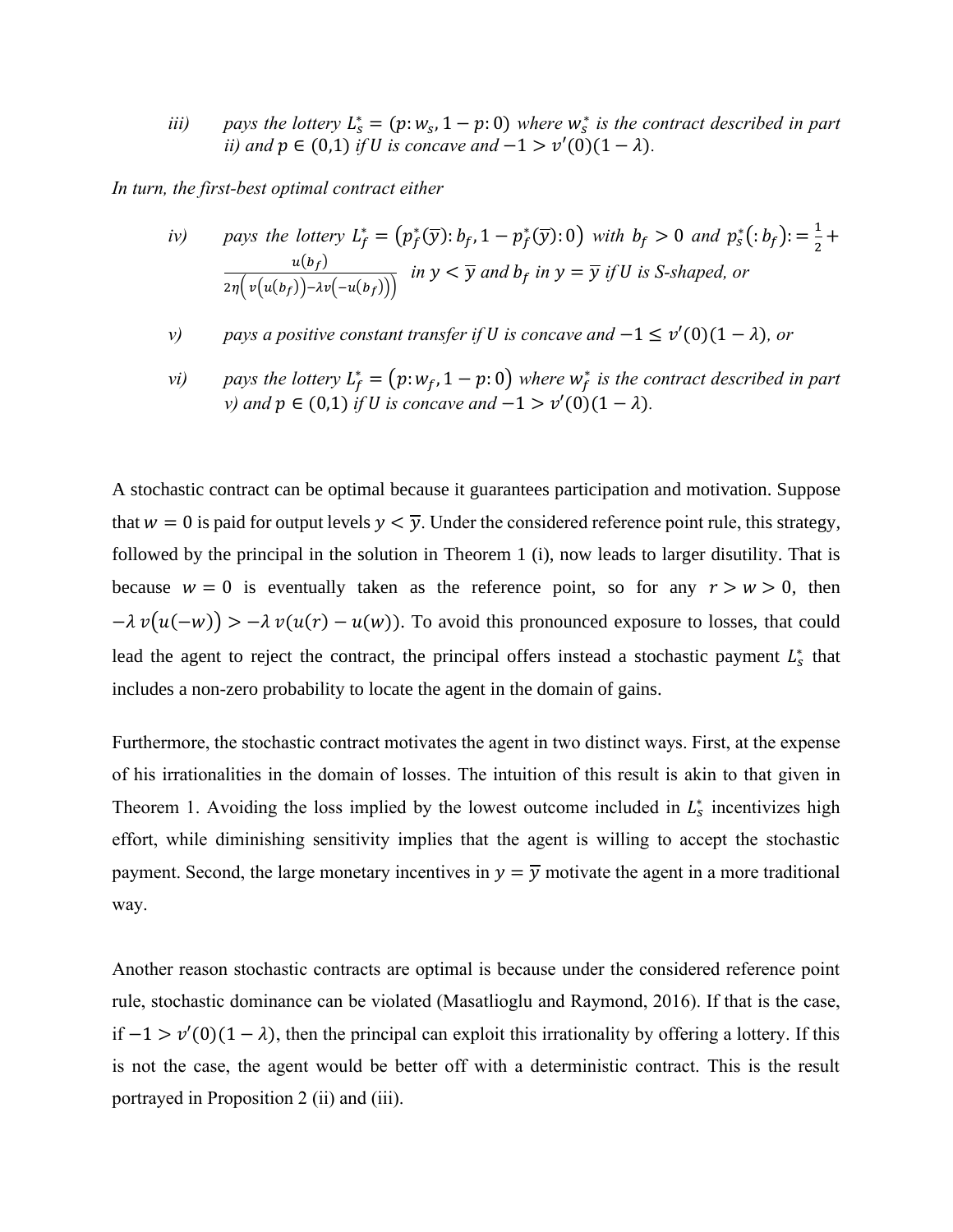In a well-known paper, Herweg et al. (2010) also find that, under the considered preference representation, the second-best contract is stochastic for high levels of loss aversion,  $\lambda > 2$ . More emphasis is given to their result stating that for low loss aversion levels,  $\lambda < 2$ , the contract becomes a lump-sum bonus. This result is not only clearly captured by Proposition 2 (ii)-(iii) but also by Proposition 2 (i) under a slightly different value function specification.<sup>14</sup> The following Corollary presents that result.

**Corollary 7 (Herweg et al., 2010).** *Under A1-A4,*  $\phi = 1$ ,  $\lambda \le 2$ ,  $\eta = 1$ ,  $u' = 1$ ,  $v' = 1$ , and the *contract as the reference point, the second-best optimal contract is binary; consists of a base wage*  $w = 0$  *and a lump-sum bonus*  $w = b_s$ .

## **5. Extensions**

This section extends the results presented in Section 3 to further gain generalizability and highlight the significance of the results in Theorem 1. I demonstrate that those results are valid beyond a set of assumptions made on the principal's preferences and knowledge. Throughout the section, I assume that the agent's reference point is exogenous, as in Theorem 1, and focus on the moral hazard case.

#### **5.1 Principal with Reference Dependent Preferences**

A natural extension is to consider a setting in which the principal also exhibits reference-dependent preferences. Formally, let the principal's preferences be characterized by

$$
\Pi(S(y), r_p, w) = \begin{cases} S(y) - r_p - w(y) & \text{if } S(y) \ge r_p + w(y), \\ -\lambda_p \left( r_p + w(y) - S(y) \right) & \text{if } S(y) < r_p + w(y), \end{cases} \tag{7}
$$

<sup>&</sup>lt;sup>14</sup> Specifically, let  $x = w(y) - w(g)$ . Replace the global concavity from Assumption 4,  $v''(x) < 0$  for all x, for  $v''(x) < 0$  if  $x \ge 0$  and  $u''(x) > 0$  if  $x < 0$ . An assumption made in Kőszegi and Rabin (2006, 2007). This assumption is accompanied with losses entering positively in the agent's utility, so instead of having  $-u(-x)$  for  $x <$ 0, as assumed throughout this paper, such a loss enters the utility as  $u(-x)$ .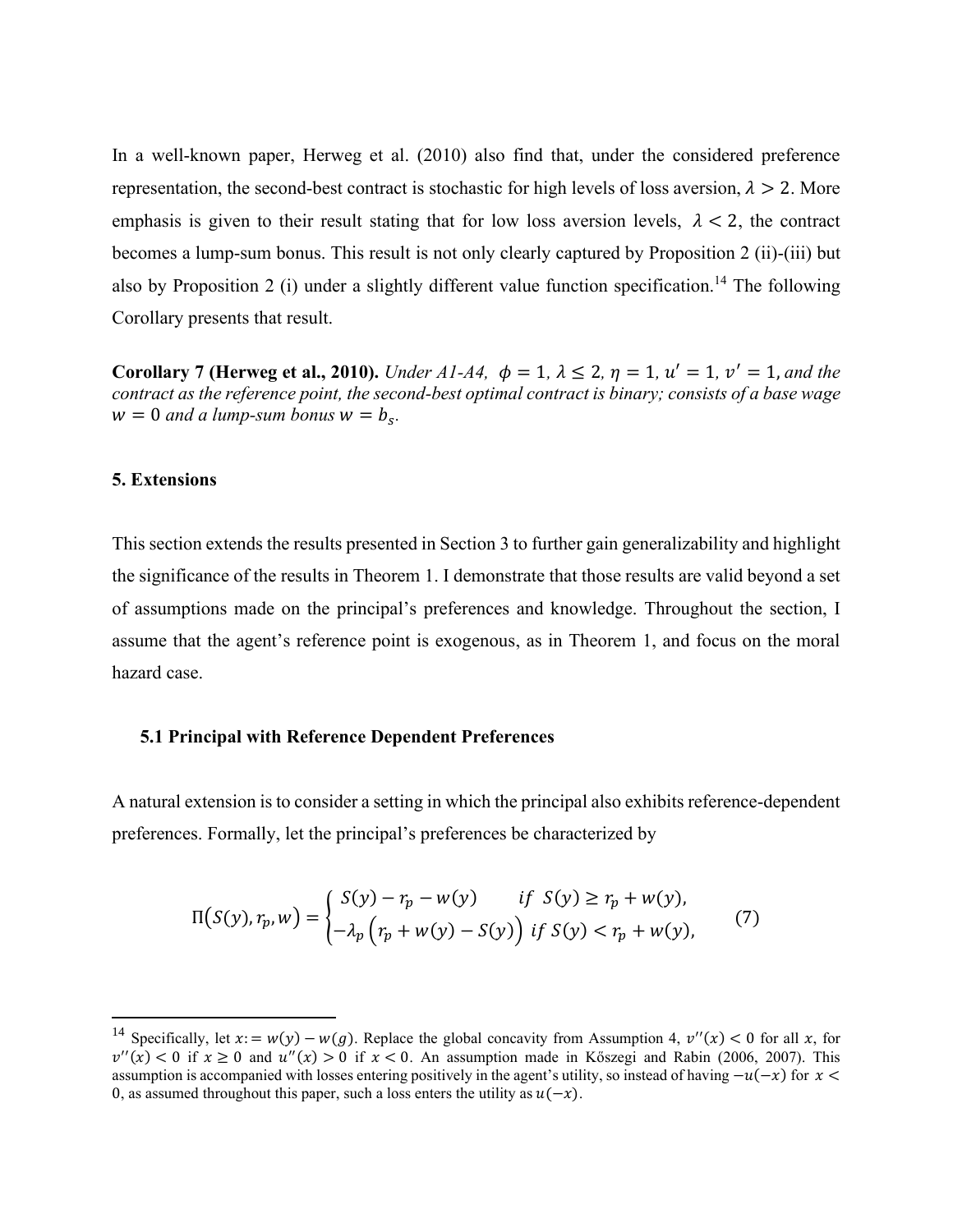where  $r_p \geq 0$  and  $\lambda_p > 1$ .

The principal is loss averse. In comparison to Assumption 4, loss aversion applies to her benefit and cost. An assumption consistent with the notion that these biases apply to monetary outcomes.<sup>15</sup> Furthermore, diminishing sensitivity is not included in Eq. (7). This assumption can be justified on the grounds of the principal being able to pool multiple risks and, as a result, not exhibiting utility curvature.

The solutions to the principal's program when she is loss averse are similar to those of Theorem 1. The only difference appears for the case in which output is intermediate, so that she is in the domain of losses while the agent is in the domain of gains. Proofs of the main results in this section are relegated to Appendix C.

**Proposition 3.** Let  $\hat{y}_s \in (y, \overline{y})$  be the unique output level from Theorem 1. Under A1-A4, and that *the principal's preferences are given by* (7), *there exists a unique output level*  $\hat{y}_p \in [y, \overline{y}]$  *such that the second-best contract,*  $w_s^*(y)$ :

- *i*) Is identical to the contract presented in Theorem 2 (i) and (ii) if  $\hat{y}_p < \hat{y}_s$ .
- *ii*) Pays the minimum possible if  $y < \hat{y}_s$ , exhibits a bonus at  $y = \hat{y}_s$ , increases in performance *in*  $y > \hat{y}_s$  *but at a lower rate in the segment*  $y \in (\hat{y}_s, \hat{y}_p)$  *if*  $\hat{y}_p \ge \hat{y}_s$  *and*  $U(e, w_s^*(\tilde{y}), r)$  *is S-shaped.*
- *iii)* Exhibits a bonus at  $y = \hat{y}_s$ , increases in performance in  $y < \hat{y}_s$  and  $y > \hat{y}_s$ , but at a lower *rate in the segment*  $y \in (\hat{y}_s, \hat{y}_p)$  *if*  $\hat{y}_p \ge \hat{y}_s$  *and*  $U(e, w_s^*(\tilde{y}), r)$  *is concave.*

$$
\Pi(S(y), r_p, w) = \begin{cases} P(S(y) - r_p) - w(y) & \text{if } S(y) \ge r_p, \\ -\lambda_p P(r_p - S(y)) - w(y) & \text{if } S(y) < r_p. \end{cases}
$$

This representation consistent with the approach taken throughout the paper to model reference dependence for the agent. Notice that this assumption together with the assumption that the agent's preference is given by Eq. (2) imply that the contracts in Theorem 1 remain optimal. The principal's loss aversion and diminishing sensitivity do not apply to her cost component,  $w(y)$ , so the principal's problem is the same.

<sup>15</sup> Another possible representation of reference dependence is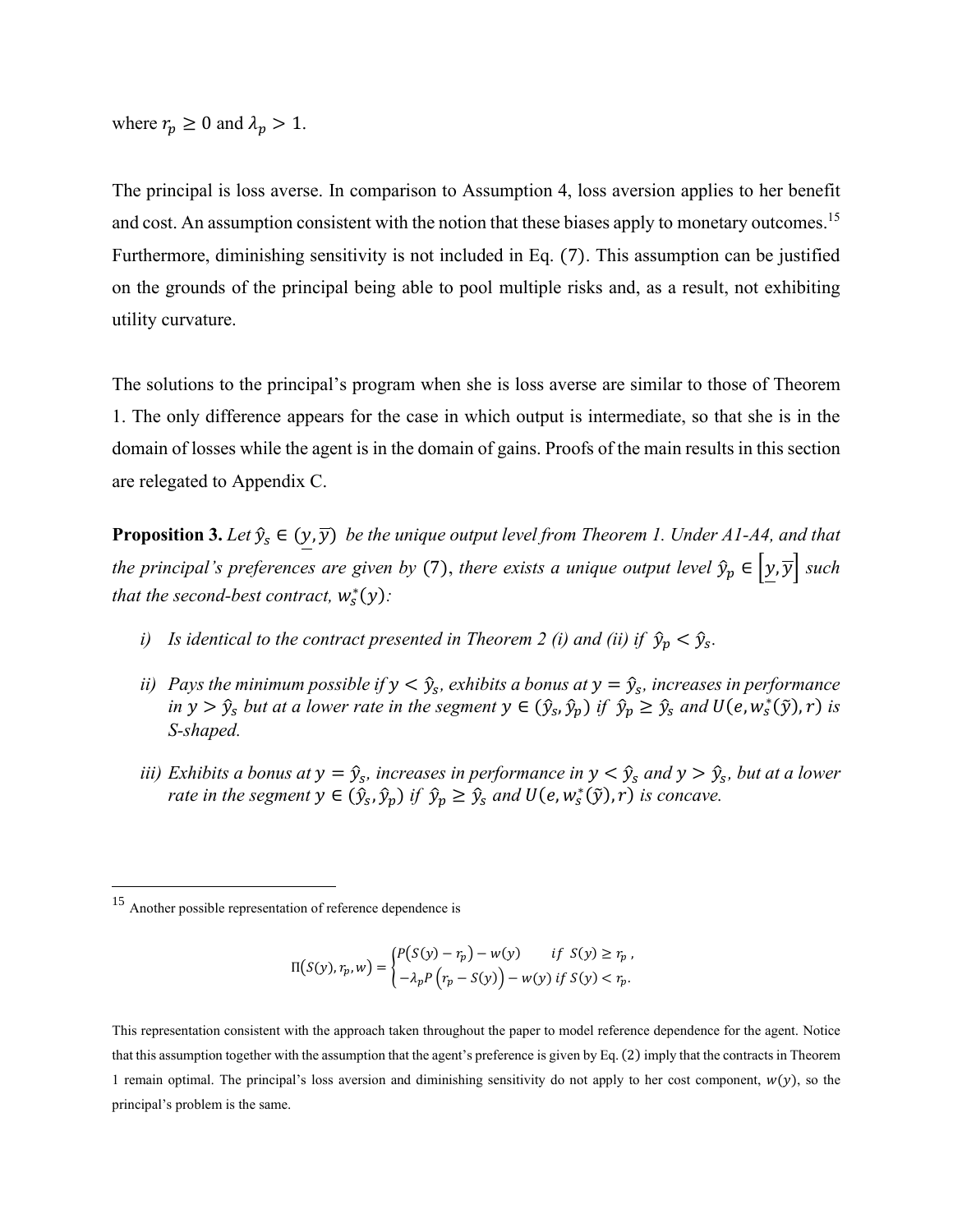When output is high enough to ensure  $S(y) \ge r_p + w(y)$ , the principal is located in the domain of gains and her objective function is identical to that in the standard problem studied in Section 3. In this case loss aversion does not affect contracting. As a result, the optimal contracts are exactly those presented in Theorem 1. This solution is presented in Proposition 3 (i).

Instead, for low output levels ensuring  $S(y) < r_p + w(y)$ , the principal's loss aversion can affect optimal contracting. If output is sufficiently low so that  $y < \hat{y}_s$  also holds, the principal transfers most of the risk to the agent by offering low payments. If  $U(e, w_s^*(\tilde{y}), r)$  is S-shaped, the payment becomes the lowest possible and all risk is transferred to the risk seeking agent. Instead, if  $U(e, w_s^*(\tilde{y}), r)$  is concave the risk averse agent cannot tolerate that excessive risk exposure and is given positive transfers that nevertheless locate him in the domain of losses. This shape of the optimal contract at low output levels is, again, as in Theorem 1.

In the contingency that output is intermediate, so that  $S(y) < r_p + w(y)$  continues to hold but  $y \ge$  $\hat{y}_s$  is also true, the principal offers more insurance to the agent. That is why the agent is awarded a bonus that transitions him to the domain of gains as in Theorem 1. However, the loss averse principal is willing to transfer more risk to the agent as compared to the expected utility principal. This is achieved by offering lower-powered incentives in the segment  $y \ge \hat{y}_s$ . A differential in incentives that leads to a kink at  $\hat{y}_p$ . The point at which the principal herself transitions from losses to gains, making her willing to offer incentives that are as high-powered as in Theorem 1. This slight modification to Theorem 1 is reflected in the second and third part of Proposition 3.

#### **5.2 Adverse Selection followed by Moral Hazard**

The assumption that the principal is fully informed about the agent's risk preferences is typically made in models of moral hazard. However, this assumption becomes more prominent and stringent in the framework of this paper. This extension considers a setting in which she does not exactly know the agent's risk preferences.

Suppose that the principal is informed about the agent's utility shape but that his loss aversion is unknown. For simplicity, assume that she can contract with agents with either high or low degrees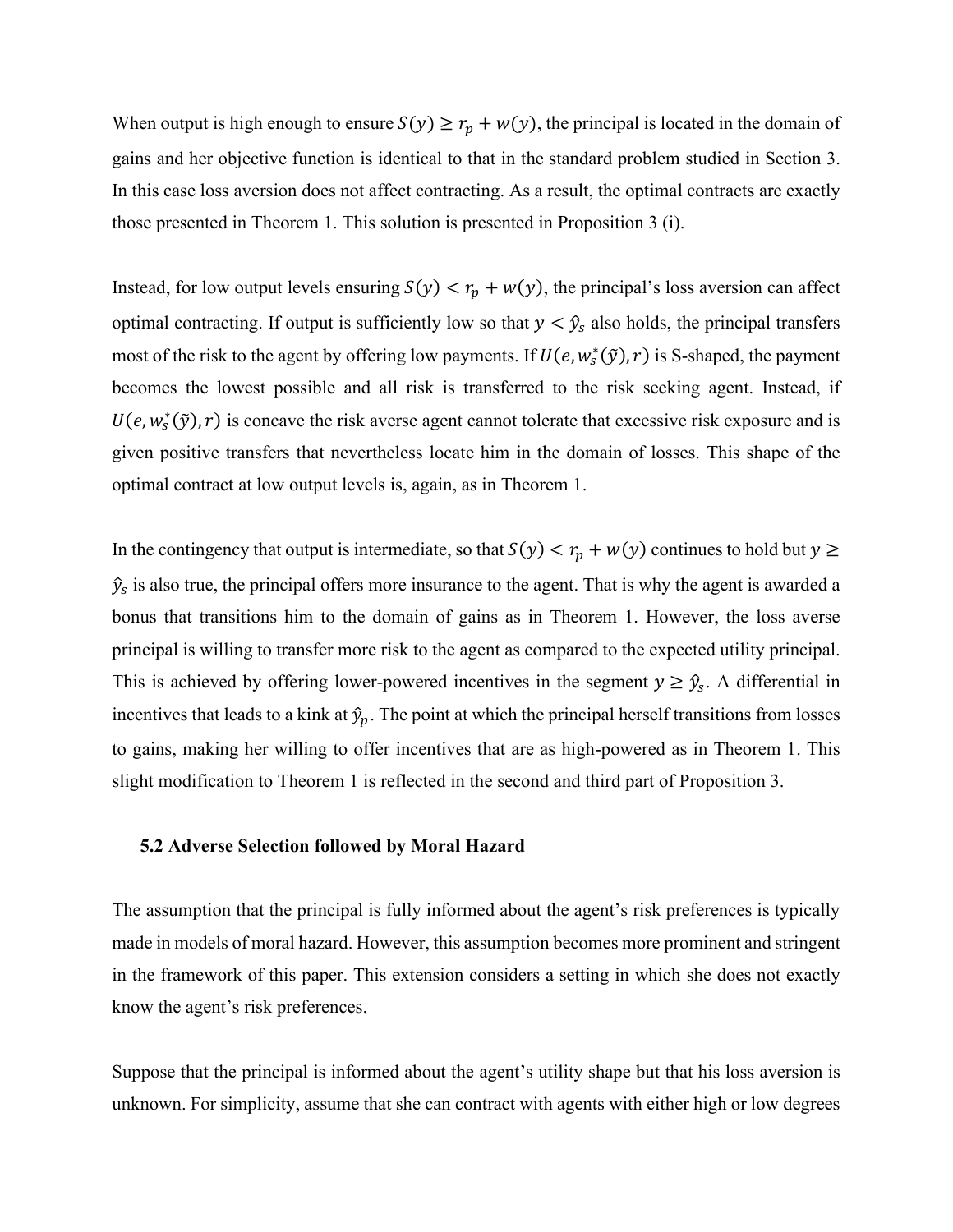of loss aversion,  $\lambda_i \in \{\lambda_L, \lambda_H\}$  where  $\lambda_H > \lambda_L > 1$ . Contracting with an agent with  $\lambda_H$  occurs with probability  $\omega$ , while contracting with an agent with  $\lambda_L$  occurs with the complement probability,  $1 - \omega$ .

The timing of the interaction between agent and principal is as follows. First, nature moves and determines  $\lambda_i$  which is private information to the agent. Second, the principal offers a menu of contracts  $w(y)^i$  with  $i = \{L, H\}$ . Third, the agent self-selects into a contract. Fourth, e is chosen by the agent. Finally,  $y$  realizes and the agent is paid according to the transfers specified in the selected contract.

The principal's objective is to offer a menu of contracts that motivates all agents to exert high effort, participate, and that enables her to screen agents according to their degree of loss aversion. The following proposition shows that the optimal menu of contracts  $w(y)^i$  consists of the bonus contracts from Theorem 1 complemented with informational rents.

**Proposition 4.** *Under A1-A4 and that*  $\lambda_i \in \{\lambda_L, \lambda_H\}$  *is unknown to the principal, the optimal menu* of contracts is  $\{w^*_s(y)^H, w^*_s(y)^L\}$  such that

- *i*)  $w_s^*(y)^H$  is the optimal second-best contract from Theorem 1 (i) (ii),
- *ii*)  $w_s^*(y)^L$  is the second-best optimal contract from Theorem 1 (i) (ii) satisfying  $U(e_H, w_s^*(y)^L, r, \lambda_L) = \overline{U} + (\lambda_H - \lambda_L) \int_y^{y_H} v(u(r) - u(w_s^*(y)^H)) f(y|e_H) dy$  $y_{y}^{y_{H}} v(u(r) - u(w_{S}^{*}(y)^{H})) f(y|e_{H}) dy.$

*Where*  $\hat{y}_H \in (y, \overline{y})$  *is the output level after which contract*  $w_s^*(y)^H$  *awards the bonus.* 

The optimal menu of contracts consists of a tuple of bonus contracts. According to Theorem 1, this contract shape guarantees that both types of agents exert high effort at the lowest possible cost for the principal. Importantly, to screen agents with different levels of loss aversion, the principal offers informational rents to more efficient agents, that is agents with lower loss aversion. These rents have the goal of deterring these agents from mimicking agents with high loss aversion. This is achieved by offering a rent that makes them indifferent between engaging in a strategy of mimicking or not. To conclude, note that agents with high loss aversion are not willing to mimic agents with low loss aversion, since, as suggested by Corollary 2, choosing such a contract would lead to sizeable disutility.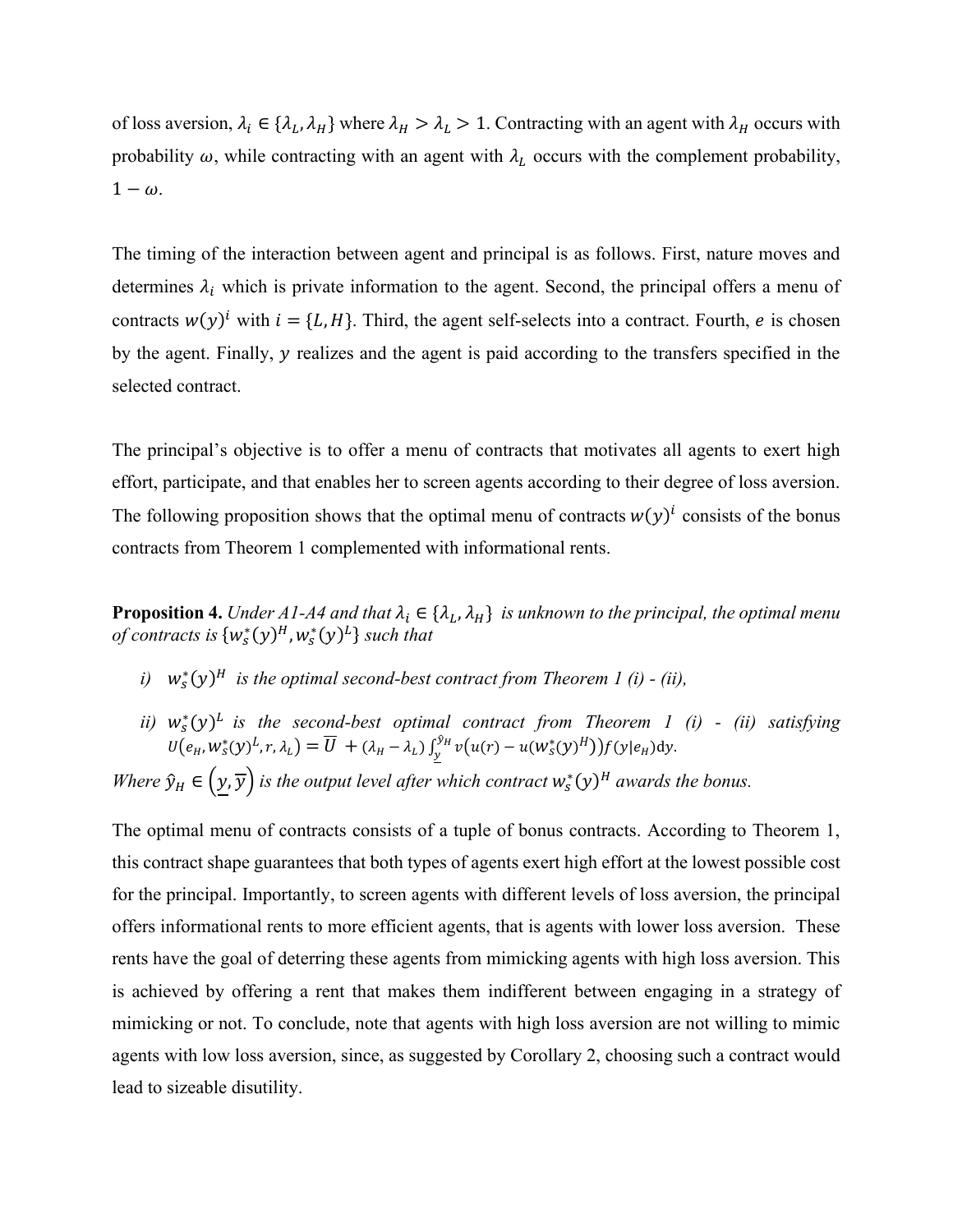### **6. Conclusion**

This paper provided a preference foundation for the conventional compensation practice of offering bonuses. A contract with a bonus exploits the agent's loss aversion and diminishing sensitivity in a way that allows the principal to offer insurance and generate motivation in a costeffective way. I also demonstrated that regardless of the theory of risk chosen to characterize reference-dependent preferences, the rule chosen to define a reference point, and the set of assumptions made about the principal's preferences and knowledge, the bonus feature of the contract emerges as optimal solution to the contracting problem.

## **References**

Abdellaoui, M., Bleichrodt, H., & l'Haridon, O. (2008). A tractable method to measure utility and loss aversion under prospect theory. *Journal of Risk and uncertainty*, *36*(3), 245-266.

Abdellaoui, M., Bleichrodt, H., l'Haridon, O., & Van Dolder, D. (2016). Measuring loss aversion under ambiguity: A method to make prospect theory completely observable. *Journal of Risk and uncertainty*, *52*(1), 1-20.

Abdellaoui, M., Bleichrodt, H., & Paraschiv, C. (2007). Loss aversion under prospect theory: A parameter-free measurement. *Management Science*, *53*(10), 1659-1674.

Abeler, J., Falk, A., Goette, L., & Huffman, D. (2011). Reference points and effort provision. *American Economic Review*, *101*(2), 470-92.

Allen, E. J., Dechow, P. M., Pope, D. G., & Wu, G. (2017). Reference-dependent preferences: Evidence from marathon runners. *Management Science*, *63*(6), 1657-1672.

Baillon, A., Bleichrodt, H., & Spinu, V. (2020). Searching for the reference point. *Management Science*, *66*(1), 93- 112.

Bell, D. E. (1985). Disappointment in decision making under uncertainty. *Operations research*, *33*(1), 1-27.

Borch K.H. (1962). Equilibrium in a Reinsurance Market. *Econometrica, 30*, 424-444.

Brookins, P., Goerg, S., & Kube, S. (2017). Self-chosen goals, incentives, and effort. *Unpublished manuscript*.

Chateauneuf, A., & Wakker, P. (1999). An axiomatization of cumulative prospect theory for decision under risk. *Journal of Risk and Uncertainty*, *18*(2), 137-145.

Clark, D., Gill, D., Prowse, V., & Rush, M. (2020). Using goals to motivate college students: Theory and evidence from field experiments. *Review of Economics and Statistics*, *102*(4), 648-663.

Corgnet, B., Gómez-Miñambres, J., & Hernán-Gonzalez, R. (2015). Goal setting and monetary incentives: When large stakes are not enough. *Management Science*, *61*(12), 2926-2944

Corgnet, B., Gómez-Miñambres, J., & Hernán-Gonzalez, R. (2018). Goal setting in the principal–agent model: Weak incentives for strong performance. *Games and Economic Behavior*, *109*, 311-326.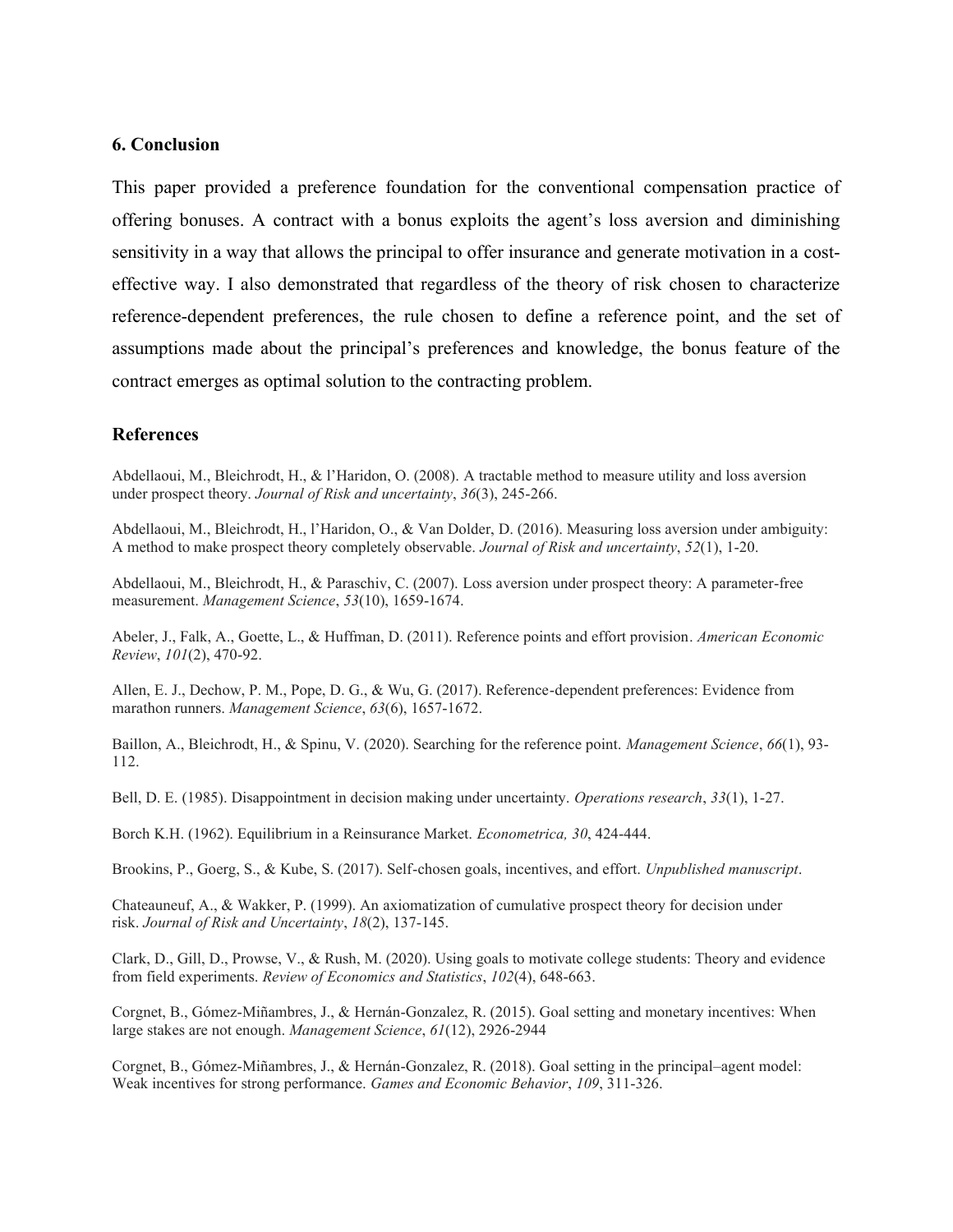Corgnet, B., & Hernán-González, R. (2019). Revisiting the trade-off between risk and incentives: The shocking effect of random shocks?. *Management Science*, *65*(3), 1096-1114.

Dalton, P. S., Ghosal, S., & Mani, A. (2016)a. Poverty and aspirations failure. *The Economic Journal*, *126*(590), 165-188.

Dalton, P. S., Gonzalez, V., & Noussair, C. N. (2016)b. Self-chosen goals: Incentives and gender differences.

De Meza, D., & Webb, D. C. (2007). Incentive design under loss aversion. *Journal of the European Economic Association*, *5*(1), 66-92.

Delquié, P., & Cillo, A. (2006). Disappointment without prior expectation: a unifying perspective on decision under risk. *Journal of Risk and Uncertainty*, *33*(3), 197-215.

Dittmann, I., Maug, E., & Spalt, O. (2010). Sticks or carrots? Optimal CEO compensation when managers are loss averse. *The Journal of Finance*, *65*(6), 2015-2050.

Gneezy, U., Goette, L., Sprenger, C., & Zimmermann, F. (2017). The limits of expectations-based reference dependence. *Journal of the European Economic Association*, *15*(4), 861-876.

González-Jiménez, V, Castillo G. (2021) Optimal incentives without expected utility. Unpublished.

Gómez-Miñambres, J. (2012). Motivation through goal setting. *Journal of Economic Psychology*, *33*(6), 1223-1239.

Gul, F. (1991). A theory of disappointment aversion. *Econometrica: Journal of the Econometric Society*, 667-686.

Harding, M., & Hsiaw, A. (2014). Goal setting and energy conservation. *Journal of Economic Behavior & Organization*, *107*, 209-227.

Heath, C., Larrick, R. P., & Wu, G. (1999). Goals as reference points. *Cognitive psychology*, *38*(1), 79-109.

Hershey, J. C., & Schoemaker, P. J. (1985). Probability versus certainty equivalence methods in utility measurement: Are they equivalent?. *Management Science*, *31*(10), 1213-1231

Herweg, F., Müller, D., & Weinschenk, P. (2010). Binary payment schemes: Moral hazard and loss aversion. *American Economic Review*, *100*(5), 2451-77.

Holmström, B. (1979). Moral hazard and observability. *The Bell journal of economics*, 74-91.

Jewitt, I., Kadan, O., & Swinkels, J. M. (2008). Moral hazard with bounded payments. *Journal of Economic Theory*, *143*(1), 59-82.

Kahneman, D., & Tversky, A. (1979). Prospect Theory: An Analysis of Decision under Risk. *Econometrica*, *47*(2), 263– 291.

Kim, S. K. (1997). Limited liability and bonus contracts. *Journal of Economics & Management Strategy*, *6*(4), 899- 913.

Koch, A. K., & Nafziger, J. (2011). Self‐regulation through goal setting. *Scandinavian Journal of Economics*, *113*(1), 212-227.

Koch, A. K., & Nafziger, J. (2016). Goals and bracketing under mental accounting. *Journal of Economic Theory*, *162*, 305-351.

Köbberling, V., & Wakker, P. P. (2005). An index of loss aversion. *Journal of Economic Theory*, *122*(1), 119-131.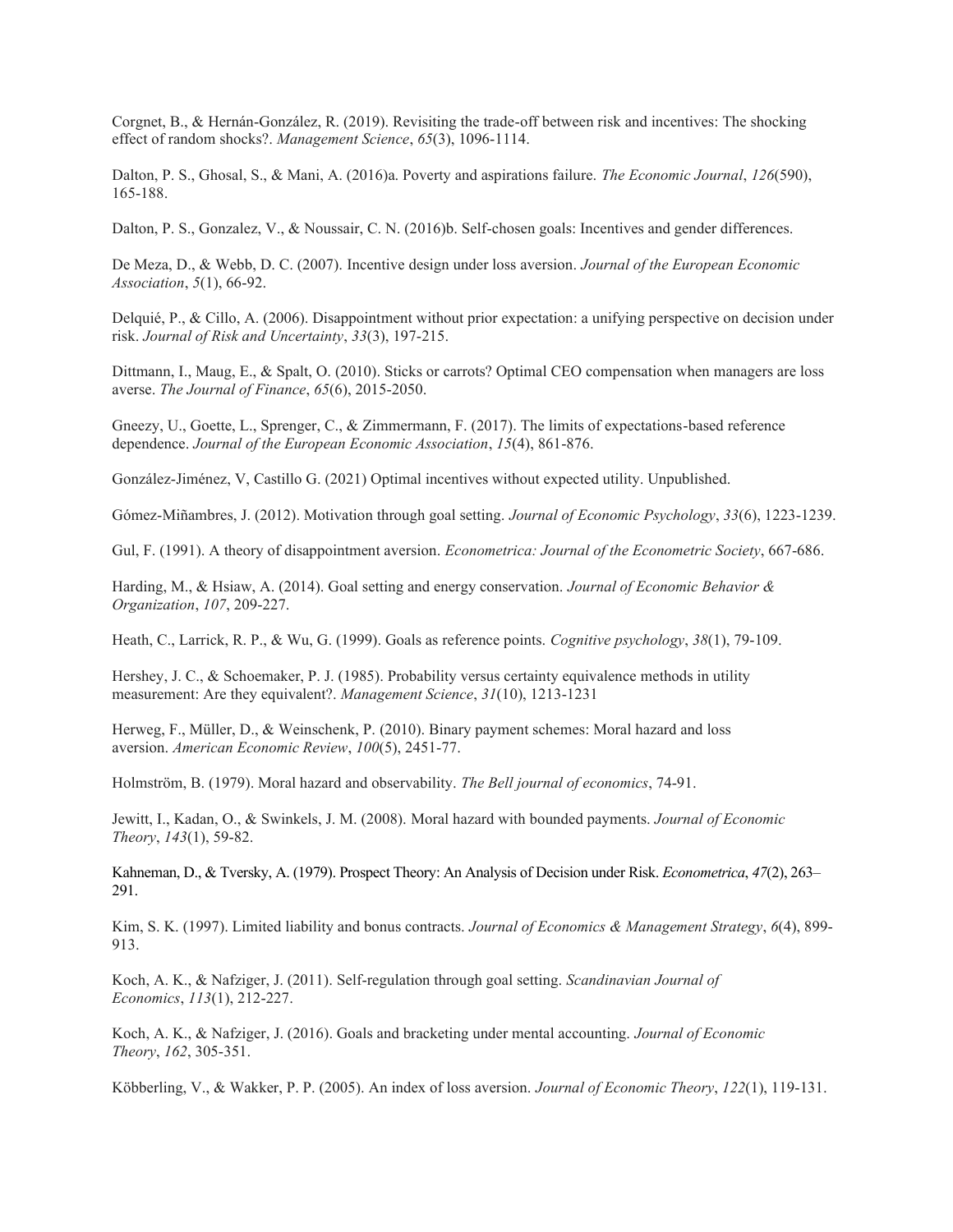Kőszegi, B., & Rabin, M. (2006). A model of reference-dependent preferences. *The Quarterly Journal of Economics*, *121*(4), 1133-1165.

Kőszegi, B., & Rabin, M. (2007). Reference-dependent risk attitudes. *American Economic Review*, *97*(4), 1047- 1073.

Larrick, R. P., Heath, C., & Wu, G. (2009). Goal-induced risk taking in negotiation and decision making. *Social Cognition*, *27*(3), 342-364.

Loomes, G., & Sugden, R. (1986). Disappointment and dynamic consistency in choice under uncertainty. *The Review of Economic Studies*, *53*(2), 271-282.

Markle, A., Wu, G., White, R., & Sackett, A. (2018). Goals as reference points in marathon running: A novel test of reference dependence. *Journal of Risk and Uncertainty*, *56*(1), 19-50.

Mirrlees, J. A. (1976). The optimal structure of incentives and authority within an organization. *The Bell Journal of Economics*, 105-131.

Oyer, P. (2000). A theory of sales quotas with limited liability and rent sharing. *Journal of labor Economics*, *18*(3), 405-426.

Park, E. S. (1995). Incentive contracting under limited liability. *Journal of Economics & Management Strategy*, *4*(3), 477-490.

Rabin, M. (2000). Risk aversion and expected-utility theory: A calibration theorem. *Econometrica*, *68*(5), 1281- 1281.

Masatlioglu, Y., & Raymond, C. (2016). A behavioral analysis of stochastic reference dependence. *American Economic Review*, *106*(9), 2760-82.

Sprenger, C. (2015). An endowment effect for risk: Experimental tests of stochastic reference points. *Journal of Political Economy*, *123*(6), 1456-1499.

Terzi, A., Koedijk, K., Noussair, C. N., & Pownall, R. (2016). Reference point heterogeneity. *Frontiers in psychology*, *7*, 1347.

Tiefenbeck, V., Goette, L., Degen, K., Tasic, V., Fleisch, E., Lalive, R., & Staake, T. (2018). Overcoming salience bias: How real-time feedback fosters resource conservation. *Management science*, *64*(3), 1458-1476.

Tversky, A., & Kahneman, D. (1992). Advances in prospect theory: Cumulative representation of uncertainty. *Journal of Risk and uncertainty*, *5*(4), 297-323.

Vieider, F. M., Lefebvre, M., Bouchouicha, R., Chmura, T., Hakimov, R., Krawczyk, M., & Martinsson, P. (2015). Common components of risk and uncertainty attitudes across contexts and domains: Evidence from 30 countries. *Journal of the European Economic Association*, *13*(3), 421-452.

Von Gaudecker, H. M., Van Soest, A., & Wengstrom, E. (2011). Heterogeneity in risky choice behavior in a broad population. *American Economic Review*, *101*(2), 664-94.

Worldatwork. (2018). *2018 Incentive Pay Practices for Publicly-Traded Companies*.

Wu, G., Heath, C., & Larrick, R. (2008). A prospect theory model of goal behavior. *Unpublished manuscript*.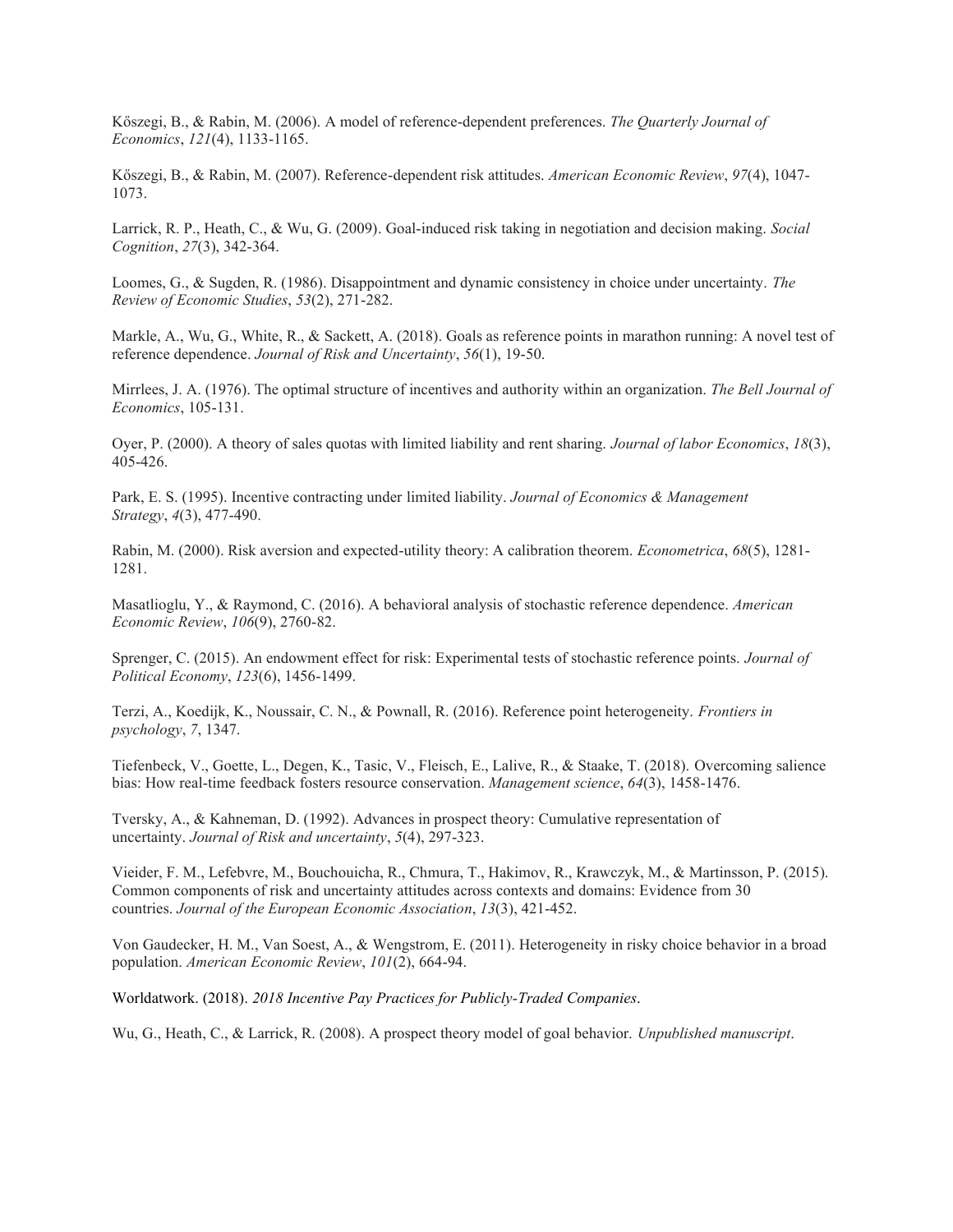## **Appendix A**

## **Lemma 1**

According to Definition 1 that  $U$  is S-shaped or concave is determined by its shape in the domain of losses. Hence, consider a realization  $\tilde{y} \in [y, \overline{y}]$  such that  $w(\tilde{y}) < r$ . Eq. (2) becomes:

$$
U(e, w(\tilde{y}), r) = \int_{\underline{y}}^{\overline{y}} \Big( \phi u(w(\tilde{y})) - \lambda \eta v(u(r) - u(w(\tilde{y}))) \Big) f(y|e) dy - c(e). \tag{A1}
$$

The second derivative of  $(A1)$  with respect to  $w$  is

$$
U''(e, w(\widetilde{y}), r) = u''(w(\widetilde{y})) \Big( \phi + \lambda \eta v' \Big( u(r) - u(w(\widetilde{y})) \Big) \Big) - \Big( u'(w(\widetilde{y})) \Big)^2 \Big( \lambda \eta v'' \Big( u(r) - u(w(\widetilde{y})) \Big) \Big). \tag{A2}
$$

A sufficient and necessary condition for  $U(e, w(\tilde{y}), r)$  to be convex in the domain of losses is  $U''(e, w(\tilde{y}), r) \ge 0$ . That condition can be rewritten using Eq. (A2) as follows

$$
-\frac{u''(w(\tilde{y}))}{u'(w(\tilde{y}))} \leq -\frac{u'(w(\tilde{y}))(\lambda\eta v''(u(r) - u(w(\tilde{y}))))}{\left(\phi + \lambda\eta v'\left(u(r) - u(w(\tilde{y}))\right)\right)}
$$
(A3)

for any  $\tilde{y} \in [y, \overline{y}]$  such that  $w(\tilde{y}) < r$ .

## **Theorem 1**

The proof follows four parts. In part  $i$ ) the Lagrangian and first-order conditions are presented. Part *ii*) shows that when  $U(e_H, w(\tilde{y}), r)$  is S-shaped for any  $\tilde{y} \in [y, \overline{y}]$ , the solutions from the firstorder conditions are not valid, and an alternative solution is given. Part *iii*) presents the properties of the second-best optimal contract for the two relevant cases, when  $U(e_H, w(\tilde{y}), r)$  is concave and S-shaped. Finally, iv) presents the properties of the first-best optimal contract.

#### *i) Lagrangian and first-order conditions*

Denote by  $\mu \ge 0$  and  $\gamma \ge 0$  the Lagrangian multipliers of the agent's participation and incentive compatibility constraints, respectively. The Lagrangian of the principal's maximization problem writes as follows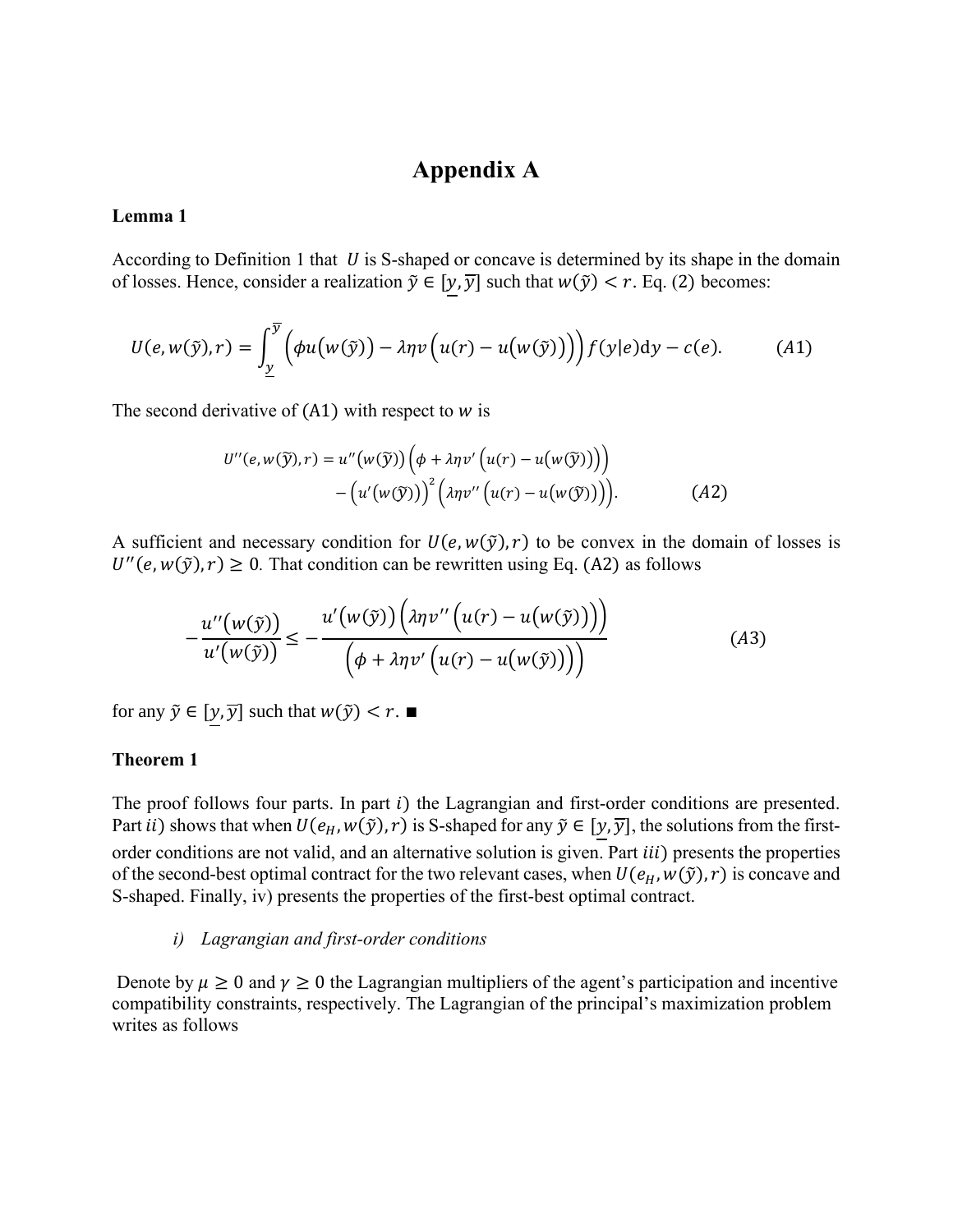$$
\mathcal{L}(w,e) = (S(y) - w(y))f(y|e_H) \n+ \mu \left[\phi u(w(y))f(y|e_H) + \theta_{\parallel} \eta v \left(u(w(y)) - u(r)\right)f(y|e_H) \right. \n- \lambda (1 - \theta_{\parallel}) \eta v \left(u(r) - u(w(y))\right) f(y|e_H) - c \right] \n+ \gamma \left[\phi u(w(y))f(y|e_H) + \theta_{\parallel} \eta v \left(u(w(y)) - u(r)\right)f(y|e_H) \right. \n- \lambda (1 - \theta_{\parallel}) \eta v \left(u(r) - u(w(y))\right) f(y|e_H) - c - \phi u(w(y))f(y|e_L) \n- \theta_{\parallel} \eta v \left(u(w(y)) - u(r)\right)f(y|e_L) \n+ \lambda (1 - \theta_{\parallel}) \eta v \left(u(r) - u(w(y))\right) f(y|e_L) \right].
$$
\n(A4)

Pointwise optimization with respect to  $w(y)$  gives

$$
-f(y|e_H) + \mu \Big[ \phi f(y|e_H) + \theta_{\parallel} \eta v' \Big( u(w(y)) - u(r) \Big) f(y|e_H) + \lambda (1 - \theta_{\parallel}) \eta v' \Big( u(r) - u(w(y)) \Big) f(y|e_H) \Big] u'(w(y)) + \gamma \Big[ \phi \Big( f(y|e_H) - f(y|e_L) \Big) + \theta_{\parallel} \eta v' \Big( u(w(y)) - u(r) \Big) \Big( f(y|e_H) - f(y|e_L) \Big) + \lambda (1 - \theta_{\parallel}) \eta v' \Big( u(r) - u(w(y)) \Big) \Big( f(y|e_H) - f(y|e_L) \Big) \Big] u'(w(y)) = 0
$$
\n(A5)

Denote by  $w_s^F(y)$  the transfer satisfying (A5). The following expressions are obtained after some manipulations:

$$
\frac{1}{u'(w_s^F(y))\left(\phi + \eta v'\left(u(w_s^F(y))\right) - u(r)\right)} = \mu + \gamma \left(1 - \frac{f(y|e_L)}{f(y|e_H)}\right) \tag{A6}
$$

if  $\theta_{\parallel} = 1$ , and

$$
\frac{1}{u'(w_s^F(y))\left(\phi + \lambda\eta v'\left(u(r) - u(w_s^F(y))\right)\right)} = \mu + \gamma \left(1 - \frac{f(y|e_L)}{f(y|e_H)}\right) \tag{A7}
$$

if  $\theta_{\parallel} = 0$ . The derivative of (A6) with respect to y gives

$$
\frac{dw_s^F(y)}{dy} = \frac{\gamma \frac{d}{dy} \left(\frac{f(y|e_L)}{f(y|e_H)}\right) \left(u'(w_s^F(y)) \left(\phi + \eta v'\left(u(w_s^F(y)) - u(r)\right)\right)\right)^2}{\left(u''(w_s^F(y)) \left(\phi + \eta v'\left(u(w_s^F(y)) - u(r)\right)\right) + \left(u'(w_s^F(y))\right)^2 \left(\phi \eta v''\left(u(w_s^F(y)) - u(r)\right)\right)\right)},\tag{A8}
$$

Since  $u'' < 0$  and  $v'' < 0$  and because  $\frac{d}{dy} \left( \frac{f(y|e_L)}{f(y|e_H)} \right)$  $\left(\frac{f(y|e_L)}{f(y|e_H)}\right) \leq 0$  (Assumption 2), Eq. (A8) shows that  $dw_s^F(y)$  $\frac{\partial \xi(y)}{\partial y} \ge 0$ . In the domain of gains,  $w_s^F(y)$  is non-decreasing in performance.

The derivative of  $(A7)$  with respect to  $y$  gives: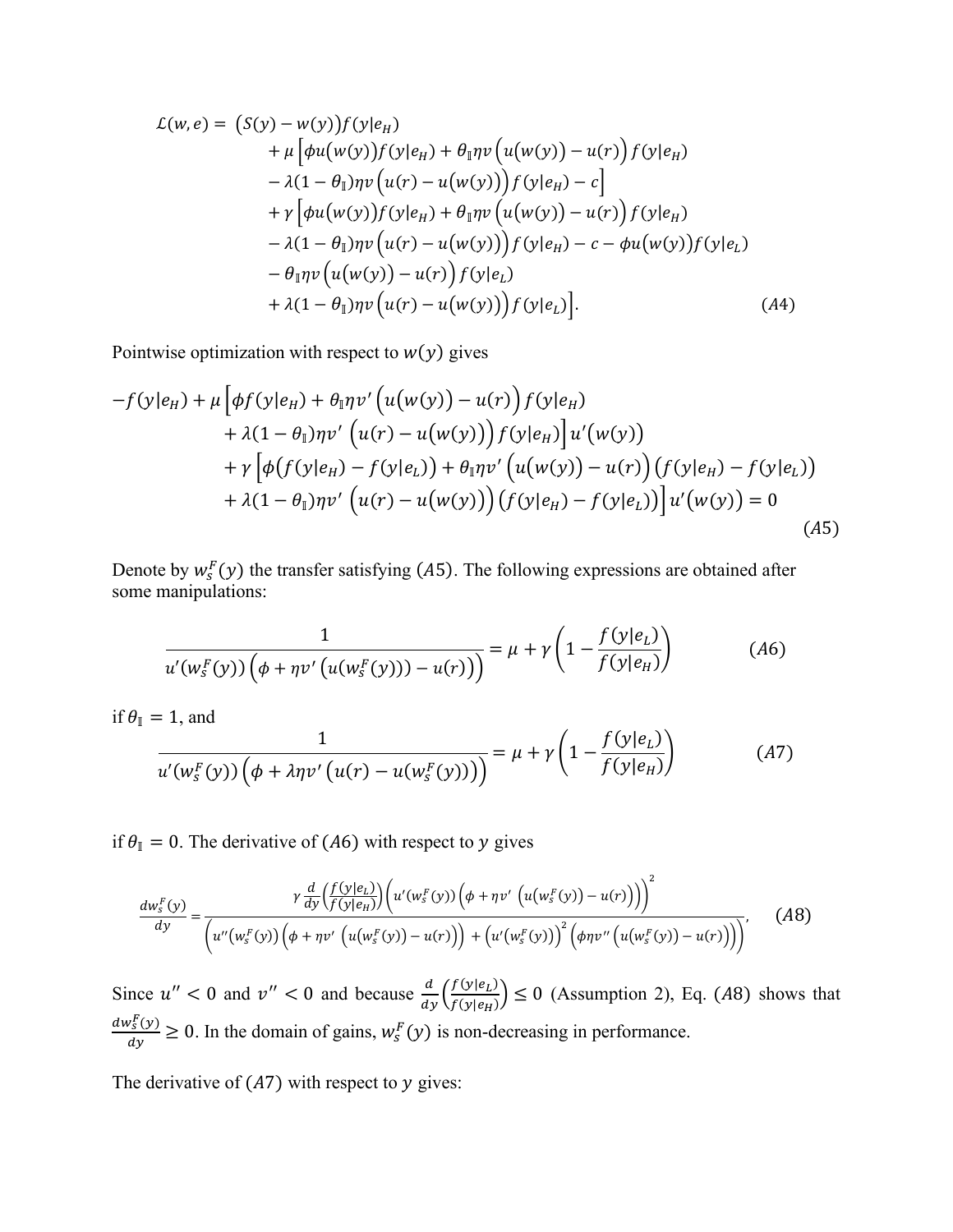$$
\frac{dw_s^F(y)}{dy} = \frac{\gamma \frac{d}{dy} \left(\frac{f(y|e_L)}{f(y|e_H)}\right) \left(u'(w_s^F(y)) \left(\phi + \lambda \eta v'(u(r) - u(w_s^F(y)))\right)\right)^2}{\left(u''(w_s^F(y)) \left(\phi + \lambda \eta v'(u(r) - u(w_s^F(y)))\right) - \left(u'(w_s^F(y))\right)^2 \left(\phi + \lambda \eta v''(u(r) - u(w_s^F(y)))\right)\right)},
$$
(A9)

Due to Assumption 2,  $\frac{d}{dy} \left( \frac{f(y|e_L)}{f(y|e_H)} \right)$  $\left(\frac{f(y|e_i)}{f(y|e_i)}\right) \leq 0$ , the numerator of the right-hand side of (A9) is negative. Lemma 1 shows that the denominator of Eq. (A9) is also negative if  $U(e_H, w(\tilde{y}), r)$  is concave for any  $\tilde{y} \in [y, \overline{y}]$ . In that case  $\frac{dw_s^F(y)}{dx}$  $\frac{\partial g(y)}{\partial y} \ge 0$ . Instead, if  $U(e_H, w(\tilde{y}), r)$  is S-shaped, as defined by Definition 1, Lemma 1 gives  $\frac{dw_s^F(y)}{dx}$  $\frac{\partial \xi(y)}{\partial y} \le 0$ . In the domain of losses, the behavior of  $w_s^F(y)$  depends on the shape of  $U(e_H, w(\tilde{y}), r)$ . If that shape is concave,  $w_s^F(y)$  is non-decreasing in performance, if S-shaped,  $w_s^F(y)$  can decrease in performance.

## *ii*) *Solution when*  $U(e_H, w(\tilde{y}), r)$  *is S-shaped*

It is well-known that if  $U(e_H, w(\tilde{y}), r)$  is concave for any  $\tilde{y} \in [y, \overline{y}]$ , the solutions  $w_s^F(y)$  are necessary and sufficient to solve the maximization problem given in Eq. (3). However, these solutions are not optimal when  $U(e_H, w(\tilde{y}), r)$  is S-shaped. In that case, the principal is better off offering a lottery  $L:=(p:r, 1-p:0)$ . Since  $\phi u(w_s^F(y)) - \lambda v(u(r) - u(w_s^F(y)))$  increases in  $w_s^F(y)$ , there must exist a number  $p \in (0,1)$  such that:

$$
\phi u(w_s^F(y)) - \lambda v\left(u(r) - u\left(w_s^F(y)\right)\right) = \phi p u(r) - (1 - p)\lambda v\left(u(r)\right). \tag{A10}
$$

Therefore, replacing  $w_s^F(y)$  from (A4) by L with a probability satisfying (A10) leaves the agent's participation and incentive compatibility constraints unchanged. Equation  $(A10)$  and the convexity of  $U(e_H, w(\tilde{y}), r)$  in the domain of losses (Lemma 1), imply:

$$
\phi\big(u\big(w_{sb}^F(y)\big) - pu(r)\big) = \lambda v\big(u(r) - u\big(w_s^F(y)\big)\big) - (1 - p)\lambda v\big(u(r)\big)
$$
  

$$
\leq \lambda v\big(u(r) - u\big(w_s^F(y)\big)\big) - \lambda v\big((1 - p)u(r)\big).
$$
 (A11)

Since  $v' > 0$ , the last inequality in (A11) implies

$$
w_s^F(y) > pr. \tag{A12}
$$

Hence,  $L$  is more cost-effective for the principal than the solution implied by  $(A7)$ .

I turn to analyze the incentives of L for a given  $p \in (0,1)$ . Let  $\overline{L} = pr$ . Substituting  $\overline{L}$  into the agent's utility gives:

$$
U(e_H, L, r) = \left(\frac{\overline{L}}{r}\right) \phi u(r) - \left(1 - \frac{\overline{L}}{r}\right) \lambda \eta v(u(r)) - c,\tag{A13}
$$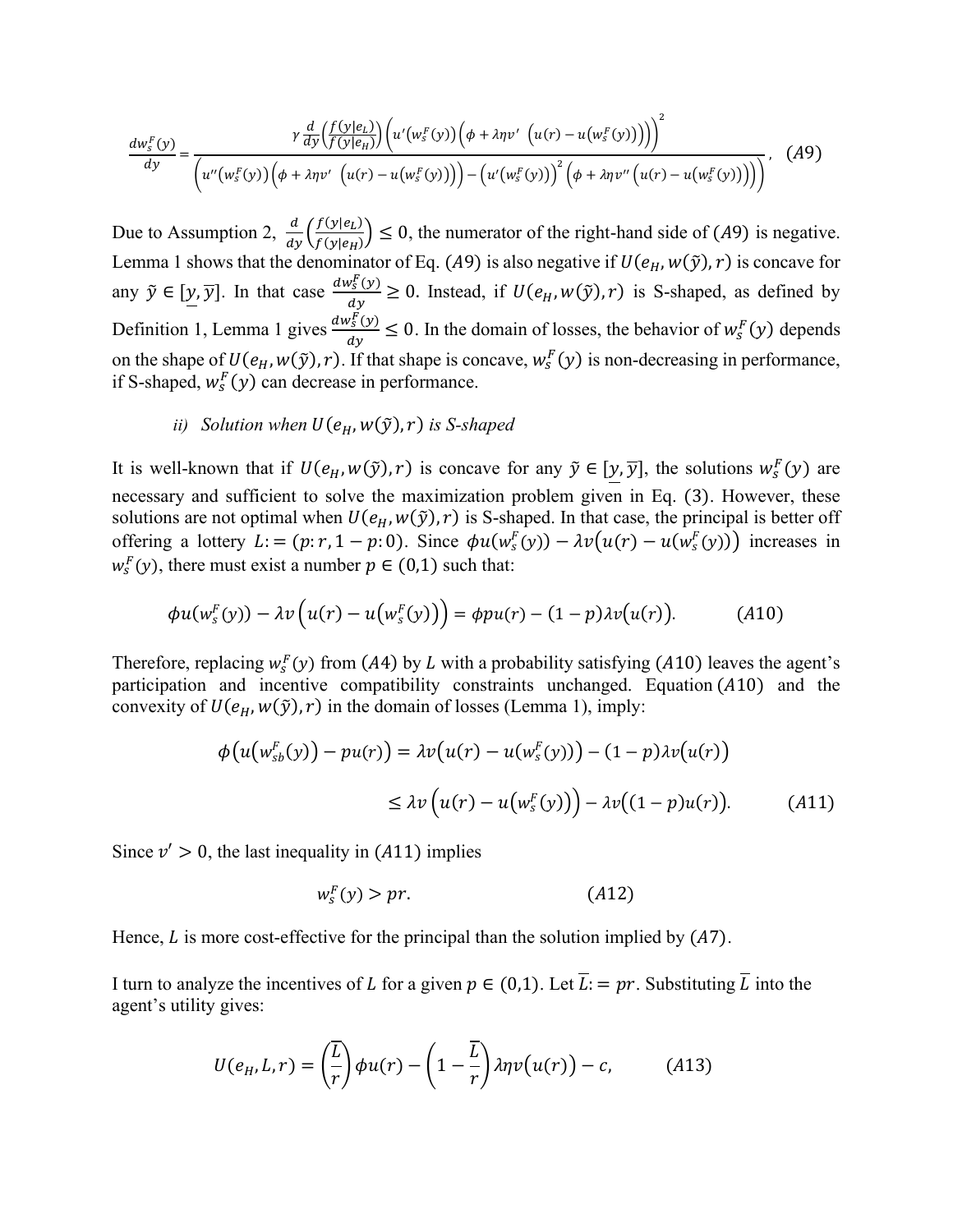which is linear in  $\overline{L}$ . Therefore, changes in  $\overline{L}$ , through adjustments of p, do not alter the agent's marginal expected utility. To analyze whether and in which output segments these changes in  $p$ apply, denote by  $\hat{y}_s \in [y, \overline{y}]$  the performance level satisfying:

$$
\frac{1}{\phi u(r) + \lambda \eta v(u(r))} = v + \gamma \left( 1 - \frac{f(\hat{y}_s|e_L)}{f(\hat{y}_s|e_H)} \right).
$$
 (A14)

The existence and uniqueness of  $\hat{y}_s$  is guaranteed by the fact that the left-hand side of (A14) is positive and constant in  $y$ , while the right-hand side of that equation increases with  $y$  in the domain  $[0, \infty)$  (Assumption 2).

Eq. (A14) implies that the marginal incentives of L for a given  $p \in (0,1)$  either do not incentivize high effort or lead to non-binding constraints in  $y \in [y, \overline{y}] \setminus {\hat{y}_s}$ . If  $y < \hat{y}_s$ , the right-hand side of Eq.  $(A14)$  is larger than the left-hand side of that equation. In that case, the expected value of the lottery,  $\overline{L}$ , can be reduced by decreasing p. Eq. (A13) shows that a reduction of  $\overline{L}$  does not change the agent's marginal utility. Hence, is optimal to set  $p = 0$ . Instead, for  $y > \hat{y}_s$  the expected value of the lottery  $\overline{L}$  should be increased. Again, since  $U(e_H, L, r)$  is linear in  $\overline{L}$ , is optimal to set  $p = 1$ .

## *iii) Properties of the optimal contract*

Let  $U(e_H, w(\tilde{y}), r)$  be S-shaped for any realization  $\tilde{y} \in [y, \overline{y}]$ . Since the agent is loss averse,  $\lambda >$ 1,  $w_s^*(y) = 0$ , which is equivalent to  $\hat{y}_s = y$ , cannot be a solution as it induces considerable disutility, leading the agent to reject the contract. Also, the solution given by Eq.  $(A6)$ , which is equivalent to  $\hat{y}_s = \overline{y}$ , cannot be optimal on its own because the principal could deviate from that solution by offering  $w_s^*(y) = 0$  at the low end of the output space. That deviation is not only more cost-effective but also motivates the agent to exert high effort to avoid the disutility from experiencing losses. Hence,  $\hat{y}_s \in (\underline{y}, \overline{y})$ .

The optimal contract is given by:

$$
w_s^*(y) = \begin{cases} 0 & \text{if } y < \hat{y}_s, \\ w_s^F(y) & \text{satisfying (A6) if } y \ge \hat{y}_s. \end{cases}
$$
(A15)

Notice that this solution exhibits a discrete jump at  $y = \hat{y}_s$  since lim  $\lim_{y \to \hat{y}_s^+} w_s^*(y) > r$ , and  $\lim_{y \to \hat{y}_s} w_s^*(y) = 0$ . This proves the first part of the Theorem.

Let  $U(e_H, w(\tilde{y}), r)$  be concave for any  $\tilde{y} \in [y, \overline{y}]$ . The optimal contract,  $w_s^*(y)$ , consists of two components:  $w_s^F(y)$  satisfying (A6), which implies  $w_s^F(y) \ge r$ , and  $w_s^F(y)$  satisfying (A7), which implies  $w_s^F(y) < r$ . Showing that  $\hat{y}_s \in (y, \overline{y})$  for this case follows a similar rationale as the one applied above. The transfer  $w_f^F(y)$  satisfying (A7) cannot be a solution on its own as leads to disutility and will be rejected by the agent. Also, the solution given by Eq. $(A6)$  is not optimal on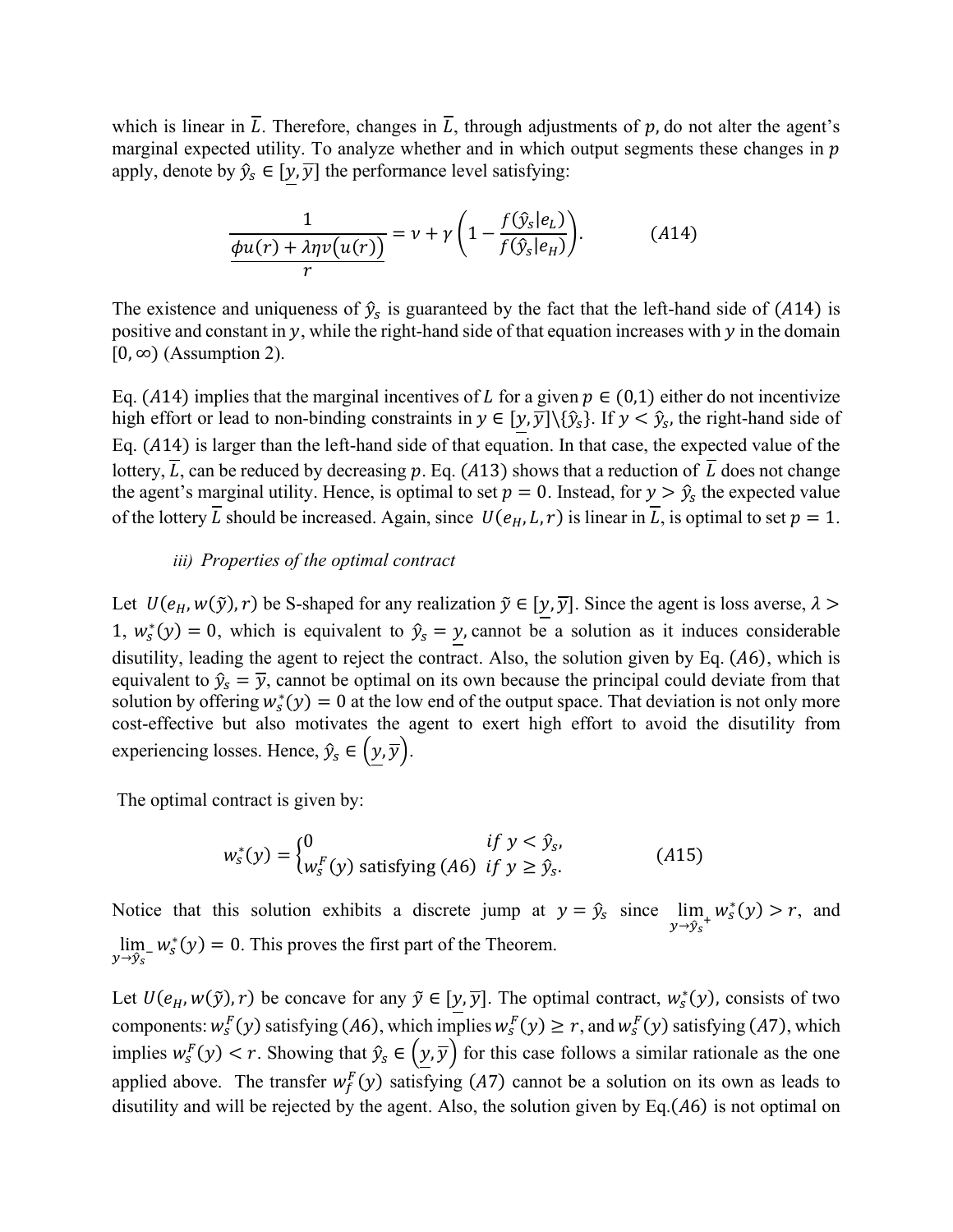its own, as the principal would be better off exposing the agent to losses at low output levels. Hence, the optimal contract combines the first-order conditions  $(A6)$  and  $(A7)$ . The transition is given by the output level  $\hat{y}_s \in (\underline{y}, \overline{y})$  satisfying:

$$
\phi \int_{\hat{y}_s}^{\overline{y}} u(w_s^F(y)) f(y|e_H) dy + \eta \int_{\hat{y}_s}^{\overline{y}} v(u(w_s^F(y)) - u(r)) f(y|e_H) dy + \phi \int_{\underline{y}}^{\hat{y}_s} u(w_s^F(y)) f(y|e_H) dy
$$

$$
- \lambda \eta \int_{\underline{y}}^{\hat{y}_s} v(u(r) - u(w_s^F(y))) f(y|e_H) dy - c = \overline{U}. \quad (A16)
$$

The existence and uniqueness of  $\hat{y}_s$  is guaranteed by the fact that the left-hand side of Eq. (A16) can be negative if  $\hat{y}_s = \overline{y}$ , increases as  $\hat{y}_s$  decreases, and is positive if  $\hat{y}_s = \underline{y}$ .

As a result, the optimal incentive scheme is given by:

$$
w_s^*(y) = \begin{cases} w_s^F(y) & \text{satisfying (A6) if } y \ge \hat{y}_s, \\ w_s^F(y) & \text{satisfying (A7) if } y < \hat{y}_s. \end{cases}
$$
(A17)

Notice that this solution exhibits a discrete jump at  $y = \hat{y}_s$  since  $\lambda > 1$  appears in the denominator of the right-hand side of Eq.  $(A7)$  but this coefficient does not enter in Eq.  $(A6)$ . This proves the second part of the Theorem.

#### *iv) Optimal first-best contract*

Let  $\gamma = 0$ . Denote by  $w_f^F(y)$  the candidate solution from the first-order approach under this restriction. Eq.  $(A5)$  collapses to

$$
\frac{1}{u'(w_f^F(y))(\phi + \eta v'\left(u(w_f^F(y))\right) - u(r))} = \mu,\tag{A18}
$$

if  $\theta_{\parallel} = 1$ , and

$$
\frac{1}{u'(w_f^F(y))(\phi + \lambda \eta v'\left(u(r) - u\left(w_f^F(y)\right)\right))} = \mu,\tag{A19}
$$

if  $\theta_{\parallel} = 0$ . Equations (A18) and (A19) show that  $\frac{dw_f^F(y)}{dy}$  $\frac{\partial f(y)}{\partial y} = 0$ . Hence,  $w_f^F(y)$  is performance insensitive.

As in the derivation of the second-best contract, it can be shown that if  $U(e_H, w(\tilde{y}), r)$  is S-shaped for any  $\tilde{y} \in [y, \overline{y}]$ , the principal is better off offering a lottery  $L = (p:r, 1 - p: 0)$  rather than  $w_f^F(y)$  satisfying (A19). That lottery can be offered to the agent with a  $p \in (0,1)$  that satisfies: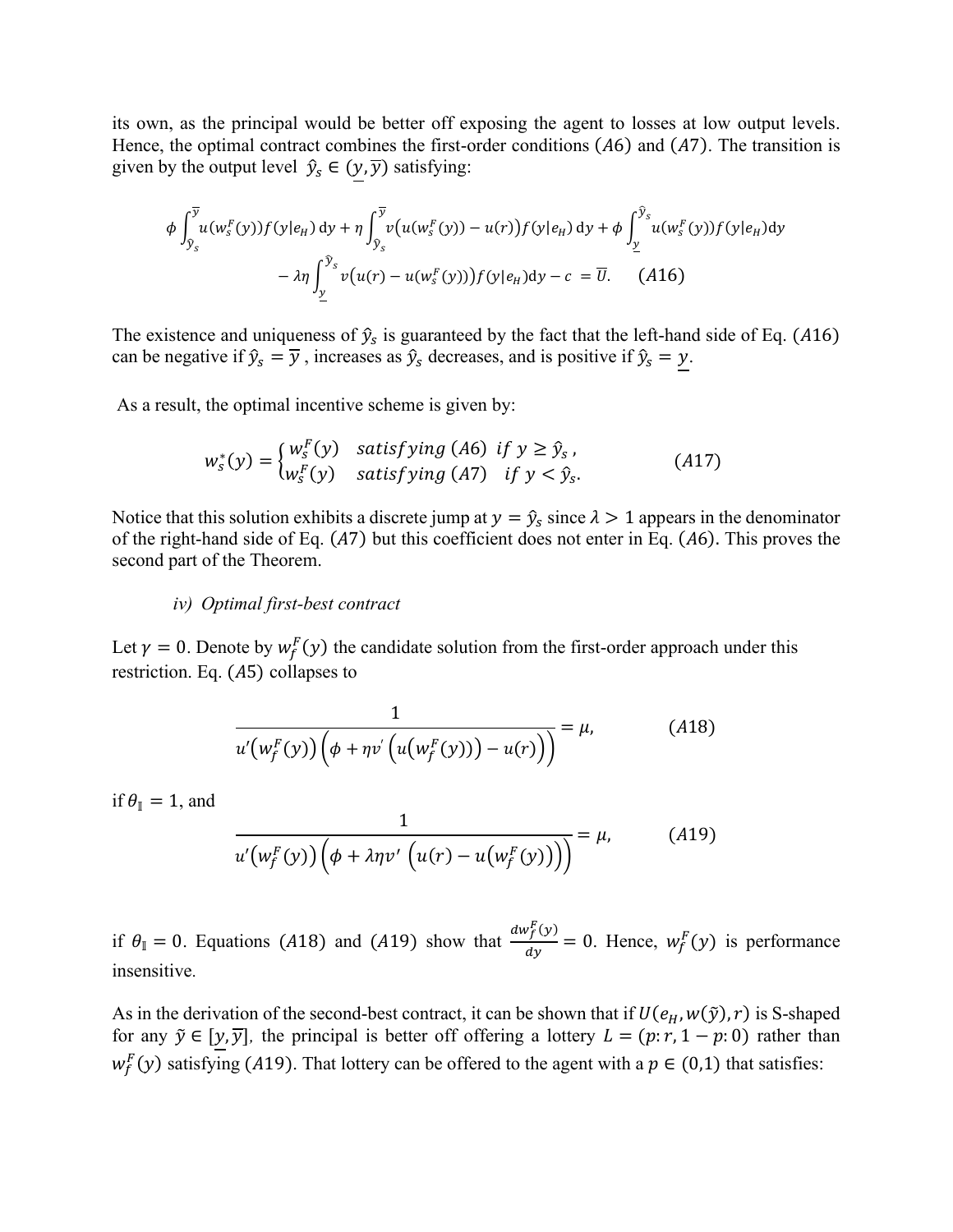$$
\phi u(w_f^F(y)) - \lambda v(u(r) - u(w_f^F(y))) = \phi p u(r) - (1 - p) \lambda v(u(r)). \tag{A20}
$$

The existence of the  $p \in (0,1)$  satisfying Eq. (A20) is guaranteed by the fact that  $\phi u(w_f^F(y))$  –  $\lambda v(u(r) - u(w_f^F(y)))$  increases in  $w_f^F(y)$  and but  $\phi p u(r) - (1-p)\lambda v(u(r))$  is constant. Therefore, replacing  $w_f^F(y)$  from (A19) by L leaves the agent's participation constraint unchanged.

Equation (A20) and the convexity of  $U(e_H, w(\tilde{y}), r)$  for any output realization  $\tilde{y}$  such that  $w(\tilde{y})$  <  $r$ , imply:

$$
\phi\left(u\left(w_f^F(y)\right) - pu(r)\right) \leq \lambda v\left(u(r) - u\left(w_f^F(y)\right)\right) - \lambda v\left((1-p)u(r)\right) \tag{A21}
$$

Since  $v' > 0$ , the last inequality implies  $w_f^F(y) > pr$ . Hence, L is more cost-effective for the principal than the candidate solution from Eq.  $(A19)$ .

When  $L$  is offered, the Lagrangian multiplier,  $\mu$ , can be large enough to ensure:

$$
\frac{1}{\phi u(r) + \lambda \eta v(u(r))} = \mu. \tag{A22}
$$

However, if  $\mu$  is smaller, so that the left-hand side of (A22) is larger than the right-hand side of the same equation,  $\overline{L}$  should be reduced to ensure that the participation constraint binds with equality. Eq. (A13) shows that a reduction of  $\overline{L}$  does not change the agent's marginal utility. Thus, is optimal to set  $p = 0$ . In contrast, if  $\mu$  is large enough, such that the left-hand side of (A22) is smaller than the right-hand side of that equation, then  $\overline{L}$ , should be increased. To ensure participation. Again, since  $U(e_H, L, r)$  is linear in  $\overline{L}$ , Eq. (A13), then is optimal to set  $p = 1$ .

Therefore, when  $U(e_H, w(\tilde{y}), r)$  is S-shaped for any  $\tilde{y} \in [y, \overline{y}]$ , the optimal first-best contract,  $w_f^*(y)$ , consists of two components:  $w_f^*(y) = 0$  and  $w_f^*(y) = w_f^F(y)$ , where  $w_f^F(y)$  satisfies (A18). These components cannot be implemented on their own. Suppose that  $w_f^*(y) = 0$  is implemented on its own. That contract induces considerable disutility, and the agent would reject it. Next, suppose that only  $w_f^*(y) = w_f^F(y)$  is offered. The principal can profitably deviate from that solution by paying  $w_f^*(y) = 0$  for the lowest output levels. Due to the risk seeking attitudes of the agent in the domain of losses, i.e. convexity of  $-v(\cdot)$ , this contract will not be rejected. Therefore, the optimal contract consists of a combination of the schedules  $w_f^*(y) = 0$ , and  $w_f^*(y) = w_f^F(y).$ 

The transition from  $w_f^*(y) = 0$  to  $w_f^*(y) = w_f^F(y)$  satisfying Eq. (A18) is defined next. Let  $\hat{y}_f \in$  $(y, \overline{y})$  be the output level satisfying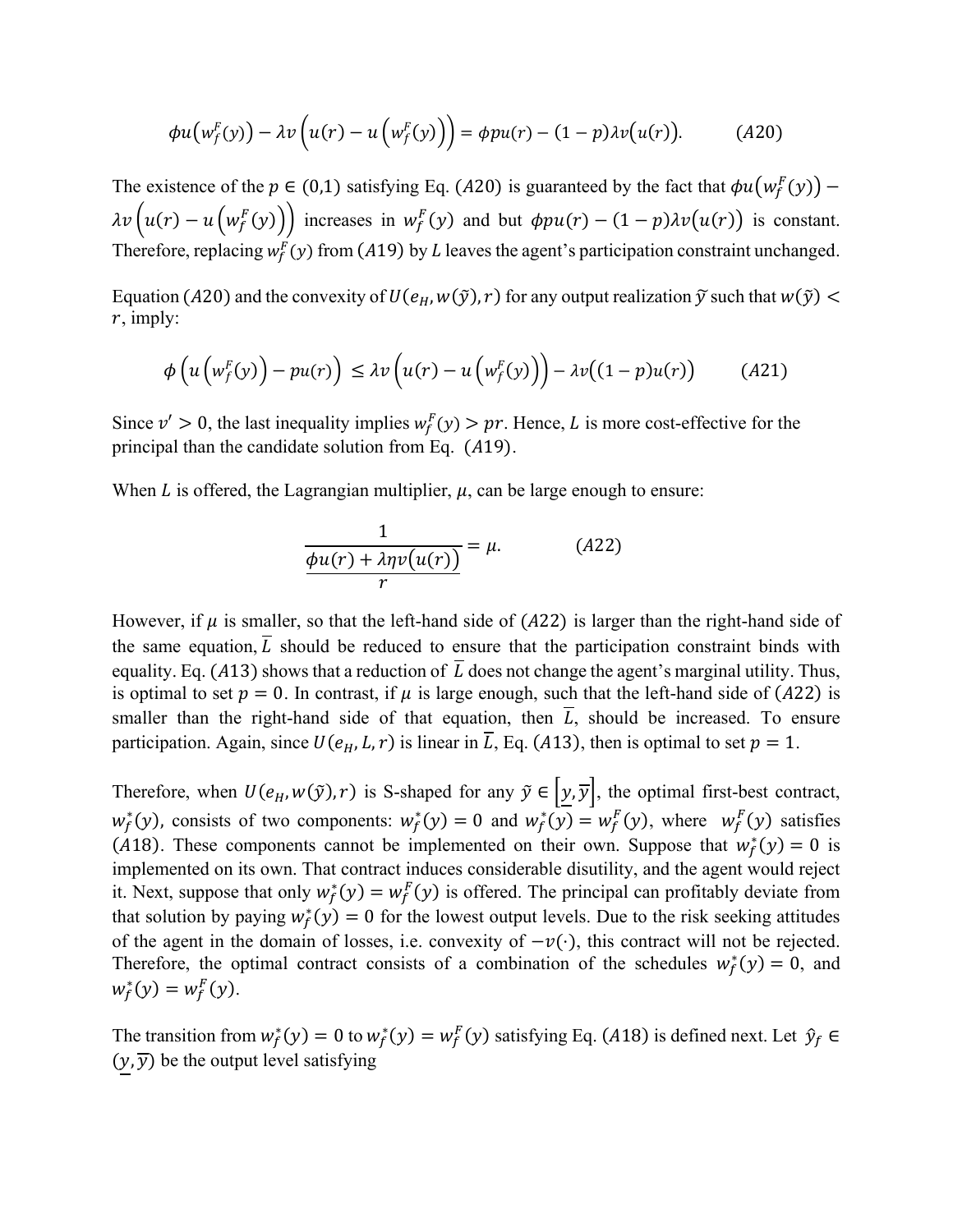$$
\phi \int_{\hat{y}_f}^{\overline{y}} u(w_f^F(y)) f(y|e_H) dy + \eta \int_{\hat{y}_f}^{\overline{y}} v(u(w_f^F(y)) - u(r)) f(y|e_H) dy + \phi \int_{\underline{y}}^{\hat{y}_f} u(r) f(y|e_H) dy
$$

$$
- \lambda \eta \int_{\underline{y}}^{\hat{y}_f} v(u(r)) f(y|e_H) dy - c = \overline{U}.
$$
 (A23)

The existence of  $\hat{y}_f$  is guaranteed by the fact that the left-hand side of Eq. (A23) can be negative if  $\hat{y}_f = \overline{y}$ , increases as  $\hat{y}_f$  decreases, and is positive if  $\hat{y}_f = y$ . As a result, the optimal incentive scheme is given by:

$$
w_f^*(y) = \begin{cases} 0 & \text{if } y < \hat{y}_f, \\ w_f^F(y) & \text{if } y \ge \hat{y}_f. \end{cases}
$$
 (A24)

This solution exhibits a discrete jump at  $y = \hat{y}_f$  since lim  $\lim_{y \to \hat{y}_f^+} w_f^*(y) > r$ , and  $\lim_{y \to \hat{y}_f^-}$  $\lim_{y \to \hat{y}_f^{-}} w_f^{*}(y) = 0.$ This proves the third part of the Theorem.

When  $U(e_H, w(\tilde{y}), r)$  is concave for any  $\tilde{y} \in [\underline{y}, \overline{y}]$ , the solution also consists of two components:  $w_f^F(y)$  satisfying (A18), which implies  $w_f^F(y) \ge r$ , and  $w_f^F(y)$  satisfying (A19), which implies  $w_f^F(y) < r$ . Since the agent is loss averse,  $\lambda > 1$ ,  $w_f^F(y)$  satisfying (A19) cannot be a solution on its own as it induces losses. This leads the agent to reject the contract. Moreover, a combination of these two components exposes the agent to the risk of experiencing losses. Since  $U(e_H, w(y), r)$ is concave, such a combination does not provide full insurance to this risk averse agent. Hence, it must be that the schedule  $w_f^F(y)$  satisfying (A18) is offered. This proves the last part of the Theorem. ∎

#### **Corollary 1**

Part *i*). Let  $U(e_H, w(\tilde{y}), r)$  be S-shaped for any  $\tilde{y} \in \left| \underline{y}, \overline{y} \right|$ . I proceed by contradiction by supposing that  $\hat{y}_f > \hat{y}_s$ . If the bonus of  $w_s^*(y)$  is at least as large than that of  $w_f^*(y)$ , then  $w_s^*(y)$ does not impart punishments. That is because  $w_s^*(y) = w_f^*(y) = 0$  if  $y < \hat{y}_s$  and  $w_s^*(y) > w_f^*(y)$ if  $y > \hat{y}_s$ . The second-best does not impart incentives to exert high effort at low output levels. A contradiction since at the optimum the incentive compatibility constraint binds. A similar rationale applies when the bonus of  $w_s^*(y)$  is larger than that of  $w_f^*(y)$ .

If the bonus of  $w_s^*(y)$  is smaller than that of  $w_f^*(y)$ , rewards are imparted non-monotonically. Denote by  $\hat{y}_e$  the output level in  $y > \hat{y}_f$  satifying  $w_s^*(\hat{y}_e) = w_f(\hat{y}_e)$ . The existence and uniqueness of that output level is ensured by the properties  $w_s^*(\hat{y}_s) < w_f^*(\hat{y}_s)$ ,  $w_s^*(y)$  increasing in performance in  $y > \hat{y}_s$  and  $w_f^*(y)$  being constant in performance in that segment. In  $y \in (\hat{y}_s, \hat{y}_f)$ ,  $w_s^*(y)$  implements rewards with respect to  $w_f^*(y)$ , followed by punishments in  $y \in (\hat{y}_f, \hat{y}_e)$ , to subsequently exhibit again rewards in  $y > \hat{y}_e$ . This implementation of incentives does not incentivize high effort in  $y \in (\hat{y}_s, \hat{y}_e)$ . A contradiction since at the optimum the incentive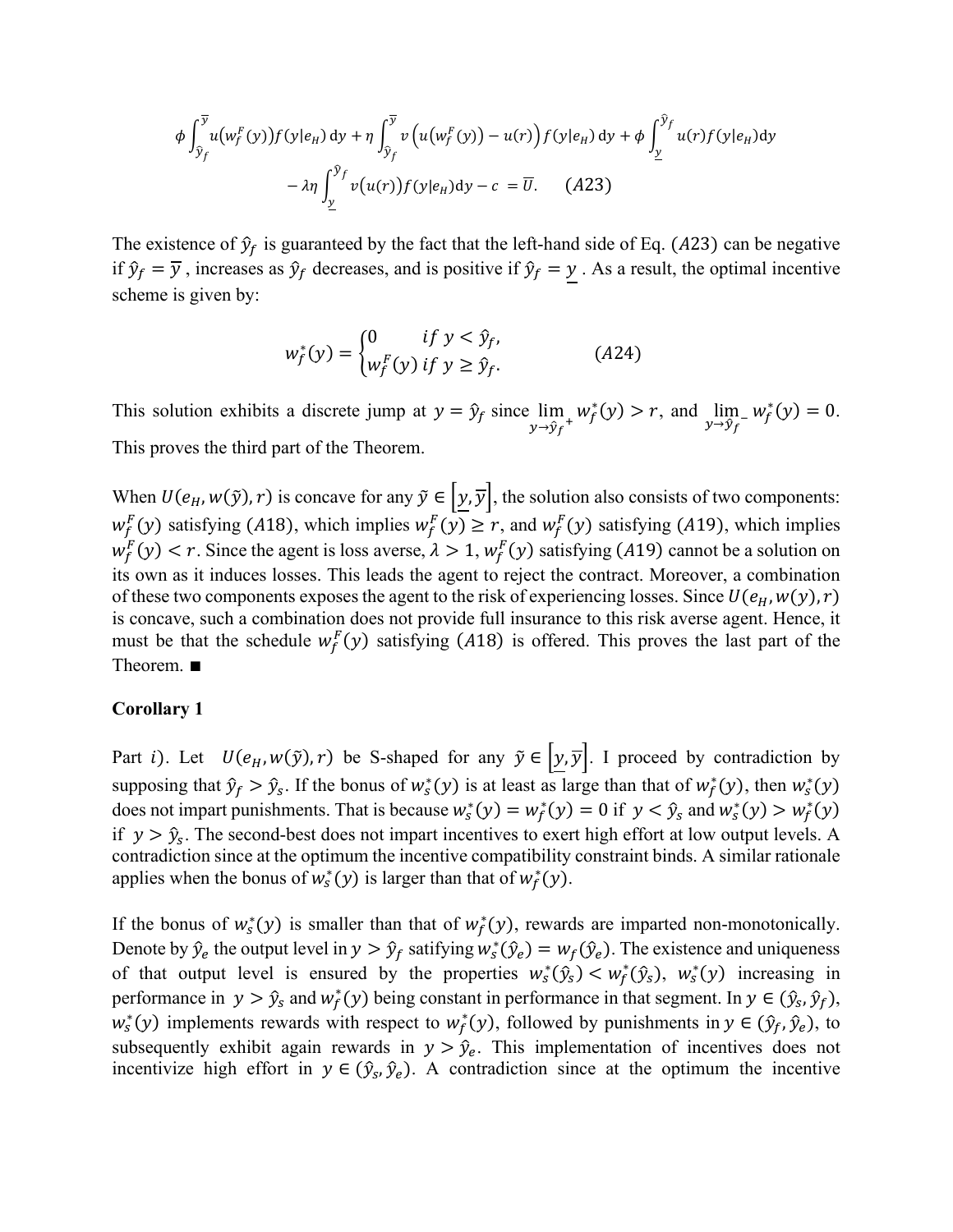compatibility constraint binds. Hence, it must be that  $\hat{y}_e > \hat{y}_s \geq \hat{y}_f$ . Punishments are imparted in losses and gains.

Part *ii*). Let  $U(e_H, w(\tilde{y}), r)$  be concave for any realization  $\tilde{y} \in [\underline{y}, \overline{y}]$ . The optimal first-best contract  $w_f^*(y)$  from Theorem 1, offers full insurance by bringing the agent to the domain of gains. The optimal contract  $w_s^*(y)$  from Theorem 1, brings the agent to the domain of gains in  $y > \hat{y}_s$ . Hence, it must be that  $\hat{y}_e$ , the unique output level that satisfies  $w_s^*(\hat{y}_e) = w_f(\hat{y}_e)$  is in  $y > \hat{y}_s$ . Consequently, punishments are imparted in losses and gains.∎

## **Corollary 2.**

Part *i*). Let  $U(e_H, w(\tilde{y}), r)$  be S-shaped for any realization  $\tilde{y} \in [y, \overline{y}]$ . Implicit differentiation of Eq.  $(A6)$  gives

$$
\frac{dw_s^*(y)}{dr} = \frac{u'(w_s^*(y))u'(r)\left(\eta v''(u(w_s^*(y)))) - u(r)\right)}{u''(w_s^*(y))\left(\phi + \eta v'(u(w_s^*(y))) - u(r)\right) + \left(u'(w_s^F(y))\right)^2\left(\eta v''(u(w_s^*(y))) - u(r)\right)}.
$$
 (A25)

Since  $u'' < 0$  and  $v'' < 0$ , in the domain of gains  $\frac{dw_s^*(y)}{dx_a}$  $\frac{\partial g(y)}{\partial r}$  > 0. The bonus increases with r.

To investigate the influence of changes in r in the location of  $\hat{y}_s$ , compute the derivative of r with respect to the left-hand side of Eq.  $(A14)$  to obtain

$$
\frac{d}{dr}\left(\frac{r}{\phi u(r) + \lambda \eta v(u(r))}\right) = \frac{(\phi u(r) - \phi u'(r)r + \lambda \eta v(u(r)) - \lambda \eta v'(u(r))u'(r)r)}{(\phi u(r) + \lambda \eta v(u(r)))^2}.
$$
 (A26)

Using the Taylor theorem around zero gives  $v(0) = 0 = \phi u(r) + \lambda \eta v(u(r)) - \phi u'(r) r$  $\lambda \eta v' (u(r)) u'(r) r + \frac{\phi u''(r) r^2}{r^2}$  $\frac{2}{\sqrt{2}}$  +  $\frac{\lambda \eta \left(v''(u(r))u'(r)+v'(u(r))u''(r)\right)r^2}{2}$  $\frac{12}{2}$ . Hence, Eq. (A26) demonstrates that  $\frac{d}{dr} \left( \frac{r}{\phi u(r) + \lambda v} \right)$  $\left(\frac{r}{\phi u(r)+\lambda\eta v(u(r))}\right) > 0$  since  $u'' < 0$  and  $v'' < 0$ . Therefore, the equality in (A14) is maintained for a higher output level under a higher r. The bonus is given at a higher threshold  $\hat{y}_s$ .

Let  $U(e_H, w(\tilde{y}), r)$  be concave. In that case, the result from Eq. (A25) that  $\frac{dw_s^*(y)}{dr}$  $\frac{\partial g(y)}{\partial r} > 0$  in the domain of gains continues to hold. Furthermore, implicit differentiation of Eq. (A7) gives.

$$
\frac{dw_s^*(y)}{dr} = \frac{-u'(w_s^*(y))u'(r)\left(\lambda\eta v''\left(u(r) - u(w_s^*(y))\right)\right)}{u''\left(w_s^*(y)\right)\left(\phi + \lambda\eta v'\left(u(r) - u(w_s^*(y))\right)\right) - \left(u'(w_s^*(y))\right)^2\left(\lambda\eta v''\left(u(r) - u(w_s^*(y))\right)\right)}.
$$
(A27)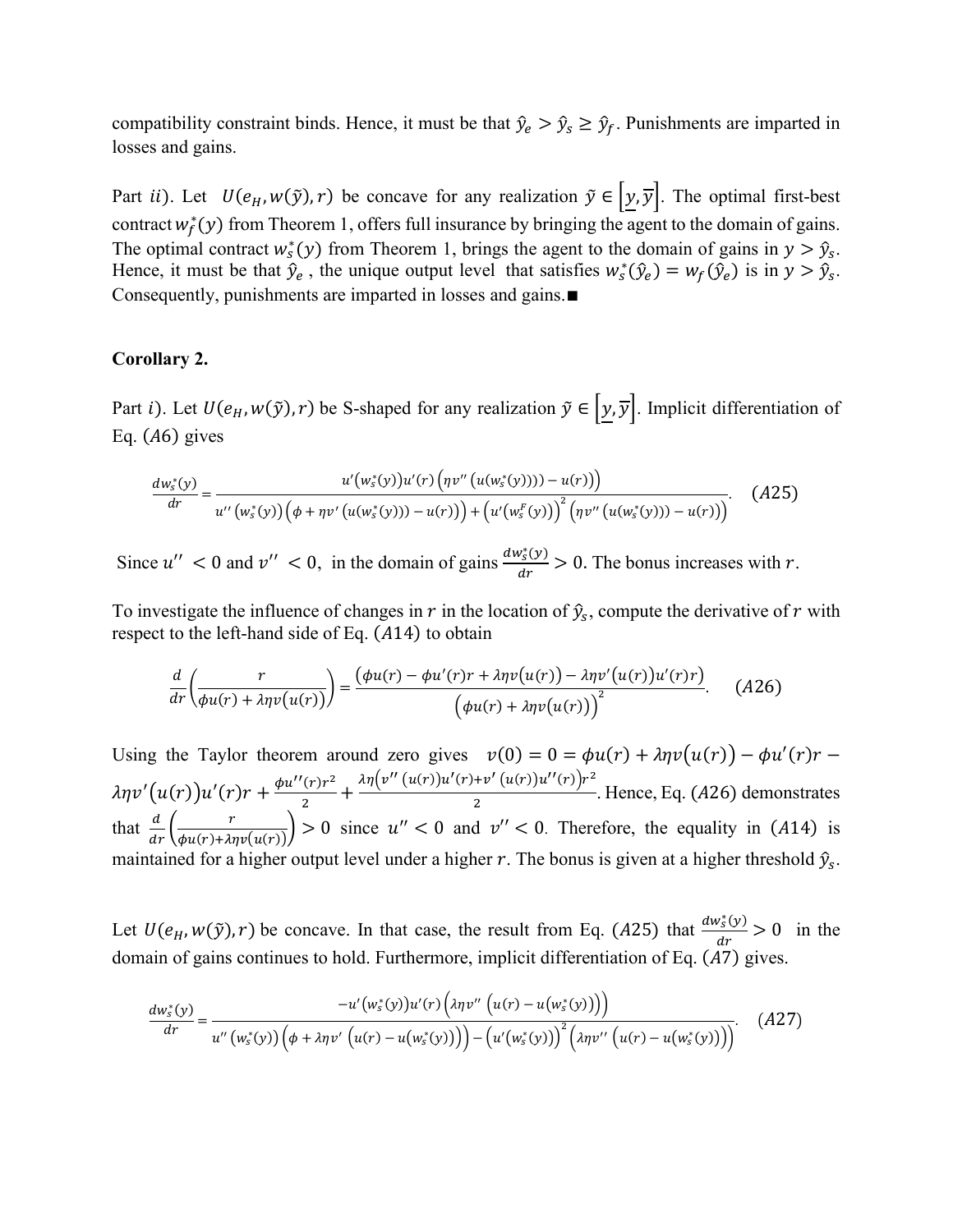Lemma 1 shows that the denominator of Eq. (A27) is negative for any  $\tilde{y} \in |y, \overline{y}|$ . Since  $v'' < 0$ , then in the domain of losses  $\frac{dw_s^*(y)}{dx_s}$  $\frac{\partial g(y)}{\partial r}$  < 0. The bonus increases with r.

To investigate the influence of changes in  $r$  on the location of the bonus, compute the derivative of Eq. (A16) with respect to  $r$  to obtain:

$$
-\eta \int_{\hat{y}_s}^{\overline{y}} u'(r) \, v' \left( u(w_s^F(y)) - u(r) \right) f(y|e_H) \, dy - \lambda \eta \int_{\underline{y}}^{\hat{y}_s} u'(r) v' \left( u(r) - u(w_s^F(y)) \right) f(y|e_H) \, dy < 0 \tag{A28}
$$

Hence, for the equality (A16) to hold under higher r,  $\hat{y}_s$  needs to be smaller. The bonus is given at a lower threshold  $\hat{y}_s$ .

Part *ii*). Let  $U(e_H, w(\tilde{y}), r)$  be S-shaped for any output realization  $\tilde{y} \in \left[\underline{y}, \overline{y}\right]$ . The left-hand side of Eq. (A14) decreases as  $\lambda$  increases. Hence, to maintain that equality, and due to Assumption 2,  $\hat{y}_s$  must decrease. Hence, for larger  $\lambda$ ,  $w_s^*(y)$  exhibits a smaller segment in which  $w_s^*(y) = 0$  is the solution. Finally, notice that  $\lambda$  does not enter in Eq.(A6), so changes in that parameter do not influence the shape of  $w_s^*(y)$  in the domain of gains nor in the magnitude of the bonus.

Let  $U(e_H, w(\tilde{y}), r)$  be concave. Implicit differentiation of Eq. (A7) gives

$$
\frac{dw_s^*(y)}{d\lambda} = \frac{-u'(w_s^F(y))\Big(\eta v'\Big(u(r) - u(w_s^F(y))\Big)\Big)}{u''(w_s^F(y))\Big(\phi + \lambda\eta v'\Big(u(r) - u(w_s^F(y))\Big)\Big) - \Big(u'(w_s^F(y))\Big)^2\Big(\lambda\eta v''\Big(u(r) - u(w_s^F(y))\Big)\Big)}}.
$$
(A29)

Lemma 1 shows that the denominator of Eq. (A29) is negative. Since  $u' > 0$ , then  $\frac{dw_s^*(y)}{d\lambda} > 0$ . Moreover, note that  $\lambda$  does not enter in Eq.(A6). The bonus shrinks.

To investigate the influence of changes in  $\lambda$  on the location of the bonus, note that the derivative of (A14) with respect to  $\lambda$  gives  $-\eta \int_{v}^{\hat{y}_s} v(u(r) - u(w_s^F(y))) f(y|e_H) dy$  $y_y^{y_s} v(u(r) - u(w_s^F(y))) f(y|e_H) dy$ , a negative expression. Hence, for the equality in (A14) to hold under higher  $\lambda$ ,  $\hat{y}_s$  needs to be smaller. In that way the exposition of the agent to losses is reduced. ∎

#### **Corollary 3.**

Let  $\eta = 0$  and  $\phi = 1$ . Under these restrictions,  $U(e_H, w(\tilde{y}), r)$  is concave for any output realization  $\tilde{y} \in [y, \overline{y}]$ . Since  $-\frac{u''(w(\tilde{y}))}{u'(w(\tilde{y}))}$  $\frac{d(u(y))}{u'(w(y))} \ge 0$ , the necessary and sufficient condition in Eq. (A3) cannot hold. Therefore, the solutions satisfying Eq.  $(A6)$  and Eq.  $(A7)$  are necessary and sufficient to solve the principal's maximization problem.

Under the assumed restrictions, these two equations become:

$$
\frac{1}{u'(w_s^*(y))} = \mu + \gamma \left(1 - \frac{f(y|e_L)}{f(y|e_H)}\right).
$$
 (A30)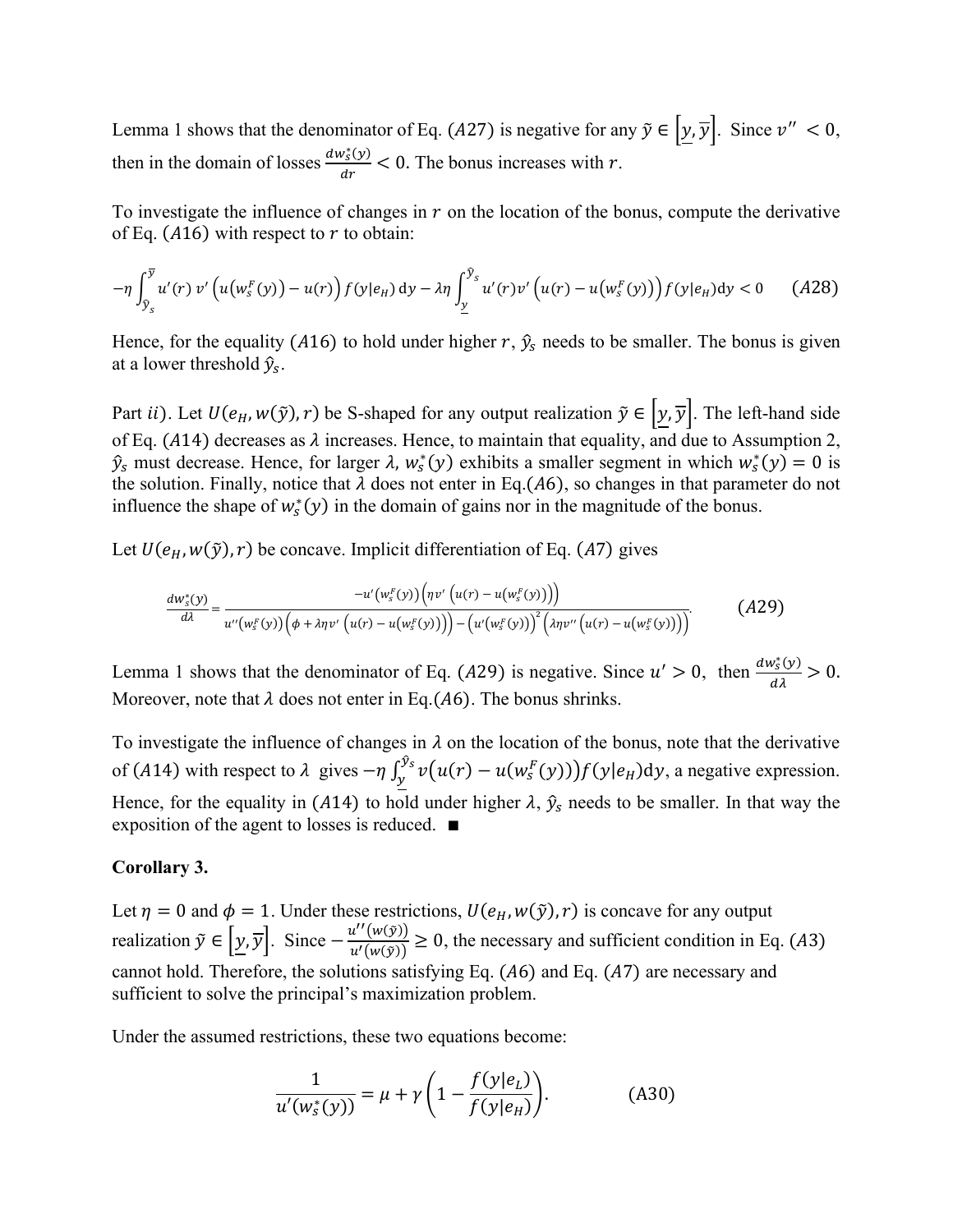Rearranging the above expression leads to:

$$
w_s^*(y) = h' \left( \frac{1}{\mu + \gamma \left( 1 - \frac{f(y|e_L)}{f(y|e_H)} \right)} \right).
$$
 (A31)

Moreover, equation (A8) becomes:

$$
\frac{dw_s^*(y)}{dy} = \frac{\gamma \frac{d}{dy} \left(\frac{f(y|e_L)}{f(y|e_H)}\right) \left(u'(w_s^F(y)))\right)^2}{u''(w_s^F(y))}.
$$
 (A32)

Since  $\frac{d}{dy} \left( \frac{f(y|e_L)}{f(y|e_H)} \right)$  $\left(\frac{f(y|e_L)}{f(y|e_H)}\right) \le 0$  (Assumption 2) and  $u'' < 0$ , then  $\frac{dw_s^*(y)}{dy}$  $\frac{\partial g(y)}{\partial y} \ge 0$ . The optimal second-best contract, given in (A31), is everywhere increasing in performance. This proves the second part of the corollary.

We turn to study the first-best optimal contract. Therefore, in addition to  $\eta = 0$  and  $\phi = 1$ , let  $\gamma = 0$ . In that case, (A31) becomes

$$
w_f^*(y) = h'\left(\frac{1}{\mu}\right). \tag{A33}
$$

Equation (A32) shows that  $\frac{dw_f^*(y)}{dx}$  $\frac{dy}{dx} = 0$ . Full insurance is given to the agent with a performanceinsensitive contract. This proves the first part of the corollary.

#### **Corollary 4.**

Let  $\eta = 1$ ,  $\phi = 0$ , and  $u' = 1$ . Under these restrictions,  $U(e_H, w(\tilde{y}), r)$  is S-shaped for any realization  $\tilde{y} \in [y, \overline{y}]$  since in the domain of losses, that is when  $\theta_{\parallel} = 0$ ,  $-\frac{v''(u(r)-u(w(\tilde{y})))}{v'(w(\tilde{x})), v'(w(\tilde{x})))}$  $\frac{v'(u(r)-u(u(\tilde{y})))}{v'(u(r)-u(w(\tilde{y})))} \geq 0,$ corroborating the necessary and sufficient condition in Eq.  $(A3)$ . Hence, only the candidate solution from the first-order condition for the domain of gains is sufficient and necessary for solving the principal's problem. Under the assumed restrictions that solution, given by Eq.  $(A6)$ , becomes

$$
\frac{1}{v'(w_s^*(y) - r)} = \mu + \gamma \left( 1 - \frac{f(y|e_L)}{f(y|e_H)} \right).
$$
 (A34)

Rearranging the above expression one obtains,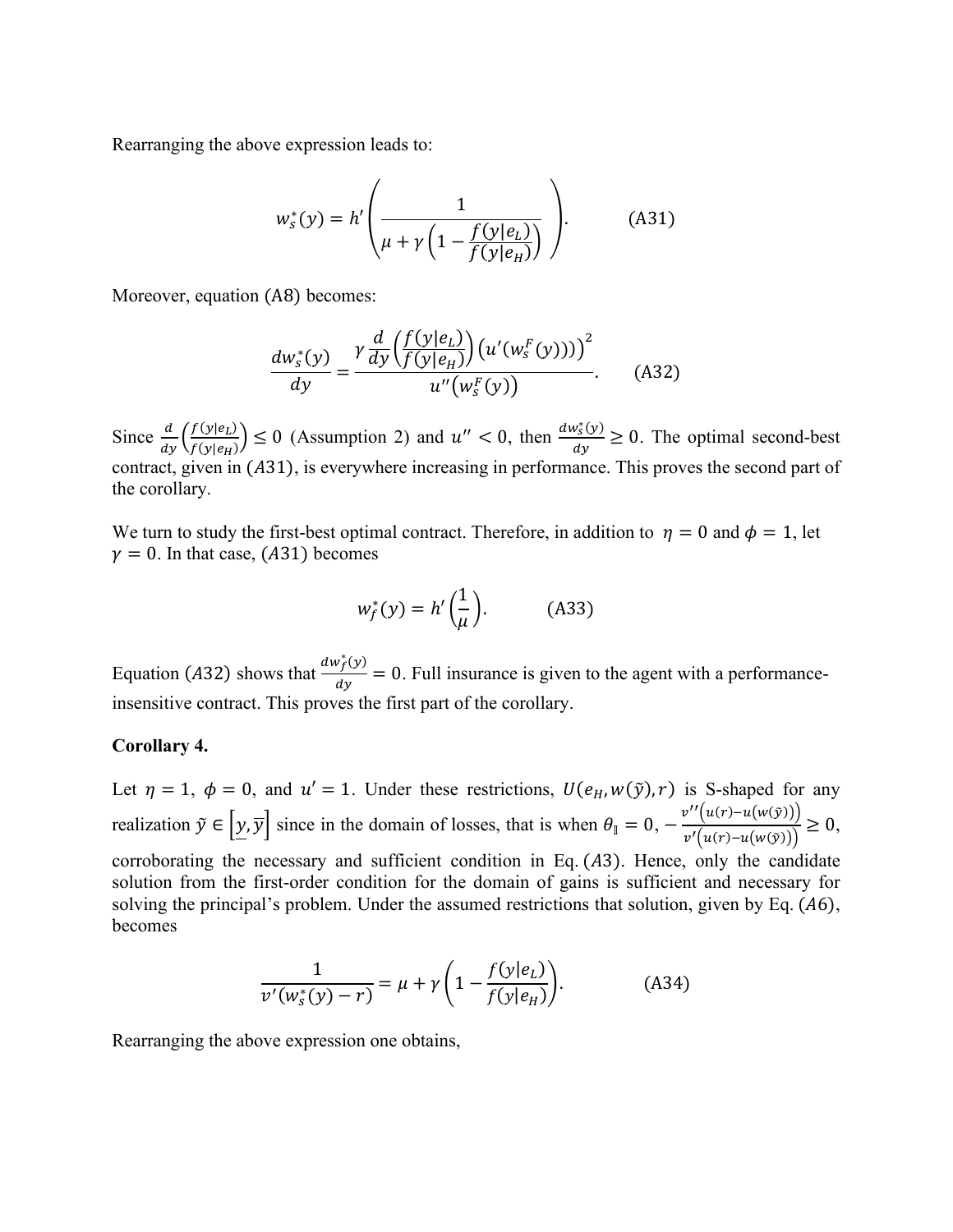$$
w_s^*(y) = r + f'\left(\frac{1}{\mu + \gamma \left(1 - \frac{f(y|e_L)}{f(y|e_H)}\right)}\right).
$$
 (A35)

Moreover, Eq. (A8) becomes

$$
\frac{dw_s^*(y)}{dy} = \frac{\gamma \frac{d}{dy} \left(\frac{f(y|e_L)}{f(y|e_H)}\right) \left(v'(w_s^F(y) - r)\right)^2}{v''(w_s^F(y) - r)}.
$$
 (A36)

Since  $\frac{d}{dy} \left( \frac{f(y|e_L)}{f(y|e_H)} \right)$  $\left(\frac{f(y|e_L)}{f(y|e_H)}\right) \le 0$  (Assumption 2) and  $v'' < 0$ , then  $\frac{dw_s^*(y)}{dy}$  $\frac{\partial v_s(y)}{\partial y} \ge 0$  if  $\theta_{\parallel} = 1$ .

Eq.  $(A14)$  becomes:

$$
\frac{1}{\lambda v(u(r))} = \mu + \gamma \left( 1 - \frac{f(\hat{y}_{ps}|e_L)}{f(\hat{y}_{ps}|e_H)} \right).
$$
(A37)

So, the transition from losses to gains is given by the  $\hat{y}_{ps}$  that satisfies (A37). The existence and uniqueness of that output level is guaranteed by  $\frac{1}{\lambda v(u(r))}$ r  $> 0, \frac{1}{\sqrt{u}}$  $\lambda v(u(r))$ r being constant in performance, and  $\frac{d}{dy} \left( \frac{f(y|e_L)}{f(y|e_H)} \right)$  $\left(\frac{f(y|e_i)}{f(y|e_i)}\right) \leq 0$  (Assumption 2). Furthermore, Theorem 1 shows that it is optimal to pay the lowest possible in the domain of losses, that is  $w_s^*(y) = 0$  in  $y < \hat{y}_{ps}$ .

All in all, the optimal contract is given by 
$$
w_s^*(y) = \begin{cases} 0 & \text{if } y < \hat{y}_{ps}, \\ r + f' \left( \frac{1}{\mu + \gamma \left( 1 - \frac{f(y|\mathcal{C}_L)}{f(y|\mathcal{C}_H)} \right)} \right) & \text{if } y \ge \hat{y}_{ps}. \end{cases}
$$

proves the second part of the corollary.

We turn to study the first-best contract. Therefore, in addition to  $\eta = 1$ ,  $\phi = 0$ , and  $u' = 1$ , let  $\gamma = 0$ . In that case, Eq. (A35) becomes

$$
w_s^*(y) = r + f'\left(\frac{1}{\mu}\right). \tag{A38}
$$

Eq. (A36) shows that  $\frac{dw_f^*(y)}{dx}$  $\frac{f(y)}{dy}$  = 0 if  $\theta_{\parallel}$  = 1. Moreover, Eq. (A23) becomes under the assumed restrictions

$$
\int_{\hat{\mathcal{Y}}_{p_1}}^{\overline{\mathcal{Y}}} v(w_f^*(y) - r) f(y|e_H) \, dy - \lambda \int_{\underline{y}}^{\hat{\mathcal{Y}}_{pf}} v(r) f(y|e_H) \, dy - c = \overline{U}.
$$
 (A39)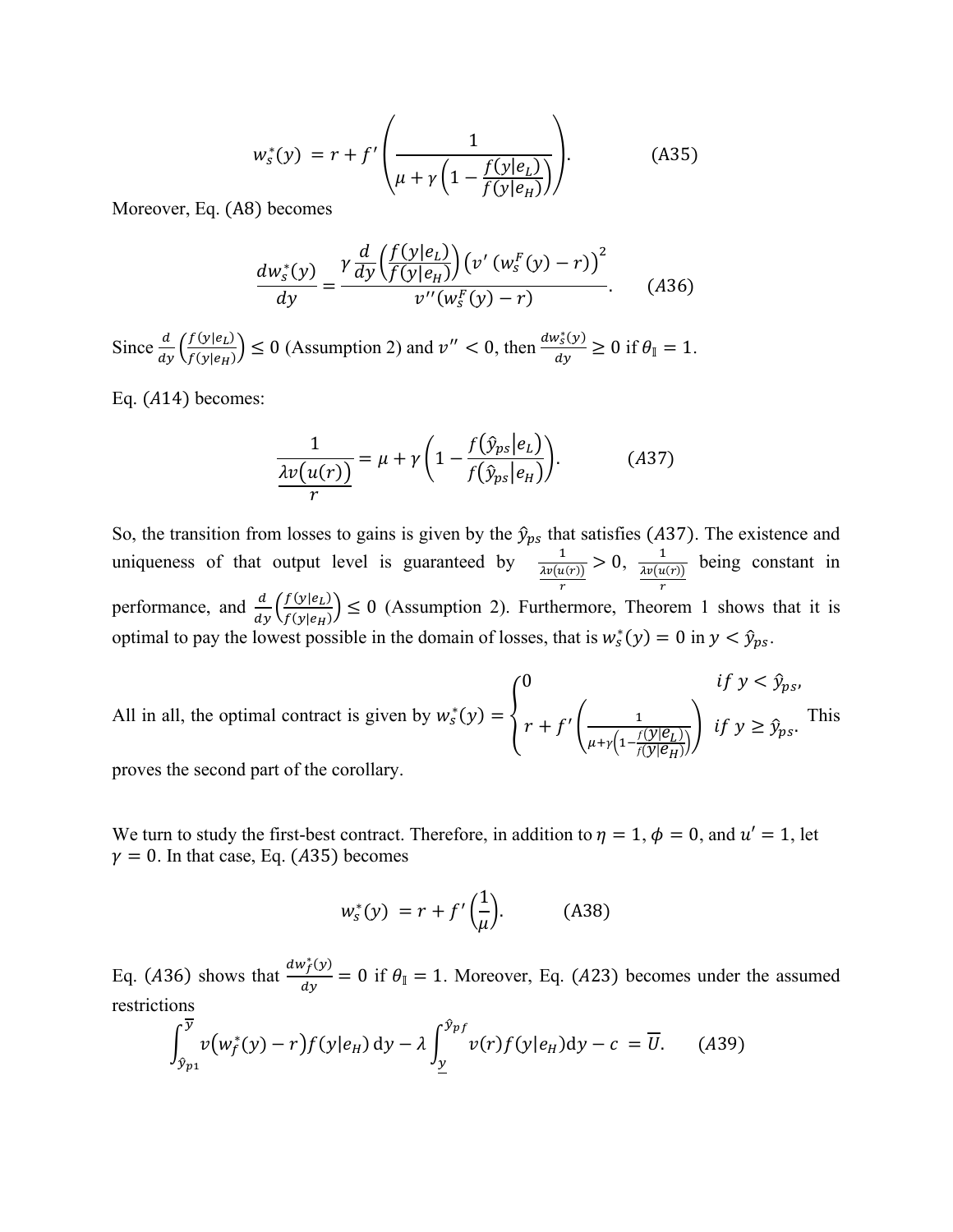The transition from losses to gains is given by the  $\hat{y}_f$  that satisfies (A39). The existence of  $\hat{y}_{pf}$  is guaranteed by the fact that  $\int_{\hat{v}_{n}}^{\overline{y}} v(w_f^*(y) - r) f(y|e_H)$  $\frac{\partial y}{\partial p_f} v(w_f^*(y) - r) f(y|e_H)$  dy is positive, while  $-\lambda \int_{v}^{\hat{y}_{pf}} v(r) f(y|e_H) dy$  $\int y^{y_{pf}} v(r) f(y|e_H) dy$  is negative. The limit of those integrals,  $\hat{y}_{pf}$ , can be adjusted to obtain a positive expression in the left-hand side of (A39) equal to  $\overline{U} \ge 0$ . That both  $w_f^*(y)$  satisfying Eq. (A35) and the lottery payment  $L$  make the participation constraint of the agent bind, guarantee that such  $\hat{y}_{pf}$  exists.

Finally, Theorem 1 shows that  $w_s^*(y) = 0$  in  $y < \hat{y}_{pf}$ . Therefore, the optimal contract is given by  $w_f^*(y) = \Big\{$ 0  $\qquad \qquad \text{if } y < \hat{y}_{pf},$  $r + f'(\frac{1}{n})$  $\left(\frac{1}{\mu}\right)$  if  $y \ge \hat{y}_{pf}$ . This proves the first part of the corollary.

## **Corollary 5.**

The agent makes, at most, two choices: accepting the contract, or not, and choosing an effort level. These choices generate three candidates for reference point: rejecting the contract and obtaining  $\overline{U} \ge 0$ , obtaining min $\{w_s^*(y)\}\$ after choosing  $e_H$ , and obtaining min $\{w_s^*(y)\}\$ after choosing  $e_L$ .

Denote the second-best optimal contract by  $w_s^*(y)$ . Notice that  $min\{w_s^*(y)\}=0$ . Also, note that an optimal contract generating utility  $\overline{U}$  and that is compatible with the agent's preferences is  $w_f^*(y)$  from Corollary 4 (i). Since  $c > 0$  and  $\overline{U} \ge 0$ , it must be that  $\mathbb{E}\left(w_f^*(y)\right) > 0$ . Consequently, under the max-min rule,  $r = w_f^*(y)$ .

Corollary 4 presented the solution to the principal's problem when the agent exhibits prospect theory preferences with an exogenous  $r$ . Since the agent's preferences are still characterized by prospect theory, the solution presented therein remains optimal once  $r = w_f^*(y)$  is accounted for.

To that end, I first define the output level after which the agent is awarded the bonus. Let  $\hat{y}_u$  be the output level satisfying:

$$
\frac{1}{\lambda v \left(w_f^*(y)\right)} = \mu + \gamma \left(1 - \frac{f(\hat{y}_u | e_L)}{f(\hat{y}_u | e_H)}\right). \tag{A40}
$$

The above condition is given by Eq. (A37) when  $r = w_f^*(y)$ . The existence and uniqueness of that output level is guaranteed by  $\frac{1}{\sqrt{2}}$  $\lambda v\left(w_{f}^{*}(y)\right)$  $w_f^*(y)$  $> 0, -\frac{1}{\sqrt{1-\frac{1}{2}}}$  $\lambda v\left(w_{f}^{*}(y)\right)$  $w_f^*(y)$ being constant in performance in the

domain of losses, and  $\frac{d}{dy} \left( \frac{f(y|e_L)}{f(y|e_H)} \right)$  $\left(\frac{f(y|e_L)}{f(y|e_H)}\right) \leq 0$  (Assumption 2).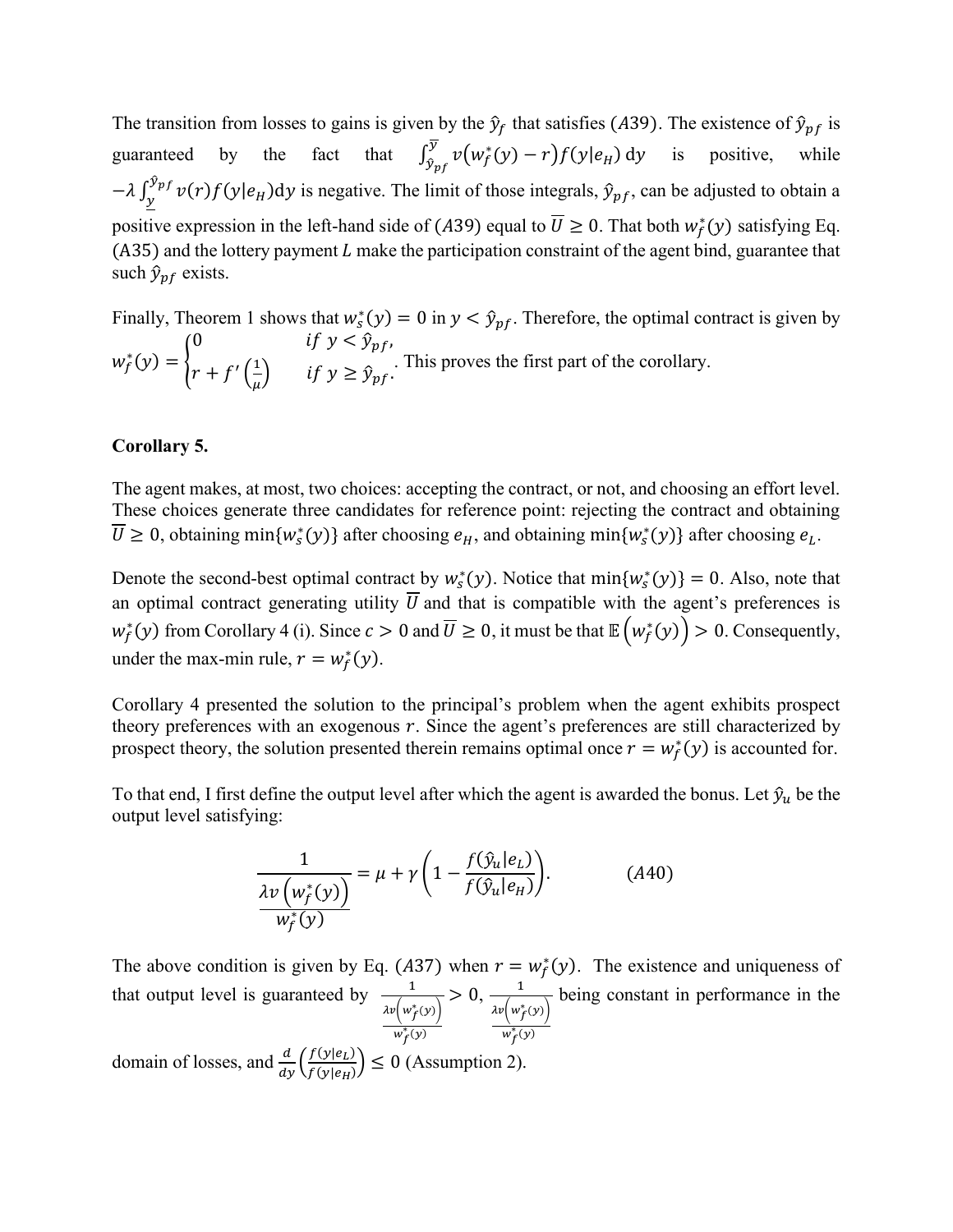According to Corollary 4 if  $y \geq \hat{y}_u$ , the agent must be transitioned to the domain of gains with a contract satisfying Eq. (A34). Adapting that incentive schedule to account for the considered reference point rule gives:

$$
\frac{1}{v'(w_s^*(y) - w_f^*(y))} = \mu + \gamma \left( 1 - \frac{f(y|e_H)}{f(y|e_L)} \right). \tag{A41}
$$

Also, Corollary 4 states that  $w_s^*(y) = 0$  if  $y < \hat{y}_u$ . The reference point rule does not affect that level of payment. Therefore, the optimal contract is given by  $w_s^*(y) =$ 

$$
\begin{cases} 0 & \text{if } y < \hat{y}_u, \\ w_f^*(y) + f' \left( \frac{1}{\mu + \gamma \left( 1 - \frac{f(y|\mathcal{e}_L)}{f(y|\mathcal{e}_H)} \right)} \right) & \text{if } y \ge \hat{y}_u. \end{cases}
$$

To proof Proposition 1, a preliminary result is proved next. Under certain conditions on the agent's incentive scheme, goals motivate high effort at the cost of generating disutility.

**Lemma 2***. Under A1-A4, and that the agent's preferences are characterized by Eq.* (4)*, then higher goals:*

- *i.* generate disutility if  $w'(g) > 0$ ;
- *ii. motivate high effort if*  $w'(g) > 0$ ,  $w'(y) > 0$  *for*  $y > g$ , and  $w'(y) \le 0$  *for*  $y \le$ *.*

*Proof.* Compute the derivative of Eq.  $(4)$ , with respect to g to obtain

$$
\frac{dU(e, w(y), g)}{dg} = -\int_{g}^{\overline{y}} w'(g) v'(w(y) - w(g)) f(y|e) dy
$$

$$
- \lambda \int_{\underline{y}}^{g} w'(g) v'(w(g) - w(y)) f(y|e) dy. \qquad (A42)
$$

Since  $v' > 0$  and  $\lambda > 1$ , Eq. (A42) is negative if  $w'(g) > 0$ . In that case, higher goals induce disutility. This proves part (i) of the lemma.

Integration by parts applied to Eq. (4) gives:

$$
U(e, w(y), g) = v(w(\overline{y}) - w(g)) - \int_{g}^{\overline{y}} w'(y)v'(w(y) - w(g))F(y|e_H)dy
$$

$$
- \lambda \int_{\underline{y}}^{g} w'(y)u'(w(g) - w(y))F(y|e_H)dy.
$$
(A43)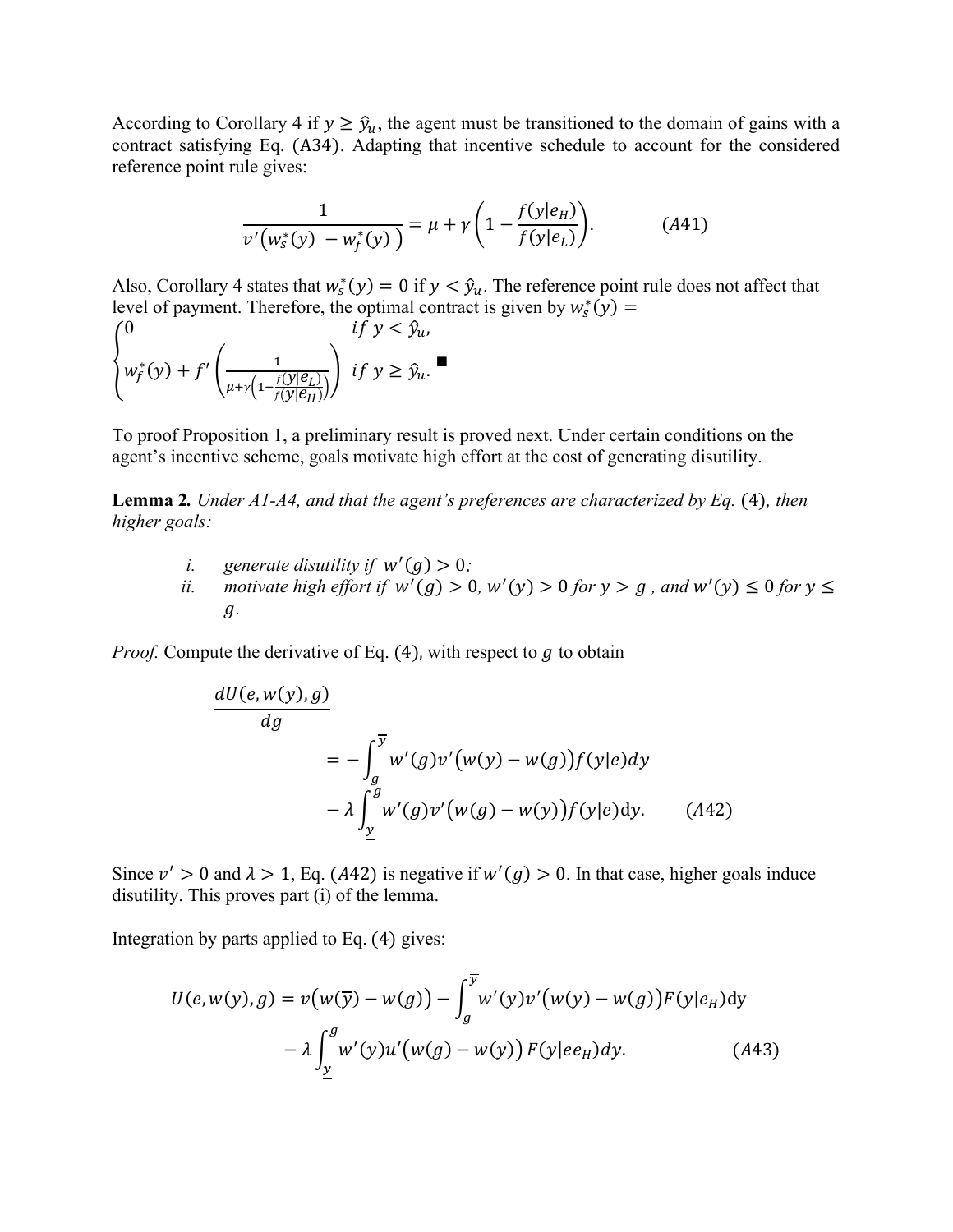The agent's incentive compatibility constraint can be rewritten using Eq.(43) as

$$
-\int_{g}^{\overline{y}} w'(y)v'(w(y) - w(g))(F(y|e_H) - F(y|e_L))dy
$$
  

$$
-\lambda \int_{\underline{y}}^{g} w'(y)v'(w(g) - w(y))(F(y|e_H) - F(y|e_L))dy \ge c. \quad (A44)
$$

To investigate whether higher goals incentivize higher effort, derive  $(A44)$  with respect to  $g$  to obtain:

$$
-(\lambda - 1)w'(g)v'(w(g) - w(g))(F(g|e_H) - F(g|e_L))
$$
  
+ 
$$
\int_{g}^{\overline{y}} w'(y)w'(g)v''(w(y) - w(g))(F(y|e_H) - F(y|e_L))dy
$$
  
- 
$$
\lambda \int_{\underline{y}}^{g} w'(y)w'(g)v''(w(g) - w(y))(F(y|e_H) - F(y|e_L))dy.
$$
 (A45)

Since  $v' > 0$ ,  $v'' < 0$  and  $F(y|e_L) \ge F(y|e_H)$ , a consequence of Assumption 2, Eq.(A45) shows that higher goals generate higher effort if  $w'(g) > 0$ ,  $w'(y) > 0$  in  $y \ge g$  and  $w'(y) = 0$  in  $y <$ .

#### **Proposition 1.**

*Part i).* Let  $\eta = 1$ ,  $\phi = 0$ ,  $u' = 1$ , and  $r = w(g)$ . Under these restrictions,  $U(e_H, w(\tilde{y}), w(g))$  is S-shaped for any realization  $\tilde{y} \in [y, \overline{y}]$  since in the domain of losses  $-\frac{v''(u(w(g)) - u(w(\tilde{y})))}{v'(w(g)) - v(w(\tilde{y})))}$  $\frac{v'(u(w(g)) - u(w(g)))}{v'(u(w(g)) - u(w(g)))} \geq 0,$ corroborating the condition in Eq.  $(A3)$ . Therefore, the solution from the first-order condition is sufficient and necessary for the domain of gains only. That condition, given by Eq.  $(A6)$ , rewrites under the considered restrictions as:

$$
\frac{1}{v'(w_s^*(y) - w_s^*(g))} = \mu + \gamma \left( 1 - \frac{f(y|e_L)}{f(y|e_H)} \right).
$$
 (A46)

Rearranging (A46) gives

$$
w_s^*(y) = w_s^*(g) + f'\left(\frac{1}{\mu + \gamma \left(1 - \frac{f(y|e_L)}{f(y|e_H)}\right)}\right).
$$
 (A47)

Eq. (A47) shows that implementing the requirement  $w'(g) > 0$  from Lemma 2, implies  $\frac{dw_s^*(y)}{dx_a}$  $\frac{\sqrt{s(y)}}{dg}$  > 0.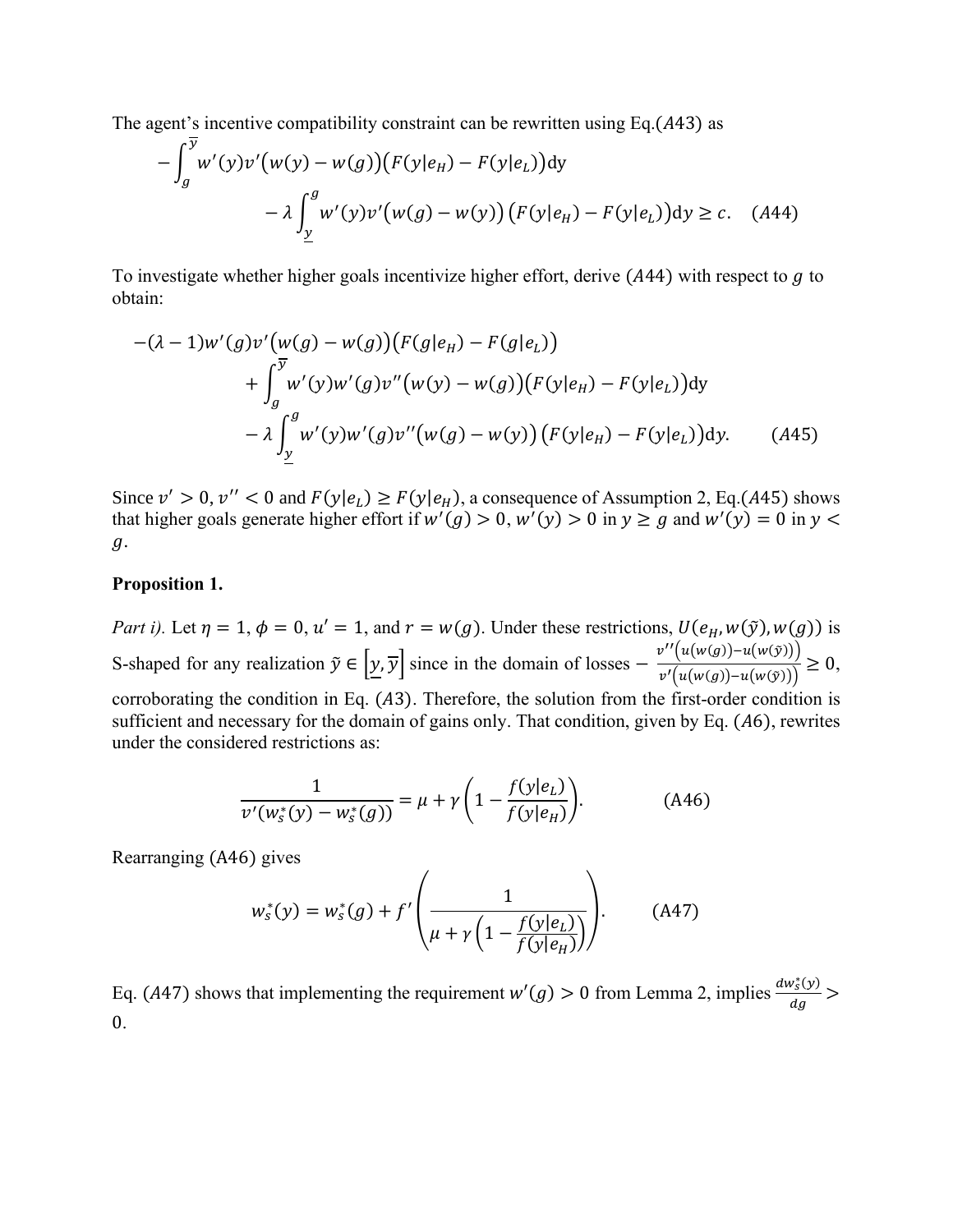Moreover, the derivative of Eq. (A46) with respect to y gives  $\frac{dw_s^F(y)}{dx}$  $\frac{y_S(y)}{dy}$  =  $\gamma \frac{d}{dy} \left( \frac{f(y|e_L)}{f(y|e_H)} \right)$  $\frac{f(y|e_L)}{f(y|e_H)}\Bigg)\Big(v'\left(w_s^F(y)-w_s^F(g)\right)\Big)^2$  $\frac{\partial^2 (P_H)/\partial}{\partial v''(w_s^F(y)-w_s^F(g))} \ge 0$ . Therefore, in the domain of gains the second-best optimal contract increases in performance.

To study the location of the bonus, Eq. (A14) is rewritten to account for the considered restrictions. I obtain the following condition

$$
\frac{1}{\lambda v(w_s^*(g))} = v + \gamma \left(1 - \frac{f(\hat{y}_g|e_L)}{f(\hat{y}_g|e_H)}\right).
$$
\n(A48)

Eq. (A48) shows that the output level  $\hat{y}_g$  that satisfies (A48) transitions the agent from losses to gains. The existence and uniqueness of that output level is guaranteed by  $\frac{1}{\lambda v(w_s^*(g))}$  $w^*_S(g)$  $> 0$ ,

$$
\frac{d}{dy}\left(\frac{1}{\frac{\lambda v(w_s^*(g))}{w_s^*(g)}}\right) = 0, \text{ and Assumption 2.}
$$

Theorem 1 also demonstrates that for an S-shaped utility function,  $w_s^*(y) = 0$  in  $y < \hat{y}_g$  is secondbest optimal. Accordingly, the second-best contract is

$$
w_s^*(y) = \begin{cases} 0 & \text{if } y < \hat{y}_g, \\ w_s^*(g) + f' \left( \frac{1}{\mu + \gamma \left( 1 - \frac{f(y|e_L)}{f(y|e_H)} \right)} \right) \text{if } y \ge \hat{y}_g. \end{cases}
$$

This solution that exhibits a discrete jump at  $y = \hat{y}_g$  as  $\lim_{y \to \hat{y}_g + w_s^*}(y) = w_s^*(g)$  and  $\lim_{y \to \hat{y}_g - w_s^*(y) = w_s^*}$ 0. In addition, a direct consequence of the condition  $w_s^{*'}(g) > 0$  from Lemma 2, necessary for goals to be motivating, is that the needs to become larger the larger  $q$  is.

Finally, I demonstrate that  $\hat{y}_g = g$ . Proceed by contradiction by assuming that  $\hat{y}_g < g$ . In that case, the principal overinsures the agent in  $y \in [\hat{y}_q, g]$ , a segment where he is risk seeking due to  $U(e_H, w(y), r)$  being S-shaped. The principal could increase profits by setting  $w_s^*(y) = 0$ . In addition, due to the convexity of  $U(e_H, w(\tilde{y}), r)$  in losses the agent would be willing to accept that contract. Now suppose  $\hat{y}_g > g$ . The agent is overexposed to risk in  $y \in [g, \hat{y}_g]$ , where he is risk averse. This leads the agent to reject the contract. To ensure that the contract is accepted, the principal offers  $w_s^*(y)$  given by (A47) for any  $y \ge g$ . Then it must be that  $\hat{y}_g = g$ .

The result  $\hat{y}_g = g$  has important implications. First, since  $\lim_{y \to g^+} w_s^*(y) = w_s^*(g)$  and  $\lim_{y\to g^-} w_s^*(y) = 0$ , a bonus of size  $w_s^*(g)$  is given at  $y = g$ . Second, to fulfill  $w_s^{*'}(g) > 0$  from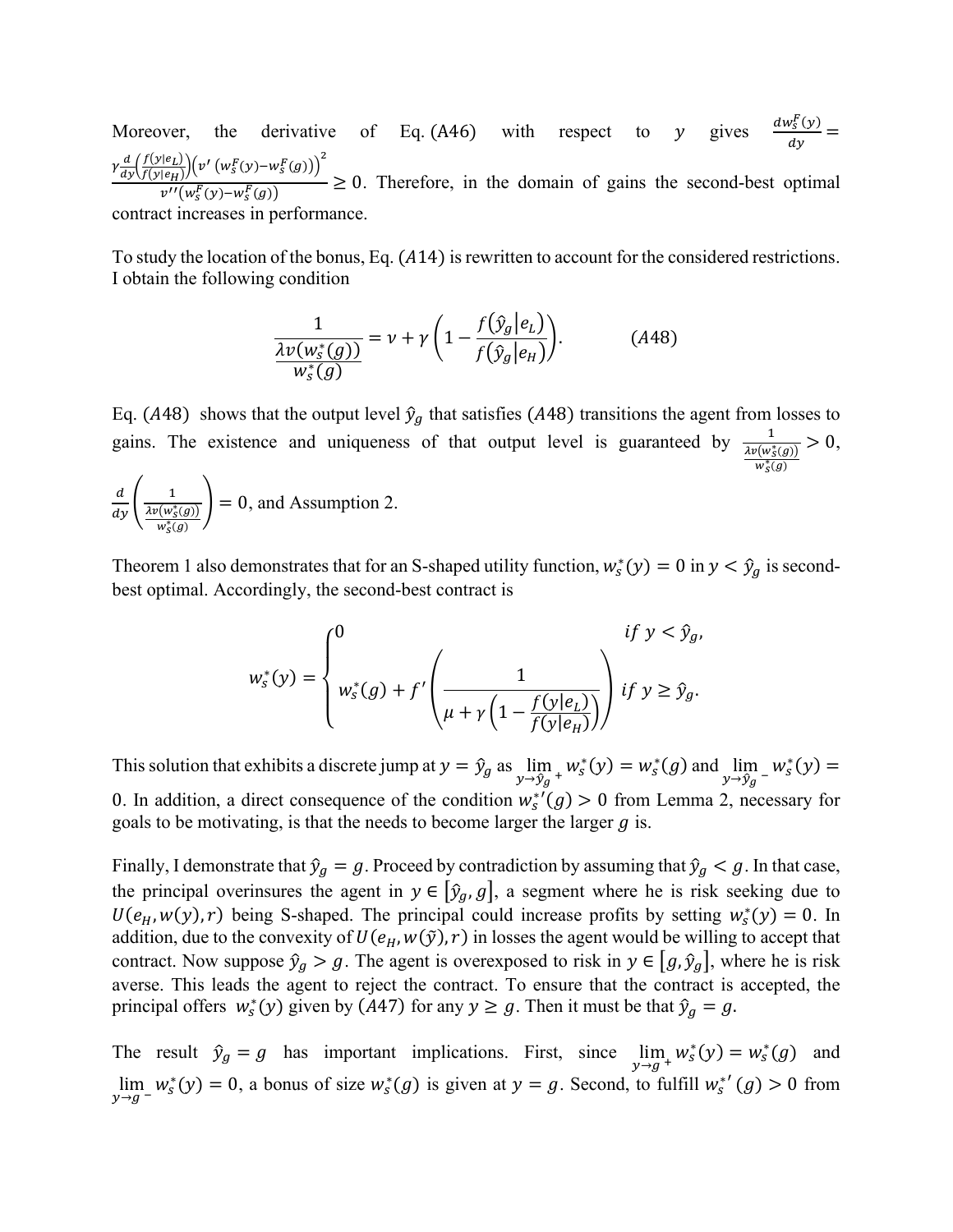Lemma 2, that bonus increases with the size of  $g$ . This is consistent with the result of Corollary 2. Lastly, the conditions  $w_s^{*'}(y) > 0$  if  $y \ge g$  and  $w_s^{*'}(y) = 0$  if  $y < g$  from Lemma 2 are met. As a result, it is second-best optimal to offer

$$
w_s^*(y) = \begin{cases} 0 & \text{if } y < g, \\ w_s^*(g) + f' \left( \frac{1}{\mu + \gamma \left( 1 - \frac{f(y|e_L)}{f(y|e_H)} \right)} \right) \text{if } y \ge g. \end{cases}
$$

*Part ii).* Under  $\eta = 1$ ,  $\phi = 0$ ,  $u' = 1$ , and  $r = w(g)$  the derivative of Eq. (A4) with respect to g gives:

$$
\mu \Big( -w'(g)\theta_{\parallel} v'(w(y) - w(g))f(y|e) - \lambda (1 - \theta_{\parallel}) w'(g)v'(w(g) - w(y))f(y|e) \Big) \n+ \gamma \Big( -w'(g)\theta_{\parallel} v'(w(y) - w(g))(f(y|e_H) - f(y|e_L)) \n- \lambda w'(g)(1 - \theta_{\parallel}) v'(w(g) - w(y))(f(y|e_H) - f(y|e_L)) \Big) = 0.
$$
\n(A49)

Denoting by  $g^*$  the goal level that satisfies the condition (A49), the following conditions are obtained:

$$
-w'(g)\Big(\mu v'(w(y) - w(g^*))f(y|e) + \gamma u'(w(y) - w(g^*))\Big(f(y|e_H) - f(y|e_L)\Big)\Big) = 0, \tag{A50}
$$

if  $\theta_{\parallel} = 1$ , and

$$
-\lambda w'(g)\Big(\mu v'\big(w(g^*) - w(y)\big)f(y|e) + \gamma v'\big(w(g^*) - w(y)\big)\big(f(y|e_H) - f(y|e_L)\big)\Big) = 0. \tag{A51}
$$

if  $\theta_{\parallel} = 0$ . Eqs.(A50) and (A51) imply:

$$
\mu + \gamma \left( 1 - \frac{f(y|e_L)}{f(y|e_H)} \right) = 0. \tag{A52}
$$

Eqs.  $(A46)$  and  $(A52)$  are used to obtain

$$
v'(w_s^*(y) - w_s^*(g^*)) = +\infty.
$$
 (A53)

Since  $\lim_{y\to g^+} w_s^*(y) = w_s^*(g)$  then  $\lim_{y\to g^+} v'(w_s^*(y) - w_s^*(g^*)) = +\infty$ , a direct consequence of the Inada condition,  $\lim_{x\to 0} v'(x) = +\infty$ . However, the realization of y is ex-ante unknown so the principal cannot set a goal that is just met. Instead, she can set a goal such that (A53) holds on expectation. Using the fact that  $v'(\cdot)$  is decreasing and convex

$$
\mathbb{E}\big(v'(w_s^*(y) - w_s^*(g)\big) \ge v'(\mathbb{E}(w_s^*(y)) - w_s^*(g)). \quad (A54)
$$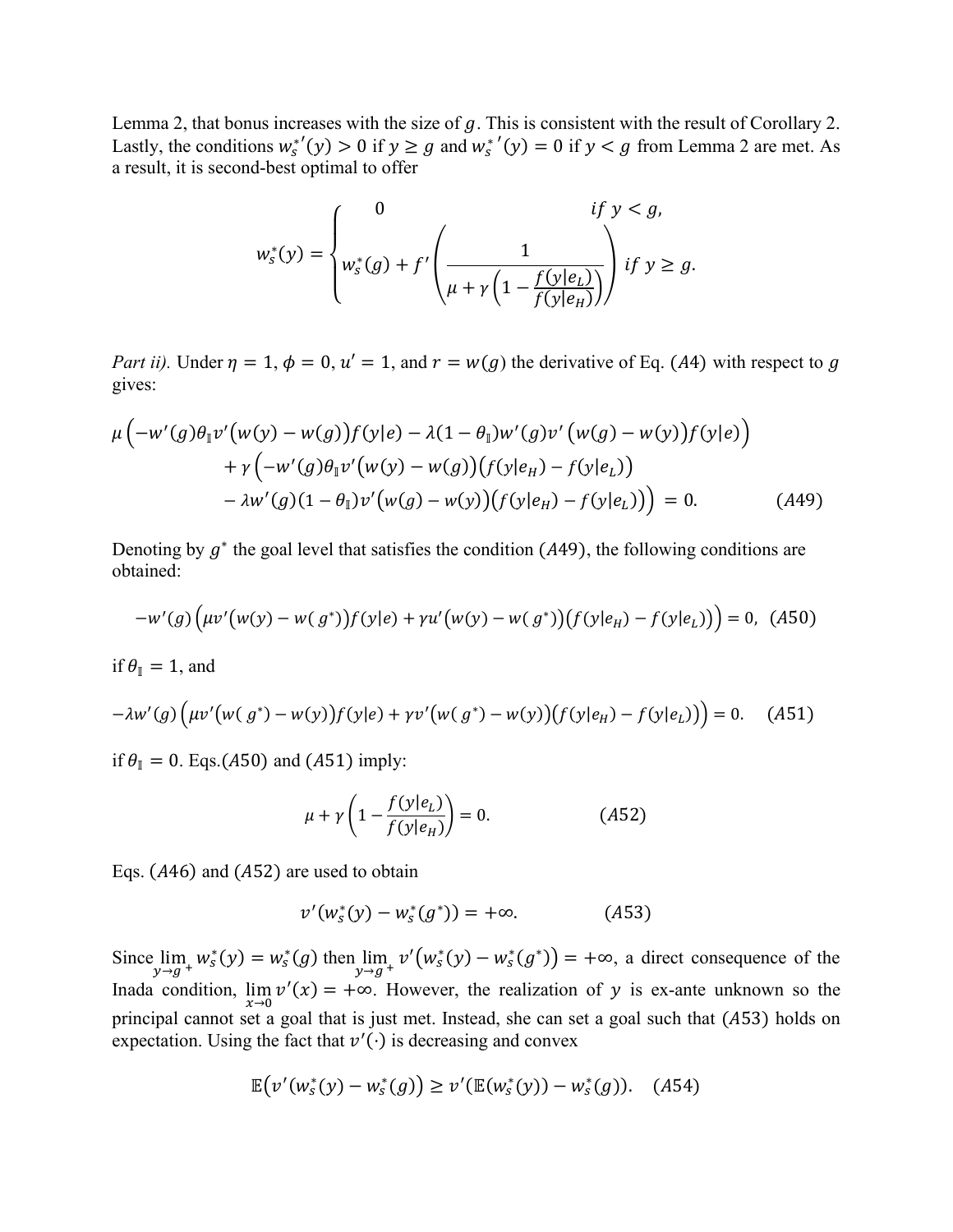So  $g^*$  is set such that  $\mathbb{E}(w_s^*(y)) - w_s^*(g^*) = \epsilon$  for arbitrarily small  $\epsilon > 0$ . This gives  $v'(\mathbb{E}(w_s^*(y)) - w_s^*(g^*)) = +\infty$ . The goal  $g^*$  is set so that is, on expectation, attainable.■

## **Corollary 6.**

Let  $\phi = 1$ ,  $u' = 1$ , and  $r = \overline{w}$ . The utility  $U(e_H, w(\tilde{y}), r)$  is S-shaped for any  $\tilde{y} \in \left[\underline{y}, \overline{y}\right]$  since  $-\frac{v''(u(\overline{w})-u(w(\tilde{y})))}{u(\overline{w})-u(w(\tilde{y})))}$  $\frac{\Gamma(\mathfrak{m}(n)-\mathfrak{m}(n\sigma))}{\nu'(\mathfrak{u}(\bar{\mathfrak{w}})-\mathfrak{u}(\mathfrak{w}(\bar{\mathfrak{y}})))}\geq 0$  in the domain of losses, corroborating Eq. (A3). Therefore, the solution from the first-order condition is necessary and sufficient only for the domain of gains.

That condition, given in Eq.  $(A6)$ , becomes under the assumed restrictions equal to

$$
\frac{1}{\left(1+\eta v'(w_s^*(y)-\overline{w})\right)}=\mu+\gamma\left(1-\frac{f(y|e_L)}{f(y|e_H)}\right).
$$
 (A55)

Algebraic manipulations of the above equation give  $w_s^*(y) = \overline{w} + f' \left( \frac{1}{n} \right)$  $\frac{1}{\eta}$  $\left( \frac{1}{u+v}\right)^{\frac{1}{\eta}}$  $\mu + \gamma \left(1 - \frac{f(\mathbf{y}|\mathcal{e}_L)}{f(\mathbf{y}|\mathcal{e}_H)}\right)$ − 1 )).

This is the optimal solution in the domain of gains. Moreover, the derivative of Eq. (A55) with respect to  $y$  gives

$$
\frac{dw_s^*(y)}{dy} = \frac{\gamma \frac{d}{dy} \left(\frac{f(y|e_L)}{f(y|e_H)}\right) \left(\left(1 + \eta v'(w_s^*(y) - \overline{w})\right)\right)^2}{\left(\left(1 + \eta v''(w_s^*(y) - \overline{w})\right)\right)}.
$$
\n(A56)

Since  $\frac{d}{dy} \left( \frac{f(y|e_L)}{f(y|e_H)} \right)$  $\left(\frac{f(y|e_L)}{f(y|e_H)}\right) \le 0$  and  $v'' < 0$ , then  $\frac{dw_s^*(y)}{dy}$  $\frac{\partial g(y)}{\partial y} \ge 0$ . The contract is everywhere increasing in the domain of gains.

The transition from losses to gains is given by Eq.  $(A14)$ , which becomes under the assumed restrictions equal to:

$$
\frac{1}{1 + \lambda v(\overline{\overline{w}})} = \mu + \gamma \left( 1 - \frac{f(\hat{y}_{ms}|e_L)}{f(\hat{y}_{ms}|e_H)} \right).
$$
(A57)

The bonus is given when output is larger than the output level  $\hat{y}_{ms}$  satisfying Eq. (A57). According to Theorem 1, it is second-best optimal to set  $w_s^*(y) = 0$  in  $y < \hat{y}_{ms}$ . Hence, the optimal contract

is  $w_s^*(y) =$  $\overline{\mathcal{L}}$  $\mathbf{I}$  $\int_0^0$  if  $y < \hat{y}_{ms}$ ,  $\overline{\overline{w}}$  +  $f'$   $\left(\frac{1}{n}\right)$  $\frac{1}{\eta}$  $\left( \frac{1}{\frac{1}{\eta} \frac{1}{\eta} \frac{1}{\eta} \frac{1}{\eta} \frac{1}{\eta} \frac{1}{\eta} \frac{1}{\eta} \frac{1}{\eta} \frac{1}{\eta} \frac{1}{\eta} \frac{1}{\eta} \frac{1}{\eta} \frac{1}{\eta} \frac{1}{\eta} \frac{1}{\eta} \frac{1}{\eta} \frac{1}{\eta} \frac{1}{\eta} \frac{1}{\eta} \frac{1}{\eta} \frac{1}{\eta} \frac{1}{\eta} \frac{1}{\eta} \frac{1}{\eta} \frac{1}{\eta} \frac$  $\frac{1}{\mu + \gamma \left(1 - \frac{f(y|\mathcal{C}_L)}{f(y|\mathcal{C}_H)}\right)} - 1$   $\int$  *if*  $y \ge \hat{y}_{ms}$ . This proves the first part of the

corollary.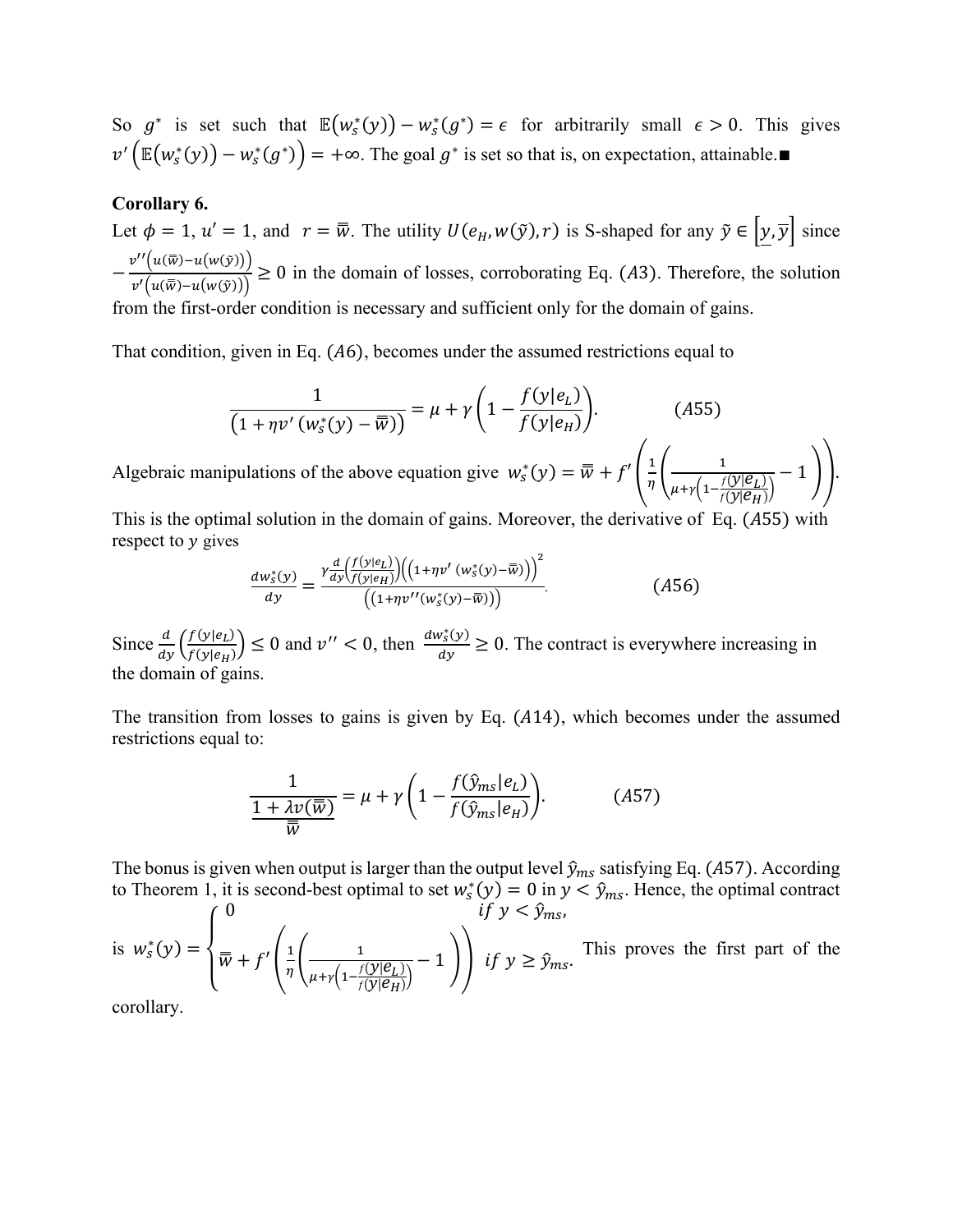We turn to study the first-best contract. Hence, consider  $\gamma = 0$  in addition to  $\phi = 1$ ,  $u' = 1$ , and  $r = \overline{w}$ . Eq. (A55) becomes  $\frac{1}{\sqrt{1-\frac{1}{2}}}$  $\frac{1}{(1+n\nu'\left(w_f^*(y)-\overline{w}\right))} = \mu$ , which after some manipulations yields  $w_f^*(y) = \overline{\overline{w}} + f'\left(\frac{1}{n}\right)$  $rac{1}{\eta} igg( \frac{1}{\mu} \bigg)$  $(\frac{1}{\mu}-1)$ . According to Eq. (A56), that transfer exhibits  $\frac{dw_f^*(y)}{dy}$  $\frac{f(y)}{dy} = 0.$ 

Also, Theorem 1 shows that in the domain of losses it is also first-best optimal to offer  $w_f^*(y)$  = 0. The transition from  $w_f^*(y) = 0$  to  $w_f^*(y) = \overline{w} + f'(\frac{1}{n})$  $rac{1}{\eta} \left(\frac{1}{\mu}\right)$  $(\frac{1}{\mu}-1)$ ) is given by the following equality, which adapts Eq.  $(A23)$  to account for the considered restrictions,

$$
\int_{\hat{y}_{mf}}^{\overline{y}} w_f^*(y) f(y|e_H) dy + \eta \int_{\hat{y}_{mf}}^{\overline{y}} v(w_f^*(y) - \overline{w}) f(y|e_H) dy - \lambda \int_{\underline{y}}^{\hat{y}_{mf}} v(\overline{w}) f(y|e_H) dy - c = \overline{U}.
$$
 (A58)

Hence, the output  $\hat{y}_{mf}$  that satisfies Eq.(A58) provides that transition. Theorem 1 shows that this output level is unique and interior. Hence, the optimal contract is  $w_f^*(y) =$ { 0  $\qquad \qquad \text{if } y < \hat{y}_{mf},$  $\overline{\overline{w}}$  +  $f'(\frac{1}{n})$  $rac{1}{\eta} \left(\frac{1}{\mu}\right)$  $\left(\frac{1}{\mu}-1\right)$  if  $y \geq \hat{y}_{mf}$ . This proves the third part of the corollary.

Now let  $\phi = 1$ ,  $v' = 1$ , and  $r = \overline{w}$ . Under these restrictions  $U(e_H, w(\tilde{y}), \overline{w})$  is concave for any output realization  $\tilde{y} \in [y, \overline{y}]$  since  $-\frac{u''(w(\tilde{y}))}{u'(w(\tilde{y})))}$  $\frac{d(u(y))}{u'(w(y))} \ge 0$ , a contradiction of the condition in Eq. (A3). Hence, the solutions from the first-order conditions are necessary and sufficient to solve the maximization problem of the principal.

The first order conditions from Eqs.  $(A6)$  and  $(A7)$  become

$$
\frac{1}{u'(w_s^*(y))(1+\eta)} = \mu + \gamma \left(1 - \frac{f(y|e_L)}{f(y|e_H)}\right),\tag{A59}
$$

and

$$
\frac{1}{u'(w_s^*(y))(1+\eta\lambda)} = \mu + \gamma \left(1 - \frac{f(y|e_L)}{f(y|e_H)}\right),\tag{A60}
$$

respectively. Eq. (A59) can be expressed as  $w_s^*(y) = h' \left( \frac{1}{\sqrt{2\pi}} \right)$  $(1+\eta)\left(\mu+\gamma\left(1-\frac{f(y|e_L)}{f(y|e_L)}\right)\right)$  $\frac{f(y|e_L)}{f(y|e_H)}\Big)\Big)$ and Eq.  $(A60)$  as

 $w_s^F(y) = h' \Big| \frac{1}{\sqrt{1 - \frac{1}{\sqrt{1 - \frac{1}{\sqrt{1 + \frac{1}{\sqrt{1 + \frac{1}{\sqrt{1 + \frac{1}{\sqrt{1 + \frac{1}{\sqrt{1 + \frac{1}{\sqrt{1 + \frac{1}{\sqrt{1 + \frac{1}{\sqrt{1 + \frac{1}{\sqrt{1 + \frac{1}{\sqrt{1 + \frac{1}{\sqrt{1 + \frac{1}{\sqrt{1 + \frac{1}{\sqrt{1 + \frac{1}{\sqrt{1 + \frac{1}{\sqrt{1 + \frac{1}{\sqrt{1 + \frac{1}{\sqrt{1 + \frac{1}{\sqrt{1 + \frac{1}{\sqrt{$  $(1+\eta\lambda)\left(\mu+\gamma\left(1-\frac{f(y|e_L)}{f(y|e_L)}\right)\right)$  $\frac{f(y|e_L)}{f(y|e_H)}\Big)\Big)$ ). These two solutions exhibit  $\frac{dw_0^*(y)}{dx_0}$  $\frac{\partial v_s(y)}{\partial y} > 0$ , as shown by Eqs.  $(A8)$  and  $(A9)$ .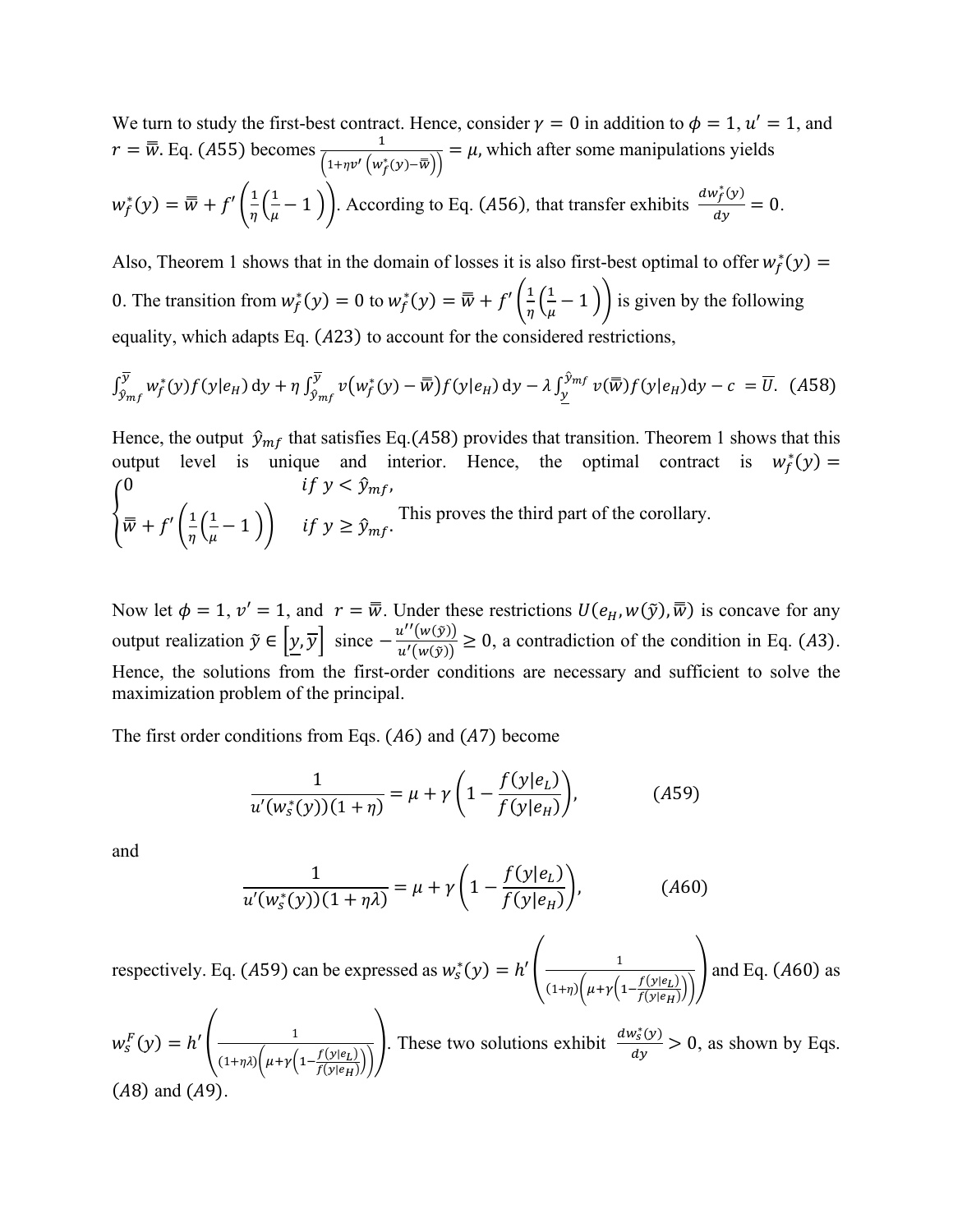The transition from  $w_s^*(y)$  satisfying (A59) to  $w_s^F(y)$  satisfying (A60) is given by the unique output level  $\hat{y}_{ms} \in (y, \overline{y})$  that satisfies:

$$
\int_{\hat{y}_{ms}}^{\overline{y}} u(w_s^*(y)) f(y|e_H) dy + \eta \int_{\hat{y}_{ms}}^{\overline{y}} (u(w_s^*(y)) - u(\overline{w})) f(y|e_H) dy + \int_{\underline{y}}^{\hat{y}_{ms}} u(w_s^*(y) f(y|e_H) dy - \lambda \eta \int_{\underline{y}}^{\hat{y}_{ms}} (u(\overline{w}) - u(w_s^*(y))) f(y|e_H) dy - c = \overline{U}.
$$
 (A61)

The existence of  $\hat{y}_{ms}$  is guaranteed by the fact that the solutions from Eqs. (A59) and (A60) make the participation constraint bind for gains and losses, respectively. As a result, the optimal incentive scheme is given by:

$$
w_f^*(y) = \begin{cases} h' \left( \frac{1}{(1+\eta)\left(\mu + \gamma \left(1 - \frac{f(y|e_L)}{f(y|e_H)}\right)\right)} \right) & \text{if } y \ge \hat{y}_{ms}, \\ h' \left( \frac{1}{(1+\eta\lambda)\left(\mu + \gamma \left(1 - \frac{f(y|e_L)}{f(y|e_H)}\right)\right)} \right) & \text{if } y < \hat{y}_{ms}. \end{cases} (A62)
$$

This proves the second part of the corollary.

To conclude, we analyze the first-best contract. Hence, consider  $\gamma = 0$  in addition to  $\phi = 1, v' =$ 1, and  $r = \overline{w}$ . The first-order condition in (A59) becomes  $\frac{1}{\sqrt{1+\overline{w}}}$  $\frac{1}{u'(w_f^*(y))(1+\eta)} = \mu$ , which after algebraic manipulations gives  $w_f^*(y) = h'\left(\frac{1}{(1+y)^2}\right)$  $\frac{1}{(1+\eta)\mu}$ . Eq. (A8) shows that  $\frac{dw_f^*(y)}{dy}$  $\frac{df(y)}{dy} = 0$  under the considered restrictions. Finally, Theorem 1 shows that  $w_f^*(y) = h' \left( \frac{1}{(1+y)^2} \right)$  $\frac{1}{(1+\eta)\mu}$  is first-best optimal when  $U(e_H, w(y), r)$  is concave. ■

### **Proposition 2.**

### *i) Lagrangian and first-order conditions*

Denote by  $\mu \ge 0$  and  $\gamma \ge 0$  the Lagrangian multipliers of the agent's participation and incentive compatibility constraints. The Lagrangian of the principal's maximization problem writes as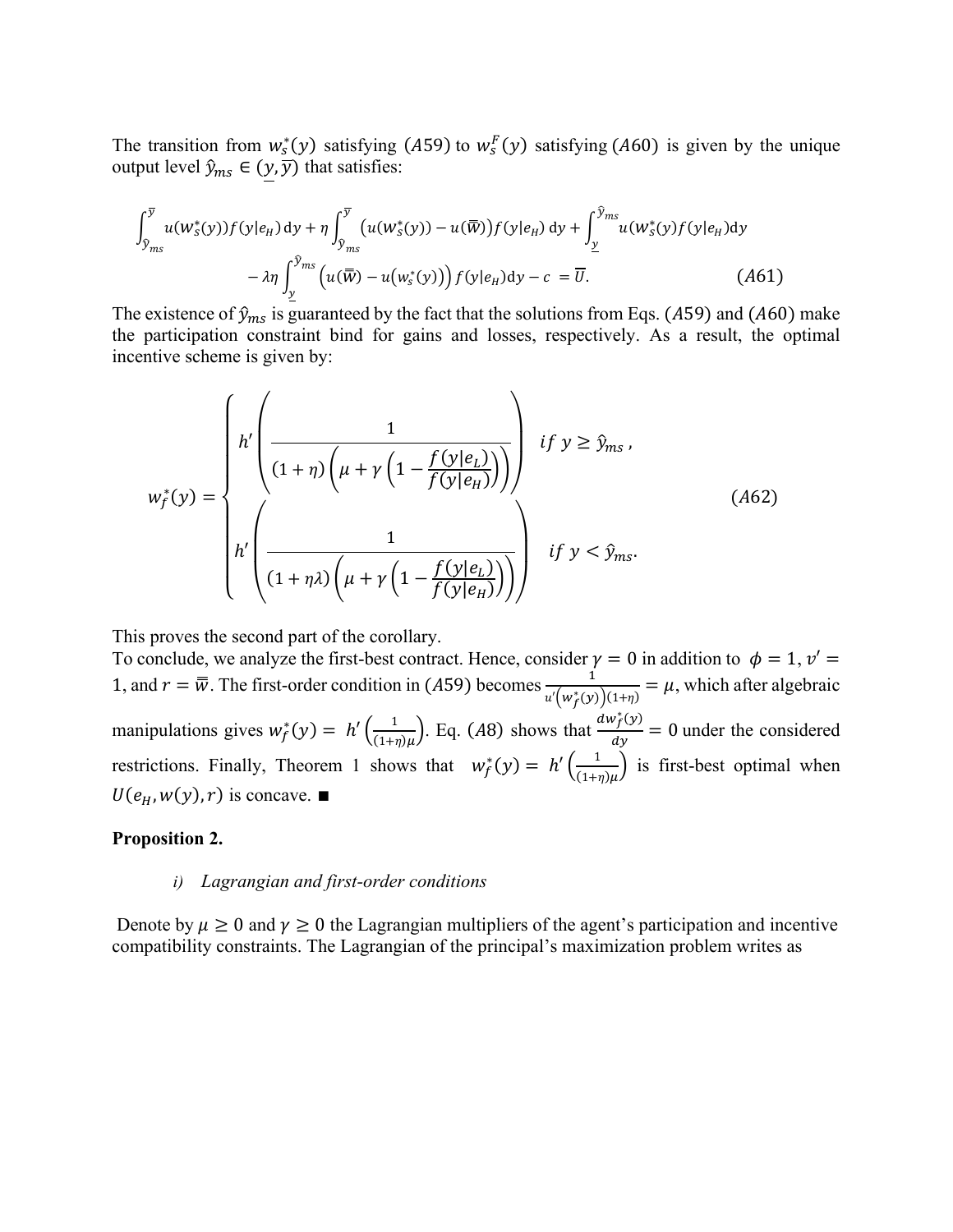$$
L = (S(y) - w(y))f(y|e_H)
$$
  
+  $\mu \left( u(w(y))f(y|e_H) + \eta \theta_{\parallel} \int_{\underline{y}}^{\overline{y}} v(u(w(y) - u(w(\tilde{y}))f(y|e_H)f(\tilde{y}|e_H) d\tilde{y} - \eta \lambda (1 - \theta_{\parallel}) \int_{\underline{y}}^{\overline{y}} v(u(w(\tilde{y})) - (u(w(y)))f(y|e_H)f(\tilde{y}|e) d\tilde{y} - c) + \gamma \left( (u(w(y))(f(y|e_H) - f(y|e_L)) + \theta_{\parallel} \eta \int_{\underline{y}}^{\overline{y}} v((u(w(y)) - u(w(\tilde{y})) (f(y|e_H) - f(y|e_L))f(\tilde{y}|e) d\tilde{y} - \lambda \eta (1 - \theta_{\parallel}) \int_{\underline{y}}^{\overline{y}} v(u(w(\tilde{y}) - (u(w(y))) (f(y|e_H) - f(y|e_L))f(\tilde{y}|e) d\tilde{y} - c) \right)$ 

 $(A63)$ 

Pointwise optimization with respect to  $w(y)$  gives

$$
-f(y|e_H) + \mu \left( u'(w(y))f(y|e_H) + \eta \theta_{\mathbb{I}} \int_{\underline{y}}^{\overline{y}} v'(u(w(y) - u(w(\widetilde{\widetilde{y}}))u'(w(y)f(y|e_H)f(\widetilde{\widetilde{y}}|e) d\widetilde{y}) + \eta \lambda (1 - \theta_{\mathbb{I}}) \int_{\underline{y}}^{\overline{y}} v'\left( u(w(\widetilde{\widetilde{y}})) - (u(w(y))) \right) u'(w(y)f(y|e_H)f(\widetilde{\widetilde{y}}|e) d\widetilde{\widetilde{y}} \right) + \gamma \left( (u'(w(y))(f(y|e_H) - f(y|e_L)) + \theta_{\mathbb{I}} \eta \int_{\underline{y}}^{\overline{y}} v'\left( (u(w(y)) - u(w(\widetilde{\widetilde{y}}))u'(w(y)(f(y|e_H) - f(y|e_L))f(\widetilde{\widetilde{y}}|e) d\widetilde{\widetilde{y}} \right) + \lambda \eta (1 - \theta_{\mathbb{I}}) \int_{\underline{y}}^{\overline{y}} v'\left( u(w(\widetilde{\widetilde{y}}) - (u(w(y)))\right) (f(y|e_H) - f(y|e_L))u'(w(y))f(\widetilde{\widetilde{y}}|e) d\widetilde{\widetilde{y}} \right) = 0.
$$
\n(A64)

Denoting by  $w_s^F(y)$  the transfer satisfying (A64), the following expressions are obtained after algebraic manipulations:

$$
\frac{1}{u'(w_s^F(y)) + \eta \int_{\underline{y}}^{\overline{y}} v'(u(w_s^F(y) - u(w_s^F(\tilde{y}))u'(w_s^F(y))f(\tilde{y}|e)d\tilde{y}} = \mu + \gamma \left(1 - \frac{f(y|e_L)}{f(y|e_H)}\right),\tag{A65}
$$

if 
$$
\theta_{\parallel} = 1
$$
, and  
\n
$$
\frac{1}{u'(w_s^F(y)) + \eta \lambda \int_{\underline{y}}^{\overline{y}} v'\left(u(w_s^F(\tilde{y}) - (u(w_s^F(y)))\right)u'(w_s^F(y))f(\tilde{y}|e)d\tilde{y}} = \mu + \gamma \left(1 - \frac{f(y|e_L)}{f(y|e_H)}\right),
$$
\n(A66)

if  $\theta_{\parallel} = 0$ . Due to  $u'' < 0$ ,  $v'' < 0$  and  $\frac{d}{dy} \left( \frac{f(y|e_L)}{f(y|e_H)} \right)$  $\left(\frac{f(y|e_i)}{f(y|e_i)}\right) \leq 0$  (Assumption 2), the derivative of (A65) with respect to y exhibits  $\frac{dw_s^F(y)}{dx}$  $\frac{\partial g(y)}{\partial y} \ge 0$ . Similarly, the derivative of (A66) with respect to y exhibits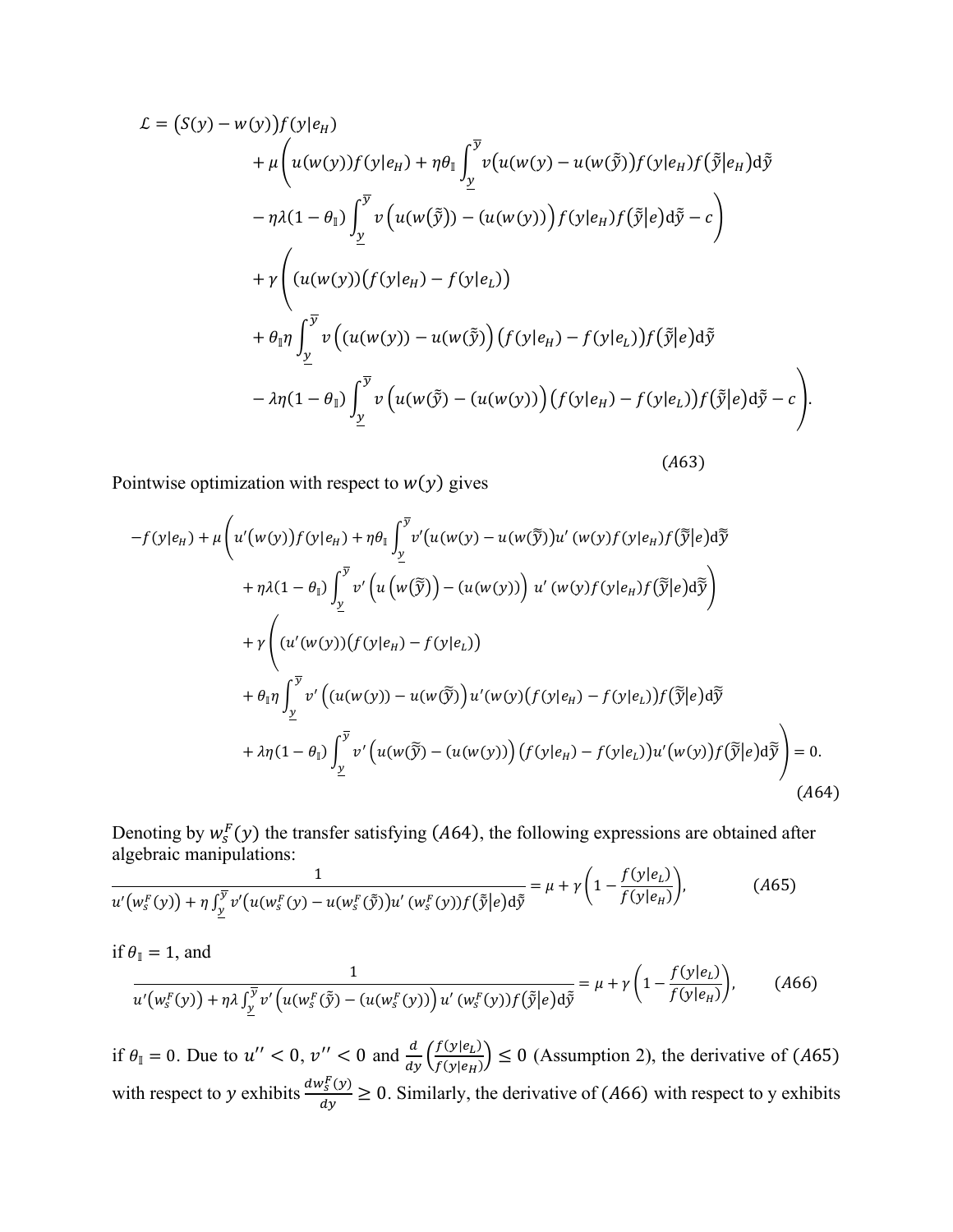$dw_s^F(y)$  $\frac{\partial g^F(y)}{\partial y} \ge 0$  if  $U(e_H, w(\tilde{y}), w(\tilde{\tilde{y}}))$  is concave for any realization  $\tilde{y} \in [\underline{y}, \overline{y}]$  but becomes  $\frac{dw_s^F(y)}{dy}$  $rac{\sqrt{s}}{dy} \leq$ 0 if  $U(e_H, w(\tilde{y}), w(\tilde{\tilde{y}}))$  is S-shaped.

## *ii*) *Solution when*  $U(e_H, w(y), r)$  *is S-shaped*

Let  $U\left(e_H, w(\tilde{y}), w(\tilde{\tilde{y}})\right)$  be S-shaped for any output realization  $\tilde{y} \in [y, \overline{y}]$ . If  $w_s^F(y)$  satisfying Eq. (A66) exhibits  $0 < w_s^F(y) < w_s^F(\tilde{y})$ , the principal is better off offering  $L_s := (p: w_s^F(\tilde{y}), 1 - p: 0)$ for given  $\tilde{y}$  and  $p \in [0,1]$ . Since the agent's utility increases in  $w_s^F(y)$ , there must exist a  $p \in [0,1]$ such that:

$$
\mathbb{E}_{\mathcal{Y}}\left(u(w_{s}^{F}(y))\right) - \eta \lambda \int_{\underline{y}}^{\underline{y}} \int_{\underline{y}}^{\overline{y}} v\left(u\left(w_{s}^{F}(\tilde{y})\right) - u(w_{s}^{F}(y))\right) f(\tilde{y}|e) d\tilde{y} f(y|e) dy \n+ \eta \int_{\tilde{y}}^{\overline{y}} \int_{\underline{y}}^{\overline{y}} v\left(u(w_{s}^{F}(y)) - u\left(w_{s}^{F}(\tilde{y})\right)\right) f(\tilde{y}|e) d\tilde{y} f(y|e) dy \n= p \mathbb{E}_{\mathcal{Y}}\left(u\left(w_{s}^{F}(\tilde{y})\right)\right) - p(1-p)\eta \lambda \left(\int_{\underline{y}}^{\overline{y}} v\left(-u\left(w_{s}^{F}(\tilde{y})\right)\right) f(\tilde{y}|e) d\tilde{y}\right) \n+ p(1-p)\eta \left(\int_{\underline{y}}^{\overline{y}} v\left(u\left(w_{s}^{F}(\tilde{y})\right)\right) f(\tilde{y}|e) d\tilde{y}\right).
$$
\n(A67)

Hence, replacing  $w_s^F(y)$  from Eq.(A66) by  $L_s$  leaves the agent's participation incentive compatibility constraints unchanged. Eq.  $(A67)$  and the convexity of  $v$  imply:

$$
\mathbb{E}_{\mathbf{y}}\left(u(w_s^F(y))\right) - p \mathbb{E}_{\mathbf{y}}\left(u\left(w_s^F(\tilde{y})\right)\right) \n\leq \eta \lambda \int_{\frac{y}{2}}^{\tilde{y}} \int_{\frac{y}{2}}^{\overline{y}} v\left(u\left(w_s^F(\tilde{y})\right) - u(w_s^F(y))\right) f(\tilde{y}|e) d\tilde{y} f(y|e) dy \n- \eta \int_{\tilde{y}}^{\frac{y}{2}} \int_{\frac{y}{2}}^{\frac{y}{2}} v\left(u(w_s^F(y)) - u\left(w_s^F(\tilde{y})\right)\right) f(\tilde{y}|e) d\tilde{y} f(y|e) dy \n- p \eta \lambda \left(\int_{\frac{y}{2}}^{\overline{y}} v\left(-(1-p)u\left(w_s^F(\tilde{y})\right)\right) f(\tilde{y}|e) d\tilde{y}\right) \n+ p \eta \left(\int_{\frac{y}{2}}^{\frac{y}{2}} v\left((1-p)u\left(w_s^F(\tilde{y})\right)\right) f(\tilde{y}|e) d\tilde{y}\right)
$$

 $(A68)$ 

Since  $\mathbb{E}_y(u(w_s^F(y))) - p \mathbb{E}_y(u(w_s^F(y))) \ge 0$  and  $v' > 0$  the inequality in Eq. (A68) implies

$$
w_s^F(y) > pw_s^F(\widetilde{y}).\tag{A69}
$$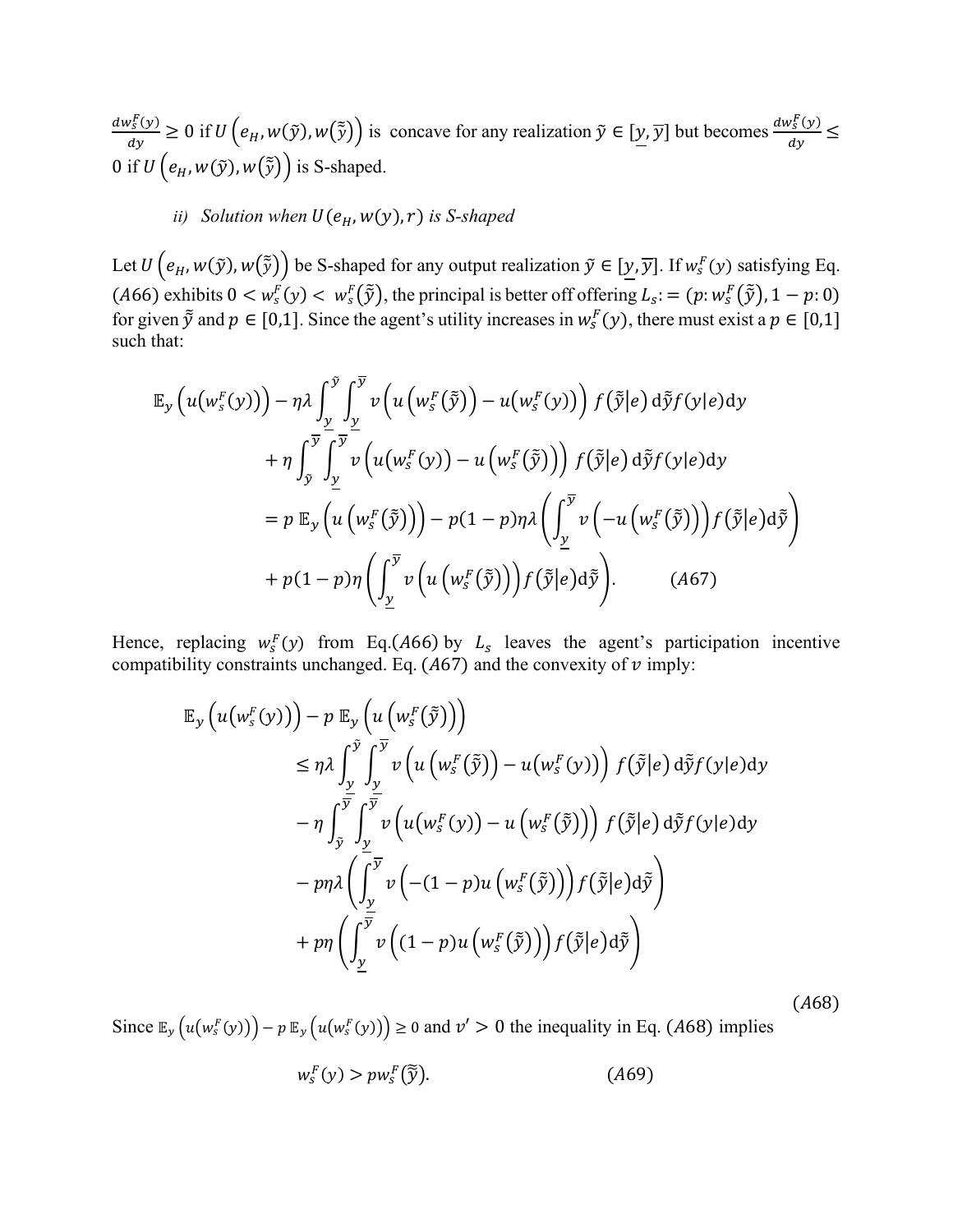Thus,  $L_s$  is more cost-effective for the principal than the solution implied by (A66).

Next, I investigate the marginal incentives from offering  $L_s$ . Denote by  $L_s$  its expected value and substitute it in the agent's expected utility to obtain:

$$
U\left(e_H, L, w_s^F(\widetilde{\widetilde{y}})\right) = \left(\frac{\overline{L}_s}{w_s^F(\widetilde{\widetilde{y}})}\right)u\left(w_s^F(\widetilde{\widetilde{y}})\right) + \frac{\overline{L}_s}{w_s^F(\widetilde{\widetilde{y}})}\left(1 - \frac{\overline{L}_s}{w_s^F(\widetilde{\widetilde{y}})}\right)\eta\left(v\left(u\left(w_s^F(\widetilde{\widetilde{y}})\right)\right) - \lambda v\left(-u\left(w_s^F(\widetilde{\widetilde{y}})\right)\right)\right).
$$
\n(A70)

The above expression is not linear in  $L_s$ . Hence, changes in  $L_s$ , via changes in  $p$  affect the agent's marginal utility. So unlike Theorem 1 there is an interior probability  $p_s^*(y)$  that maximizes the agent's utility. The first-order condition of the utility in Eq.  $(A70)$  with respect to  $p$  is:

$$
u\left(w_s^F(\widetilde{y})\right)+(1-2p)\eta\left(v\left(u\left(w_s^F(\widetilde{y})\right)\right)-\lambda v\left(-u\left(w_s^F(\widetilde{y})\right)\right)\right)=0.\tag{A71}
$$

The second derivative of Eq. (A70) with respect to p is  $-2\eta \left(v\left(u\left(w_s^F(\tilde{y})\right)\right)-\right)$ 

 $\lambda v\left(-u(w_s^F(\tilde{y})\right))$  < 0. Therefore, the optimal probability is interior and has closed-form solution  $p_s^*(\tilde{\tilde{y}})=\frac{1}{2}$  $\frac{1}{2} + \frac{u(w_s^F(\tilde{\tilde{y}}))}{2m(w(w_s^F(\tilde{\tilde{y}})))}$  $2\eta \left( v \left( u \left( w_s^F(\tilde{y}) \right) \right) - \lambda v \left( -u \left( w_s^F(\tilde{y}) \right) \right) \right)$ . The principal pays lottery  $L_s^* =$  $(p_s^*(\tilde{\tilde{y}}): w_s^F(\tilde{\tilde{y}}), 1-p_s^*(\tilde{\tilde{y}}): 0).$ 

It is next shown that  $\hat{y}_{ds} = \overline{y}$ . If there were a unique threshold output below which  $L_s^*$  is paid and above which  $w_s^F(y)$  satisfying Eq. (A65) is paid, it must satisfy:

$$
\frac{1}{u\left(w_s^F(\tilde{\tilde{y}})\right)} + \frac{1}{w_s^F(\tilde{\tilde{y}})} \left(1 - \frac{2\overline{L}}{w_s^F(\tilde{\tilde{y}})}\right) \eta\left(v\left(u\left(w_s^F(\tilde{\tilde{y}})\right)\right) - \lambda v\left(-u\left(w_s^F(\tilde{\tilde{y}})\right)\right)\right) = \mu + \gamma\left(1 - \frac{f(y|e_L)}{f(y|e_H)}\right)
$$
\n(A72)

Since  $p_s^*(\tilde{y})$  satisfies Eq. (A71) the numerator of the left-hand side of Eq. (A72) is zero. The solution to Eq.  $(A72)$  is at the boundary of the output space. Due to Assumption 2, the solution is  $\hat{y}_{ds} = \overline{y}$ 

*iii) Properties of the optimal contract.*

Let  $U\left(e_H, w(\tilde{y}), w_s^F(\tilde{\tilde{y}})\right)$  be S-shaped for any  $\tilde{y} \in [y, \overline{y}]$ . Denote by  $b_s > 0$  the pay level  $w_s^F(y)$ satisfying Eq. (A65) evaluated at  $y = \overline{y}$ . It is second-best optimal to offer  $L_s^* = (p_s^*(\overline{y}) : b_s, 1$  $p_s^*(\overline{y})$ : 0) if  $y < \overline{y}$  and  $b_s$  paid at  $y = \overline{y}$  proving the first part of the Proposition.

Let  $U(e_H, w(\tilde{y}), w(\tilde{\tilde{y}}))$  be concave for any  $\tilde{y} \in [y, \overline{y}]$ . The optimal contract,  $w_s^*(y)$ , consists of two components:  $w_s^F(y)$  satisfying Eq. (A65), which implies  $w_s^F(y) \geq w_s^F(\tilde{y})$ , and  $w_s^F(y)$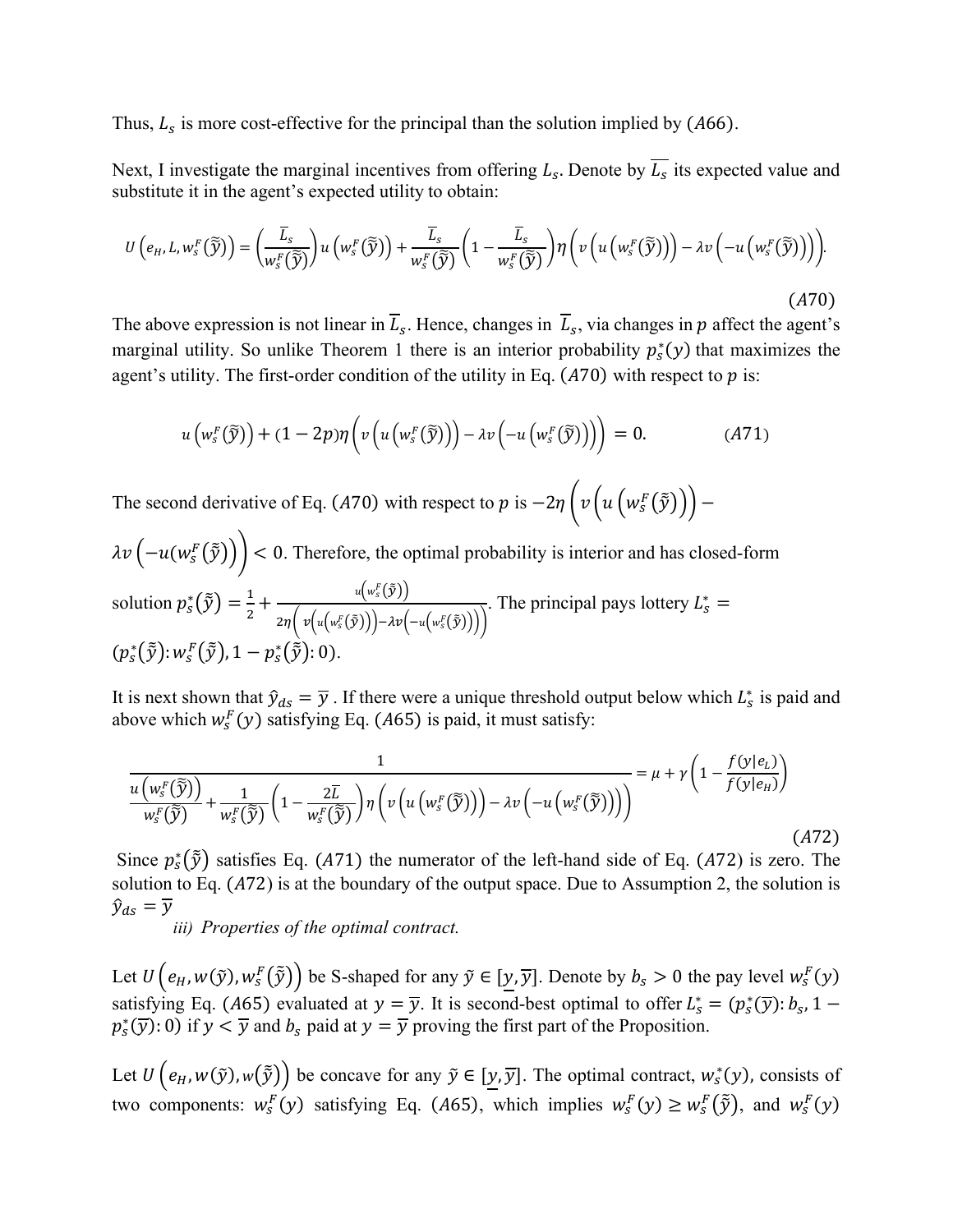satisfying Eq. (A66), entailing  $w_s^F(y) < w_s^F(\tilde{y})$ . The optimal contract combines these two firstorder conditions. A contract paying only  $w_s^F(y)$  satisfying Eq. (A66) is rejected as it generates losses. Also, a contract  $w_s^F(y)$  satisfying Eq. (A65) only, is dominated by a combination of these two conditions.

The transition from losses to gains is defined next. Let  $\hat{y}_{ds} \in [y, \overline{y}]$  be the output level satisfying:

$$
\int_{\underline{y}}^{\hat{y}_{ds}} u(w_s^F(y)) f(y|e) dy + \int_{\hat{y}_{ds}}^{\overline{y}} u(w_s^F(y)) f(y|e) dy + \eta \int_{\hat{y}_{ds}}^{\overline{y}} \int_{\underline{y}}^{\overline{y}} v\left(u(w_s^F(y)) - u(w_s^F(\tilde{y}))\right) f(\tilde{y}|e) f(y|e) d\tilde{y} dy
$$

$$
- \eta \lambda \int_{\underline{y}}^{\hat{y}_{ds}} \int_{\underline{y}}^{\overline{y}} v\left(u\left(w_s^F(\tilde{y})\right) - u(w_s^F(y))\right) f(y|e) f(\tilde{y}|e) d\tilde{y} dy - c(e) = \overline{U} \qquad (A73)
$$

The existence of  $\hat{y}_{ds}$  is guaranteed because the left-hand side of Eq. (A73) can be negative when  $\hat{y}_{ds} = \overline{y}$ , increases as  $\hat{y}_{ds}$  increases and becomes positive when  $\hat{y}_{ds} = y$ .

Hence, a candidate for optimal contract is given by

$$
w_s^*(y) = \begin{cases} w_s^F(y) & \text{satisfying (A65)} \quad \text{if } y \ge \hat{y}_{ds}, \\ w_s^F(y) & \text{satisfying (A66)} \quad \text{if } y < \hat{y}_{ds}. \end{cases} \tag{A74}
$$

That solution exhibits a discrete jump at  $y = \hat{y}_{ds}$  since  $\lambda > 1$  appears in the denominator of the right-hand side of  $(A66)$  but this coefficient does not enter in  $(A65)$ . Masatlioglu and Raymond (2016) show that if  $-1 > (1 - \lambda)v'(0)$ , the agent does not respect first-order stochastic dominance. In that case, the Eq. (A74) is dominated by a contract paying  $L_s = (p: w_s^*(y), 1$  $p: 0$ ) for any  $p$ . This proves the second part of the Theorem.

#### *iv) Optimal first-best contract*

Consider now  $\gamma = 0$  on top of  $\phi = 1$ . Denote by  $w_f^F(y)$  the candidate solution from the firstorder approach under these restrictions. Eq.  $(A65)$  collapses to

$$
\frac{1}{u'(w(y)) + \eta \int_{\underline{y}}^{\overline{y}} v'(u(w(y) - u(w(\widetilde{y}))u'(w(y)f(\widetilde{\overline{y}}|e))d\widetilde{\overline{y}}}} = \mu,
$$
\n(A75)

if  $\theta_{\parallel} = 1$ , and Eq. (A66) collapses to

$$
\frac{1}{u'(w(y)) + \eta \lambda \int_{\underline{y}}^{\overline{y}} v'\left(u(w(\widetilde{y}) - (u(w(y)))\right)u'(w(y)f(\widetilde{\widetilde{y}}|e)d\widetilde{y}} = \mu,
$$
\n(476)

if  $\theta_{\parallel} = 0$ . Eqs. (A75) and (A76) show that  $\frac{dw_f^F(y)}{dy}$  $\frac{\partial f(y)}{\partial y} = 0$  under  $\gamma = 0$ . Hence,  $w_f^F(y)$  is performance insensitive.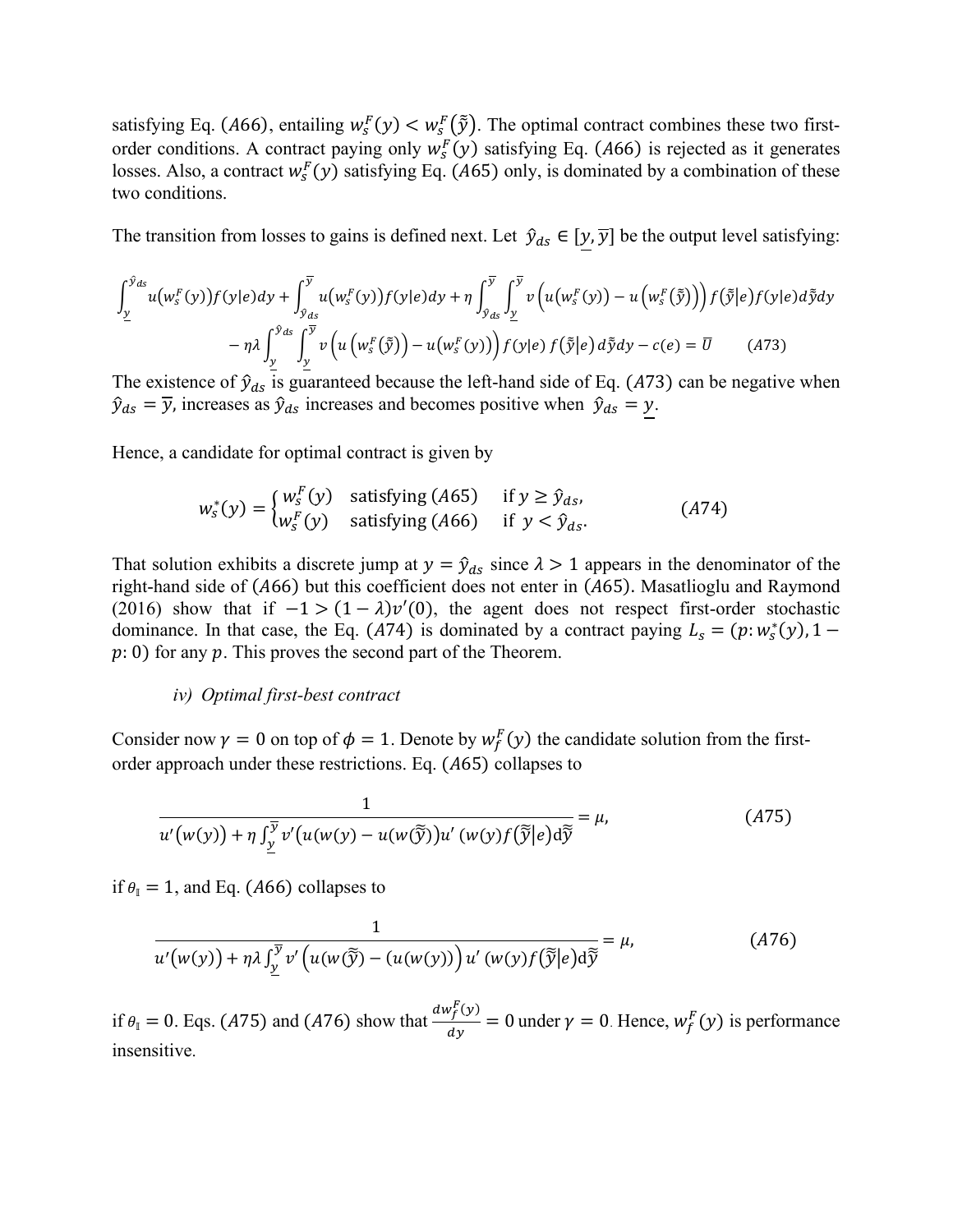As in the derivation of the second-best contract, it can be shown that if  $U(e_H, w(\tilde{y}), w(\tilde{y}))$  is Sshaped for any  $\tilde{y}$ , the principal is better off paying a lottery  $L_f = (p: w_f^F(\tilde{\tilde{y}}), 1 - p: 0)$  instead of  $w_f^F(y)$  satisfying Eq. (A76). That lottery, L, can be offered to the agent with a  $p \in (0,1)$  that satisfies:

$$
\mathbb{E}_{\mathcal{Y}}\left(u\left(w_{f}^{F}(y)\right)\right)-\eta\lambda\int_{\underline{y}}^{\tilde{y}}\int_{\underline{y}}^{\overline{y}}v\left(u\left(w_{f}^{F}(\tilde{y})\right)-u\left(w_{f}^{F}(y)\right)\right)f(\tilde{y}|e)\,d\tilde{y}f(y|e)dy \n+\eta\int_{\tilde{y}}^{\overline{y}}\int_{\underline{y}}^{\overline{y}}v\left(u\left(w_{f}^{F}(y)\right)-u\left(w_{f}^{F}(\tilde{y})\right)\right)f(\tilde{y}|e)\,d\tilde{y}f(y|e)dy \n=\rho\mathbb{E}_{\mathcal{Y}}\left(u\left(w_{f}^{F}(\tilde{y})\right)\right)-p(1-p)\eta\lambda\left(\int_{\underline{y}}^{\overline{y}}v\left(-u\left(w_{f}^{F}(\tilde{y})\right)\right)dyf(y|e)dy\right) \n+\rho(1-p)\eta\left(\int_{\underline{y}}^{\overline{y}}v\left(u\left(w_{f}^{F}(\tilde{y})\right)\right)f(y|e)dy\right).
$$
\n(A77)

Therefore, replacing  $w_f^F(y)$  from Eq. (A76) by  $L_f$  leaves the agent's participation constraint unchanged. Eq. (A77) and the convexity of  $U(e_H, w_f^F(\tilde{y}), w_f^F(\tilde{\tilde{y}}))$  for  $\tilde{y}$  such that  $w_f^F(\tilde{\tilde{y}})$  <  $w_f^F(y)$ , imply:

$$
\mathbb{E}_{\mathcal{Y}}\left(u\left(w_{f}^{F}(y)\right)\right)-p \mathbb{E}_{\mathcal{Y}}\left(u\left(w_{f}^{F}(\tilde{y})\right)\right) \n\leq \eta \lambda \int_{\frac{y}{2}}^{\tilde{y}} \int_{\frac{y}{2}}^{\overline{y}} v\left(u\left(w_{f}^{F}(\tilde{y})\right)-u\left(w_{f}^{F}(y)\right)\right) f(\tilde{y}|e) d\tilde{y} f(y|e) dy \n- \eta \int_{\tilde{y}}^{\frac{y}{2}} \int_{\frac{y}{2}}^{\overline{y}} v\left(u\left(w_{f}^{F}(y)\right)-u\left(w_{f}^{F}(\tilde{y})\right)\right) f(\tilde{y}|e) d\tilde{y} f(y|e) dy \n- p\eta \lambda \left(\int_{\frac{y}{2}}^{\overline{y}} v\left(-(1-p)u\left(w_{f}^{F}(\tilde{y})\right)\right) dy f(\tilde{y}|e) d\tilde{y}\right) \n+ p\eta \left(\int_{\frac{y}{2}}^{\overline{y}} v\left((1-p)u\left(w_{f}^{F}(\tilde{y})\right)\right) f(\tilde{y}|e) d\tilde{y}\right).
$$
\n(A78)

Since  $v' > 0$ , the last inequality implies  $w_f^F(y) > pw_f^F(\tilde{y})$ . Hence,  $L_f$  is more cost-effective for the principal than the candidate solution given by Eq.  $(A78)$ .

To investigate the incentives of  $L_f$ , denote by  $\overline{L}_f$  its expected value and substitute it in the agent's expected utility to obtain:

$$
U(e_H, L, w_f^F(\widetilde{\widetilde{y}})) = \left(\frac{\overline{L}_f}{w_f^F(\widetilde{\widetilde{y}})}\right)u(w_s^F(\widetilde{\widetilde{y}})) + \frac{\overline{L}_f}{w_f^F(\widetilde{\widetilde{y}})}\left(1 - \frac{\overline{L}_f}{w_f^F(\widetilde{\widetilde{y}})}\right)\eta\left(v\left(u\left(w_f^F(\widetilde{\widetilde{y}})\right)\right) - \lambda v\left(-u\left(w_f^F(\widetilde{\widetilde{y}})\right)\right)\right),
$$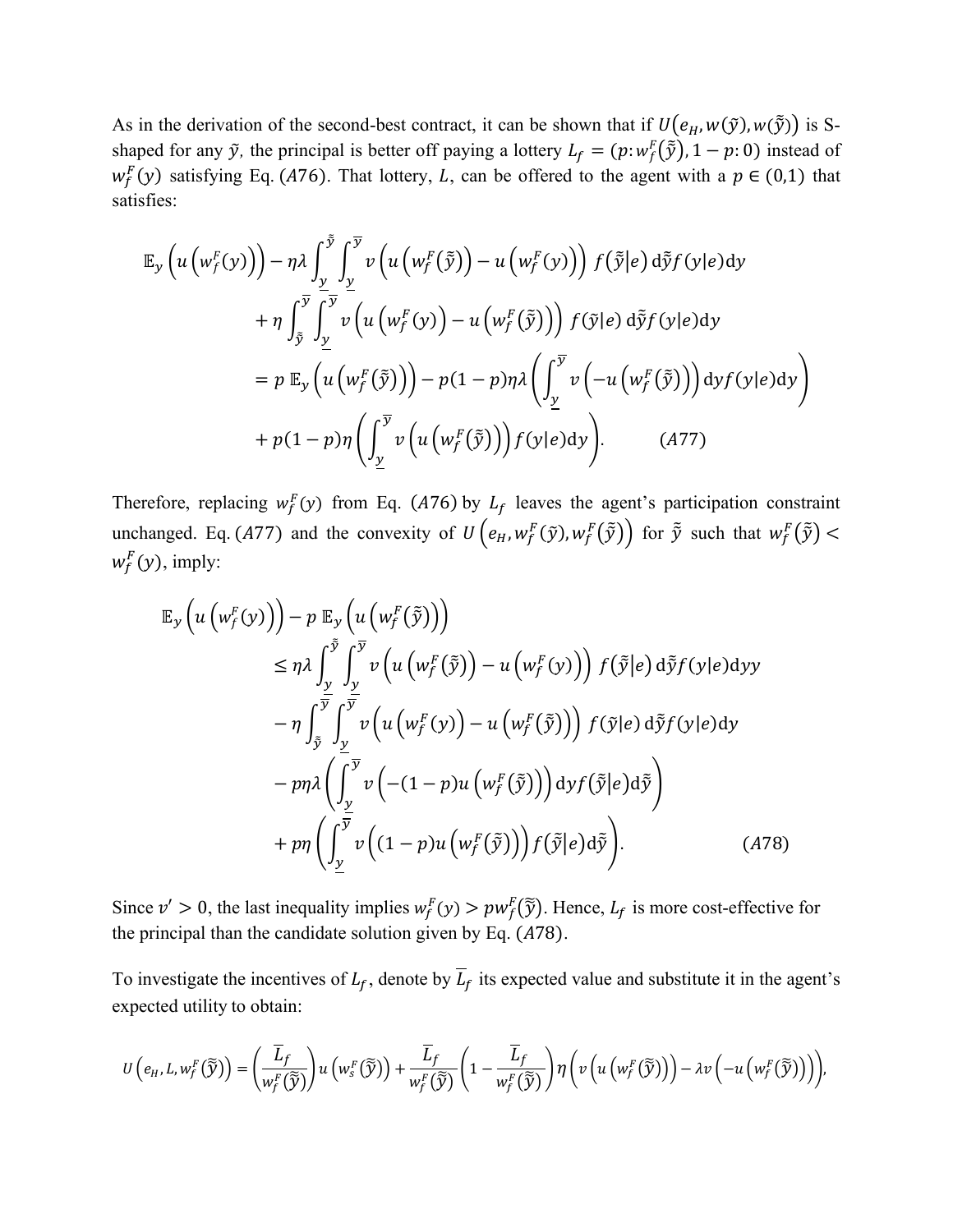$(A79)$ 

an expression that is not linear in  $\overline{L}_f$ . Hence, changes in  $\overline{L}_f$  affect the agent's marginal utility. As it was the case with the second-best contract, the probability that maximizes the agent's utility can be found via the first order condition of Eq.  $(A79)$  with respect to p. The resulting probability is  $p_f^*(\tilde{\tilde{y}}) = \frac{1}{2}$  $\frac{1}{2} + \frac{u(w_f^F(\tilde{\tilde{y}}))}{\sqrt{(\frac{F(\tilde{\tilde{x}})}{F(\tilde{x})})^2 + (w_f^F(\tilde{\tilde{y}}))^2}}$  $2\eta \left( v \left( u \left( w_f^F(\tilde{y}) \right) \right) - \lambda v \left( -u \left( w_f^F(\tilde{y}) \right) \right) \right)$ . Hence, lottery  $L_f^* := (p_f^*(\tilde{\tilde{y}}): w_s^F(\tilde{\tilde{y}}), 1 - p_f^*(\tilde{\tilde{y}}): 0)$ 

is proposed by the principal.

When  $U(e_H, w(\tilde{y}), w(\tilde{\tilde{y}}))$  is S-shaped for any output realization  $\tilde{y}$ , the first-best contract,  $w_f^*(y)$ , consists of  $L_f^*$ . Suppose instead that  $w_f^F(y)$  satisfying Eq. (A77) is offered. Since  $\overline{L}_f \lt w_f^F(y)$ , the principal can profitably deviate from that solution by paying  $L_f$  at the lower end of the output space. While  $L_f^*$  is evaluated as a sizeable loss when  $w_f^F(y)$  satisfying (A77) is taken as reference point, that  $U(e_H, w(\tilde{y}), w(\tilde{y}))$  is S-shaped ensures a tolerance to that risk. The principal can increase the segment for which  $L_f^*$  is the solution until achieving the boundary  $\hat{y}_{df} = \overline{y}$ . This strategy is cost-effective. Also, proceeding in such way would not fully locate the agent in losses since gains are experienced when the outcome of the lottery  $w = 0$  is taken as the reference point.

Denote by  $b_f > 0$  the pay level  $w_f^F(y)$  satisfying Eq. (A75) evaluated at  $y = \overline{y}$ . It is second-best optimal to offer  $L_s^* = (p_f^*(\overline{y}) : b_f, 1 - p_{s=f}^*(\overline{y}) : 0)$  if  $y < \overline{y}$  and  $b_s$  paid at  $y = \overline{y}$  proving the first part of the Proposition.

When  $U(e_H, w(\tilde{y}), w(\tilde{\tilde{y}}))$  is concave for any  $\tilde{y} \in [\underline{y}, \overline{y}]$ , the optimal contract also consists of two components:  $w_f^F(y)$  satisfying Eq. (A77), which implies  $w_f^F(y) \geq w_s^F(\tilde{y})$ , and  $w_f^F(y)$  satisfying Eq. (A78), which implies  $w_f^F(y) < w_s^F(\tilde{y})$ . Since the agent is loss averse,  $\lambda > 1, w_f^F(y)$  satisfying (78) cannot be a solution on its own as it induces considerable disutility, leading the agent to reject the contract. Moreover, a combination of these two components exposes the agent to the risk of experiencing losses. Since  $U(e_H, w(\tilde{y}), w(\tilde{y}))$  is concave, such a combination does not provide full insurance. Hence, it must be  $w_f^F(y)$  satisfying Eq. (A77) is offered. This proves the last part of the Proposition. ∎

## **Corollary 7.**

Let  $x = u(w(y)) - u(w(g))$ . Replace  $u'' < 0$  from Assumption 4 for  $u''(x) < 0$  if  $x \ge 0$  and  $u''(x) > 0$  if  $x < 0$ . Under such modification, receiving lottery  $L = (1 - p : w_s^*(y), p : 0)$ generates the following utility:

$$
KR(L) = (1 - p)u(w_s^*(y)) + p(1 - p)\eta(v(u(w_s^*(y))) + \lambda v(-u(w_s^*(y))))). \tag{A80}
$$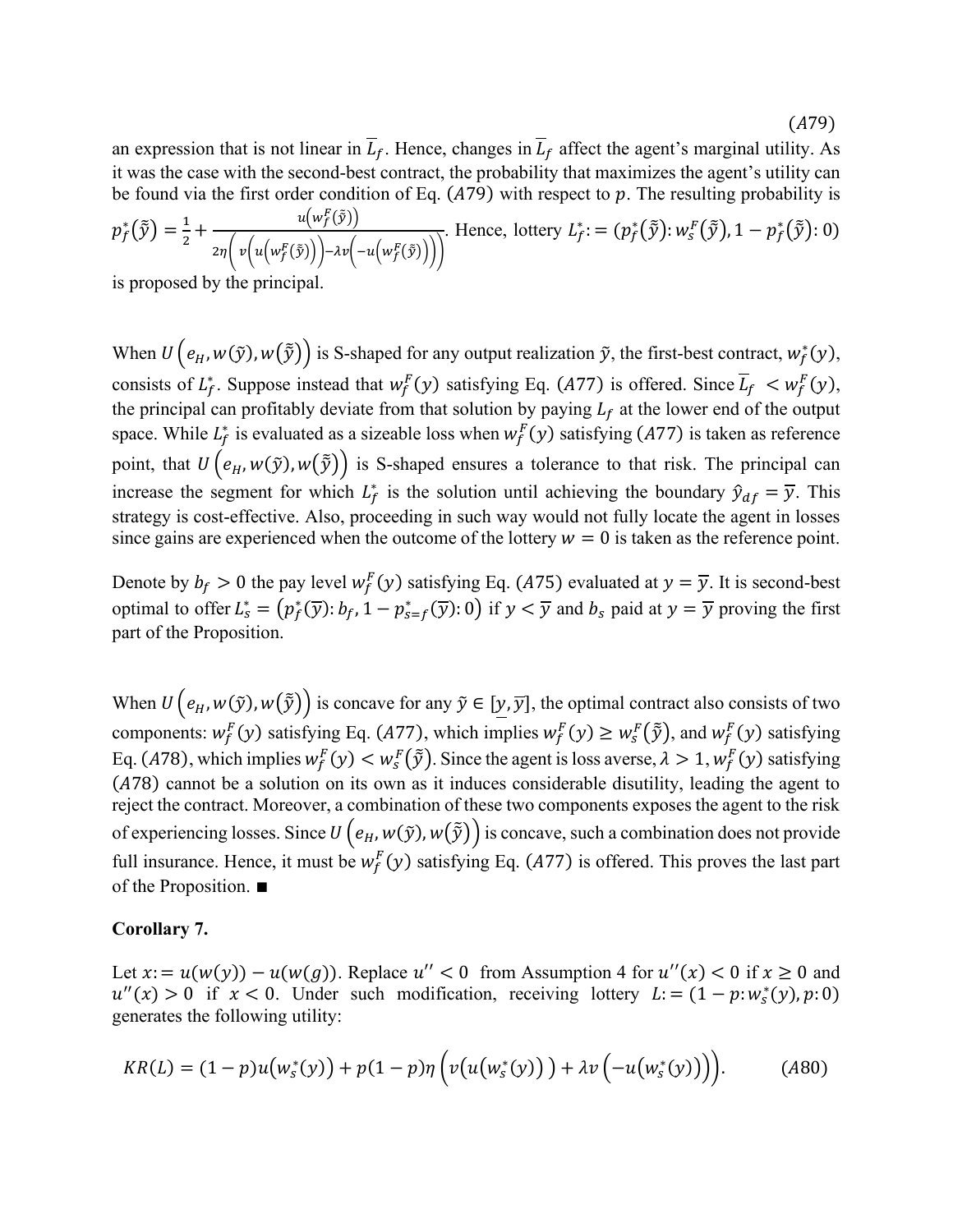Since the second derivative of Eq. (A80) is  $-2\eta \left( v(u(w_s^*(y))) + \lambda v(u(-w_s^*(y))) \right)$ , a negative expression, the probability that maximizes utility is given by the closed-form solution  $p^*(y)$  = 1  $\frac{1}{2}-\frac{u(w^*_s)}{2\eta(\lambda\nu(-u(w^*_s(y))}$  $u(w_s^*(y))$  $\frac{u(w_S(y))}{2\eta(\lambda v(-u(w_s^*(y)))+v(u(w_s^*(y))))}$ .

Proposition 2 (i) shows that  $\hat{y}_{ds} = \overline{y}$ , so it is optimal to offer  $L_k$ : =  $(1 - p^*(y)$ :  $b_s$ ,  $p^*(y)$ : 0) for any  $y < \overline{y}$ . Consider  $\eta = 1$  and  $v' = 1$ . The optimal probability becomes  $p^* = \frac{1}{2}$  $\frac{1}{2} + \frac{1}{2(\lambda - 1)}$  $\frac{1}{2(\lambda-1)}$ , where it is clear that  $p^* \in (0,1)$  if  $\lambda > 2$  but  $p^* = 1$  if  $\lambda \leq 2$ . Consequently,  $w_s^*(y) = \begin{cases} 0 & \text{if } y < \overline{y} \\ h & \text{if } y > \overline{z} \end{cases}$  $b_s$  if  $y = \overline{y}$ where  $b > 0$  is optimal if  $\lambda \leq 2$ .

An alternative proof uses Proposition 2 (ii) and (iii). Under  $\eta = 1$  and  $\nu' = 1$ , the condition for respecting first-order dominance becomes  $\lambda \leq 2$ . If that condition is respected Eqs. (A65) and  $(A66)$  become

$$
\frac{1}{2u'(w_s^F(y))} = \mu + \gamma \left(1 - \frac{f(y|e_L)}{f(y|e_H)}\right),\tag{A81}
$$

if  $\theta_{\parallel} = 1$ , and

$$
\frac{1}{(1+\lambda)u'(w_s^F(y))} = \mu + \gamma \left(1 - \frac{f(y|e_L)}{f(y|e_H)}\right),\tag{A82}
$$

if  $\theta_{\parallel} = 0$ . Eqs. (A81) and (A82) show that under  $u' = 1$  the optimal contract becomes a binary pay scheme. If  $\lambda > 2$  that binary paid becomes the outcome of a lottery realizing with  $p \in (0,1)$ and paying nothing with the complement. ∎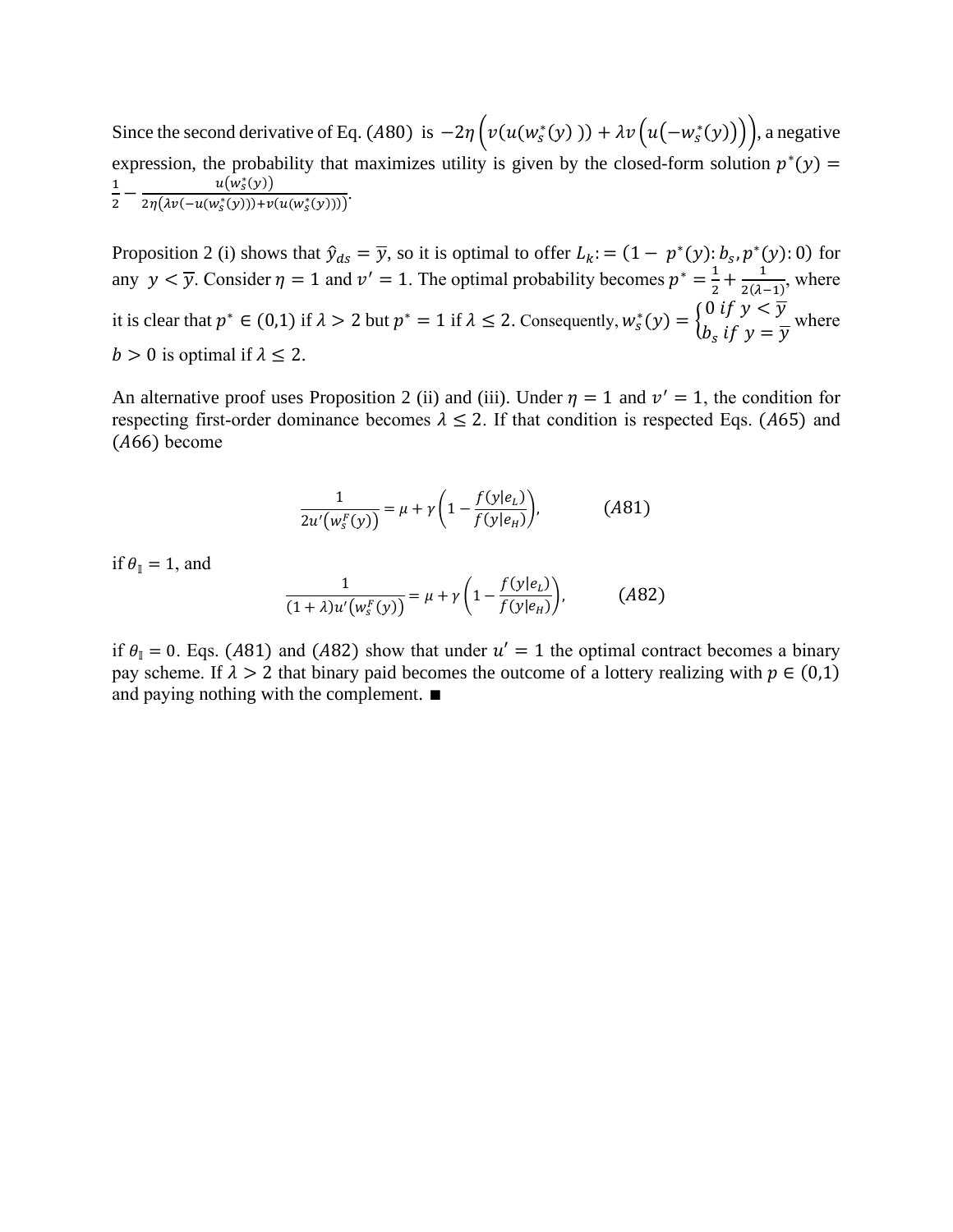# **Appendix B**

## **B.1 Other salience-based reference points.**

**Corollary B.1** *Under A1- A4 and the max-min rule, the agent's reference point and the secondbest contract are identical to those presented in Corollary 5*.

*Proof.* The agent makes, at most, two choices: accepting the contract, or not, and choosing an effort level. These choices generate three candidates for reference point under the min-max rule: rejecting the contract and obtaining  $\overline{U} \ge 0$ , obtaining max{ $w(y)$ } after choosing  $e_H$ , and obtaining  $max{w(y)}$  after choosing  $e_L$ .

Denote the second-best optimal contract by  $w_s^*(y)$ . Notice that an optimal contract generating utility  $\overline{U}$  and that is compatible with the agent's preferences is  $w_f^*(y)$  from Corollary 4 (i). It is shown next that  $w_f^*(y) \le \max\{w_{SB}(y)\}\$  for any e. We proceed by contradiction by supposing that  $w_f^*(y) > \max\{w_s^*(y)\}\$ . In that case the agent would not accept the contract since  $U(e_H, w_f^*(y), r) = \overline{U} > U(e_H, \max\{w_s^*(y)\}, r)$ . A contradiction since at the optimum the participation constraint binds. Hence, it must be  $w_f^*(y) \leq \max\{w_s^*(y)\}\.$  Moreover, since the incentive compatibility constraint binds at the optimum it must be that  $w_f^*(y) < \max\{w_s^*(y)\},$ otherwise the second-best contract would not provide rewards to exert high effort. As a result, the min-max rule thus implies that  $r = w_f^*(y)$ .

Since the agent's preferences are characterized by prospect theory and his reference point is  $r =$  $w_f^*(y)$ , the optimal incentive scheme is identical to that presented in Corollary 5.

**Corollary B.2** *Under A1-A4 and the w(y) at max P rule, the agent's reference point is*  $r =$  $w_s^*(y_p)$ , where  $y_p$  satisfies  $f(y_p|e_H) = \max\{f(y|e_H)\}\$ , and the second-best contract,  $w_s^*(y)$ , pays *the lowest possible in*  $y < \hat{y}_p$ , exhibits a bonus at  $y = y_p$ , and increases in performance in  $y >$  $\hat{y}_p$ .

*Proof.* Let  $y_p \in [y, \overline{y}]$  be a performance level satisfying  $f(y_p|e) = \max\{f(y|e)\}\$ . If  $f(y_p|e)$  is multimodal, define  $y_p$  as the smallest output level satisfying  $f(y_p|e) = \max\{f(y|e)\}\$ . That  $[\underline{y}, \overline{y}] \subseteq \mathbb{R}^+$ , implies that the point  $y_p$  attains the highest probability as compared to any  $y \in \mathbb{R}^+$  $|y, \overline{y}| \setminus {y_p}.$ 

Since the agent's preferences are characterized by prospect theory, a contract with the same shape as that described in Corollary 4 remains to be optimal. Denote that contract by  $w_s^*(y)$ . The  $w(y)$  at *max P* reference point rule entails that  $r = w_s^*(y_p)$ . Hence, the output level after which the bonus is awarded might be different than that given in Corollary 4. That point is defined next. Let  $\hat{y}_p \in$  $[y, \overline{y}]$  satisfy: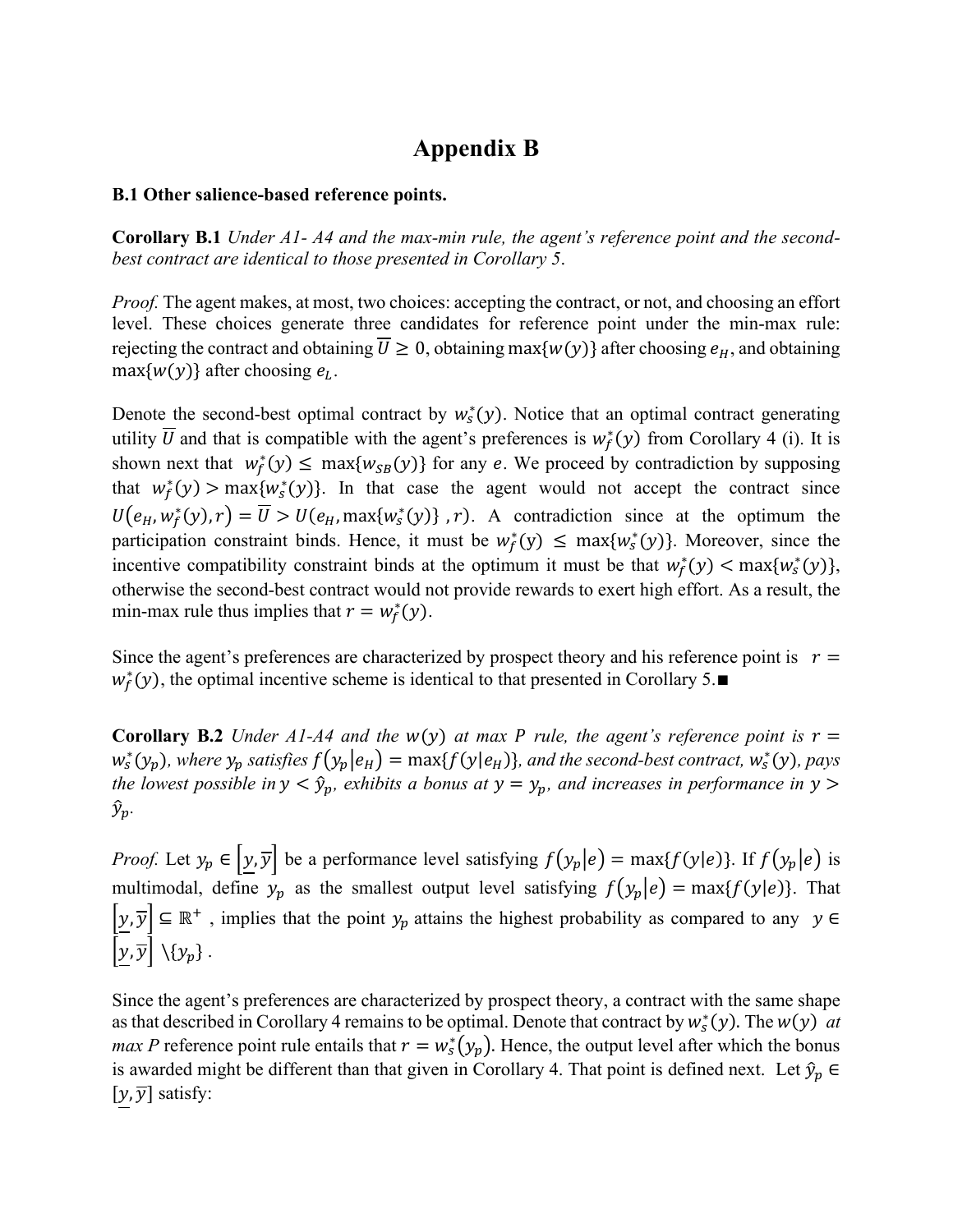$$
\frac{1}{\frac{\lambda v(w_s^*(\hat{y}_p))}{w_s^*(\hat{y}_p)}} = v + \gamma \left(1 - \frac{f(\hat{y}_p|e_L)}{f(\hat{y}_p|e_H)}\right).
$$
\n(B1)

According to Corollary 4, the optimal contract should pay  $w_s^*(y)$  satisfying the following firstorder condition

$$
\frac{1}{v'(w_s^*(y) - w_s^*(y_p))} = v + \gamma \left(1 - \frac{f(y|e_H)}{f(y|e_L)}\right),
$$
 (B2)

if  $y > \hat{y}_p$ , and  $w_s^* = 0$  if  $y < \hat{y}_p$ .

Finally, I demonstrate that  $\hat{y}_p = y_p$ . I proceed by contradiction. Suppose instead that  $\hat{y}_p < y_p$ . In that case, the principal is overinsuring the agent from risk in  $y \in [\hat{y}_p, y_p]$  by offering  $w_s^*(y)$  satisfying (B2) in a segment where he is risk seeking due to diminishing sensitivity. The principal could increase profits by exposing the agent to large amounts of risk by setting  $w_s^*(y) =$ 0 for all  $y < y_p$ , including  $y \in [\hat{y}_p, y_p]$ , and the agent would accept such contract.

Next, suppose that  $\hat{y}_p > y_p$ . In that case the agent is being exposed to large amounts of risk in  $y \in$  $[y_p, \hat{y}_p]$ , a segment where he is risk averse (Assumption 4). This incentivizes the agent to reject the contract. The principal anticipates this and provides insurance offering the payment scheme  $w_s^*(y)$  satisfying (B2) for  $y \ge y_p$ . Hence, it must be that  $\hat{y}_p = y_p$ .

#### **B.2 Gul's (1991) model**

The disappointment model of Gul (1991) differs from those of Bell (1985) and Loomes and Sugden (1986) in that the agent's reference point is his certainty equivalent. Importantly, the certainty equivalent includes the agent's psychological utility component.

More formally, consider the general specification of reference dependence given in (2). As with the other previous disappointment models allow for expected consumption utility by letting  $\phi =$ 1. Under these restrictions, the agent's certainty equivalent is the level  $CE \in \mathbb{R}$  that satisfies  $U(e_H, w(y), CE) = u(CE)$  for a given incentive scheme  $w(y)$ .

The first-best and second-best optimal contracts under Gul's (1991) preferences are presented in the following next corollary.

**Corollary B.3** *Under assumptions A1-A4,*  $\phi = 1$ *, and*  $r = CE$ *, there exist unique output levels*  $y_{cf}$ ,  $y_{cs} \in [y, \overline{y}]$  such that:

*i*) The first-best contract,  $w_f^*(y)$ , is equal to that given in Corollary 6 with  $y_{mf}$  replaced *by*  $y_{cf}$ .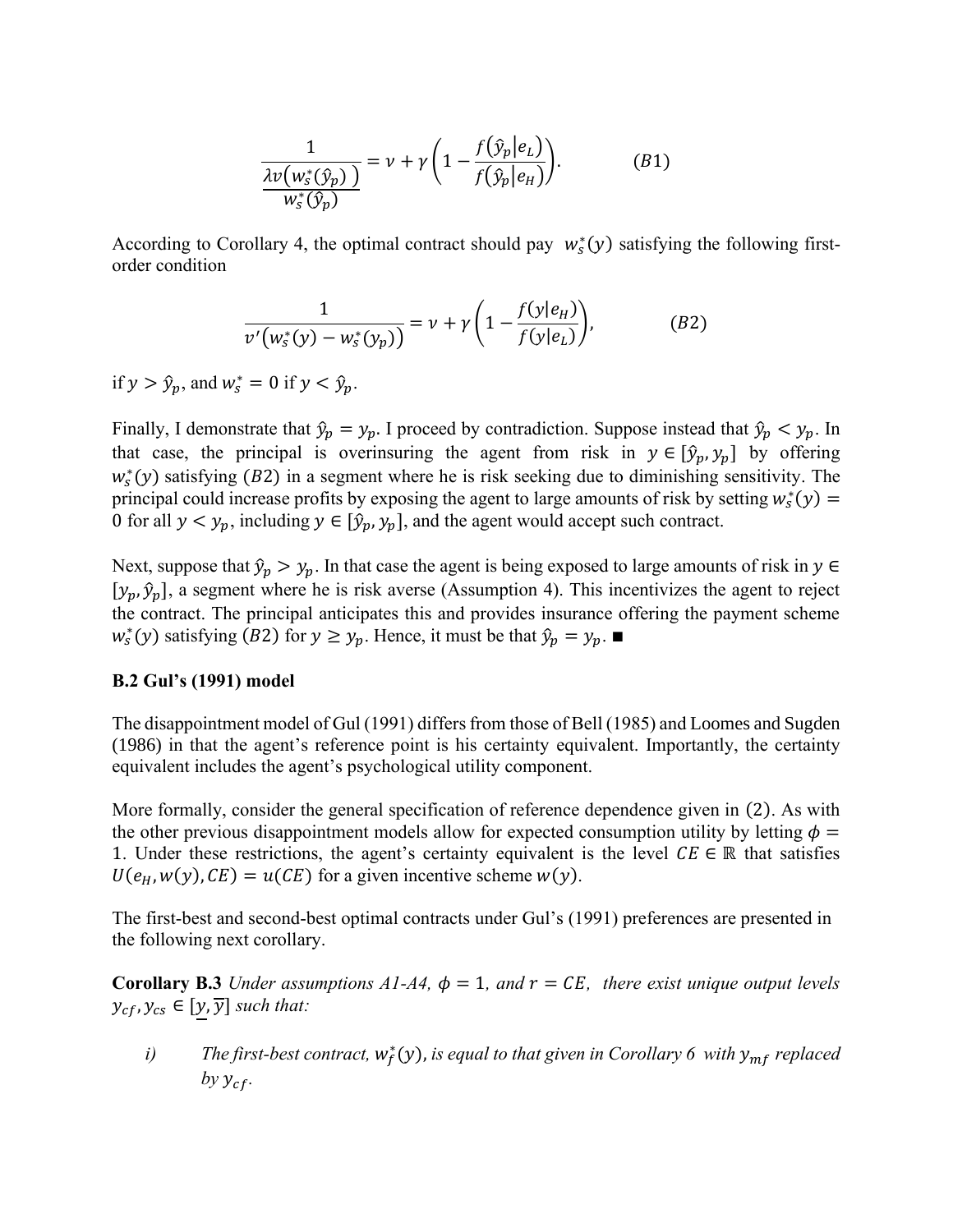*ii*) The second-best contract,  $w_s^*(y)$ , is equal to that given in Corollary 6 with  $y_{mf}$ *replaced by*  $y_{cs}$ *.* 

*Proof.* Let  $\phi = 1$ ,  $u' = 1$ , and  $r = CE$ . Under the assumed restrictions,  $U(e_H, w(\tilde{y}), CE)$  is Sshaped since  $-\frac{v''(u(r)-u(w(y)))}{(v'(r)-u(w(x)))}$  $\frac{\Gamma(\alpha,\beta,\alpha)}{\nu'(\mu(r)-\mu(\nu(y)))} > 0$  in the domain of losses, corroborating equation (A3). According to Theorem 1, it is optimal to set  $w_s^*(y) = 0$  for low output levels. Moreover, the firstorder condition is necessary and sufficient only in the domain of gains.

The point at which the bonus of the second-best contract is awarded is defined by the following output level, which adapts Eq.  $(A14)$  to account for the assumed restrictions,

$$
\frac{1}{1 + \lambda v(CE)} = \mu + \gamma \left( 1 - \frac{f(\hat{y}_{cs}|e_L)}{f(\hat{y}_{cs}|e_H)} \right). \tag{B3}
$$

The bonus is awarded when the unique output level  $\hat{y}_{cs}$  that satisfies (B3) is surpassed. Hence, the  $\sqrt{0}$ if  $y < \hat{y}_{cs}$ 

optimal contract is given by 
$$
w_s^*(y) = \begin{cases} CE + f'\left(\frac{1}{\eta}\left(\frac{1}{\mu + \gamma\left(1 - \frac{f(y|\mathcal{C}_L)}{f(y|\mathcal{C}_H)}\right)} - 1\right)\right) & \text{if } y \ge \hat{y}_c \text{,} \end{cases}
$$

proves the first part of the corollary.

We turn to study the first-best contract. Hence, consider  $\gamma = 0$  in addition to  $\phi = 1$ ,  $u' = 1$ , and  $r = CE$ . Eq. (A55) becomes  $\frac{1}{(1 + k)^2}$  $\frac{1}{(1+n\nu'\left(w_f^*(y)-CE\right))} = \mu$ , which after some manipulations yields  $w_f^*(y) = CE + f'(\frac{1}{n})$  $rac{1}{\eta} igg( \frac{1}{\mu} \bigg)$  $(\frac{1}{\mu} - 1)$ . According to Eq. (A56), that transfer exhibits  $\frac{dw_f^*(y)}{dy}$  $\frac{f(y)}{dy} = 0.$ 

Also, Theorem 1 shows that in the domain of losses it is also first-best optimal to offer  $w_f^*(y)$  = 0. The transition from  $w_f^*(y) = 0$  to  $w_f^*(y) = CE + f'(\frac{1}{n})$  $rac{1}{\eta} igg( \frac{1}{\mu} \bigg)$  $(\frac{1}{\mu}-1)$  is given by the following equality, which adapts Eq.  $(A23)$  to account for the considered restrictions,

$$
\int_{\hat{\mathcal{Y}}_{cf}}^{\overline{\mathcal{Y}}} w_f^*(y) f(y|e_H) \, \mathrm{d}y + \eta \int_{\hat{\mathcal{Y}}_{cf}}^{\overline{\mathcal{Y}}} v(w_f^*(y) - CE) f(y|e_H) \, \mathrm{d}y - \lambda \int_{\underline{y}}^{\hat{\mathcal{Y}}_{cf}} v(CE) f(y|e_H) \, \mathrm{d}y - c = \overline{U}. \tag{B4}
$$

Hence, the output  $\hat{y}_{cf}$  that satisfies Eq.(B4) provides that transition. Theorem 1 shows that this output level is unique and interior. Hence, the optimal contract is  $w_f^*(y) =$ { 0  $\qquad \qquad \text{if } y < \hat{y}_{cf},$  $CE + f'(\frac{1}{n})$  $\frac{1}{\eta}$  $\left(\frac{1}{\mu}\right)$  $(\frac{1}{\mu}-1)$ ) if  $y \geq \hat{y}_{cf}$ . This proves the third part of the corollary.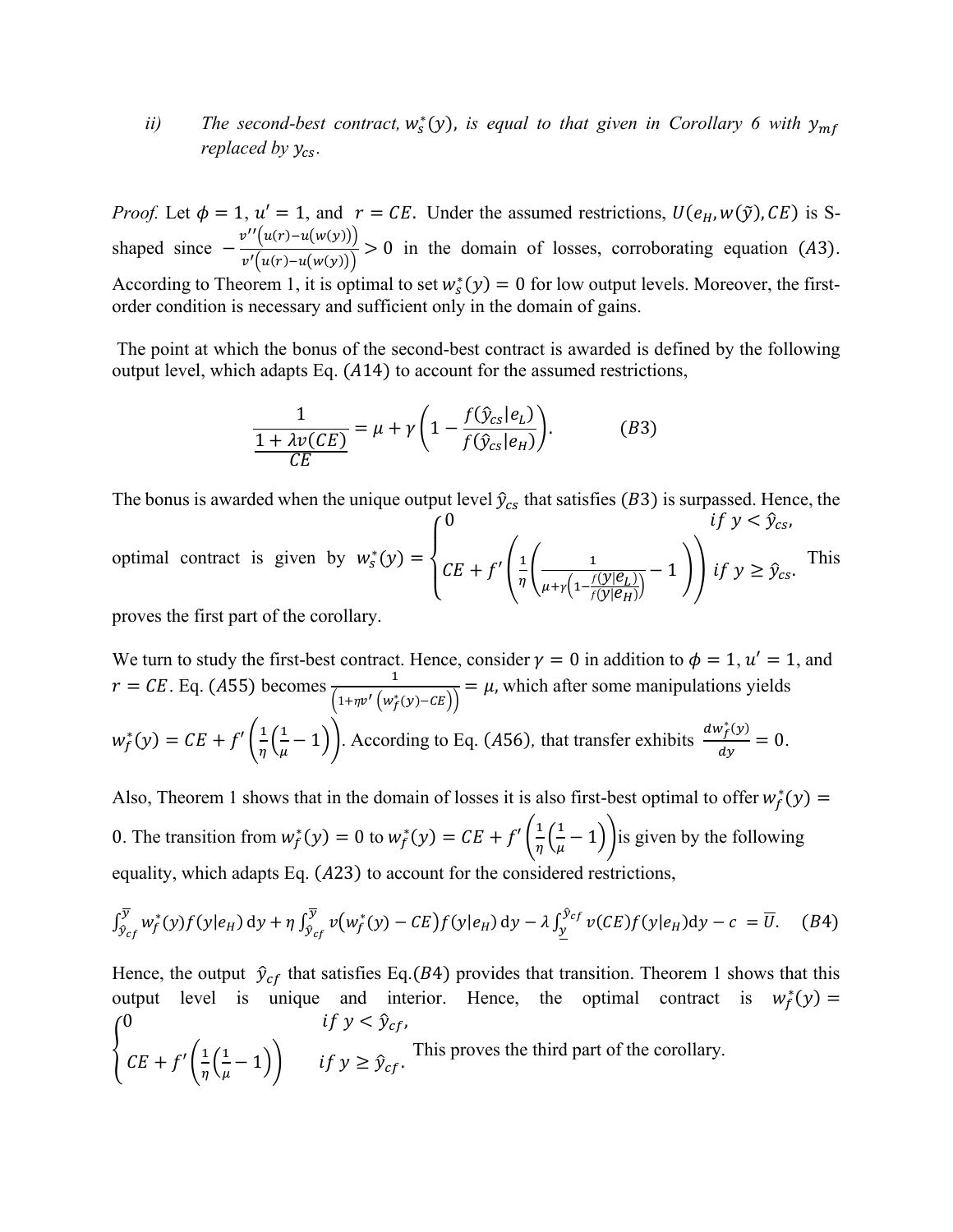Next let  $\phi = 1$ ,  $v' = 1$ , and  $r = CE$ . Under these restrictions  $U(e_H, w(\tilde{y}), CE)$  is concave since  $-\frac{u''(w(y))}{u'(w(y))}$  $\frac{d(u(y))}{u'(w(y))} > 0$ , a contradiction of the condition in Eq. (A3). Hence, the solutions from the firstorder conditions are necessary and sufficient to solve the maximization problem of the principal.

The first order conditions given by Eqs.  $(A59)$  and  $(A60)$  provide the solution. The transition from  $w_s^*(y)$  satisfying (A59) to  $w_s^F(y)$  satisfying (A60) is given by the unique output level  $\hat{y}_{cs} \in (y, \overline{y})$  that satisfies:

$$
\int_{\hat{y}_{cs}}^{\overline{y}} u(w_s^*(y)) f(y|e_H) dy + \eta \int_{\hat{y}_{cs}}^{\overline{y}} \left( u(w_s^*(y)) - u(CE) \right) f(y|e_H) dy + \int_{\underline{y}}^{\hat{y}_{cs}} u(w_s^*(y) f(y|e_H) dy - \lambda \eta \int_{\underline{y}}^{\hat{y}_{cs}} \left( u(CE) - u(w_s^*(y)) \right) f(y|e_H) dy - c = \overline{U}.
$$
 (B5)

The existence of  $\hat{y}_{cs}$  is guaranteed by the fact that the solutions from Eqs. (A59) and (A60) make the participation constraint bind for gains and losses, respectively. As a result, the optimal incentive scheme is given by:

$$
w_f^*(y) = \begin{cases} h' \left( \frac{(1+\eta)}{\mu + \gamma \left( 1 - \frac{f(y|e_L)}{f(y|e_H)} \right)} \right) & \text{if } y \ge \hat{y}_{cs}, \\ h' \left( \frac{(1+\eta \lambda)}{\mu + \gamma \left( 1 - \frac{f(y|e_L)}{f(y|e_H)} \right)} \right) & \text{if } y < \hat{y}_{cs}. \end{cases}
$$
(B6)

This proves the second part of the corollary.

To conclude, we analyze the first-best contract. Hence, consider  $\gamma = 0$  in addition to  $\phi = 1, v' =$ 1, and  $r = CE$ . The first-order condition in (A59) becomes  $\frac{1}{\sqrt{1 + x^2}}$  $\frac{1}{u'(w_f^*(y))(1+\eta)} = \mu$ , which after algebraic manipulations gives  $w_f^*(y) = h' \left( \frac{(1+\eta)}{y} \right)$  $\left(\frac{1}{\mu}\right)^{+\eta}$ . Eq. (A8) shows that  $\frac{dw_f^*(y)}{dy}$  $\frac{dy}{dy}$  = 0 under the considered restrictions. Finally, Theorem 1 shows that  $w_f^*(y) = h' \left( \frac{(1+\eta)}{n} \right)$  $\left(\frac{H_{\text{H}}}{\mu}\right)$  is first-best optimal when  $U(e_H, w(y), r)$  is concave. ■

An agent with disappointment averse preferences and who adopts his certainty equivalent as reference point is insured and motivated with contracts that greatly resemble those described in Corollary 6. Therefore, contracts with a bonus enable the principal to exploit the agent's irrationalities of loss aversion and diminishing sensitivity in an optimal way.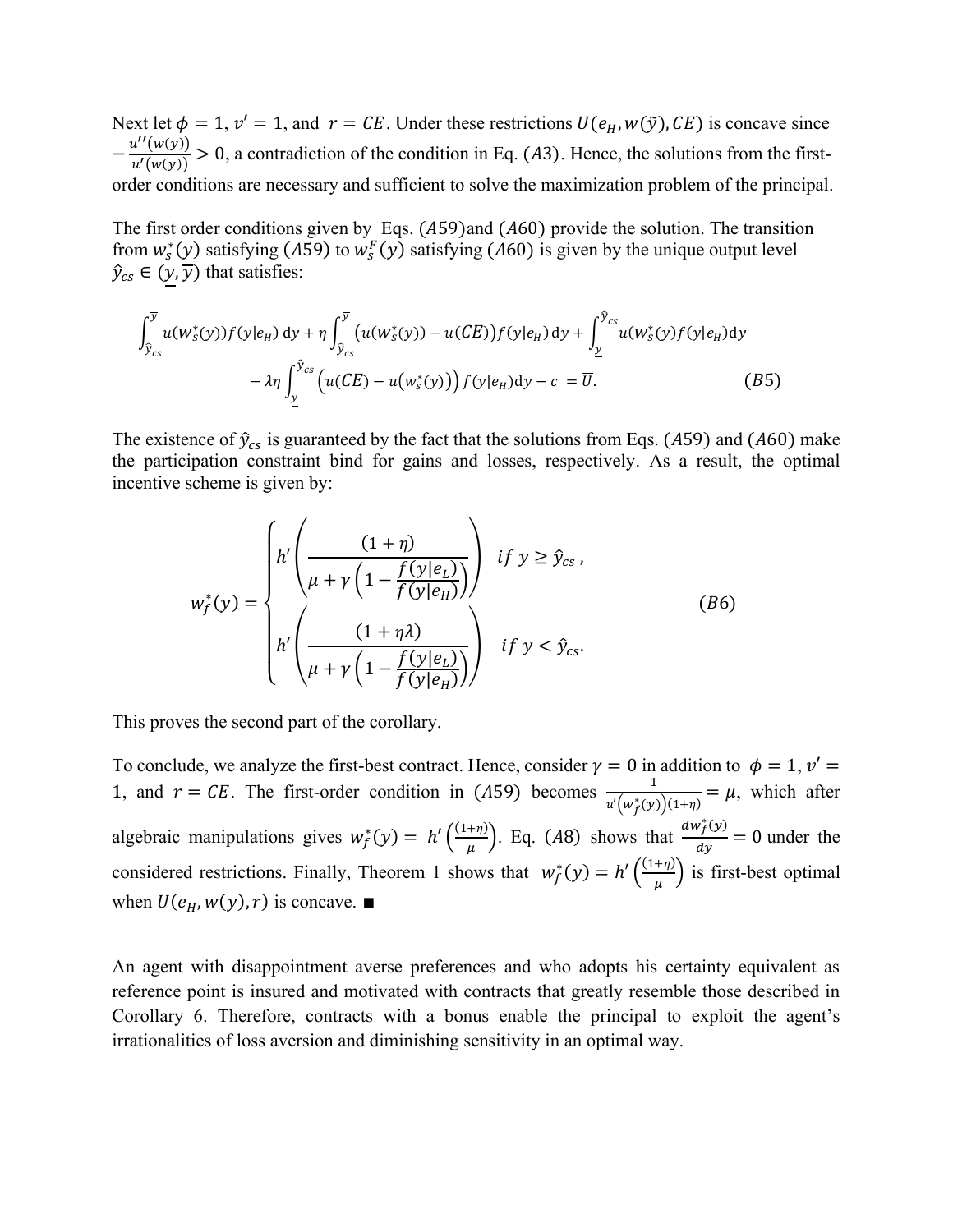However, the reference point rule specified by Gul (1991)'s mode generates potential differences in the location and magnitude of the bonus. Intuitively, a (globally) risk averse agent must exhibit  $CE \leq E(w(y))$ . Hence, to guarantee that the contract is accepted, the principal protects this agent from risk by awarding the bonus at lower output levels as compared to the hypothetical case in which the agent was risk neutral,  $CE = \mathbb{E}(w(y))$ . Hence,  $y_{cf} < y_{mf}$  and  $y_{cs} < y_{ms}$ . These more lenient threshold levels come at the cost of the magnitude of the bonus included in each contract, which becomes smaller as compared to the risk neutral case. In that way, the principal keeps the agent just indifferent between accepting or rejecting the contract. A similar intuition leads to the conclusion that for a globally risk seeking agent  $y_{c1} > y_{m1}$ ,  $y_{c2} > y_{m2}$ , and both contracts include a larger bonus. A result that is consistent with the comparative static presented in Corollary 2.

## **B.3 Adapting the model to accommodate De Meza and Webb (2007)**

The model can be adapted to allow for the results of De Meza and Webb (2007). The following adaptation of Assumption 4 is considered.

**Assumption B1 (AB1)**. *The agent's value function is the piece-wise function:* 

$$
V(w,r) = \begin{cases} 0 & \text{if } w(y) > r, \\ -v(u(r) - u(w(y))) & \text{if } r \leq w(y). \end{cases}
$$

*with properties:*

$$
\bullet \quad \nu \colon \mathbb{R}^+ \to \mathbb{R}^+;
$$

• 
$$
v
$$
 is  $\mathcal{C}^2$ ;

$$
\bullet \quad v(0)=0;
$$

• 
$$
v' > 0 \forall y \in |y, \overline{y}|;
$$

$$
\bullet \quad v^{\prime\prime}\leq 0;
$$

• *v* has a differentiable inverse  $f: = v^{-1}$ .

There are three key differences between A4 and AB1. First, loss aversion in the usual sense, i.e. sign dependence, is abandoned. In other words,  $\lambda = 1$ . Second, outcome comparisons relative to the reference point are restricted to the domain of losses. A consequence of that assumption is that diminishing sensitivity applies only to losses. This effect is referred as loss aversion by De Meza and Webb (2007). However, this way of modeling loss aversion contradicts standard definitions when  $v'' < 0$ . (Tversky and Kahneman, 1992, Köbberling and Wakker, 2005). Third, the transition from gains to losses is not given at the reference point but once that value is surpassed, that is for  $w(y) > r$ .

Moreover, let  $\phi = 1$  and  $\eta = 1$ . All in all, the decision-maker's preferences are given by

$$
U(e, w(y), r) = \int_{\underline{y}}^{\overline{y}} u(w(y)) f(y|e) dy - \int_{\underline{y}}^{\overline{y}} \Big( (1 - \theta_{\mathbb{I}}) v \Big( u(r) - u(w(y)) \Big) \Big) f(y|e) dy - c(e)
$$
\n(B7)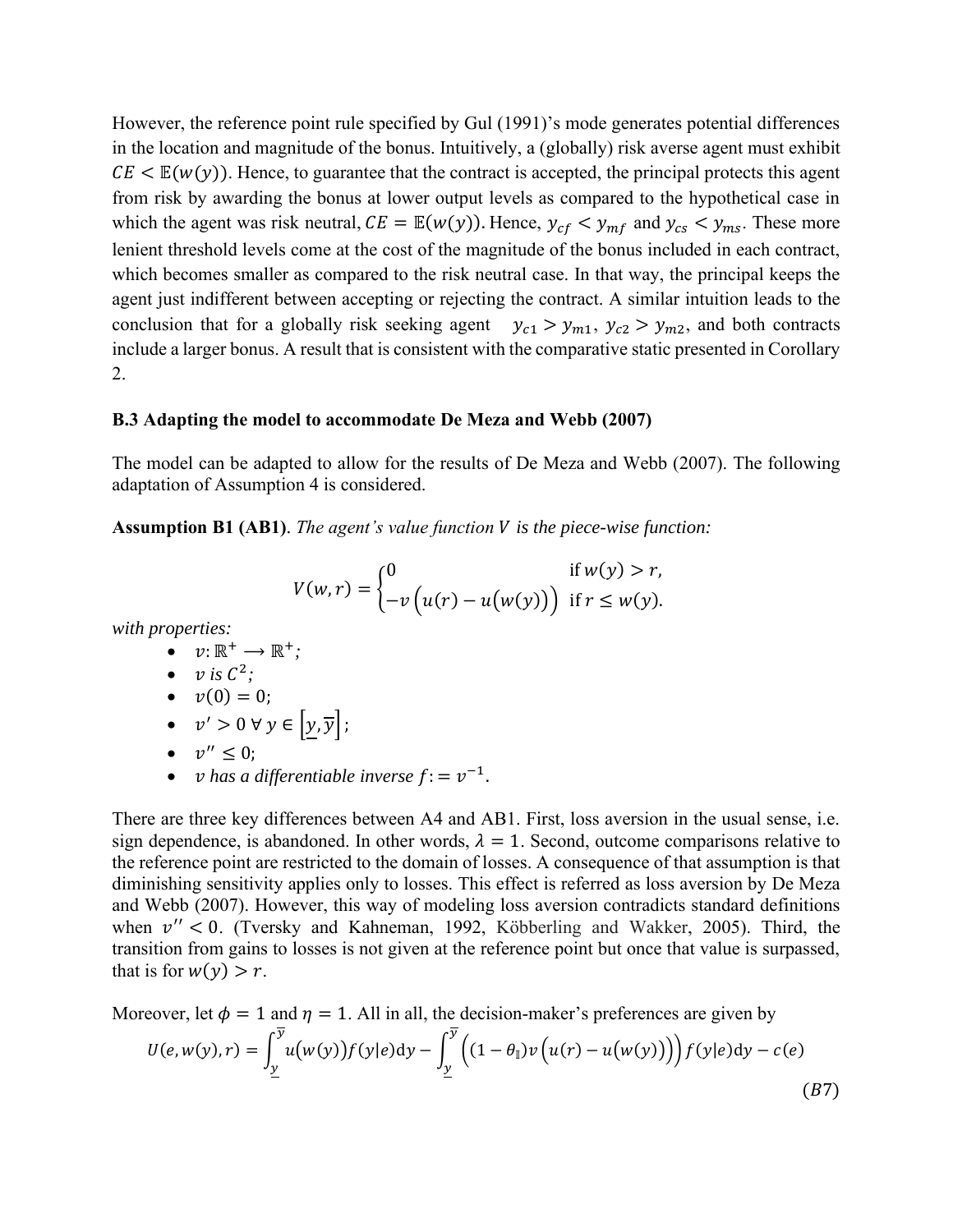Under preferences as in Eq. (B7), the results of De Meza and Webb (2007) follow. When  $v' =$  $l > 0$ , that is when diminishing sensitivity is assumed to be piece-wise linear, then the results of their Proposition 1 follow. Throughout, they interpret  $l > 0$  as loss aversion.

In that case,  $U(e, w(\tilde{y}), r)$  for any  $\tilde{y} \in [y, \overline{y}]$  is concave. The first order conditions from Eqs. (A6) and  $(A7)$ , given in the Proof of Theorem 1, become

$$
\frac{1}{u'(w_s^*(y))} = \mu + \gamma \left( 1 - \frac{f(y|e_L)}{f(y|e_H)} \right),\tag{B8}
$$

and

$$
\frac{1}{u'(w_s^*(y))(1+l)} = \mu + \gamma \left(1 - \frac{f(y|e_L)}{f(y|e_H)}\right), \quad (B9)
$$

respectively. These two equations are increasing in performance. Also, these equations are equal to Eq.(8) in their paper, crucial for their proof of Proposition 1.

When *l* is small enough, the principal can offer  $w_s^*(y)$  satisfying (B9) while still guaranteeing  $U(e, w_s^*(y), r) = \overline{U}$ . That is because expected consumption utility,  $\phi = 1$ , ensures that the participation constraint binds even though the contract locates the agent in the domain of losses. Since r is still part of the domain of losses, due to  $w < r$ , the optimal incentive scheme can be insensitive at high output levels, i.e.  $w_s^*(y) = r$ . This leads to Proposition 1 (ii) and Figure 1a in De Meza and Webb (2007).

For larger *l*, the agent needs to be translated to the domain of gains to guarantee  $U(e, w_s^*(y), r) =$ . In that case, expected consumption utility does not fully outweigh losses in the contract and at high ouput levels  $w(y) > r$  must be ensured. Since  $\lambda = 1$ , there is no jump or kink when the transition from  $w_s^*(y) = r$  to  $w_s^*(y)$  satisfying Eq. (B8) takes place. This case generates Proposition 1 (iv) and Figure 1c in De Meza and Webb (2007). For even higher  $l$ , the exposure of the agent in the domain of losses is reduced by paying  $w_s^*(y) = r$  for low output levels and  $w_s^*(y)$ satisfying Eq. (B8) being paid at intermediate and high output levels. This covers their Proposition 1 (iii) and Figure 1b.

Finally, when  $v'' < 0$ , which De Meza and Webb (2007) denote as non-linear loss aversion, the results of their Proposition 2 follow. Let  $U(e, w(\tilde{y}), r)$  be S-shaped. The proof of Theorem 1 shows that in the domain of losses either  $w_s^*(y) = 0$  or  $w_s^*(y) = r$  must be given. Hence, the optimal incentive scheme is given by  $w_s^*(y) = 0$ ,  $w_s^*(y) = r$ , and  $w_s^*(y)$  satisfying Eq. (B8). As above, the magnitude of  $\nu$  determines the shape of the incentive scheme. When  $\nu$  is small enough, then a combination of  $w_s^*(y) = 0$  and  $w_s^*(y) = r$  is given to the agent. This case is given in Figure 2c in Meza and Webb (2007). When  $\nu$  is larger, the agent needs to be transitioned in the domain of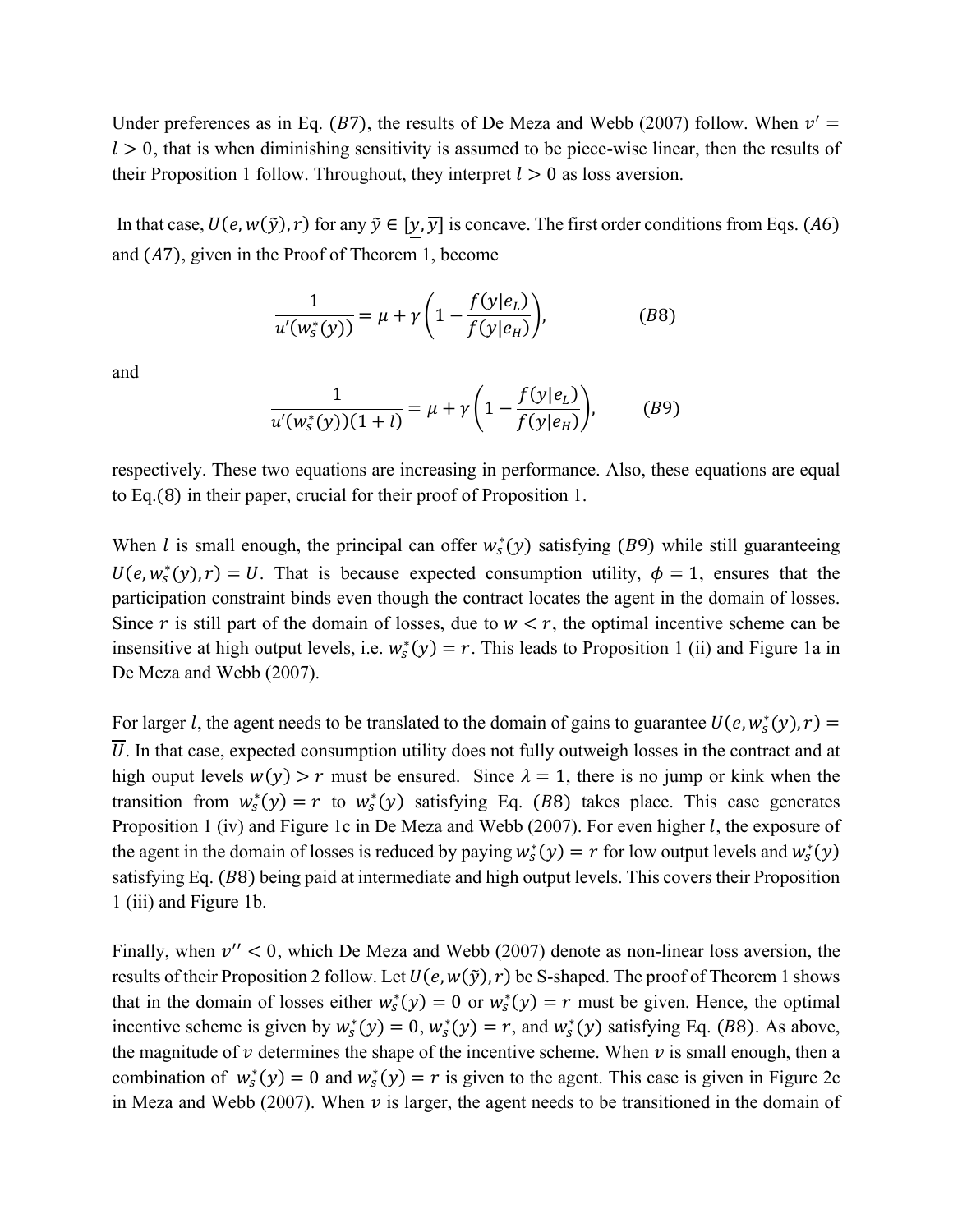gains for high output levels. Then, the optimal incentive scheme is a combination of  $w_s^*(y) = 0$ ,  $w_s^*(y) = r$ , and  $w_s^*(y)$  satisfying Eq. (B8). Finally, a large enough v leads to an optimal incentive scheme that combines  $w_s^*(y) = r$  and  $w_s^*(y)$  satisfying Eq. (B8). This case is depicted in Figure 2a.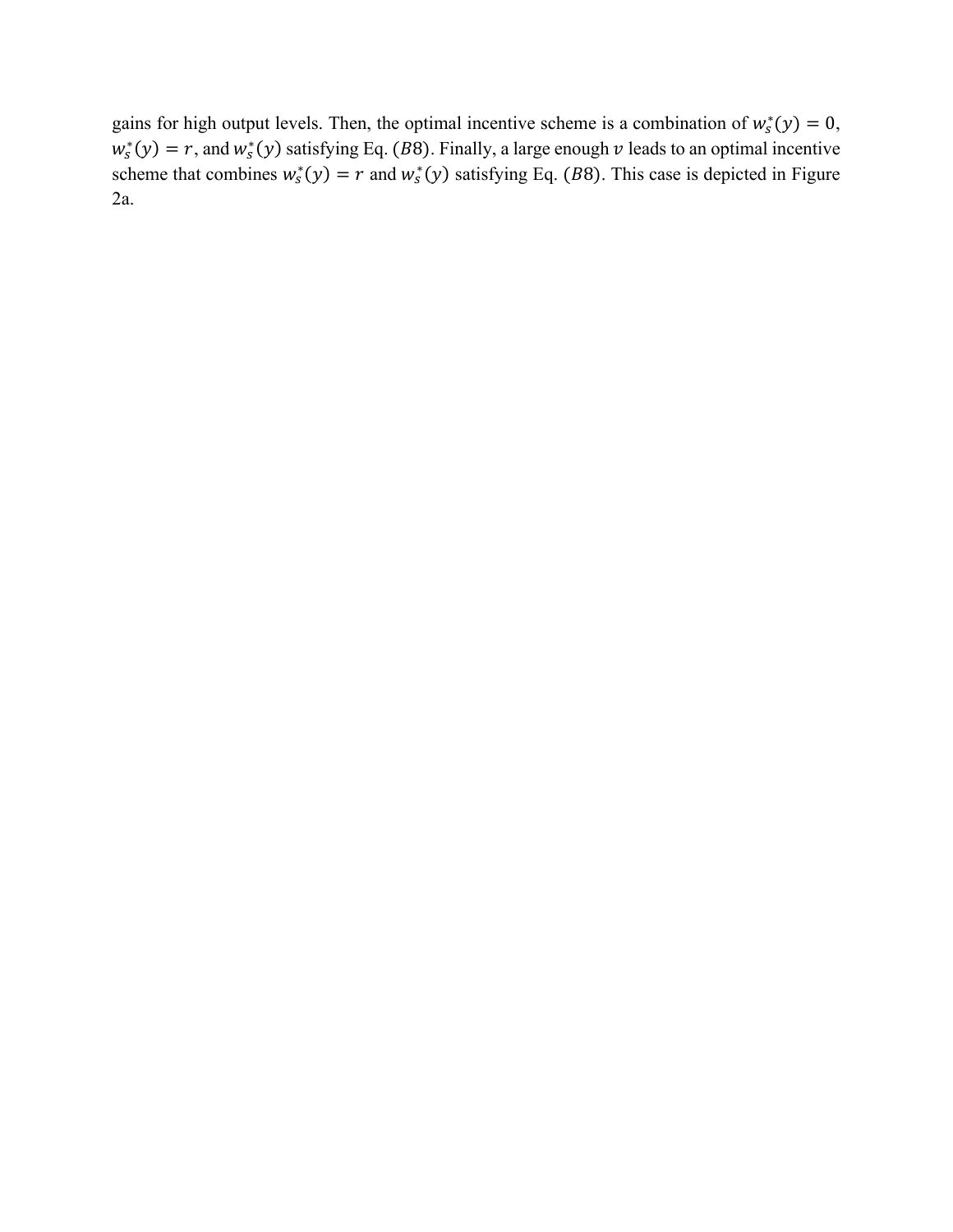# **Appendix C**

#### **Proposition 3.**

Denote by  $\mu \ge 0$  and  $\gamma \ge 0$  the Lagrangian multipliers of the agent's participation and incentive compatibility constraints. First, let  $S(y) < r_p + w(y)$ . In that case, the Lagrangian of the principal's maximization program writes as:

$$
\mathcal{L} = \left( -\lambda_p \left( r_p + w(y) - S(y) \right) \right) f(y|e_H)
$$
  
+  $\mu [\phi u(w(y) + \theta_1 \eta v(u(w(y)) - u(r)) f(y|e_H) - \lambda (1 - \theta_1) \eta v(u(r) - u(w(y))) f(y|e_H) - c - \overline{U}]$  (C1)  
+ $\gamma \left[ \phi u(w(y) \left( f(y|e_H) - f(y|e_L) \right) + \eta \theta_1 v \left( u(w(y) \right) - u(r) \right) \left( f(y|e_H) - f(y|e_L) \right) - \lambda (1 - \theta_1) \eta v(u(r) - u(w(y))) \left( f(y|e_H) - f(y|e_L) \right) - c \right].$ 

Pointwise optimization with respect to  $w(y)$  gives

$$
-f(y|e_H)\lambda_p + u'(w(y)\mu\left[\phi + \eta \theta_1 v'\left(u(w(y)) - u(r)\right)f(y|e_H) + \eta \lambda (1 - \theta_1)v'\left(u(r) - u(w(y))\right)f(y|e_H)\right] + u'(w(y)\gamma\left[\phi + \eta \theta_1 v'\left(u(w(y)) - u(r)\right)\left(f(y|e_H) - f(y|e_L)\right)\right] + \eta \lambda (1 - \theta_1)v'\left(u(r) - u(w(y))\right)\left(f(y|e_H) - f(y|e_L)\right)\right] = 0
$$
 (C2)

Denote by  $w_s^F(y)$  the transfer satisfying (C2). After algebraic manipulations, I find the following expressions

$$
\frac{\lambda_p}{u'(w(y)\left(\phi + \eta \theta_1 v'\left(u(w(y)) - u(r)\right)\right)} = \mu + \gamma \left(1 - \frac{f(y|e_L)}{f(y|e_H)}\right),\tag{C3}
$$

if  $\theta_{\parallel} = 1$ , and

$$
\frac{\lambda_p}{u'(w(y)\left(\phi + \lambda \eta \theta_1 v'\left(u(r) - u(w(y))\right)\right)} = \mu + \gamma \left(1 - \frac{f(y|e_L)}{f(y|e_H)}\right),\tag{C4}
$$

and  $\theta_{\parallel} = 0$ . As in Theorem 1, if  $U(e_H, w(\tilde{y}), r)$  is concave, the conditions given in (C3) and (C4) are necessary and sufficient to solve the maximization problem. Instead, if  $U(e_H, w(\tilde{y}), r)$  for any  $\tilde{y} \in [y, \overline{y}]$  is S-shaped, the principal is better of offering lottery  $L = (p:r, 1 - p: 0)$  with a probability  $p \in (0,1)$  that satisfies:

$$
\phi u(w_s^F(y)) - \lambda v\left(u(r) - u\left(w_s^F(y)\right)\right) = \phi p u(r) - (1 - p)\lambda v\left(u(r)\right). \tag{C5}
$$

Hence, paying  $L$  does not change participation and incentive compatibility constraint. Also, offering that lottery is more cost effective for the principal since from  $(C5)$ :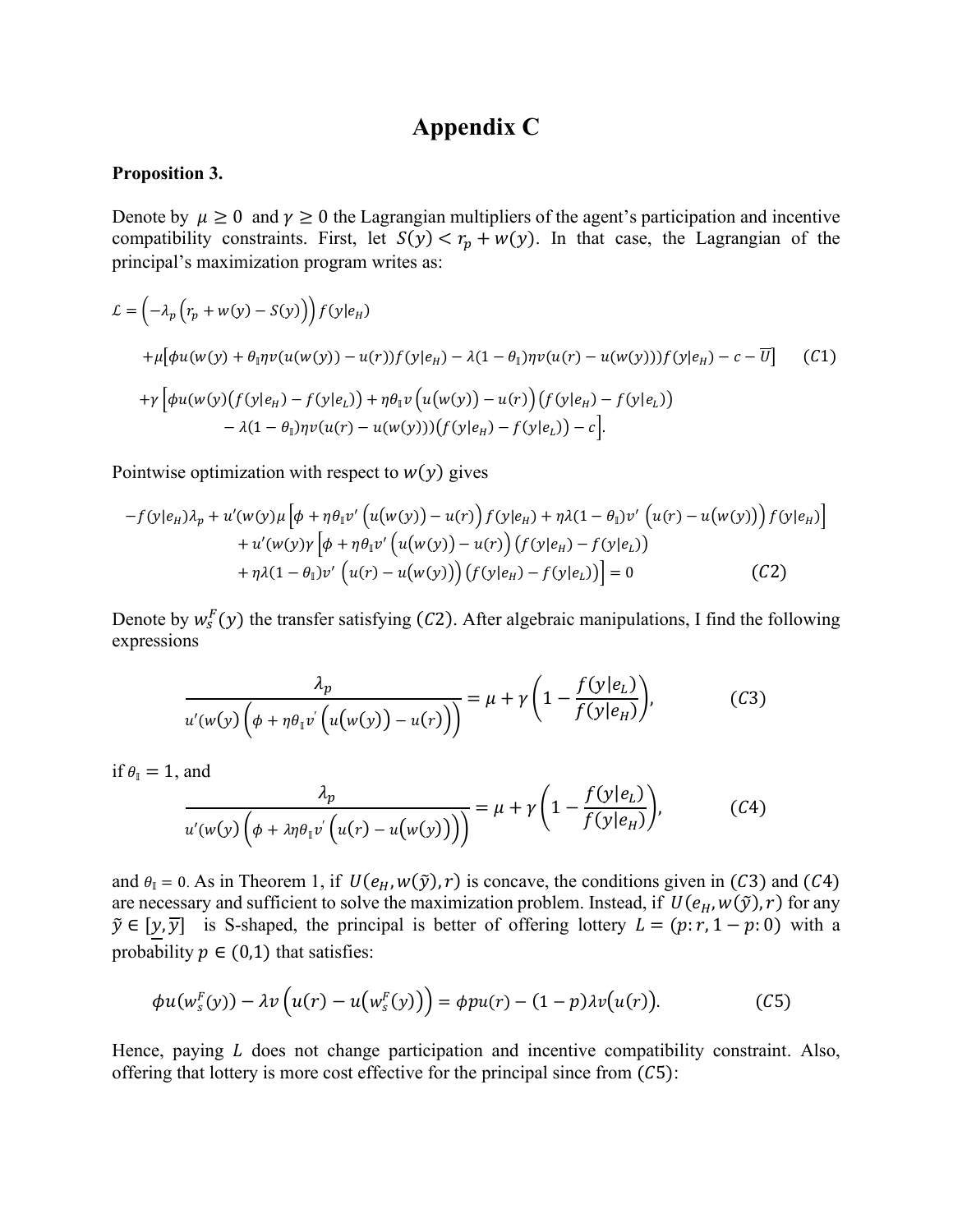$$
\phi\left(u\big(w_s^F(y)\big)-pu(r)\right)\leq \lambda v\left(u(r)-u\big(w_s^F(y)\big)\right)-\lambda v\big((1-p)u(r)\big),
$$

implying  $w_s^F(y) > pr$ .

Denote by  $\hat{y}_s$  the output level satisfying:

$$
\frac{1}{\phi u(r) + \lambda \eta v(u(r))} = \mu + \gamma \left( 1 - \frac{f(\hat{y}_s|e_L)}{f(\hat{y}_s|e_H)} \right). \tag{C6}
$$

That output level is unique since the left-hand side of Eq.( $C6$ ) is constant in  $\gamma$  and is positive, while the right-hand side of that equation increases in y over the domain  $[0, \infty)$ .

When  $y < \hat{y}_s$ , the scheme pays  $w_s^F(y) = 0$ . That is because when offered L the agent's utility can be expressed as

$$
U(e_H, L, r) = -\lambda \left(1 - \frac{\overline{L}}{r}\right)u(r) - c,\tag{C7}
$$

where  $\overline{L}$  is the expected value of L. Notice that Eq. (C7) is linear in  $\overline{L}$ . Hence, changes in  $\overline{L}$  do not affect the agent's marginal utility and the principal can afford to set  $p = 0$ . Instead, if  $\hat{y}_s < y$ , the agent's payment can be set  $p = 1$ , which brings him to the domain of gains. In that domain, the principal should be paid  $w_s^F(y)$  satisfying (C3). Therefore, the solution to the principal's problem is

$$
w_{SB}(y) = \begin{cases} 0 & \text{if } y < \hat{y}_s, \\ w_s^F(y) & \text{from } (C3) & \text{if } y \ge \hat{y}_s. \end{cases}
$$
 (C8)

If  $U(e_H, w(\tilde{y}), r)$  for any  $\tilde{y} \in [y, \overline{y}]$  is concave  $w_s^*(y)$ , consists of two components:  $w_s^F(y)$ satisfying (C3), which implies  $w_s^F(y) \ge r$ , and  $w_s^F(y)$  satisfying (C4), which implies  $w_s^F(y)$ r. Because the agent is loss averse,  $\lambda > 1$ ,  $w_f^F(y)$  satisfying (C4) cannot be a solution on its own as it induces considerable disutility, leading the agent to reject the contract. Also  $(C3)$  on its own is not optimal, as the principal would be fully protecting the agent from losses, demotivating him to exert high effort to avoid the disutility from experiencing losses. Hence, the optimal contract combines the first-order conditions (C3) and (C4). The transition from  $w_s^F(y)$  satisfying (C3) to  $w_s^F(y)$  satisfying (C4) is defined next. Let  $\hat{y}_s \in (y, \overline{y})$  be the output level satisfying:

$$
\phi \int_{\hat{y}_s}^{\overline{y}} u(w_s^F(y)) f(y|e_H) dy + \eta \int_{\hat{y}_s}^{\overline{y}} v(u(w_s^F(y)) - u(r)) f(y|e_H) dy + \phi \int_{\underline{y}}^{\hat{y}_s} u(w_s^F(y) f(y|e_H) dy - \lambda \eta \int_{\underline{y}}^{\hat{y}_s} v(u(r) - u(w_s^F(y))) f(y|e_H) dy - c = \overline{U}.
$$
 (C9)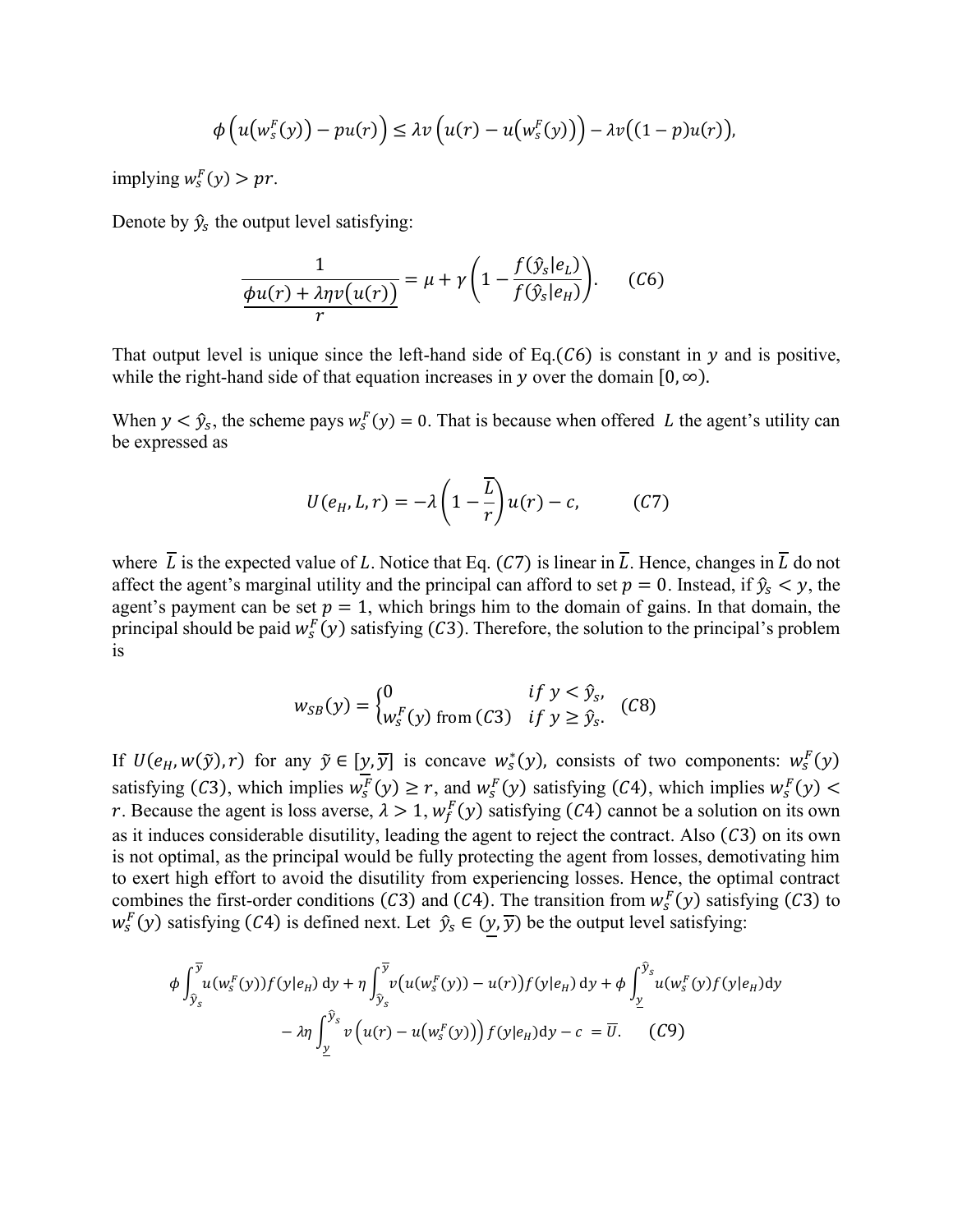The existence of  $\hat{y}_s$  is guaranteed by the fact that the two solutions given by Eqs. (C3) and (C4) make the participation constraint bind for gains and losses. Uniqueness of  $\hat{y}_s$  is because the magnitude of the first four expressions depends on  $\hat{y}_s$ . The first three expressions in the left-hand side of Eq. (C9) are positive and become larger as  $\hat{y}_s$  decreases, while the fourth expression is negative and becomes larger as  $\hat{y}_s$  increases. Since  $\bar{U}$  is constant, there exists a unique  $\hat{y}_s$  that satisfies  $(C9)$ .

As a result, the optimal incentive scheme is given by:

$$
w_s^*(y) = \begin{cases} w_s^F(y) & \text{satisfying (A6) if } y \ge \hat{y}_s, \\ w_s^F(y) & \text{satisfying (A7) if } y < \hat{y}_s. \end{cases}
$$
 (C10)

Notice that this solution exhibits a discrete jump at  $y = \hat{y}_s$  since  $\lambda > 1$  appears in the denominator of the right-hand side of  $(C4)$  but this coefficient does not enter in  $(C3)$ .

Now suppose that  $S(y) \ge r_p + w(y)$ . Since principal's and agent's objective functions are identical to thos studied in Theorem 1, that solution remains optimal.

Denote by  $\hat{y}_p \in [y, \overline{y}]$  the output level satisfying  $S(\hat{y}_p) - r_p - w_s^F(\hat{y}_p) = 0$ . The existence of that output level is guaranteed by  $S' > 0$ ,  $S(0) = 0$ ,  $w_s^{F'}(y) > 0$  in  $y > \hat{y}_s$ , and  $w_{SB} = 0$  in  $y < \hat{y}_s$ . There follow two relevant cases. Namely,  $\hat{y}_s < \hat{y}_p$  and  $\hat{y}_s > \hat{y}_p$ .

Let  $\hat{y}_s < \hat{y}_p$ . If  $y < \hat{y}_s < \hat{y}_p$ , both agent and principal are in the domain of losses. Then,  $w_s^*(y)$  = 0 is given when  $U(e_H, w(\tilde{y}), r)$  is S-shaped while  $w_s^*(y)$  satisfying (C4) is given when  $U(e_H, w(y), r)$  is concave. If  $\hat{y}_s < y < \hat{y}_p$ , the principal is in the domain of losses, while the agent is in the domain of gains. In that case, the principal offers insurance to the agent by paying  $w_s^F(y)$ satisfying (C3). Finally, for  $\hat{y}_s < \hat{y}_p < y$  both principal and agent are in the domain of gains, so the principal offers  $w_s^F(y)$  satisfying (A5). Since  $\lambda_p > 2$  is absent in (A5) but present in (C3), the agent's compensation exhibits a kink at  $y = \hat{y}_p$ .

Let  $\hat{y}_p < \hat{y}_s$ . If  $y < \hat{y}_p < \hat{y}_s$ , both agent and principal are in the domain of losses. Again,  $w_s^*(y)$  = 0 is given when  $U(e_H, w(\tilde{y}), r)$  is S-shaped and  $w_s^*(y)$  satisfying (C4) is given when  $U(e_H, w(\tilde{y}), r)$  is concave. If  $\hat{y}_p < y < \hat{y}_s$ , the agent is in the domain of losses, while the principal is in the domain of gains. The solution is in that case identical to Theorem 1. Namely, the principal offers  $w_s^*(y) = 0$  when  $U(e_H, w(\tilde{y}), r)$  is S-shaped and  $w_s^*(y)$  satisfying (C4) is given when  $U(e_H, w(\tilde{y}), r)$  is concave. Finally, for  $\hat{y}_p < \hat{y}_s < y$  both are in the domain of gains, the principal offers  $w_s^F(y)$  satisfying (A3). There is no kink in that case. ■

## **Proposition 7.**

The agent with  $\lambda_H$  faces the following adverse selection constraint,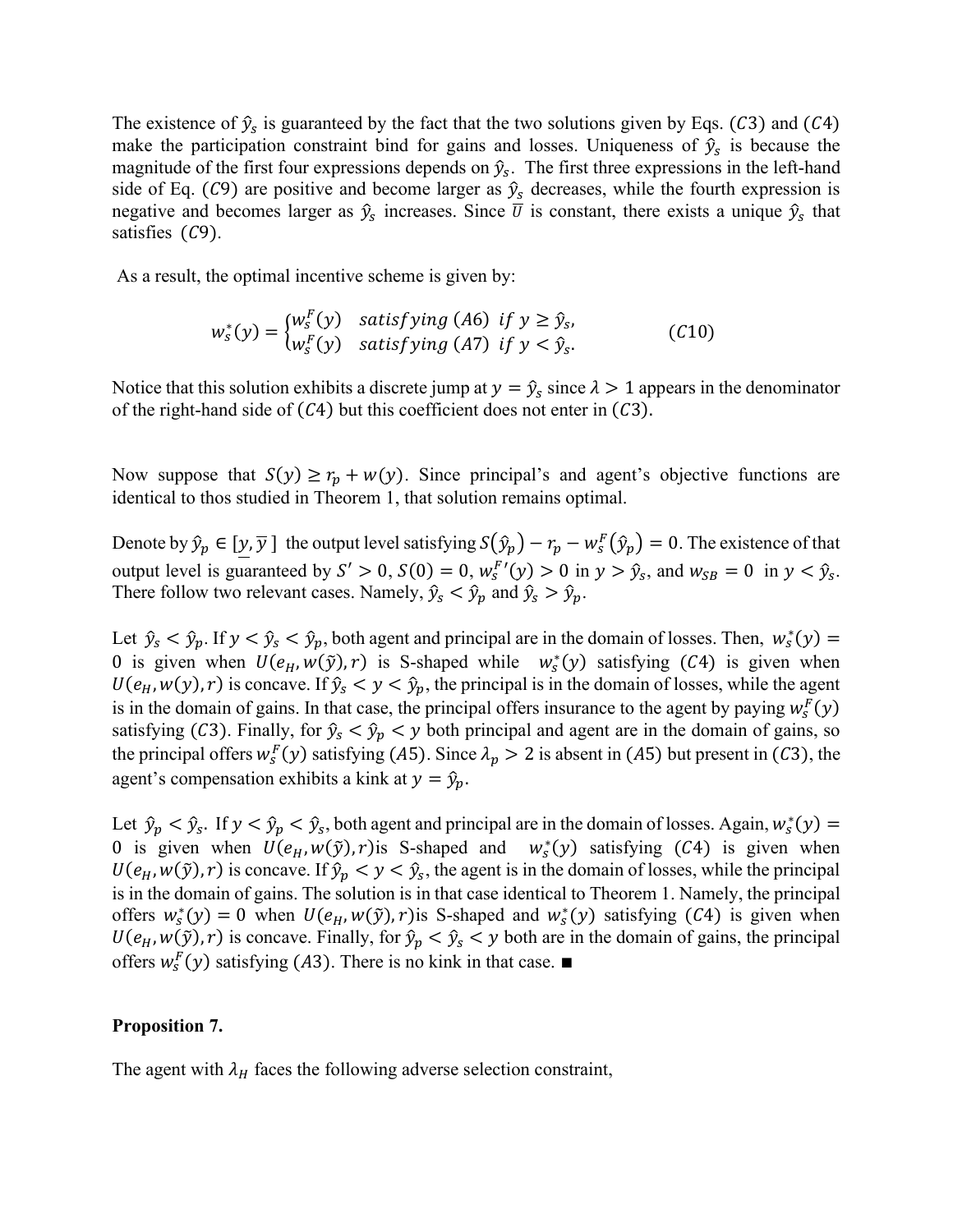$$
\int_{\underline{y}}^{\overline{y}} u(w(y)^{H}) f(y|e_{H}) dy + \int_{\hat{y}_{H}}^{\overline{y}} v(u(w(y)^{H}) - u(r)) f(y|e_{H}) dy - \lambda_{H} \int_{\underline{y}}^{\hat{y}_{H}} v(r - w(y)^{H}) f(y|e_{H}) dy - c
$$
\n
$$
\geq \max_{e \in \{e_{L}, e_{H}\}} \left\{ \int_{\underline{y}}^{\overline{y}} u(w(y)^{L}) f(y|e) dy - \lambda_{H} \int_{\underline{y}}^{\hat{y}_{L}} v(r - w(y)^{L}) f(y|e) dy - c(e) \right\}, \quad (C11)
$$

moral hazard incentive constraint,

$$
\int_{\underline{y}}^{\overline{y}} u(w(y)^{H}) f(y|e_{H}) dy + \int_{\hat{y}_{H}}^{\overline{y}} v(u(w(y)^{H}) - u(r)) f(y|e_{H}) dy - \lambda_{H} \int_{\underline{y}}^{\hat{y}_{H}} u(r - w(y)^{H}) f(y|e_{H}) dy - c
$$
\n
$$
\geq \int_{\underline{y}}^{\overline{y}} u(w(y)^{H}) f(y|e_{L}) dy + \int_{\hat{y}_{H}}^{\overline{y}} v(u(w(y)^{H}) - u(r)) f(y|e_{L}) dy - \lambda_{H} \int_{\underline{y}}^{\hat{y}_{H}} v(u(r) - u(w(y)^{H})) f(y|e_{L}) dy, \qquad (C12)
$$

and participation constraint

$$
\int_{\underline{y}}^{\overline{y}} u(w(y)^{H}) f(y|e_{H}) dy
$$
\n
$$
+ \int_{\hat{y}_{H}}^{\overline{y}} v(u(w(y)^{H}) - u(r)) f(y|e_{H}) dy - \lambda_{H} \int_{\underline{y}}^{\hat{y}_{H}} v(u(r) - u(w(y)^{H})) f(y|e_{H}) dy - c
$$
\n
$$
\geq \overline{U}.
$$
\n(C13)

Similarly, the agent with  $\lambda_L$  faces the following adverse selection constraint,

$$
\int_{\underline{y}}^{\overline{y}} u(w(y)^L) f(y|e_H) dy + \int_{\hat{y}_L}^{\overline{y}} v(u(w(y)^L) - u(r)) f(y|e_H) dy - \lambda_L \int_{\underline{y}}^{\hat{y}_L} v(u(r) - u(w(y)^L)) f(y|e_H) dy - c
$$
\n
$$
\geq \max_{e \in \{e_L, e_H\}} \left\{ \int_{\underline{y}}^{\overline{y}} u(w(y)^H) f(y|e_H) dy + \int_{\hat{y}_H}^{\overline{y}} v(u(w(y)^H) - u(r)) f(y|e) dy - \lambda_L \int_{\underline{y}}^{\hat{y}_H} v(u(r) - u(w(y)^H)) f(y|e) dy - c(e) \right\}, \tag{C14}
$$

moral hazard incentive constraint,

$$
\int_{\underline{y}}^{\overline{y}} u(w(y)^L) f(y|e_H) dy + \int_{\hat{y}_L}^{\overline{y}} v(u(w(y)^L) - u(r)) f(y|e_H) dy - \lambda_L \int_{\underline{y}}^{\hat{y}_L} v(u(r) - u(w(y)^L)) f(y|e_H) dy - c
$$
  
\n
$$
\geq \int_{\underline{y}}^{\overline{y}} u(w(y)^L) f(y|e_L) dy + \int_{\hat{y}_L}^{\overline{y}} v(u(w(y)^L) - u(r)) f(y|e_L) dy
$$
  
\n
$$
- \lambda_L \int_{\underline{y}}^{\hat{y}_L} v(u(r) - u(w(y)^L)) f(y|e_L) dy, \qquad (C15)
$$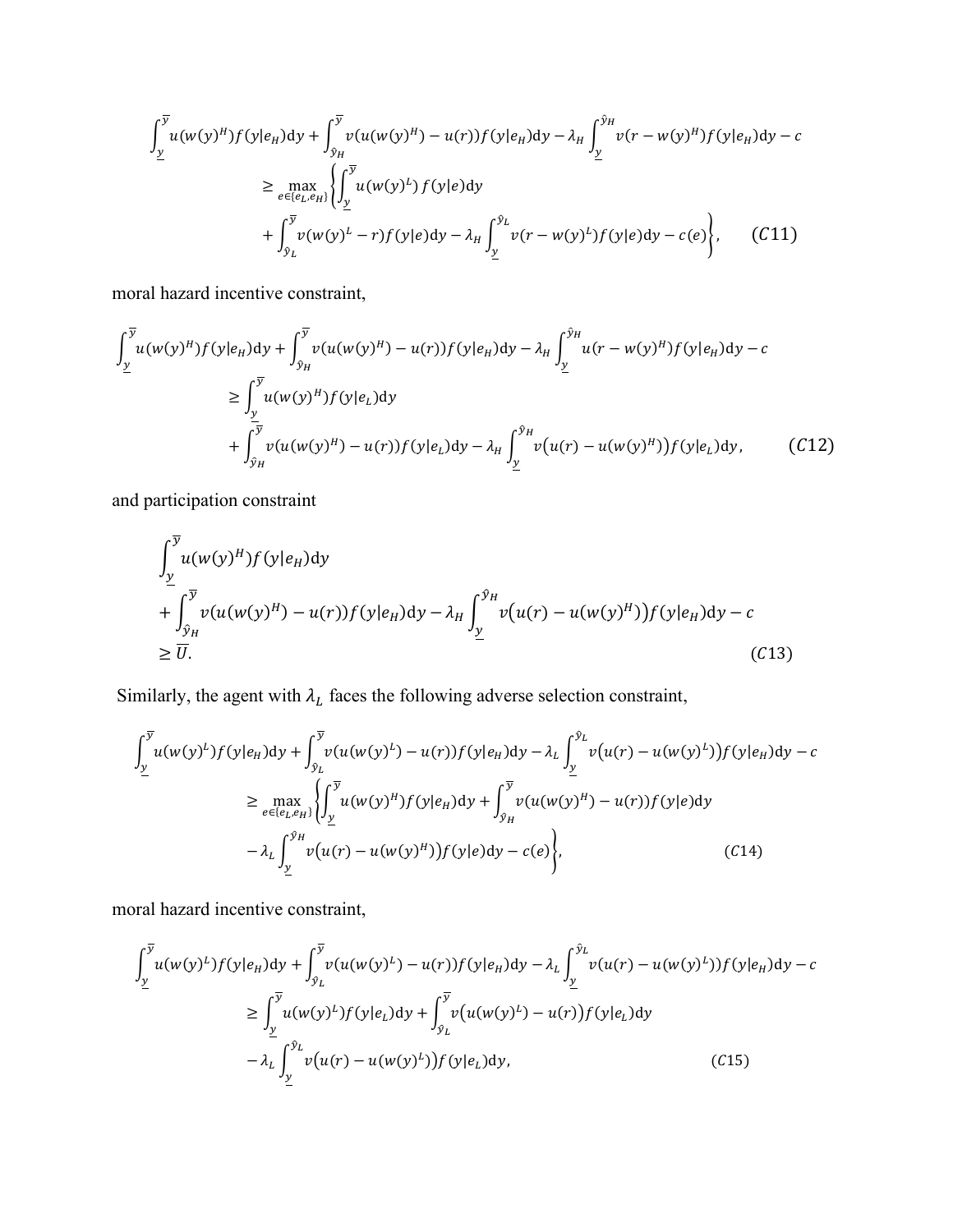and participation constraint

$$
\int_{\underline{y}}^{\overline{y}} u(w(y)^{H}) f(y|e_{H}) dy
$$
\n
$$
+ \int_{\widehat{y}_{L}}^{\overline{y}} v(u(w(y)^{L}) - u(r)) f(y|e_{H}) dy - \lambda_{L} \int_{\underline{y}}^{\widehat{y}_{L}} v(u(r) - u(w(y)^{L})) f(y|e_{H}) dy - c
$$
\n
$$
\geq \overline{U}.
$$
\n(C16)

The agent with  $\lambda_L$  mimicking the agent with  $\lambda_H$  derives the following utility  $U(\hat{e}, w_H, r, \lambda_L)$  for a given effort level  $\hat{e}$ ,

$$
U(\hat{e}, w(y)^H, r, \lambda_L)
$$
  
\n
$$
= \int_{\underline{y}}^{\overline{y}} u(w(y)^H) f(y|\hat{e}) dy + \int_{\hat{y}_H}^{\overline{y}} v(u(w(y)^H) - u(r)) f(y|\hat{e}) dy
$$
  
\n
$$
- \lambda_H \int_{\underline{y}}^{\hat{y}_H} v(u(r) - u(w(y)^H)) f(y|\hat{e}) dy
$$
  
\n
$$
+ (\lambda_H - \lambda_L) \int_{\underline{y}}^{\hat{y}_H} v(u(r) - u(w(y)^H)) f(y|\hat{e}) dy - c(\hat{e})
$$
  
\n
$$
= U(\hat{e}, w_H, r, \lambda_H) + (\lambda_H - \lambda_L) \int_{\underline{y}}^{\hat{y}_H} v(u(r) - u(w(y)^H)) f(y|\hat{e}) dy.
$$
\n(C17)

Since  $\lambda_H > \lambda_L$  and  $r > w(y)^H$  in  $y \in (\underline{y}, \hat{y}_H)$ , the agent derives informational rents. The agent with  $\lambda_H$  mimicking the agent with  $\lambda_L$  derives the following utility for a given effort level  $\hat{e}$ ,

$$
U(\hat{e}, w(y)^L, r, \lambda_H)
$$
  
\n
$$
= \int_{\hat{y}_L}^{\overline{y}} v(u(w(y)^L) - u(r)) f(y|\hat{e}) dy - \lambda_L \int_{\underline{y}}^{\hat{y}_L} v(u(r) - u(w(y)^L)) f(y|\hat{e}) dy - c(\hat{e})
$$
  
\n
$$
- (\lambda_H - \lambda_L) \int_{\underline{y}}^{\hat{y}_L} v(u(r) - u(w(y)^L)) f(y|\hat{e}) dy - c(\hat{e})
$$
  
\n
$$
= U(\hat{e}, w(y)^L, r, \lambda_L) - (\lambda_H - \lambda_L) \int_{\underline{y}}^{\hat{y}_L} v(u(r) - u(w(y)^L)) f(y|\hat{e}) dy.
$$
\n(C18)

Eq.( $C18$ ) shows that engaging in that strategy is not profitable. Next, use Eqs. ( $C17$ ) and ( $C18$ ) to rewrite the adverse selection constraints in Eqs.  $(C11)$  and  $(C14)$  as follows:

$$
\int_{\hat{y}_H}^{\overline{y}} u(w(y)^H - r) f(y|e_H) dy - \lambda_H \int_{\underline{y}}^{\hat{y}_H} u(r - w(y)^H) f(y|e_H) dy - c
$$
\n
$$
\geq \max_{e \in \{e_L, e_H\}} \left\{ U(e, w(y)^L, r, \lambda_L) - (\lambda_H - \lambda_L) \int_{\underline{y}}^{\hat{y}_L} u(r - w(y)^L) f(y|e) dy \right\}, \quad (C19)
$$